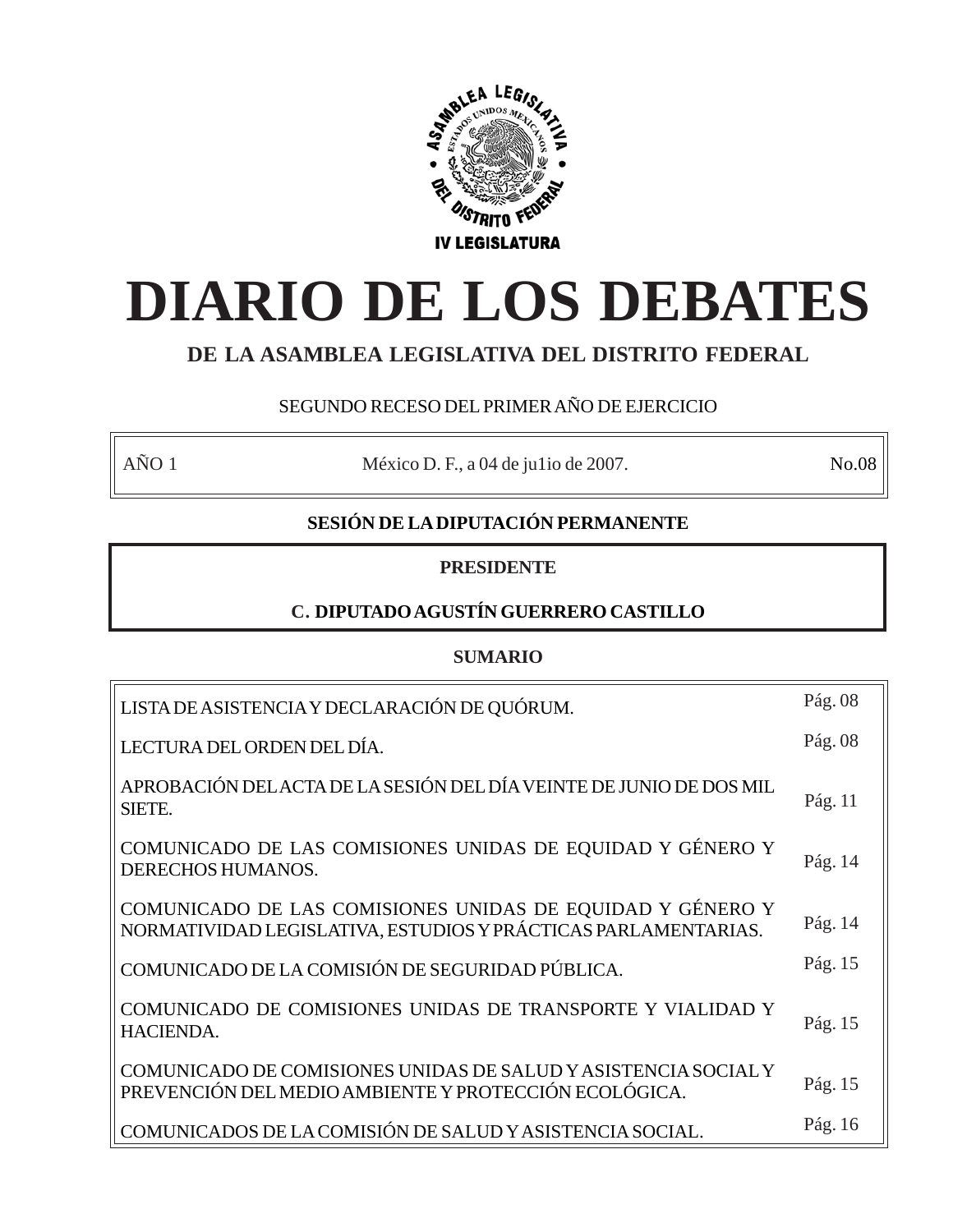| COMUNICADO DE COMISIONES UNIDAS DE EQUIDAD Y GÉNERO Y SALUD Y<br>ASISTENCIA SOCIAL.                                                                                                                                                                                                                                                                                                                                                                                                                                                                                                                                                                                                                                                                                                                                                                                       | Pág. 17 |
|---------------------------------------------------------------------------------------------------------------------------------------------------------------------------------------------------------------------------------------------------------------------------------------------------------------------------------------------------------------------------------------------------------------------------------------------------------------------------------------------------------------------------------------------------------------------------------------------------------------------------------------------------------------------------------------------------------------------------------------------------------------------------------------------------------------------------------------------------------------------------|---------|
| COMUNICADO DE COMISIONES UNIDAS DE ADMINISTRACIÓN PÚBLICA<br>LOCAL Y SEGURIDAD PÚBLICA.                                                                                                                                                                                                                                                                                                                                                                                                                                                                                                                                                                                                                                                                                                                                                                                   | Pág. 17 |
| COMUNICADOS DEL LICENCIADO JOSÉ ÁNGEL ÁVILA PÉREZ, SECRETARIO<br>DE GOBIERNO DEL DISTRITO FEDERAL.                                                                                                                                                                                                                                                                                                                                                                                                                                                                                                                                                                                                                                                                                                                                                                        | Pág. 18 |
| COMUNICADO DEL LICENCIADO RAMÓN MONTAÑO CUADRA, OFICIAL<br>MAYOR DEL GOBIERNO DEL DISTRITO FEDERAL.                                                                                                                                                                                                                                                                                                                                                                                                                                                                                                                                                                                                                                                                                                                                                                       | Pág. 23 |
| COMUNICADO DEL LICENCIADO GILBERTO ENSÁSTIGA SANTIAGO, JEFE<br>DELEGACIONAL EN TLÁHUAC.                                                                                                                                                                                                                                                                                                                                                                                                                                                                                                                                                                                                                                                                                                                                                                                   | Pág. 24 |
| COMUNICADOS DEL LICENCIADO ARMANDO SALINAS TORRE,<br>SUBSECRETARIO DE ENLACE LEGISLATIVO DE LA SECRETARÍA DE<br>GOBERNACIÓN.                                                                                                                                                                                                                                                                                                                                                                                                                                                                                                                                                                                                                                                                                                                                              | Pág. 24 |
| PROPOSICIÓN CON PUNTO DE ACUERDO PARA EXHORTAR AL JEFE DE<br>GOBIERNO DEL DISTRITO FEDERAL PARA QUE A TRAVÉS DE LA SECRETARÍA<br>DE DESARROLLO ECONÓMICO, EN COORDINACIÓN CON LAS DISTINTAS<br>INSTANCIAS COMPETENTES Y CON EL APOYO DE LAS 16 DELEGACIONES, SE<br>REORDENE EL FUNCIONAMIENTO DE LOS MERCADOS SOBRE RUEDAS O<br>TIANGUIS, QUE PRESENTA EL DIPUTADO AGUSTÍN GUERRERO CASTILLO DEL<br>PARTIDO DE LA REVOLUCIÓN DEMOCRÁTICA.                                                                                                                                                                                                                                                                                                                                                                                                                                 | Pág. 25 |
| PROPOSICIÓN CON PUNTO DE ACUERDO PARA EXHORTAR AL LICENCIADO<br>MARCELO LUIS EBRARD CASAUBÓN, JEFE DE GOBIERNO DEL DISTRITO<br>FEDERAL PARA QUE EN UN TÉRMINO DE NOVENTA DÍAS NATURALES COMO<br>MÁXIMO, REMITA A ESTE ÓRGANO COLEGIADO LAS INICIATIVAS CON<br>PROYECTO DE DECRETO DE LOS PROGRAMAS DELEGACIONALES DE<br>DESARROLLO URBANO DE LAS DEMARCACIONES TERRITORIALES<br>DENOMINADAS AZCAPOTZALCO, COYOACÁN, TLALPAN, CUAUHTÉMOC,<br>GUSTAVO A. MADERO, IZTACALCO, MIGUEL HIDALGO, IZTAPALAPA, ÁLVARO<br>OBREGÓN, CUAJIMALPA DE MORELOS, MILPA ALTA Y TLÁHUAC PARA SU<br>DICTAMEN Y, EN SU CASO, APROBACIÓN; EN CUANTO A LA DELEGACIÓN<br>BENITO JUÁREZ PARA QUE INICIE LA REVISIÓN DE DICHO PROGRAMA DE<br>CONFORMIDAD ALO ESTABLECIDO EN LALEY DE LA MATERIA, QUE PRESENTA<br>EL DIPUTADO ENRIQUE PÉREZ CORREA DE LA COALICIÓN PARLAMENTARIA<br>SOCIALDEMÓCRATA. | Pág. 28 |
| PROPOSICIÓN CON PUNTO DE ACUERDO PARA EXHORTAR A LA COMISIÓN<br>DE NOMENCLATURA DEL DISTRITO FEDERALA CAMBIAR EL NOMBRE DE LAS<br>CALLES AVENIDAS, COLONIAS, BARRIOS Y CERRADAS DE LA CIUDAD DE<br>MÉXICO QUE ACTUALMENTE SE LLAMAN GUSTAVO DÍAZ ORDAZ, LUIS<br>ECHEVERRÍA ÁLVAREZ, FERNANDO GUTIÉRREZ BARRIOS, HERMENEGILDO                                                                                                                                                                                                                                                                                                                                                                                                                                                                                                                                              |         |

CUENCA DÍAZ, MARCELINO GARCÍA BARRAGÁN, JULIO SÁNCHEZ BARBA,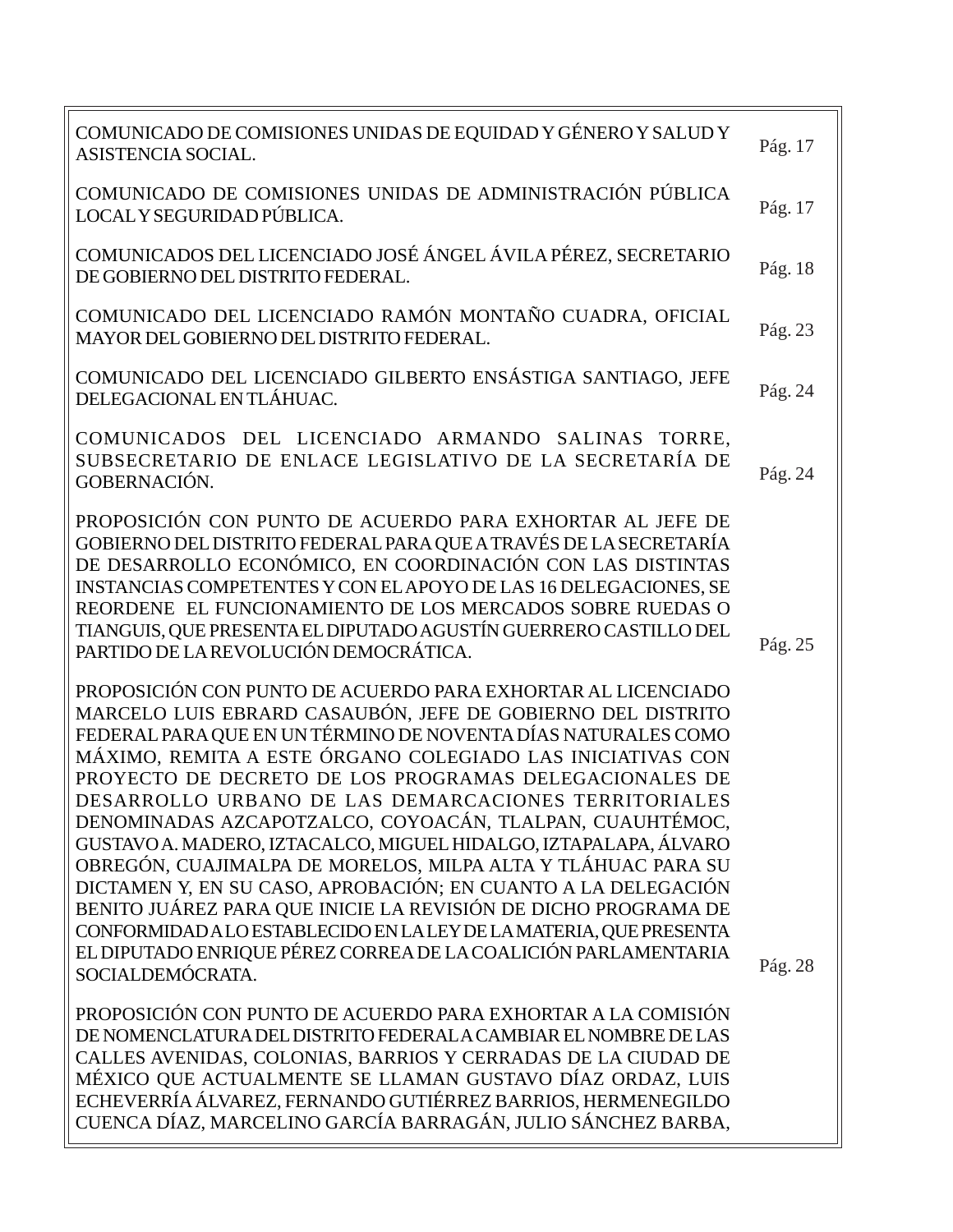ERNESTO GUTIÉRREZ GÓMEZ TAGLE, LUIS GUTIÉRREZ OROPEZA, MARIO MOYA PALENCIA, JULIO SÁNCHEZ VARGAS, MANUEL DÍAZ ESCOBAR FIGUEROA Y DE TODOS LOS RESPONSABLES DIRECTAMENTE INVOLUCRADOS EN LAS MATANZAS DEL 2 DE OCTUBRE DE 1968 Y DEL 10 DE JUNIO DE 1971, QUE PRESENTA EL DIPUTADO SALVADOR MARTÍNEZ DELLA ROCCA DEL PARTIDO DE LA REVOLUCIÓN DEMOCRÁTICA. PROPOSICIÓN CON PUNTO DE ACUERDO PAR QUE ESTA HONORABLE ASAMBLEA LEGISLATIVA DEL DISTRITO FEDERAL, REALICE EL PRÓXIMO 24 DE NOVIEMBRE UNA SESIÓN SOLEMNE, PARA HOMENAJEAR EN SU 50 ANIVERSARIO LUCTUOSO AL PINTOR DIEGO RIVERA, QUE PRESENTA EL DIPUTADO ARMANDO TONATIUH GONZÁLEZ CASE DEL PARTIDO REVOLUCIONARIO INSTITUCIONAL. PROPOSICIÓN CON PUNTO DE ACUERDO PARA EXHORTAR RESPETUOSAMENTE AL JEFE DE GOBIERNO DEL DISTRITO FEDERAL A QUE IMPLEMENTE UN PROGRAMA DE SISTEMA TELEFÓNICO DE ATENCIÓN, ORIENTACIÓN Y QUEJAS PARA USUARIOS DEL TRANSPORTE PÚBLICO DE PASAJEROS QUE DEPENDA DE LA SECRETARÍA DE TRANSPORTE Y VIALIDAD DEL DISTRITO FEDERAL, QUE PRESENTA EL DIPUTADO ARMANDO TONATIUH GONZÁLEZ CASE DEL PARTIDO REVOLUCIONARIO INSTITUCIONAL. PROPOSICIÓN CON PUNTO DE ACUERDO PARA QUE EL JEFE DE GOBIERNO DEL DISTRITO FEDERAL, A TRAVÉS DE LA SECRETARÍA DE DESARROLLO ECONÓMICO, PUBLIQUE EL PROCEDIMIENTO Y LOS REQUISITOS PARA QUE LOS OFERENTES DE LOS MERCADOS SOBRE RUEDAS PARTICIPEN EN EL PROGRAMA DE ACTUALIZACIÓN DEL PADRÓN, QUE PRESENTA EL DIPUTADO JORGE TRIANA TENA DEL PARTIDO ACCIÓN NACIONAL. PROPOSICIÓN CON PUNTO DE ACUERDO POR EL QUE SE EXHORTA AL JEFE DE GOBIERNO DEL DISTRITO FEDERAL, LICENCIADO MARCELO EBRARD CASAUBÓN, A QUE DESISTA DE SU ACTITUD DE MINIMIZAR EL AUMENTO DE LA CRIMINALIDAD EN EL DISTRITO FEDERAL, Y EN EL MARCO DE COORDINACIÓN Y COOPERACIÓN CON EL GOBIERNO FEDERAL, ADMITA LA INTERVENCIÓN CONSTANTE DE LAS FUERZAS FEDERALES EN MATERIA DE SEGURIDAD PUBLICA E INTENSIFIQUE LAS ACCIONES DE COMBATE A LA DELINCUENCIA, EN BENEFICIO DE LOS HABITANTES DEL DISTRITO FEDERAL, QUE PRESENTA EL DIPUTADO MIGUEL ÁNGEL ERRASTI ARANGO DEL PARTIDO ACCIÓN NACIONAL. PROPOSICIÓN CON PUNTO DE ACUERDO PARA EXHORTAR AL JEFE DE GOBIERNO DEL DISTRITO FEDERAL PARA QUE RINDA UN INFORME PORMENORIZADO SOBRE EL DESTINO DE LOS 8,154.1 MILLONES DE PESOS DE DISPONIBILIDADES FINANCIERAS DEL 2006, QUE PRESENTA LA DIPUTADA PAULA ADRIANA SOTO MALDONADO DEL PARTIDO ACCIÓN NACIONAL. PROPOSICIÓN CON PUNTO DE ACUERDO POR EL QUE SE SOLICITA A LA Pág. 32 Pág. 34 Pág. 38 Pág. 43 Pág. 45 Pág. 41

COMISIÓN DE NOMENCLATURA DEL DISTRITO FEDERAL, PARA QUE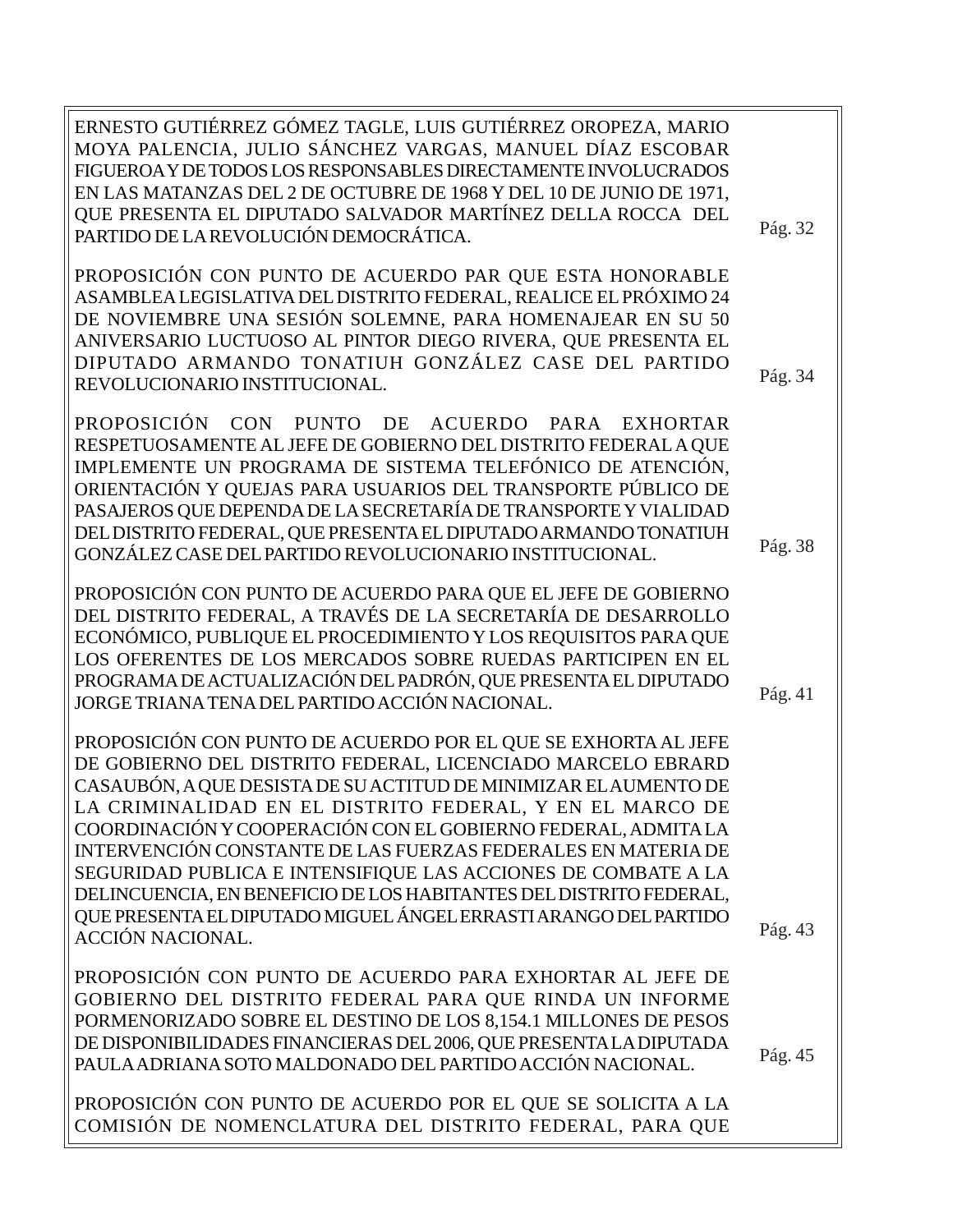MODIFIQUE LA DENOMINACIÓN DE LA CALLE ''CERRADA DE FÉLIX CUEVAS'' POR EL DE ''CERRADA DE LUIS BUÑUEL'', EN HONOR A ESTE ÚLTIMO, QUE PRESENTA EL DIPUTADO JORGE TRIANA TENA DEL PARTIDO ACCIÓN NACIONAL.

PROPOSICIÓN CON PUNTO DE ACUERDO PARA SOLICITAR LA COMPARECENCIA DEL SECRETARIO DE SALUD DEL GOBIERNO DEL DISTRITO FEDERAL, DOCTOR MANUEL MONDRAGÓN Y KALB, Y PRESENTE UN INFORME SOBRE EL USO DE SUS RECURSOS EJERCIDOS DURANTE EL AÑO, ASÍ COMO LOS PROGRAMAS, ACCIONES Y PRIORIDADES DE GOBIERNO EN MATERIA DE SALUD Y UN PLAN DE ACCIÓN A CORTO, MEDIANO Y LARGO PLAZO PARA COMBATIR LA DESNUTRICIÓN EN NIÑOS EN EL DISTRITO FEDERAL Y MUERTES PREMATURAS, Y LO EXPONGA ANTE ESTA ASAMBLEA LEGISLATIVA, QUE PRESENTA EL DIPUTADO JORGE TRIANA TENA DEL PARTIDO ACCIÓN NACIONAL.

PROPOSICIÓN CON PUNTO DE ACUERDO PARA EXHORTAR A LA SECRETARÍA DE GOBERNACIÓN LEVANTE EL BLOQUEO DE LA CALLE BUCARELI Y PERMITA EL LIBRE TRÁNSITO A LOS HABITANTES DE LA CIUDAD DE MÉXICO, QUE PRESENTA EL DIPUTADO ENRIQUE PÉREZ CORREA DE LA COALICIÓN PARLAMENTARIA SOCIALDEMÓCRATA.

PROPOSICIÓN CON PUNTO DE ACUERDO POR EL QUE ESTA SOBERANÍA EXHORTA AL JEFE DE GOBIERNO MARCELO LUIS EBRARD CASAUBÓN Y AL SECRETARIO DE SEGURIDAD PÚBLICA DEL DISTRITO FEDERAL (SSPDF) ING. JOEL ORTEGA CUEVAS, PARA QUE EN LOS NUEVOS CONTRATOS DE ARRENDAMIENTO DE VEHÍCULOS POLICIALES QUE ESTÁN POR LICITARSE SE DE PREFERENCIA A LAS UNIDADES HÍBRIDAS O DE NUEVA TECNOLOGÍA A EFECTO DE APOYAR EL ABATIMIENTO DEL EFECTO INVERNADERO Y CALENTAMIENTO GLOBAL, QUE PRESENTA EL DIPUTADO XIUH GUILLERMO TENORIO ANTIGA DEL PARTIDO NUEVA ALIANZA.

PROPOSICIÓN CON PUNTO DE ACUERDO POR EL QUE ESTA SOBERANÍA EXHORTA DE MANERA RESPETUOSA A LA LIC. LAURA VELÁZQUEZ ALZÚA, SECRETARIA DE DESARROLLO ECONÓMICO A EFECTO DE QUE REALICE UN INFORME REAL Y FIDEDIGNO ACERCA DE CUÁL ES LA CANTIDAD DE UNIDADES COMERCIALIZADAS Y DEL VALOR MONETARIO DE LAS MISMAS, DEL TOTAL DE LA VENTA DE COMIDA INDUSTRIALIZADA DE ALTO CONTENIDO CALÓRICO Y BAJO CONTENIDO NUTRICIONAL Y DE REFRESCOS EN EL DISTRITO FEDERAL*,* QUE PRESENTA EL DIPUTADO XIUH GUILLERMO TENORIO ANTIGA DEL PARTIDO NUEVA ALIANZA.

PROPOSICIÓN CON PUNTO DE ACUERDO PARA EXHORTAR AL SECRETARIO DE LA FUNCIÓN PÚBLICA DEL GOBIERNO FEDERAL, LICENCIADO GERMÁN MARTÍNEZ CAZARES, PARA QUE EN EL ÁMBITO DE SUS ATRIBUCIONES RESUELVA LOS PROCEDIMIENTOS ADMINISTRATIVOS DISCIPLINARIOS 0014/ 2004 Y 0014/2005, ASÍ COMO DE INICIO AL PROCEDIMIENTO ADMINISTRATIVO DISCIPLINARIO POR LAS OBSERVACIONES NO SOLVENTADAS DE LA Pág. 55

Pág. 58

Pág. 50

Pág. 53

Pág. 47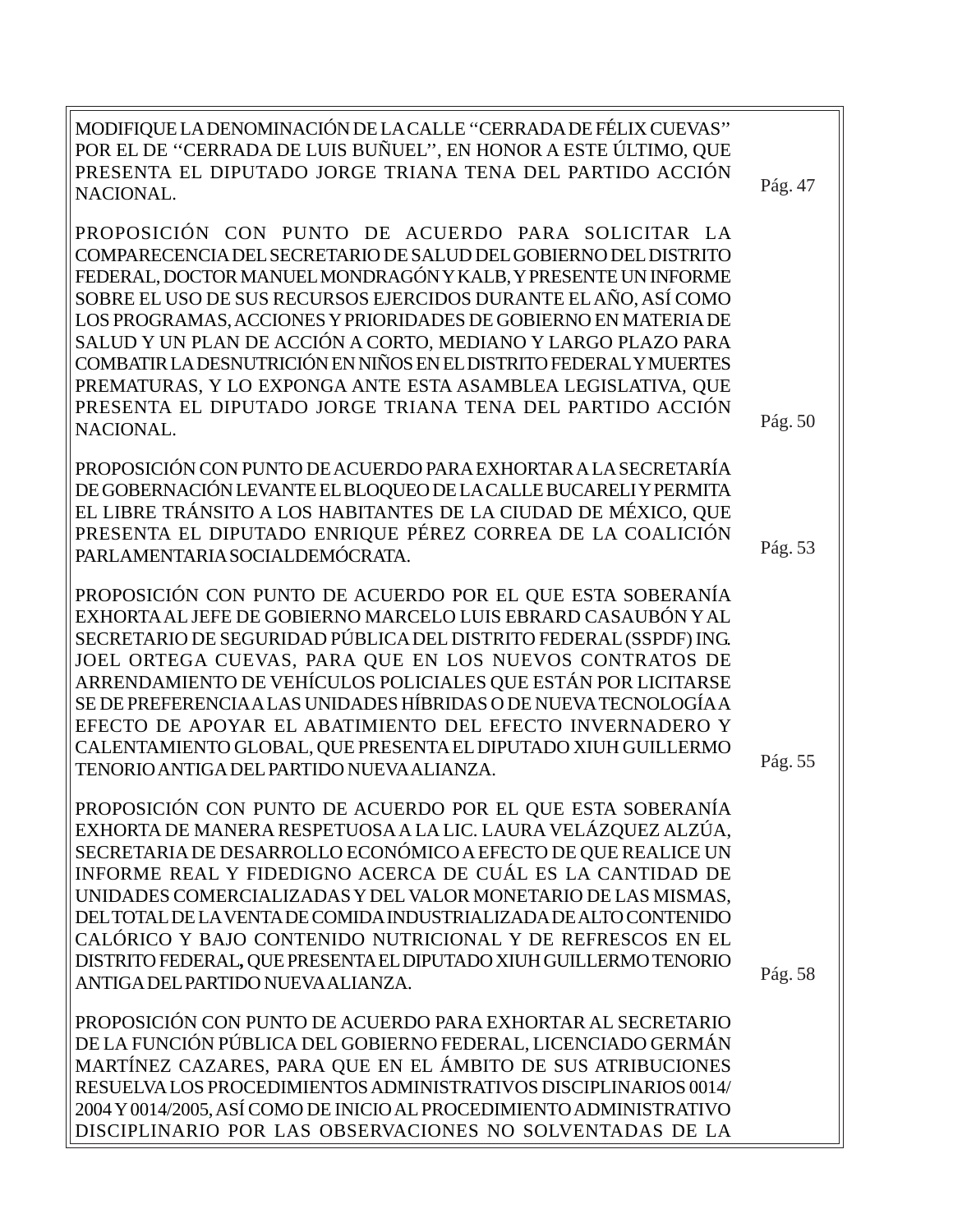AUDITORIA 049/04, CONCLUIDA EN DICIEMBRE DE 2004 POR LA SECRETARÍA DE LA FUNCIÓN PÚBLICA; TODOS ELLOS FINCADOS EN CONTRA DE LA ACTUAL DIPUTADA A LA ASAMBLEA LEGISLATIVA DEL DISTRITO FEDERAL POR EL PARTIDO ACCIÓN NACIONAL, MARÍA DEL CARMEN SEGURA RANGEL, YA QUE A LA FECHA NO SE HAN CONCLUIDO, A PESAR DE QUE YA HAN PASADO MAS DE DOS AÑOS, Y EN CONSECUENCIA, NO SE HA DETERMINADO SI EXISTE O NO ALGÚN TIPO DE RESPONSABILIDAD, QUE PRESENTA EL DIPUTADO MIGUEL SOSA TAN DEL PARTIDO DE LA REVOLUCIÓN DEMOCRÁTICA.

PROPOSICIÓN CON PUNTO DE ACUERDO PARA EXHORTAR A LA COMISIÓN NACIONAL BANCARIA Y DE VALORES PARA QUE, DE ACUERDO A SUS ATRIBUCIONES, LLEVE A CABO UNA INVESTIGACIÓN SOBRE LAS RAZONES QUE EL GRUPO FINANCIERO HSBC TUVO PARA REALIZAR LA CANCELACIÓN DE LA CUENTA N° 4038497855 A NOMBRE DE LA ASOCIACIÓN CIVIL HONESTIDAD VALIENTE, Y EN SU CASO, PROCEDA A IMPONER LAS SANCIONES CORRESPONDIENTES, QUE PRESENTA EL DIPUTADO AGUSTÍN GUERRERO CASTILLO DEL PARTIDO DE LA REVOLUCIÓN DEMOCRÁTICA.

PROPOSICIÓN CON PUNTO DE ACUERDO PARA EXHORTAR AL JEFE DE GOBIERNO DEL DISTRITO FEDERAL, INFORME A ESTE ÓRGANO LEGISLATIVO SOBRE EL ESTADO DE GUARDA EL PROGRAMA DELEGACIONAL DE DESARROLLO URBANO DE LA DEMARCACIÓN TERRITORIAL DE IZTAPALAPA; SOBRE LOS RESULTADOS DE SU IMPLEMENTACIÓN Y EL NIVEL DE ACTUALIZACIÓN QUE CONTIENE RESPECTO DE LAS NECESIDADES DE LA POBLACIÓN, DE CONFORMIDAD A LO ESTABLECIDO EN LA LEY DE LA MATERIA. LO ANTERIOR DEBERÁ INFORMARSE EN UN TÉRMINO NO MAYOR A 30 DÍAS NATURALES, QUE PRESENTA EL DIPUTADO JOSÉ LUIS MORÚA JASSO DEL PARTIDO DE LA REVOLUCIÓN DEMOCRÁTICA.

PROPOSICIÓN CON PUNTO DE ACUERDO PARA EXHORTAR A LOS TITULARES DE LA COMISIÓN NACIONAL DEL AGUA; DE LA SECRETARÍAS DEL MEDIO AMBIENTE DEL ESTADO DE MÉXICO Y DEL DISTRITO FEDERAL; DE LA COMISIÓN DEL AGUA DEL ESTADO DE MÉXICO Y DEL SISTEMA DE AGUAS DE LA CIUDAD DE MÉXICO; PARA QUE REALICEN UNA MESA DE TRABAJO, A EFECTO DE DETERMINAR SI ES POSIBLE PROLONGAR LA VIDA DEL CONFINAMIENTO O RELLENO SANITARIO DENOMINADO BORDO PONIENTE, QUE PRESENTAN LOS DIPUTADOS JOSÉ LUISMORÚA JASSO Y DANIEL SALAZAR NÚÑEZ DEL GRUPO PARLAMENTARIO DEL PARTIDO DE LA REVOLUCIÓN DEMOCRÁTICA.

PROPOSICIÓN CON PUNTO DE ACUERDO POR EL QUE SE EXHORTA A LA HONORABLE CÁMARA DE DIPUTADOS DEL CONGRESO DE LA UNIÓN PARA QUE EN LA DISCUSIÓN DEL PRESUPUESTO PARA LOS PRÓXIMOS EJERCICIOS FISCALES, A PARTIR DE 2008, CONSIDEREN LA APROBACIÓN DE 36 MIL MILLONES DE PESOS, MISMOS QUE LA COMISIÓN NACIONAL DEL AGUA ESTIMA NECESARIO PARA RESOLVER EN LA CIUDAD DE MÉXICO LA PROBLEMÁTICA DEL DESABASTO DE AGUA POTABLE Y LA REHABILITACIÓN DEL SISTEMA DE DRENAJE PROFUNDO, PARA EVITAR UNA INUNDACIÓN DE

Pág. 62

Pág. 59

Pág. 61

Pág. 65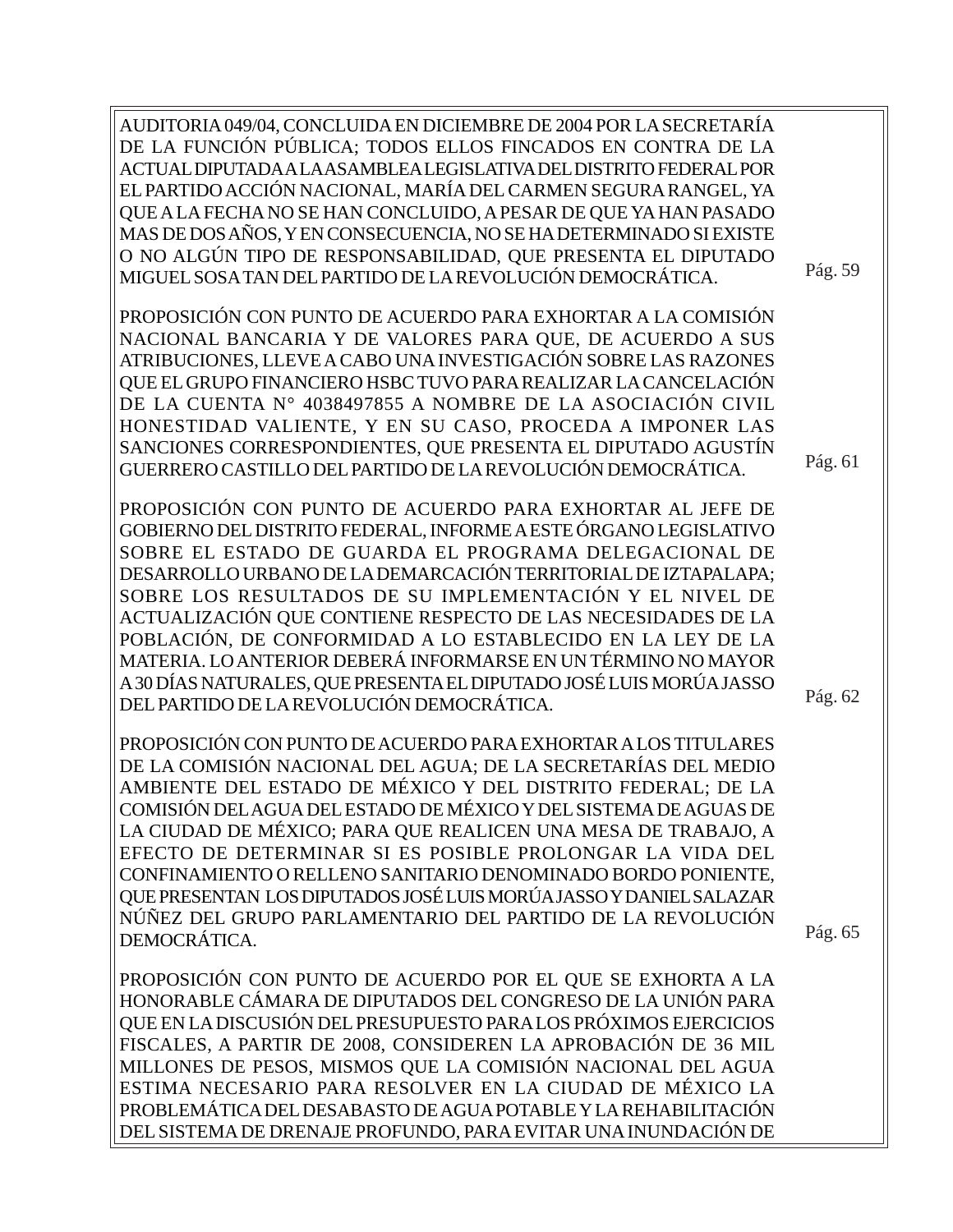| GRANDES MAGNITUDES, QUE PRESENTA EL DIPUTADO JOSÉ LUIS MORÚA<br>JASSO DEL PARTIDO DE LA REVOLUCIÓN DEMOCRÁTICA.                                                                                                                                                                                                                                                                                                                                                                                                      | Pág. 67 |
|----------------------------------------------------------------------------------------------------------------------------------------------------------------------------------------------------------------------------------------------------------------------------------------------------------------------------------------------------------------------------------------------------------------------------------------------------------------------------------------------------------------------|---------|
| PROPOSICIÓN CON PUNTO DE ACUERDO RESPECTO AL ÓRGANO POLÍTICO<br>ADMINISTRATIVO DE COYOACÁN, QUE PRESENTA EL DIPUTADO MIGUEL<br>ÁNGEL ERRASTI ARANGO DEL PARTIDO ACCIÓN NACIONAL.                                                                                                                                                                                                                                                                                                                                     | Pág. 70 |
| PROPOSICIÓN CON PUNTO DE ACUERDO POR EL QUE SE EXHORTA A LA<br>SECRETARIA DE DESARROLLO SOCIAL DEL GOBIERNO FEDERAL, LIC. BEATRIZ<br>ZAVALA PENICHE A ESTABLECER UN CONVENIO DE CONCERTACIÓN CON LA<br>ORGANIZACIÓN MOVIMIENTO NACIONAL "LOS DE ABAJO", QUE<br>REPRESENTA EL SENADOR HÉCTOR BAUTISTA LÓPEZ A TRAVÉS DEL CUAL SE<br>PUEDAN SOLUCIONAR LAS DEMANDAS SOCIALES QUE MOTIVARON LA<br>HUELGA DE HAMBRE DEL SENADOR, QUE PRESENTA LA DIPUTADA LAURA<br>PIÑA OLMEDO DEL PARTIDO DE LA REVOLUCIÓN DEMOCRÁTICA. | Pág. 72 |
| PROPOSICIÓN CON PUNTO DE ACUERDO PARA EXHORTAR AL INFONAVITA<br>EFECTO DE QUE TOME LAS MEDIDAS PERTINENTES PARA SALVAGUARDAR<br>LOS DERECHOS DE LOS TRABAJADORES, CUYOS CRÉDITOS SE ENCUENTRAN<br>EN CARTERA VENCIDA, QUE PRESENTA EL DIPUTADO SALVADOR MARTÍNEZ<br>DELLA ROCCA DEL PARTIDO DE LA REVOLUCIÓN DEMOCRÁTICA.                                                                                                                                                                                            | Pág. 74 |
| PROPOSICIÓN CON PUNTO DE ACUERDO PARA EXHORTAR AL JEFE DE<br>GOBIERNO DEL DISTRITO FEDERAL A DECLARAR LA CIUDAD UNIVERSITARIA<br>PATRIMONIO CULTURAL DE LA CIUDAD DE MÉXICO, QUE PRESENTA EL<br>DIPUTADO SALVADOR MARTÍNEZ DELLA ROCCA DEL PARTIDO DE LA<br>REVOLUCIÓN DEMOCRÁTICA.                                                                                                                                                                                                                                  | Pág. 76 |
| PROPOSICIÓN CON PUNTO DE ACUERDO PARA EXHORTAR AL JEFE DE<br>GOBIERNO DEL DISTRITO FEDERAL Y A OTRAS INSTITUCIONES A APOYAR LA<br>REALIZACIÓN DEL X CONGRESO IBEROAMERICANO DE BIOLOGÍA CELULAR,<br>OUE PRESENTA EL DIPUTADO SALVADOR MARTÍNEZ DELLA ROCCA DEL<br>PARTIDO DE LA REVOLUCIÓN DEMOCRÁTICA.                                                                                                                                                                                                              | Pág. 78 |
| PROPOSICIÓN CON PUNTO DE ACUERDO PARA QUE LOS DIPUTADOS DE LA<br>IV LEGISLATURA DE LA ASAMBLEA LEGISLATIVA DEL DISTRITO FEDERAL SE<br>PRONUNCIEN CONTRA EL HOSTIGAMIENTO HACIA LA CRÍTICA Y LIBERTAD<br>DE PRENSA, QUE REMITE LA DIPUTADA NANCY CÁRDENAS SÁNCHEZ DEL<br>PARTIDO DE LA REVOLUCIÓN DEMOCRÁTICA.                                                                                                                                                                                                        | Pág. 79 |
| DENUNCIA SOBRE LOS ERRORES, IRREGULARIDADES Y VICIOS QUE PRESENTA<br>EL ACUERDO DE LA COMISIÓN DE GOBIERNO DE ESTE HONORABLE ÓRGANO<br>DE GOBIERNO LEGISLATIVO RESPECTO DE LA CREACIÓN DE LA COMISIÓN<br>INVESTIGADORA PARA REVISAR LA GESTIÓN DEL TITULAR DEL ÓRGANO<br>POLÍTICO ADMINISTRATIVO DE COYOACÁN DURANTE EL PERIODO 2003-2006,<br>QUE PRESENTA EL DIPUTADO MIGUEL SOSA TAN DEL PARTIDO DE LA                                                                                                             |         |
| REVOLUCIÓN DEMOCRÁTICA.                                                                                                                                                                                                                                                                                                                                                                                                                                                                                              | Pág. 81 |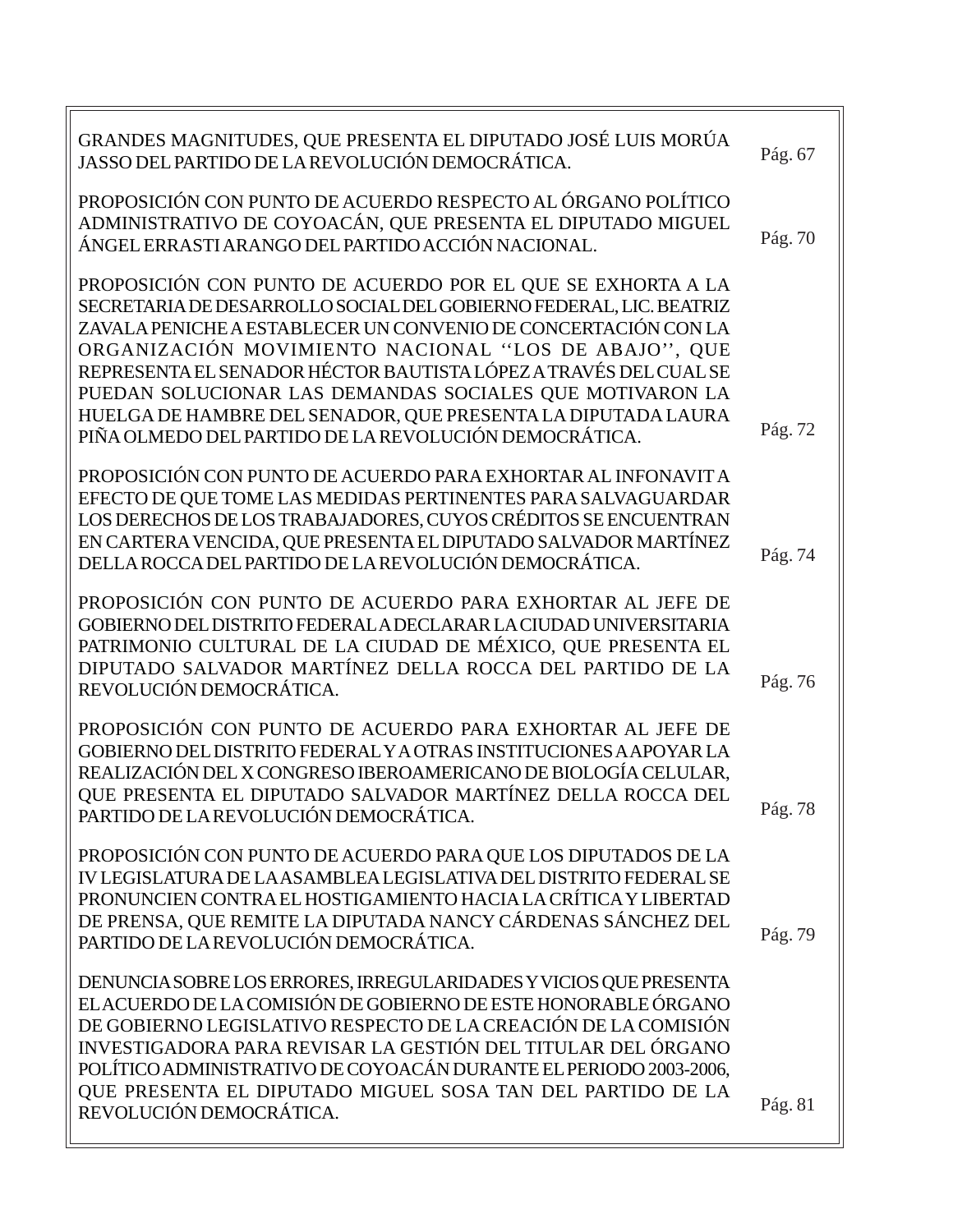PRONUNCIAMIENTO CONTRA EL HOSTIGAMIENTO HACIA LA CRÍTICA Y LIBERTAD DE PRENSA, QUE PRESENTA EL DIPUTADO AGUSTÍN GUERRERO CASTILLO, DEL PARTIDO DE LA REVOLUCIÓN DEMOCRÁTICA.

Pág. 83

PRONUNCIAMIENTO CONTRA EL HOSTIGAMIENTO HACIA LA CRÍTICA Y LIBERTAD DE PRENSA, QUE PRESENTA LA DIPUTADA PAULA ADRIANA SOTO MALDONADO DEL PARTIDO ACCIÓN NACIONAL. Pág. 84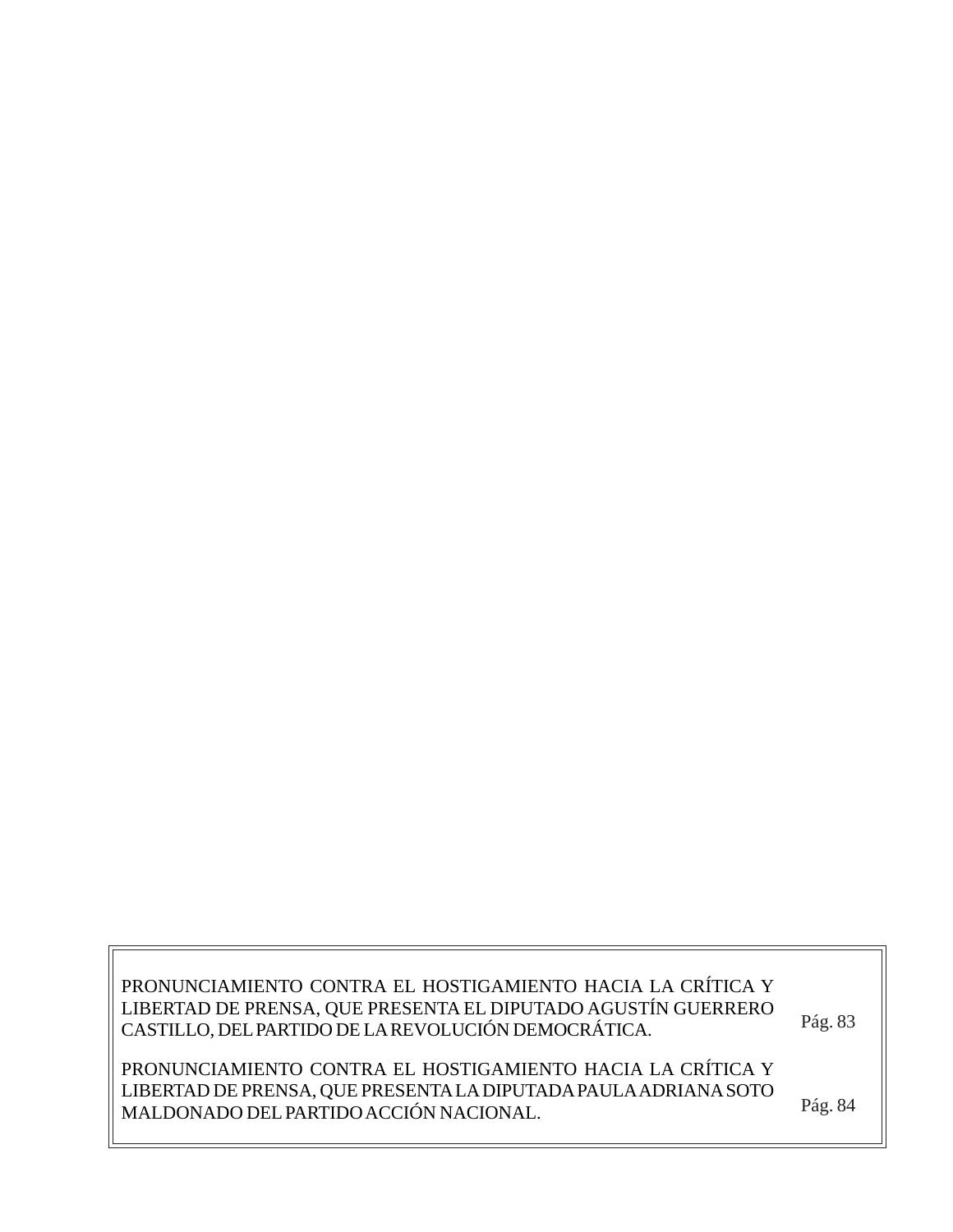# **A las 11:45 horas**

#### **EL C. PRESIDENTE DIPUTADO AGUSTÍN GUERRERO**

**CASTILLO.-** Muy buenos días. Vamos a dar inicio a esta sesión de la Diputación Permanente del 4 de julio de 2007.

Proceda la Secretaría a pasar lista de asistencia a las diputadas y diputados.

# **EL C. SECRETARIO DIPUTADO JOSÉ LUIS MORÚA**

**JASSO.-** Por instrucciones de la Presidencia, se va a proceder a pasar lista de asistencia.

#### **(Lista de Asistencia)**

Diputado Presidente, hay una asistencia de 6 diputados. No hay quórum.

**EL C. PRESIDENTE.-** Muchas gracias, diputado Secretario.

Está en este curso de esta etapa del pase de lista el diputado Salvador Martínez Della Rocca con lo cual se cumple el quórum necesario para declarar instalada la sesión.

Se abre la sesión.

Proceda la Secretaría a preguntar a la Diputación Permanente en votación económica si es de dispensarse la lectura del orden del día.

**EL C. SECRETARIO.-** Por instrucciones de la Presidencia se pregunta a la Asamblea si es de dispensarse la lectura del orden del día.

Los que estén por la afirmativa, sírvanse manifestarlo poniéndose de pie.

Los que estén por la negativa, sírvanse manifestarlo poniéndose de pie.

Dispensada la lectura, diputado Presidente.

## **ORDEN DEL DÍA**

Diputación permanente 4 de julio de 2007.

1.- Lista de asistencia.

2.- Lectura del orden del día.

3.- Lectura y en su caso aprobación del acta de la sesión anterior.

## Comunicados

4.- Uno de las Comisiones Unidas de Equidad y Género y de Derechos Humanos, mediante el cual solicitan prórroga, para analizar y dictaminar un asunto.

5.- Uno de las Comisiones Unidas de Equidad y Género y de Normatividad Legislativa, Estudios y Prácticas Parlamentarias, mediante el cual solicitan prórroga, para analizar y dictaminar un asunto.

6.- Uno de la Comisión de Seguridad Pública, mediante el cual solicita prórroga, para analizar y dictaminar un asunto.

7.- Uno de las Comisiones Unidas de Transporte y Vialidad y de Hacienda, mediante el cual solicitan prórroga para analizar y dictaminar diversos asuntos.

8.- Uno de las Comisiones Unidas de Salud y Asistencia Social y de Preservación del Medio Ambiente y Protección Ecológica, mediante el cual solicitan prórroga para analizar y dictaminar un asunto.

9.- Dos de la Comisión de Salud y Asistencia Social, mediante el cual solicita prórroga para analizar y dictaminar diversos asuntos.

10.- Uno de las Comisiones Unidas de Equidad y Género y de Salud y Asistencia Social, mediante el cual solicitan prórroga para analizar y dictaminar un asunto.

11.- Uno de las Comisiones Unidas de administración pública local y de Seguridad Pública, mediante le cual solicitan prórroga para analizar y dictaminar un asunto.

12.- Diecisiete de la Secretaría de Gobierno, signados por el Licenciado José Ángel Ávila Pérez, mediante los cuales da respuesta a diversos asuntos.

13.- Uno del Oficial Mayor del Gobierno del Distrito Federal, Licenciado Ramón Montaño Cuadra, mediante el cual da respuesta a un asunto.

14.- Uno del Jefe Delegacional en Tláhuac, Licenciado Gilberto Ensástiga Santiago, mediante el cual da respuesta a un asunto.

15.- Dos del Subsecretario de Enlace Legislativo, Licenciado Armando Salinas Torre, mediante los cuales da respuesta a diversos asuntos.

#### Proposiciones

16.- Con punto de acuerdo para que esta Honorable Asamblea Legislativa del Distrito Federal invite a una reunión de trabajo a la comisionada del Instituto Nacional de Migración, que presenta el diputado Armando Tonatiuh González Case, del grupo parlamentario del Partido Revolucionario Institucional.

17.- Con punto de acuerdo para exhortar al Jefe de Gobierno del Distrito Federal para que a través de la Secretaría de Desarrollo Económico (SEDECO), en coordinación con las distintas instancias competentes y con el apoyo de las 16 delegaciones, se reordene el funcionamiento de los mercados sobre ruedas o tianguis, que presenta el grupo parlamentario del Partido de la Revolución Democrática.

18.- Con punto de acuerdo para exhortar al Licenciado Marcelo Luis Ebrard Casaubón, Jefe de Gobierno del Distrito Federal, para que en un término de noventa días naturales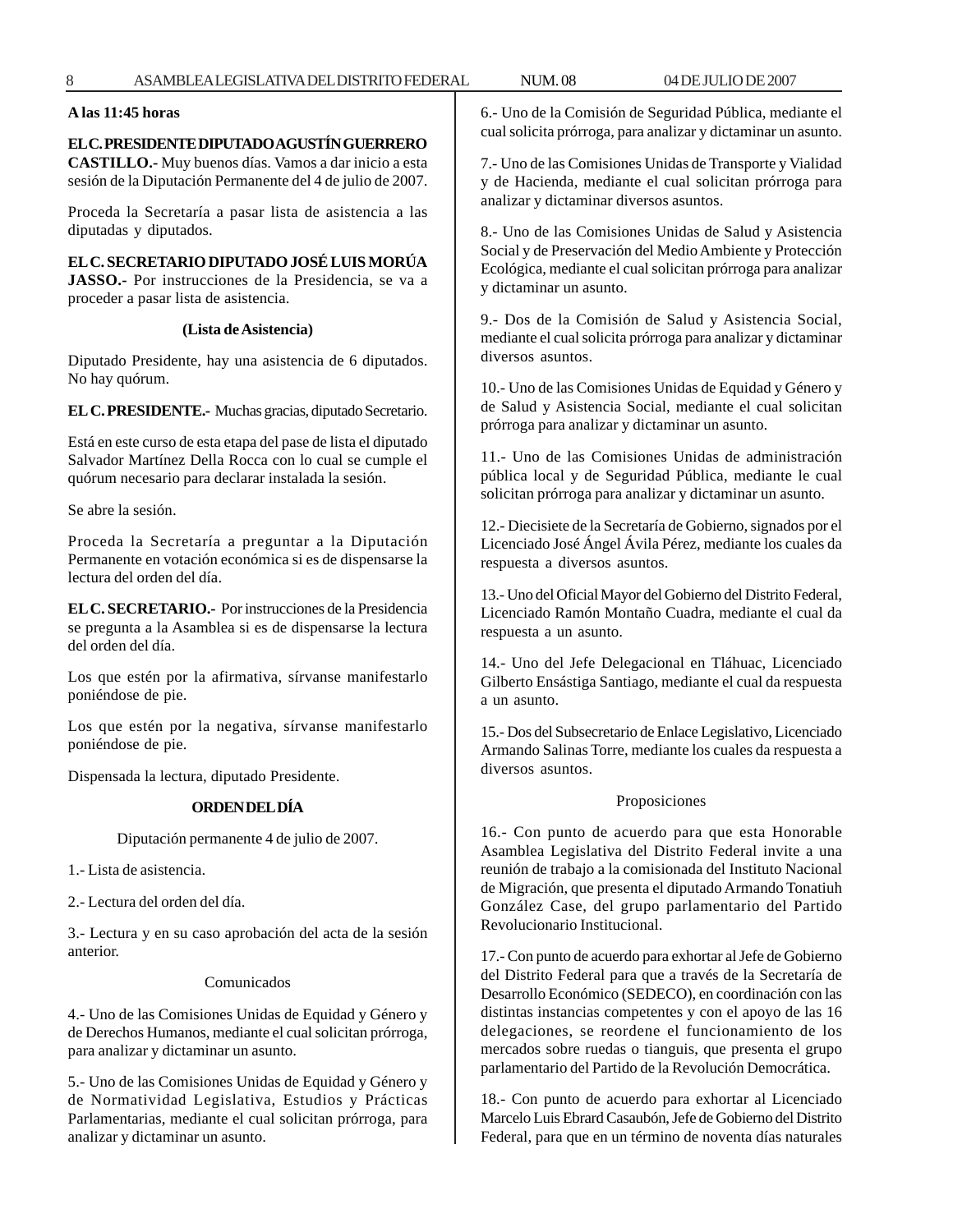como máximo, remita a este órgano colegiado las iniciativas con proyecto de decreto de los programas delegacionales de desarrollo urbano de las demarcaciones territoriales denominadas Azcapotzalco, Coyoacán, Tlalpan, Cuauhtémoc, Gustavo A. Madero, Iztacalco, Miguel Hidalgo, Iztapalapa, Álvaro Obregón, Cuajimalpa de Morelos, Milpa Alta y Tláhuac, para su dictamen y, en su caso, aprobación, en cuanto a la delegación Benito Juárez para que inicie la revisión de dicho programa de conformidad a lo establecido en la ley de la materia, que presenta el diputado Enrique Pérez Correa, a nombre propio y de los diputados Jorge Carlos Díaz Cuervo, de la Coalición Parlamentaria Socialdemócrata y Edy Ortiz Piña, del grupo parlamentario del Partido de la Revolución Democrática.

19.- Con punto de acuerdo para exhortar a la Comisión de Nomenclatura del Distrito Federal a cambiar el nombre de las calles, avenidas, colonias, barrios y cerradas de la Ciudad de México que actualmente se llaman Gustavo Díaz Ordaz, Luis Echeverría Álvarez, Fernando Gutiérrez Barrios, Hermenegildo Cuenca Díaz, Marcelino García Barragán, Julio Sánchez Barba, Ernesto Gutiérrez Gómez Tagle, Luis Gutiérrez Oropeza, Mario Moya Palencia, Julio Sánchez Vargas, Manuel Díaz Escobar Figueroa, y de todos los responsables directamente involucrados en las matanzas del 02 de octubre de 1968 y del 10 de junio de 1971, que presenta el diputado Salvador Pablo Martínez Della Rocca, del grupo parlamentario del Partido de la Revolución Democrática.

20.- Con punto de acuerdo para que esta Honorable Asamblea Legislativa del Distrito Federal, realice el próximo 24 de noviembre una sesión solemne, para homenajear en su 50 aniversario luctuoso al pintor Diego Rivera, que presenta el diputado Tonatiuh González Case, del grupo parlamentario del Partido Revolucionario Institucional.

21.- Con punto de acuerdo para exhortar respetuosamente al Jefe de Gobierno del Distrito Federal a que implemente un programa de sistema telefónico de atención, orientación y quejas para usuarios del Transporte Público de Pasajeros que dependa de la Secretaría de Transportes y Vialidad del Distrito Federal, que presenta el diputado Tonatiuh González Case, del grupo parlamentario del Partido Revolucionario Institucional.

22.- Punto de acuerdo para que el Jefe de Gobierno del Distrito Federal, a través de la Secretaría de Desarrollo Económico, publique el procedimiento y los requisitos para que los oferentes de los mercados sobrerruedas participen en el programa de actualización del padrón, que presenta el diputado Jorge Triana Tena, a nombre propio y de la diputada Margarita María Martínez Fisher, del grupo parlamentario del Partido Acción Nacional.

23.- Con punto de acuerdo para solicitar al Jefe de Gobierno del Distrito Federal, permita la intervención del Gobierno

Federal en materia de Seguridad Pública, con el propósito de que el combate a la delincuencia sea más rápido y efectivo en la Ciudad de México, que presenta el diputado Miguel Ángel Errasti Arango, del grupo parlamentario del Partido Acción Nacional.

24.- Con punto de acuerdo para exhortar al Jefe de Gobierno del Distrito Federal, para que rinda un informe pormenorizado sobre el destino de los 8,154.1 millones de pesos de disponibilidades financieras del 2006, que presenta la diputada Paula Adriana Soto Maldonado, del grupo parlamentario del Partido Acción Nacional.

25.- Con punto de acuerdo por el que se solicita a la Comisión de Nomenclatura del Distrito Federal para que modifique la denominación de la calle ''Cerrada de Félix Cuevas'' por la de ''Cerrada de Luis Buñuel'', que presenta el diputado Miguel Ángel Errasti Arango, a nombre propio y del diputado Alfredo Vinalay Mora, del grupo parlamentario del Partido Acción Nacional.

26.- Con punto de acuerdo para solicitar al Secretario de Salud del Gobierno del Distrito Federal proporcione el índice de desnutrición en el Distrito Federal así como la información de los programas para combatirla, la aplicación de los recursos y los programas que se tienen al respecto, que presenta el diputado Jorge Triana Tena, del grupo parlamentario del Partido Acción Nacional.

27.- Con punto de acuerdo para exhortar a la Secretaría de Gobernación levante el bloqueo de la calle Bucareli y permita el libre tránsito a los habitantes de la Ciudad de México, que presenta el diputado Enrique Pérez Correa a nombre propio y del diputado Jorge Carlos Díaz Cuervo, de la Coalición Parlamentaria Socialdemócrata.

28.- Con punto de acuerdo por el que esta soberanía exhorta al Jefe de Gobierno, Marcelo Luis Ebrard Casaubón y al secretario de Seguridad Pública del Distrito Federal, Ingeniero Joel Ortega Cuevas, para que en los nuevos contratos de arrendamiento de vehículos policiales que están por licitarse se dé preferencia a las unidades híbridas o de nueva tecnología a efecto de apoyar el abatimiento del efecto invernadero y calentamiento global, que presenta el grupo parlamentario del Partido Nueva Alianza.

29.- Con punto de acuerdo por el que esta soberanía exhorta de manera respetuosa a la Licenciada Laura Velázquez Alzúa, Secretaria de Desarrollo Económico, a efecto de que realice un informe real y fidedigno acerca de cuál es la cantidad de unidades comercializadas y del valor monetario de las mismas, del total de la venta de comida industrializada de alto contenido calórico y bajo contenido nutricional (comida chatarra) y de refrescos en el Distrito Federal, que presenta el grupo parlamentario del Partido Nueva Alianza.

30.- Con punto de acuerdo sobre la atención al drenaje profundo de la Ciudad de México, que presenta el grupo parlamentario del Partido de la Revolución Democrática.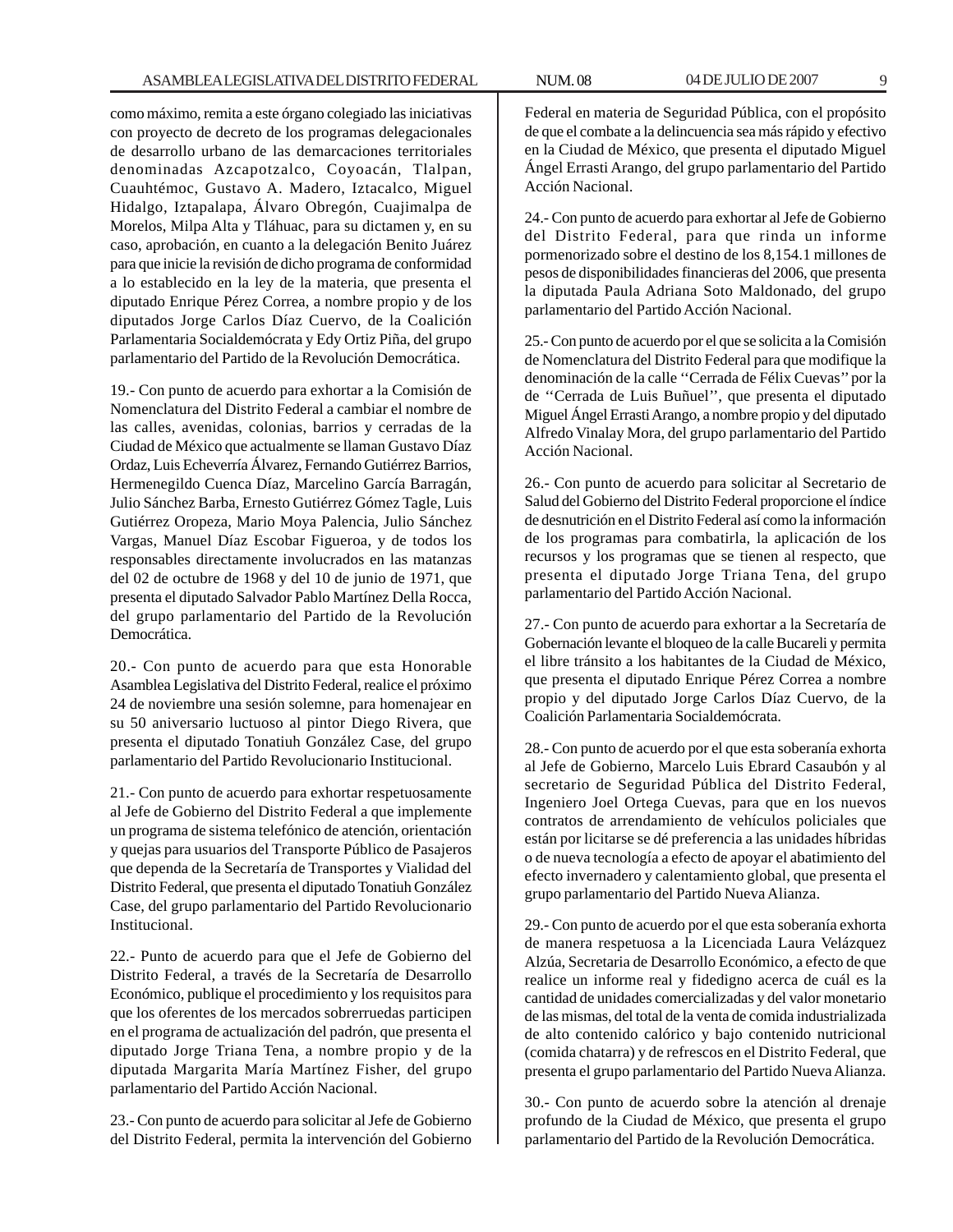31.- Con punto de acuerdo sobre el proceso de investigación que se le sigue en diferentes instancias a la diputada María del Carmen Segura Rangel, que presenta el diputado Miguel Sosa Tan, del grupo parlamentario del Partido de la Revolución Democrática.

32.- Con punto de acuerdo sobre el cobro que realiza el servicio del valet parking, que presenta el grupo parlamentario del Partido de la Revolución Democrática.

33.- Con punto de acuerdo sobre las medidas injustificadas de las instituciones de crédito, que presenta el grupo parlamentario del Partido de la Revolución Democrática.

34.- Con punto de acuerdo, para exhortar al Jefe de Gobierno del Distrito Federal, informe a este órgano legislativo sobre el estado que guarda el programa delegacional de desarrollo urbano de la demarcación territorial de Iztapalapa, sobre los resultados de su implementación y el nivel de actualización que contiene respecto de las necesidades de la población, de conformidad a lo establecido en la ley de la materia. Lo anterior deberá informarse en un término no mayor a 30 días naturales, que presenta el grupo parlamentario del Partido de la Revolución Democrática.

35.- Con punto de acuerdo para exhortar al Jefe de Gobierno, para que por su conducto se realice una mesa de trabajo en la que participen los titulares de la Comisión Nacional del Agua, de la Secretarías del Medio Ambiente del Estado de México y Distrito Federal, de la Comisión del Agua del Estado de México y del Sistema de Aguas de la Ciudad de México, a efecto de determinar si es posible prolongar la vida del confinamiento o relleno sanitario denominado bordo poniente, que presenta el diputado José Luis Morúa Jasso, a nombre propio y del diputado Daniel Salazar Núñez, del grupo parlamentario del Partido de la Revolución Democrática.

36.- Con punto de acuerdo por el que se exhorta a la Cámara de Diputados para que en la discusión del presupuesto para los próximos ejercicios fiscales, a partir del 2008, consideren la aprobación de 36 mil millones de pesos, que la Comisión Nacional del Agua estima necesario para resolver la problemática del desabasto de agua potable y la rehabilitación del sistema de drenaje profundo, que presenta el grupo parlamentario del Partido de la Revolución Democrática.

37.- Con punto de acuerdo para exhortar al director de la Comisión Nacional de Agua, así como a los Secretarios de Medio Ambiente y Obras y Servicios del Distrito Federal y al jefe delegacional en Gustavo A. Madero, de manera urgente inicien los trabajos de saneamiento de los brazos del ''Río de los Remedios'' que se ubica en el Distrito Federal, que presenta el diputado Leonardo Álvarez Romo, del grupo parlamentario del Partido Verde Ecologista de México.

38.- Con punto de acuerdo respecto al órgano político administrativo de Coyoacán, que presenta el diputado Miguel Ángel Errasti Arango, del grupo parlamentario del Partido Acción Nacional.

39.- Con punto de acuerdo sobre la huelga de hambre del senador Bautista, que presenta el grupo parlamentario del Partido de la Revolución Democrática.

40.- Con punto de acuerdo, para exhortar al INFONAVIT a efecto de que tome las medidas pertinentes para salvaguardar los derechos de los trabajadores cuyos créditos se encuentran en cartera vencida, que presenta el diputado Avelino Méndez Rangel, a nombre propio y del diputado Edgar Torres Baltazar, del grupo parlamentario del Partido de la Revolución Democrática.

41.- Con punto de acuerdo para exhortar al Jefe de Gobierno del Distrito Federal, a declarar la Ciudad Universitaria patrimonio cultural de la Ciudad de México, que presenta el diputado Salvador Pablo Martínez Della Rocca, del grupo parlamentario del Partido de la Revolución Democrática.

42.- Con punto de acuerdo para exhortar al Jefe de Gobierno del Distrito Federal y a otras instituciones a apoyar la realización del X Congreso Iberoamericano de Biología Celular, que presenta el diputado Salvador Pablo Martínez Della Rocca, del grupo parlamentario del Partido de la Revolución Democrática.

43.- Con punto de acuerdo para que los diputados de la IV Legislatura del Distrito Federal, se pronuncien contra el hostigamiento hacia la crítica y la libertad de prensa, que presenta el grupo parlamentario del Partido de la Revolución Democrática.

#### Denuncias

44.- Denuncia sobre los errores, irregularidades y vicios que presenta el acuerdo de la Comisión de Gobierno de este Honorable Órgano de Gobierno Legislativo, respecto de la creación de la Comisión Investigadora para revisar la gestión del titular del Órgano Político Administrativo de Coyoacán durante el periodo 2003-2006, que presenta el diputado Miguel Sosa Tan, del grupo parlamentario del Partido de la Revolución Democrática.

#### Pronunciamientos

45.- Sobre la elección del 2 de julio de 2006, que presentan diversos grupos parlamentarios.

46.- Sobre la libertad de expresión y de las ideas, que presentan diversos grupos parlamentarios.

**EL C. PRESIDENTE.-** Se solicita a la Secretaría dar cuenta a la Diputación Permanente con el acta de la sesión anterior.

**EL C. SECRETARIO.-** Diputado Presidente, esta Secretaría le informa que ha sido distribuida el acta de la sesión anterior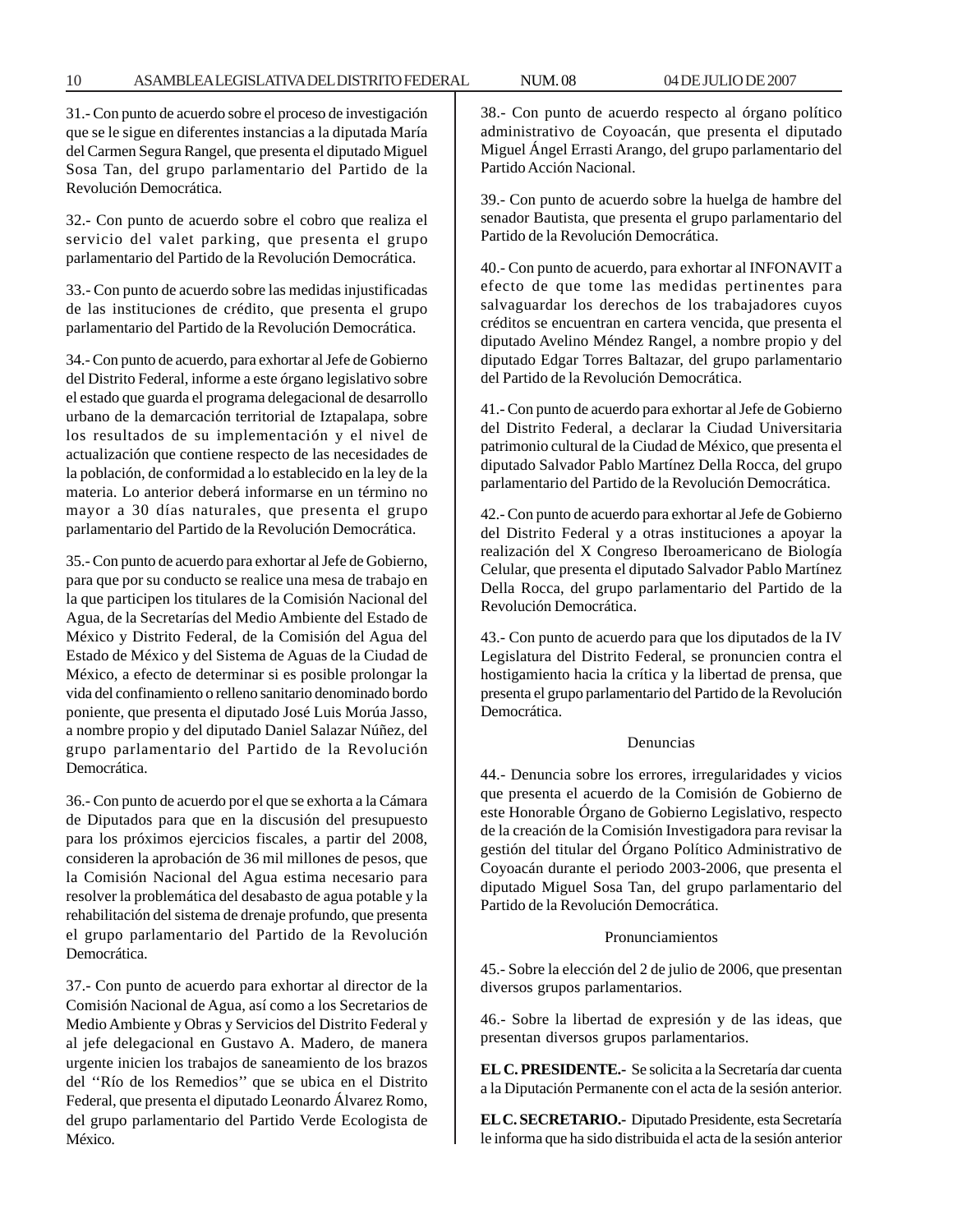a los integrantes de la Mesa Directiva, por lo que se solicita su autorización para preguntar a la Diputación Permanente si es de aprobarse.

**EL C. PRESIDENTE.-** Adelante, diputado Secretario.

**EL C. SECRETARIO.-** Está a consideración el acta.

No habiendo quien haga uso de la palabra, en votación económica se pregunta a la Diputación Permanente si es de aprobarse el acta de referencia.

Los que estén por la afirmativa, sírvanse manifestarlo poniéndose de pie.

Los que estén por la negativa, sírvanse manifestarlo poniéndose de pie.

Aprobada el acta, diputado Presidente.

# *ASAMBLEA LEGISLATIVA DEL DISTRITO FEDERAL IV LEGISLATURA*

#### *DIPUTACIÓN PERMANENTE*

*SEGUNDO RECESO DEL PRIMER AÑO DE EJERCICIO*

# *ACTA DE SESIÓN DE LA DIPUTACIÓN PERMANENTE DEL VEINTE DE JUNIO DE DOS MIL SIETE.*

# *PRESIDENCIA DEL DIPUTADO AGUSTÍN GUERRERO CASTILLO*

*En la Ciudad de México Distrito Federal, siendo las once horas con veinticinco minutos del día miércoles veinte de junio del año dos mil siete, con una asistencia de 8 diputados y diputadas la Presidencia declaró abierta la Sesión e instruyó dar lectura al orden del día en votación.*

*La Presidencia hizo del conocimiento de la Diputación Permanente que recibió siete comunicados, cuatro de la Comisión de Educación y tres de las Comisiones Unidas de Fomento Económico y de Salud y Asistencia Social, por medio de los cuales solicitaron prórroga para analizar y dictaminar diversos asuntos; en votación económica se autorizaron las prórrogas y se ordenó hacerlo del conocimiento de las Presidencias de las comisiones solicitantes.*

*Enseguida, la Presidencia hizo del conocimiento de la Diputación Permanente que recibió un comunicado del Senador Francisco Arroyo Rivera, Vicepresidente de la Comisión Permanente del Congreso de la Unión, mediante el cual hizo del conocimiento de esta Soberanía un punto de acuerdo, mismo que al que se ordenó dar lectura; el Presidente instruyó remitirlo a la Comisión de Administración y Procuración de Justicia para su atención.*

*Acto seguido, la Presidencia hizo del conocimiento de la Diputación Permanente que recibió un acuerdo de la Comisión de Gobierno relativo a la aplicación del artículo 83 del Reglamento para el Gobierno Interior de la Asamblea Legislativa del Distrito Federal, al cual se dio lectura y en votación económica se aprobó, quedando la Diputación Permanente debidamente enterada.*

*Posteriormente, a fin de presentar con punto de acuerdo para exhortar a la Comisión de Presupuesto y Cuenta Pública de la Cámara de Diputados del Congreso de la Unión destine más recursos a los Canales 11 y 22 en el Presupuesto de Egresos de la Federación para el ejercicio fiscal de 2008, se concedió el uso de la tribuna al Diputado Mauricio Alonso Toledo Gutiérrez, del grupo parlamentario del Partido de la Revolución Democrática; en votación económica se consideró de urgente y obvia resolución asimismo se aprobó y se ordenó remitirlo a las autoridades correspondientes para los efectos legales a que hubiere lugar.*

*Continuando con el orden del día, a fin de presentar una propuesta con punto de acuerdo para solicitar a la Procuraduría Ambiental y de Ordenamiento Territorial del Distrito Federal, emita una votación sobre el impacto ambiental que ha tenido el desarrollo de construcciones en la Delegación Benito Juárez, se concedió el uso de la tribuna al Diputado Enrique Pérez Correa, a nombre propio y del Diputado Jorge Carlos Díaz Cuervo, de la Coalición Parlamentaria Socialdemócrata; en votación económica se consideró de urgente y obvia resolución, asimismo se aprobó y se ordenó remitirlo a las autoridades correspondientes para los efectos legales a que hubiere lugar.*

*Acto continuo, con el fin de presentar un punto de acuerdo para exhortar a la Doctora Beatriz Castelán García, Contralora General del Gobierno del Distrito Federal implemente un operativo para garantizar la no utilización de recursos públicos y/o el uso de programas sociales, durante el proceso interno para la elección de delegados para el congreso estatal y nacional del Partido de la Revolución Democrática a celebrarse el próximo 15 de julio, se concedió el uso de la tribuna al Diputado Enrique Pérez Correa, a nombre propio y del Diputado Jorge Carlos Díaz Cuervo, de la Coalición Parlamentaria Socialdemócrata; en votación económica se consideró de urgente y obvia resolución; para hablar en contra se concedió el uso de la tribuna, hasta por diez minutos, al Diputado Agustín Guerrero Castillo, del grupo parlamentario del Partido de la Revolución Democrática y para hablar a favor, hasta por el mismo tiempo, se concedió la palabra al diputado promovente; con base en lo dispuesto por el artículo 119, se concedió el uso de la tribuna, hasta por diez minutos, a los diputados Jorge Triana Tena, del grupo parlamentario del Partido Acción Nacional; Agustín Guerrero Castillo, en dos ocasiones:*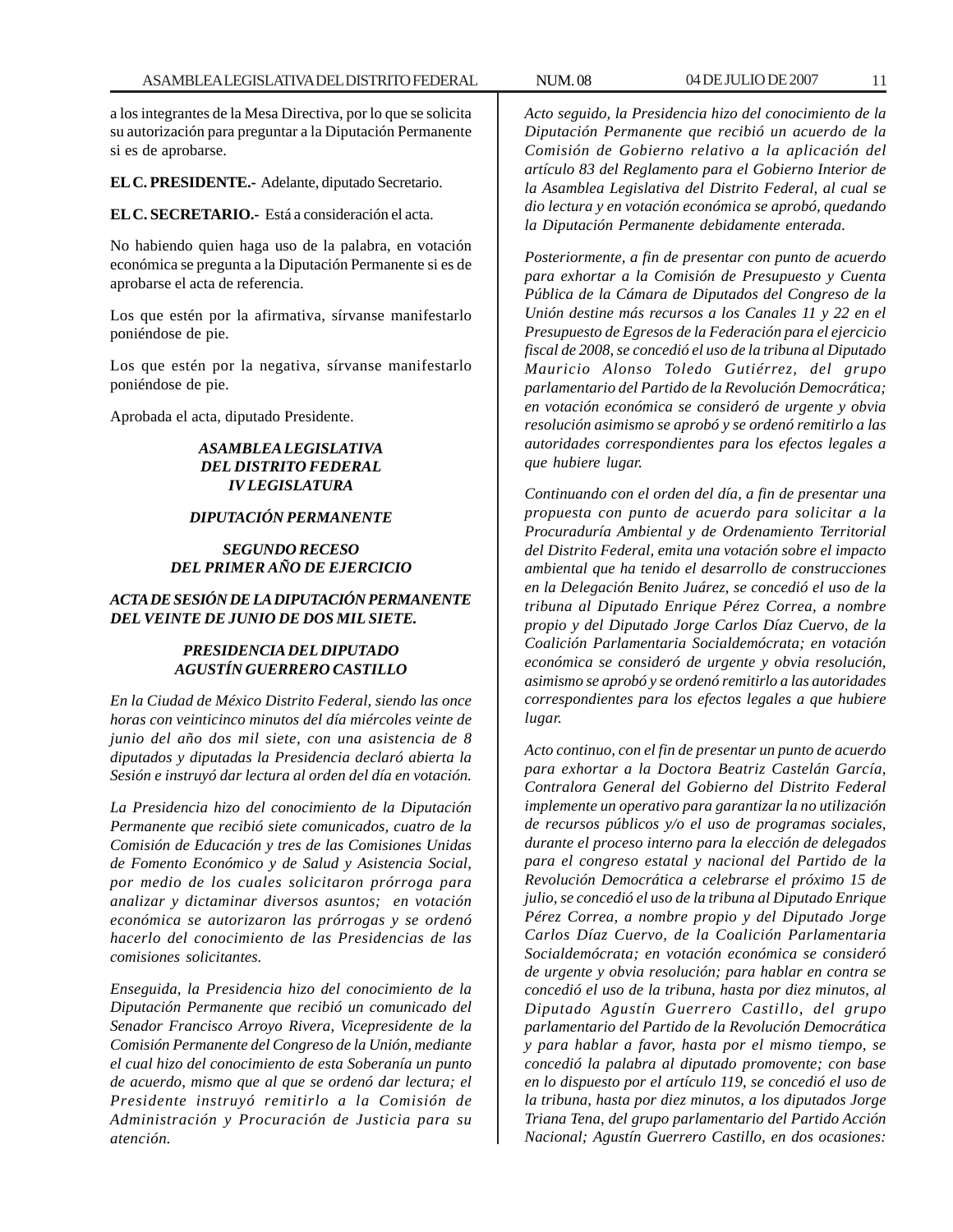*Juan Carlos Beltrán Cordero, del grupo parlamentario del Partido de la Revolución Democrática y al diputado promovente; en votación económica se aprobó la propuesta con las modificaciones hechas por el diputado proponente y se ordenó remitirla a las autoridades correspondientes para los efectos legales a que hubiera lugar.*

# *PRESIDENCIA DE LA DIPUTADA KENIA LÓPEZ RABADÁN*

*Ulteriormente, se concedió el uso de la tribuna al Diputado Enrique Pérez Correa, a nombre propio y del Diputado Jorge Carlos Díaz Cuervo, de la Coalición Parlamentaria Socialdemócrata, a fin de presentar una propuesta con punto de acuerdo para exhortar al Jefe de Gobierno, Marcelo Luis Ebrard Casaubón, desista de su interés de administrar el Aeropuerto Internacional de la Ciudad de México Benito Juárez; en votación económica se consideró de urgente y obvia resolución; para hablar en contra se concedió el uso de la tribuna, hasta por diez minutos, al Diputado Agustín Guerrero Castillo, del grupo parlamentario del Partido de la Revolución Democrática, para hablar a favor, hasta por el mismo tiempo, se concedió el uso de la palabra al diputado promovente; con base en el artículo 119, se concedió el uso de la tribuna, hasta por diez minutos, a la Diputada Kenia López Rabadán, del grupo parlamentario del Partido Acción Nacional; en votación económica se aprobó la propuesta y se ordenó remitirla a las autoridades correspondientes para los efectos legales a que hubiera lugar.*

*Después, para presentar una propuesta con punto de acuerdo para que esta Honorable Asamblea Legislativa del Distrito Federal exhorte a la Secretaría de Seguridad Pública del Distrito Federal para que a través de su Subsecretaría de Participación Ciudadana y de Prevención del Delito emita una convocatoria a la sociedad para que se instruya la ''Red de Vigilantes Ciudadanos Bajo el Sistema de Circuito Cerrado de Videograbación'', se concedió el uso de la tribuna al Diputado Armando Tonatiuh González Case, del grupo parlamentario del Partido Revolucionario Institucional; en votación económica se consideró de urgente y obvia resolución, asimismo se aprobó y se ordenó remitirla a las autoridades correspondientes para los efectos legales a que hubiera lugar.*

# *PRESIDENCIA DEL DIPUTADO AGUSTÍN GUERRERO CASTILLO*

*La Presidencia hizo del conocimiento de la Asamblea que los puntos enlistados en los numerales 13 y 16 del orden del día habían sido retirados.*

*Enseguida, se concedió el uso de la tribuna a la Diputada Gloria Isabel Cañizo Cuevas, del grupo parlamentario del Partido Nueva Alianza, con la finalidad de presentar* *una propuesta con punto de acuerdo para que comparezcan los ciudadanos Secretarios del Medio Ambiente y de Obras del Gobierno del Distrito Federal ante la Comisión de Ciencia y Tecnología y la Comisión de Gestión Integral del Agua de la Honorable Asamblea Legislativa del Distrito Federal; se turnó para su análisis y dictamen a las Comisiones Unidas de Ciencia y Tecnología y de Gestión Integral del Agua.*

*Acto seguido, para presentar una propuesta con punto de acuerdo mediante el cual se exhorta al titular del Poder Ejecutivo Federal a hacer las previsiones presupuestales para dar cumplimiento al artículo 25 de la Ley General de Educación y el artículo 9 bis de la Ley de Ciencia y Tecnología, se concedió el uso de la tribuna a la Diputada Gloria Isabel Cañizo Cuevas, del grupo parlamentario del Partido Nueva Alianza; se turnó para su análisis y dictamen a las Comisiones Unidas de Educación y de Ciencia y Tecnología.*

# *PRESIDENCIA DEL DIPUTADO ARMANDO TONATIUH GONZÁLEZ CASE*

*Posteriormente, para presentar una propuesta con punto de acuerdo para exhortar a la Procuraduría Federal del Medio Ambiente a la Secretaría de Medio Ambiente y a la Procuraduría Ambiental y de Ordenamiento Territorial, informen a esta Soberanía sobre los trabajos y acciones que se están realizando en el Distrito Federal respecto a la tala inmoderada de los bosques y parques del Distrito Federal, se concedió el uso de la tribuna al Diputado Leonardo Álvarez Romo, del grupo parlamentario del Partido Verde Ecologista de México; en votación económica se consideró de urgente y obvia resolución, asimismo se aprobó y se ordenó remitirla a las autoridades correspondientes para los efectos legales a que hubiere lugar.*

*Después, se concedió el uso de la tribuna al Diputado Miguel Sosa Tan, del grupo parlamentario del Partido de la Revolución Democrática, para presentar una propuesta con punto de acuerdo para solicitar a la Comisión de Gobierno de la Asamblea Legislativa del Distrito Federal, IV Legislatura, sustituya a la Diputada María del Carmen Segura Rangel como Presidenta de la Comisión de Seguridad Pública de este Órgano de Gobierno Legislativo; se turnó para su análisis y dictamen a la Comisión de Normatividad Legislativa, Estudios y Prácticas Parlamentarias.*

*Continuando con el orden del día, a fin de presentar una propuesta con punto de acuerdo para que la Asamblea Legislativa del Distrito Federal exhorte a los congresos locales de los estados de la República Mexicana a encaminar esfuerzos para homologar los códigos penales locales en materia de explotación sexual infantil en todas sus modalidades, de acuerdo a lo aprobado por el*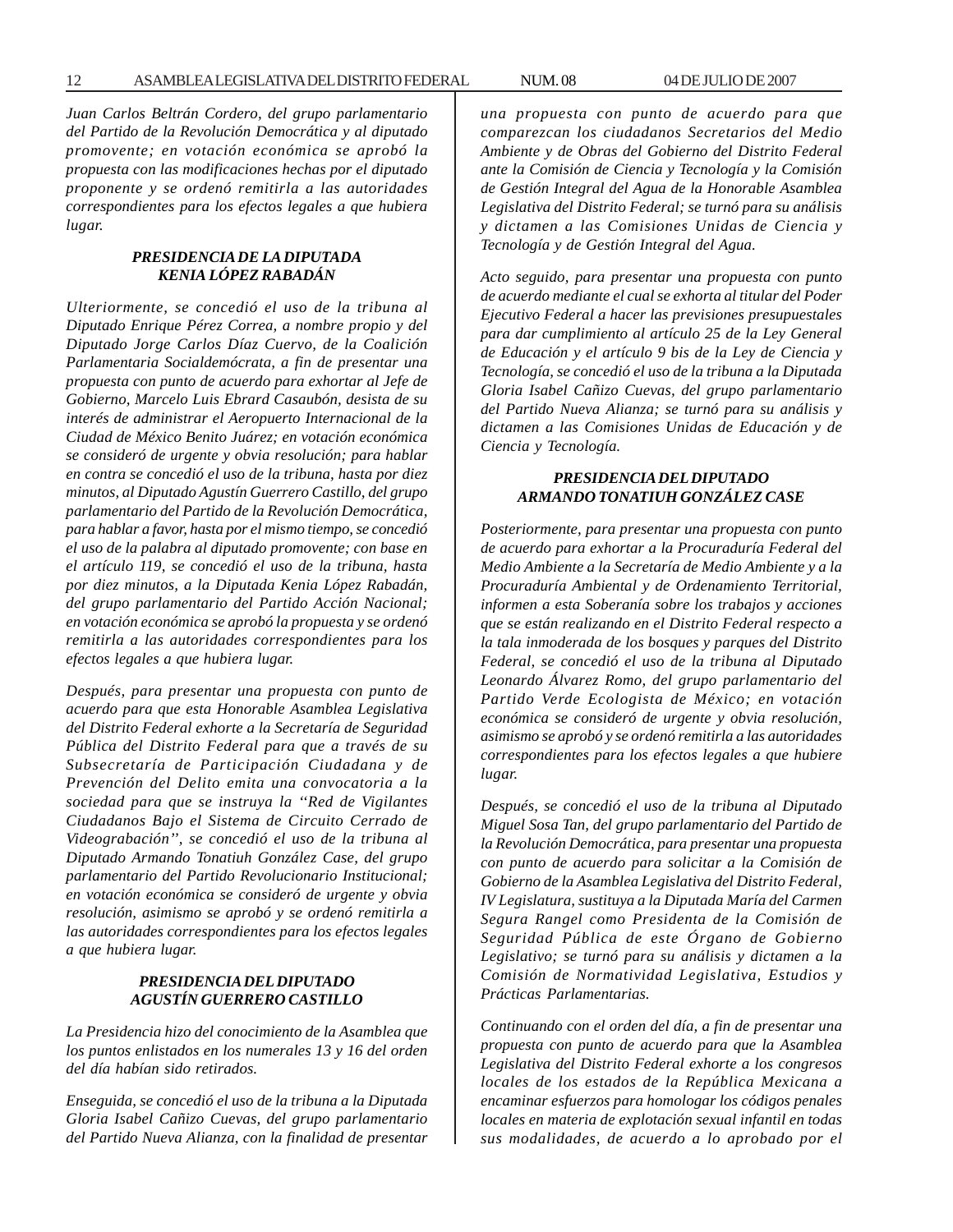*Congreso de la Unión de los Estados Unidos Mexicanos, con la finalidad de combatir uno de los peores fenómenos delictivos en contra del más frágil grupo vulnerable, los niños, se concedió el uso de la tribuna al Diputado Agustín Guerrero Castillo, del grupo parlamentario del Partido de la Revolución Democrática; en votación económica se consideró de urgente y obvia resolución, asimismo se aprobó y se ordenó remitirla a las autoridades correspondientes para los efectos legales a que hubiere lugar.*

*Posteriormente, para presentar una propuesta con punto de acuerdo sobre marchas y manifestaciones, se concedió el uso de la tribuna a la Diputada Kenia López Rabadán, del grupo parlamentario del Partido Acción Nacional; en votación económica se consideró de urgente y obvia resolución; con base en el artículo 119 se concedió el uso de la tribuna, hasta por diez minutos, a los diputados Agustín Guerrero Castillo, del grupo parlamentario del Partido de la Revolución Democrática, en dos ocasiones; Enrique Pérez Correa, de la Coalición Parlamentaria Socialdemócrata; Jorge Triana Tena, del grupo parlamentario del Partido Acción Nacional y Miguel Sosa Tan, del grupo parlamentario del Partido de la Revolución Democrática; en votación económica se aprobó la propuesta y se instruyó remitirla a las autoridades correspondientes para los efectos legales a que hubiere lugar.*

*Acto seguido, para presentar una propuesta con punto de acuerdo para solicitar la comparecencia del Procurador General de Justicia del Distrito Federal y se le exhorte a que subsane las deficiencias que imperan en las Agencias del Ministerio Público, se concedió el uso de la tribuna al Diputado Jorge Triana Tena, a nombre propio y del Diputado Agustín Carlos Castilla Marroquín, del grupo parlamentario del Partido Acción Nacional; se turnó para su análisis y dictamen de la Comisión de Administración y Procuración de Justicia.*

*Después, se concedió el uso de la tribuna a la Diputada Kenia López Rabadán, del grupo parlamentario del Partido Acción Nacional, para presentar una propuesta con punto de acuerdo para solicitar al Jefe Delegacional en Azcapotzalco, atienda las múltiples peticiones de los habitantes de la Colonia Santa Inés de esa demarcación; en votación económica se consideró de urgente y obvia resolución, asimismo se aprobó y se ordenó remitirla a las autoridades correspondientes para los efectos legales a que hubiere lugar.*

*Acto continuo, para presentar una propuesta con punto de acuerdo por el que esta Soberanía exhorta al Jefe de Gobierno, Licenciado Marcelo Ebrard Casaubón, para que en la programación del presupuesto de egresos para el año 2008 destine una partida específica a fin de reparar las instalaciones de distribución de agua potable y/o*

*dotar de este vital líquido a todas las escuelas públicas ubicadas en el Distrito Federal, se concedió el uso de la tribuna a la Diputada Gloria Isabel Cañizo Cuevas, a nombre propio y del Diputado Xiuh Guillermo Tenorio Antiga, del grupo parlamentario del Partido Nueva Alianza; se turnó para su análisis y dictamen a la Comisión de Presupuesto y Cuenta Pública.*

*Enseguida, se concedió el uso de la tribuna al Diputado José Luis Morúa Jasso, del grupo parlamentario del Partido de la Revolución Democrática, para presentar una propuesta con punto de acuerdo para exhortar al Jefe de Gobierno del Distrito Federal, declare inaplicable el punto 5.11 y los subpuntos que de éste deriven establecidos en la circular uno bis emitida por el Oficial Mayor del Gobierno del Distrito Federal, el 4 de abril de 2007 y publicada en la Gaceta Oficial del Distrito Federal el 12 de abril del año en curso, por contravenir el' último párrafo del artículo 36 del decreto de Presupuesto de Egresos del Distrito Federal para el ejercicio fiscal 2007; se turnó para su análisis y dictamen a la Comisión de Presupuesto y Cuenta Pública. Posteriormente, se concedió el uso de la tribuna al Diputado José Luis Morúa Jasso, del grupo parlamentario del Partido de la Revolución Democrática, para presentar una propuesta con punto de acuerdo para solicitar al Jefe de Gobierno del Distrito Federal exhorte al titular de la Secretaría de Obras Públicas y Servicios del Distrito Federal para que dentro de sus atribuciones, según el direccionamiento de recursos que se señala en el artículo Décimo Segundo Transitorio del decreto de Presupuesto de Egresos del Distrito Federal para el ejercicio fiscal 2007 ejerza de manera total el monto de 500 millones que en el mismo artículo mandató esta Soberanía, así como para que remita a esta Asamblea un informe pormenorizado sobre el estado que guarda la aplicación de los recursos a las obras señaladas en el artículo transitorio antes mencionado; en votación económica se consideró de urgente y obvia resolución, asimismo se aprobó y se ordenó remitirla a las autoridades correspondientes para los efectos legales a que hubiere lugar.*

# *PRESIDENCIA DEL DIPUTADO JOSÉ LUIS MORÚA JASSO*

*Después, para presentar una propuesta con punto de acuerdo pera exhortar a la Secretaría de Hacienda y Crédito Público, que informe sobre la situación en que se encuentra la asignación de los recursos destinados a las obras en diversas delegaciones del Distrito Federal, aprobadas en el Ramo 23, provisiones salariales y económicas en el rubro gastos asociados a recursos petroleros, se concedió el uso de la tribuna al Diputado Agustín Guerrero Castillo, a nombre propio y del Diputado Enrique Vargas Anaya, del grupo parlamentario de Partido de la Revolución Democrática; en votación económica se consideró de urgente y obvia resolución,*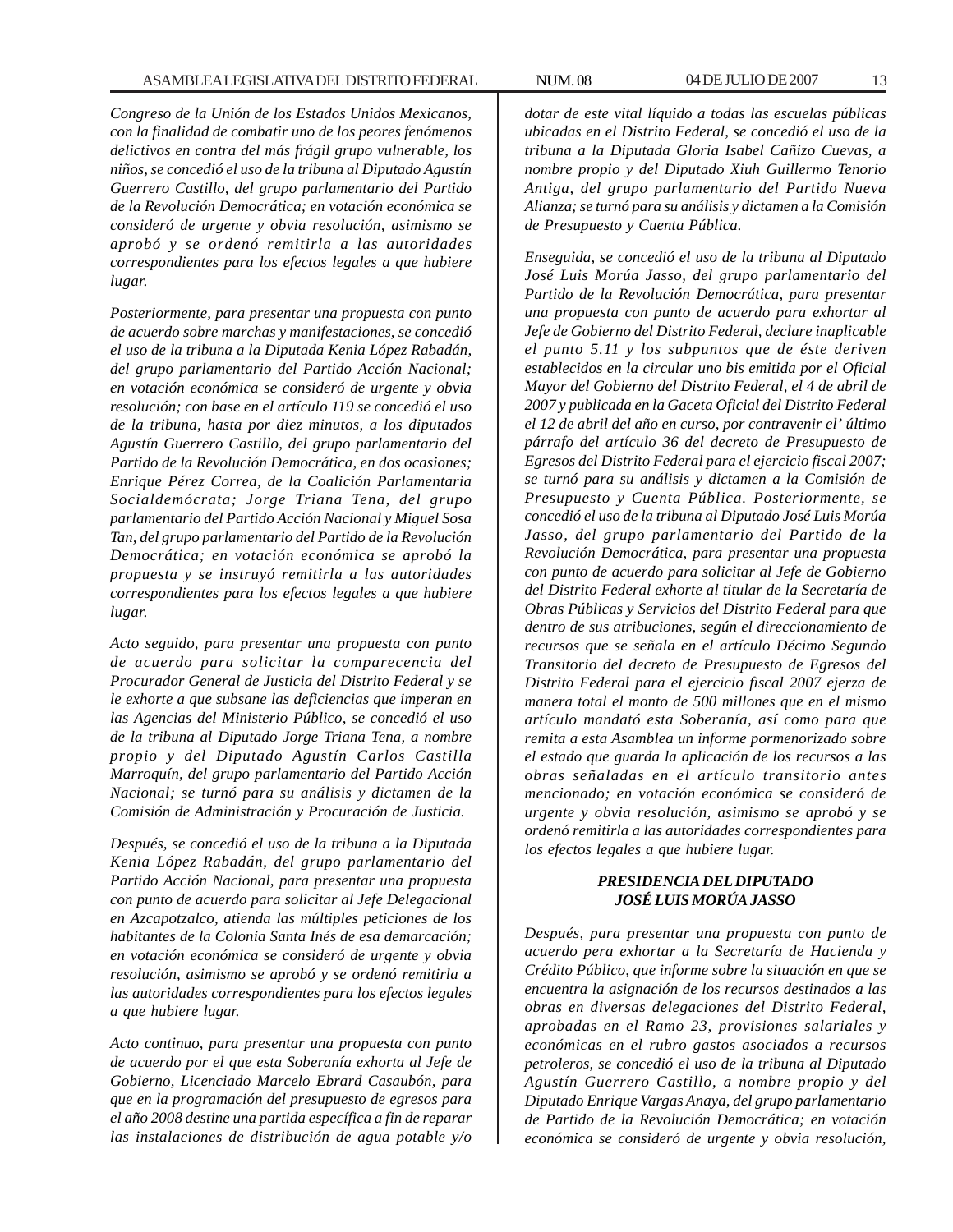*asimismo se aprobó y se ordenó remitirla a las autoridades correspondientes para los efectos legales a que hubiere lugar.*

*Finalmente, se concedió el uso de la tribuna al Diputado Agustín Guerrero Castillo, del grupo parlamentario del Partido de la Revolución Democrática, para presentar una propuesta con punto de acuerdo para solicitar la liberación del preso político Flavio Sosa; en votación económica se consideró de urgente y obvia resolución, asimismo se aprobó y se ordenó remitirla a las autoridades correspondientes para los efectos legales a que hubiere lugar.*

*Habiéndose agotado los asuntos en cartera y siendo las quince horas con treinta y cinco minutos, se levantó la Sesión y, con fundamento en lo dispuesto por el segundo párrafo del artículo 83 del Reglamento para el Gobierno Interior de la Asamblea Legislativa del Distrito Federal, así como el acuerdo aprobado el día de hoy por este órgano deliberativo, se citó para la Sesión que tendría lugar el día miércoles 4 de julio de 2007 a las 11:00 horas, rogando a todos su puntual asistencia.*

**EL C. PRESIDENTE.-** Gracias, diputado Secretario. Esta Presidencia hace del conocimiento de la Diputación Permanente que se recibieron 9 comunicados: Uno de las Comisiones Unidas de Equidad y Género y de Derechos Humanos, uno de las Comisiones Unidas de Equidad y Género y de Normatividad Legislativa, Estudios y Prácticas Parlamentarias, uno más de la Comisión de Seguridad Pública, uno de las Comisiones Unidas de Transporte y de Vialidad y de Hacienda, uno de las Comisiones Unidas de Salud y Asistencia Social y de Preservación del Medio Ambiente y Protección Ecológica, dos de la Comisión de Salud y Asistencia Social, uno de las Comisiones Unidas de Equidad y Género y de Salud y de Asistencia Social y uno de las Comisiones Unidas de Administración Pública y de Seguridad Pública, por medio de los cuales solicitan prórroga para analizar y dictaminar diversos asuntos.

Primer Comunicado

#### *COMISIONES UNIDAS DE EQUIDAD Y GÉNERO Y DERECHOS HUMANOS*

 *México, D. F., a 18 de junio de 2007. ALDFIV/CEyG-CDH/001/2007*

*DIP. AGUSTÍN GUERRERO CASTILLO PRESIDENTE DE LA MESA DIRECTIVA DE LA DIPUTACIÓN PERMANENTE DE LA ASAMBLEA LEGISLATIVA DEL DISTRITO FEDERAL IV LEGISLATURA*

#### *PRESENTE*

*Con fundamento en lo dispuesto en el artículo 32 del Reglamento para el Gobierno Interior de la Asamblea* *Legislativa del Distrito Federal, le solicito respetuosamente, sea sometida a consideración del Pleno de la Diputación Permanente de ésta H. Asamblea Legislativa, se conceda la ampliación del plazo para que las Comisiones Unidas de Equidad y Género y Derechos Humanos, elaboren el dictamen que recae sobre la ''Iniciativa de Decreto por el que se reforman y adicionan diversas disposiciones de la Ley de Sociedad de Convivencia para el Distrito Federal''.*

*Lo anterior a efecto de estar en condiciones de llevar a cabo un amplio y responsable análisis del tema.*

*Sin más por el momento, le envío un cordial saludo.*

#### *ATENTAMENTE*

*Dip. Leticia Quezada Contreras, Presidenta de la Comisión de Equidad y Género; Dip. Juan Bustos Pascual, Presidente de la Comisión de Derechos Humanos.*

Segundo Comunicado

*Comisiones Unidas de Equidad y Género y de Normatividad Legislativa, Estudios y Prácticas Parlamentarias*

> *Asunto: Solicitud de Prórroga Oficio No. CUEGNLEPP/01/VI/07 México, D. F., junio 29, 2007*

*Dip. Agustín Guerrero Castillo, Presidente de la Mesa Directiva de la Diputación Permanente de la Asamblea Legislativa del Distrito Federal, IV Legislatura,*

*P r e s e n t e.*

*Con fundamento en los artículos 58 fracción VII de la Ley Orgánica; 32 y 87 del Reglamento para el Gobierno Interior ambos de la Asamblea Legislativa del Distrito Federal, muy atentamente solicitamos a Usted, tenga a bien consultar al Pleno de esta Diputación Permanente, la petición de prórroga que se formula, respecto de la Iniciativa de iniciativa de reforma al párrafo primero del artículo 4º de la Constitución Política de los Estados Unidos Mexicanos, presentada por la Diputada Paula Adriana Soto Maldonado, integrante del grupo parlamentario del Partido Acción Nacional y que fue remitida a estas Comisiones Unidas.*

*Lo anterior, en virtud de estar en posibilidades de contar con todo4os elementos técnicos necesarios.*

*Sin más por el momento, reciba un cordial saludo.*

*Atentamente*

*Dip. Leticia Quezada Contreras, Presidenta de la Comisión de Equidad y Género; Dip. Ezequiel Rétiz*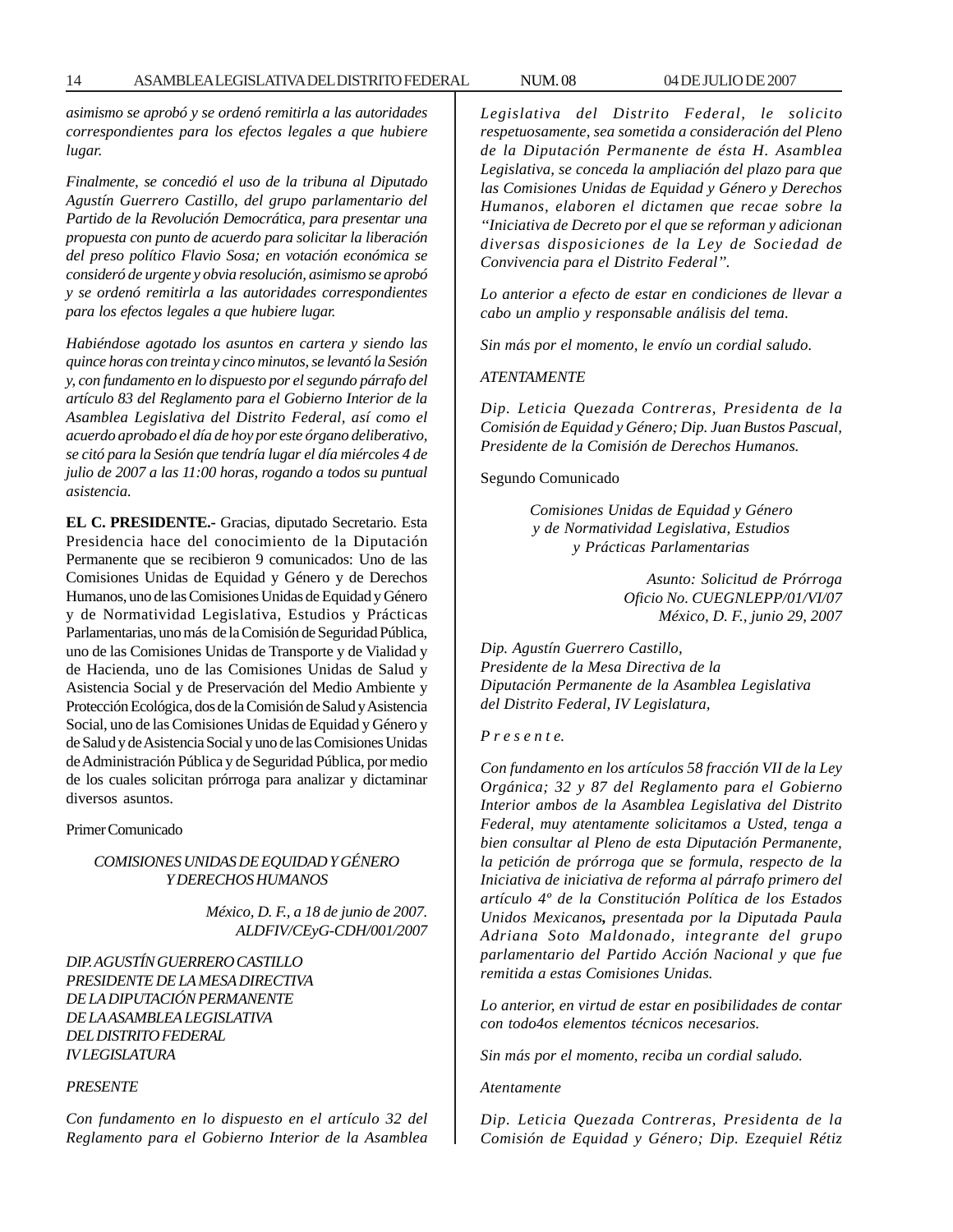*Gutiérrez, Presidente de la Comisión de Normatividad Legislativa, Estudios y Prácticas Parlamentarias.*

#### Tercer Comunicado

#### *COMISIÓN DE SEGURIDAD PÚBLICA*

*México D.F. a 27 de junio de 2007 Oficio ALDF/CSP/236/07.*

*DIP. AGUSTÍN GUERRERO CASTILLO. PRESIDENTE DE LA MESA DIRECTIVA DE LA DIPUTACIÓN PERMANENTE DE LA ASAMBLEA LEGISLATIVA DEL DISTRITO FEDERAL IV LEGISLATURA*

### *PRESENTE.*

*Con fundamento en lo dispuesto por los artículos 32, segundo párrafo y 87. primer párrafo del Reglamento para el Gobierno Interior de la Asamblea Legislativa del Distrito Federal, me permito solicitarle someta a consideración de esta Diputación Permanente de esta H. Asamblea Legislativa, la solicitud de prórroga para dictaminar la propuesta con punto de acuerdo para exhortar al Jefe de Gobierno del Distrito Federal a crear un programa de vigilancia permanente a través de cámaras de video, dentro y fuera de los edificios públicos dependientes del Gobierno del Distrito Federal, presentada por el diputado Armando Tonatiuh González Case, del grupo parlamentario del Partido Revolucionario Institucional, en virtud a la necesidad de realizar un trabajo de investigación más profundo respecto el tema a tratar.*

*Sin otro particular por el momento, le reitero mi más atenta y distinguida consideración.*

#### *ATENTAMENTE*

*Dip. María del Carmen Segura Rangel, Presidenta.*

Cuarto Comunicado

# *COMISIONES UNIDAS DE TRANSPORTE Y VIALIDAD Y DE HACIENDA*

*México, D. F., a 15 de junio de 2007 Oficio: CU/CTV-H/001/07 2007, Año de la Cuenca del Valle de México Asunto: Solicitud de prórroga*

*DIP. AGUSTÍN GUERRERO CASTILLO PRESIDENTE DE LA MESA DIRECTIVA DE LA DIPUTACIÓN PERMANENTE DE LA ASAMBLEA LEGISLATIVA DEL DISTRITO FEDERAL*

### *PRESENTE.*

*Con fundamento en lo dispuesto por los artículos 32 y 87 del Reglamento para el Gobierno Interior de la Asamblea Legislativa del Distrito Federal, los suscritos Diputados Presidentes de las Comisiones al rubro citadas, muy atentamente solicitamos a usted, tenga a bien consultar al Pleno de la Diputación Permanente, la petición de prórroga que corresponda para la entrega de los dictámenes respecto de:*

- *1. Iniciativa con Proyecto de Decreto por el que se reforman diversas disposiciones de la Ley de Transporte y Vialidad del Distrito Federal, y se reforma la fracción I del artículo 215 del Código Financiero del Distrito Federal.*
- *2. Propuesta con punto de acuerdo para que esta soberanía exhorte al C. Jefe de Gobierno del Distrito Federal a efecto de que, en el ámbito de sus atribuciones, determine lo conducente a fin de que en las dependencias y entidades de la administración pública del Distrito Federal reintegren, al Sistema de Transporte Colectivo ''Metro'', los recursos financieros que se deriven de la aplicación del programa de gratuidad en sus diferentes modalidades.*

*Lo anterior, en virtud de estar en posibilidades de contar con todos los elementos técnicos necesarios para elaborar los dictámenes correspondientes.*

*Sin otro particular y en espera de una respuesta favorable, reciba la seguridad y distinguida consideración.*

# *ATENTAMENTE*

*Dip. Tomás Pliego Calvo, Presidente de la Comisión de Transporte y Vialidad; Dip. Enrique Vargas Anaya, Presidente de la Comisión de Hacienda.*

#### Quinto Comunicado

# *COMISIONES UNIDAS DE SALUD Y ASISTENCIA SOCIAL Y PRESERVACIÓN DEL MEDIO AMBIENTE Y PROTECCIÓN ECOLÓGICA*

*México, D. F., a 13 de junio de 2007 No. de oficio: CSAS/124/07.*

*Dip. Agustín Guerrero Castillo Presidente de la Mesa Directiva de la Diputación Permanente Asamblea Legislativa del Distrito Federal IV Legislatura*

#### *Presente.*

*Con fundamento en lo dispuesto en el artículo 32 del Reglamento para el Gobierno Interior de la Asamblea*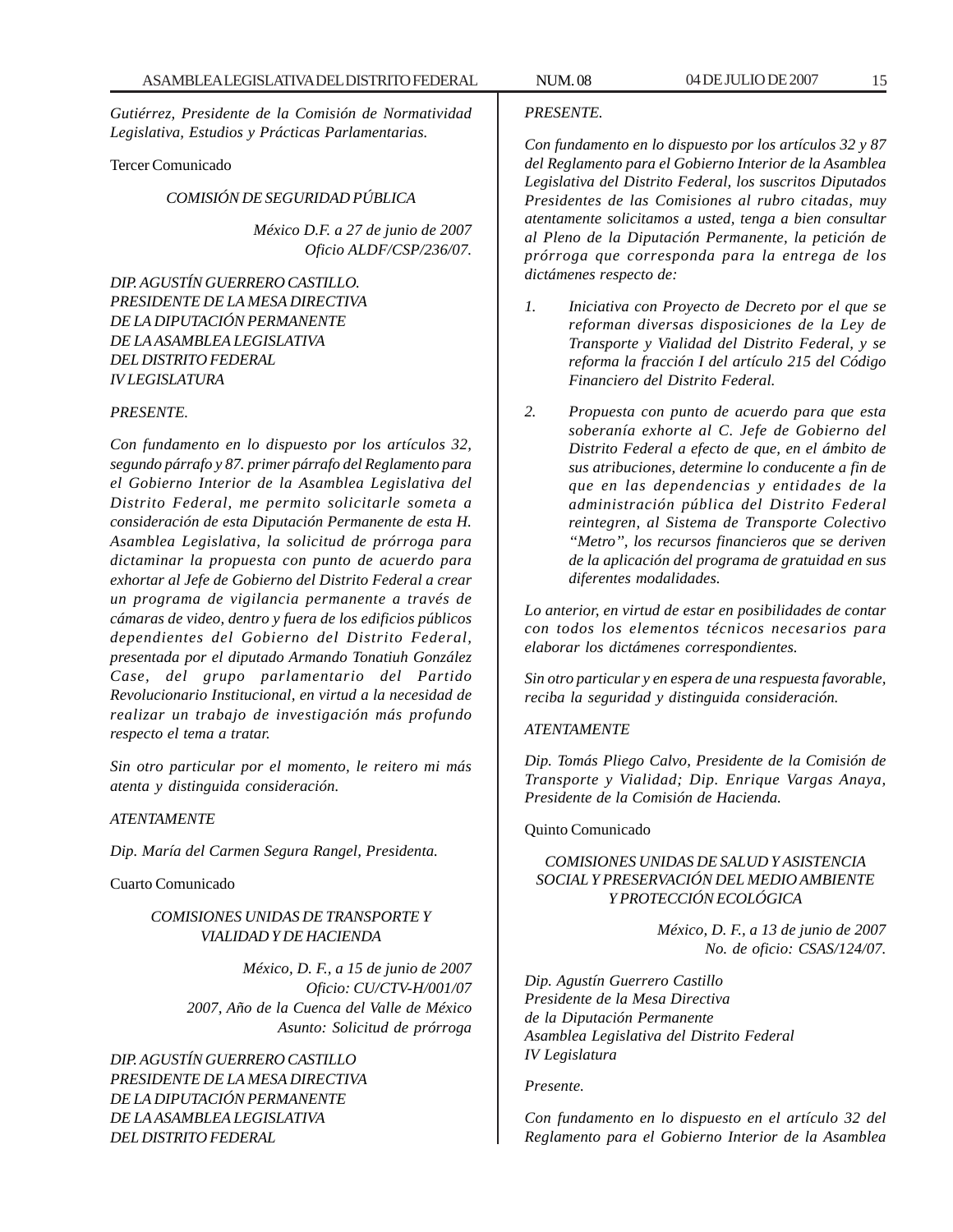16 ASAMBLEA LEGISLATIVA DEL DISTRITO FEDERAL NUM. 08 04 DE JULIO DE 2007

*Legislativa del Distrito Federal, le solicito respetuosamente, someta a consideración del Pleno de la Diputación Permanente de la Asamblea Legislativa del Distrito Federal IV Legislatura, se conceda la ampliación del plazo para que estas Comisiones Unidas de Salud y Asistencia Social y de Preservación del Medio Ambiente y Protección Ecológica elaboren el dictamen que recae sobre la ''Propuesta con punto de acuerdo por el que se exhorta atentamente a los Titulares de las Secretarías de Salud y de Medio Ambiente, ambas del Distrito Federal, para que implementen un programa integral de recepción de envases con medicinas caducas y no usadas e implementos médicos domésticos, como agujas y jeringas, mediante la instalación de contenedores apropiados en las farmacias y centros comerciales del Distrito Federal, para ser trasladados a una planta de selección y clasificación, para su destino final con técnicas de seguridad y control, durante todo el proceso, con una amplia participación del sector social, empresarial y farmacéutico''.*

*Lo anterior en consideración de que el tema sustantivo de la mencionada proposición tiene diversas implicaciones que han generado algunas controversias, que requieren un esfuerzo adicional de análisis, consulta y acuerdo, para su dictaminación.*

*Sin otro particular le envió un cordial saludo*

*Atentamente*

*Dip. Leonardo Álvarez Romo, Presidente de la Comisión de Preservación del Medio Ambiente y Protección Ecológica; Dip. Marco Antonio García Ayala, Presidente de la Comisión de Salud y Asistencia Social.*

Sexto Comunicado

*COMISIÓN DE SALUD Y ASISTENCIA SOCIAL*

> *México, D.F., a 13 de junio de 2007. No. de oficio: CSAS/123/07.*

*Dip. Agustín Guerrero Castillo Presidente de la Mesa Directiva de la Diputación Permanente Asamblea Legislativa del Distrito Federal IV Legislatura*

*Presente.*

*Con fundamento en lo dispuesto en el artículo 32 del Reglamento para el Gobierno Interior de la Asamblea Legislativa del Distrito Federal, le solicito respetuosamente, someta a consideración del Pleno de la Diputación Permanente de la Asamblea Legislativa del Distrito Federal IV Legislatura, se conceda la ampliación del plazo para que esta Comisión de Salud y Asistencia* *Social elabore el dictamen que recae sobre la ''Propuesta con punto de acuerdo para que este Órgano Legislativo exhorte al Jefe de Gobierno del Distrito Federal para que realice las gestiones necesarias con el objeto de finiquitar el proceso de descentralización de los servicios de Salud en el Distrito Federal''.*

*Lo anterior en consideración de que el tema sustantivo de la mencionada iniciativa tiene diversas implicaciones que han generado algunas controversias, que requieren un esfuerzo adicional de análisis, consulta y acuerdo, para su dictaminación.*

*Sin otro particular le envió un cordial saludo.*

*Atentamente*

*Dip. Marco Antonio García Ayala, Presidente de la Comisión de Salud y Asistencia Social.*

Séptimo Comunicado

*COMISIÓN DE SALUD Y ASISTENCIA SOCIAL*

> *México, D. F., a 13 de junio de 2007. No. de oficio: CSAS/119/07.*

*Dip. Agustín Guerrero Castillo Presidente de la Mesa Directiva de la Diputación Permanente Asamblea Legislativa del Distrito Federal IV Legislatura*

#### *Presente*

*Con fundamento en lo dispuesto en el artículo 32 del Reglamento para el Gobierno Interior de la Asamblea Legislativa del Distrito Federal, le solicito respetuosamente, someta a consideración del Pleno de la Diputación Permanente de la Asamblea Legislativa del Distrito Federal IV Legislatura, se conceda la ampliación del plazo para que esta Comisión de Salud y Asistencia Social elabore el dictamen que recae sobre la Iniciativa de reforma y adiciones a la Ley de Salud del Distrito Federal, de un título denominado ''De la perdida de la vida, cadáveres, donación y transplantes''*

*Lo anterior en consideración de que el tema sustantivo de la mencionada iniciativa tiene diversas implicaciones que han generado algunas controversias, que requieren un esfuerzo adicional de análisis, consulta y acuerdo, para su dictaminación.*

*Sin otro particular le envió un cordial saludo.*

*Atentamente*

*Dip. Marco Antonio García Ayala, Presidente de la Comisión de Salud y Asistencia Social.*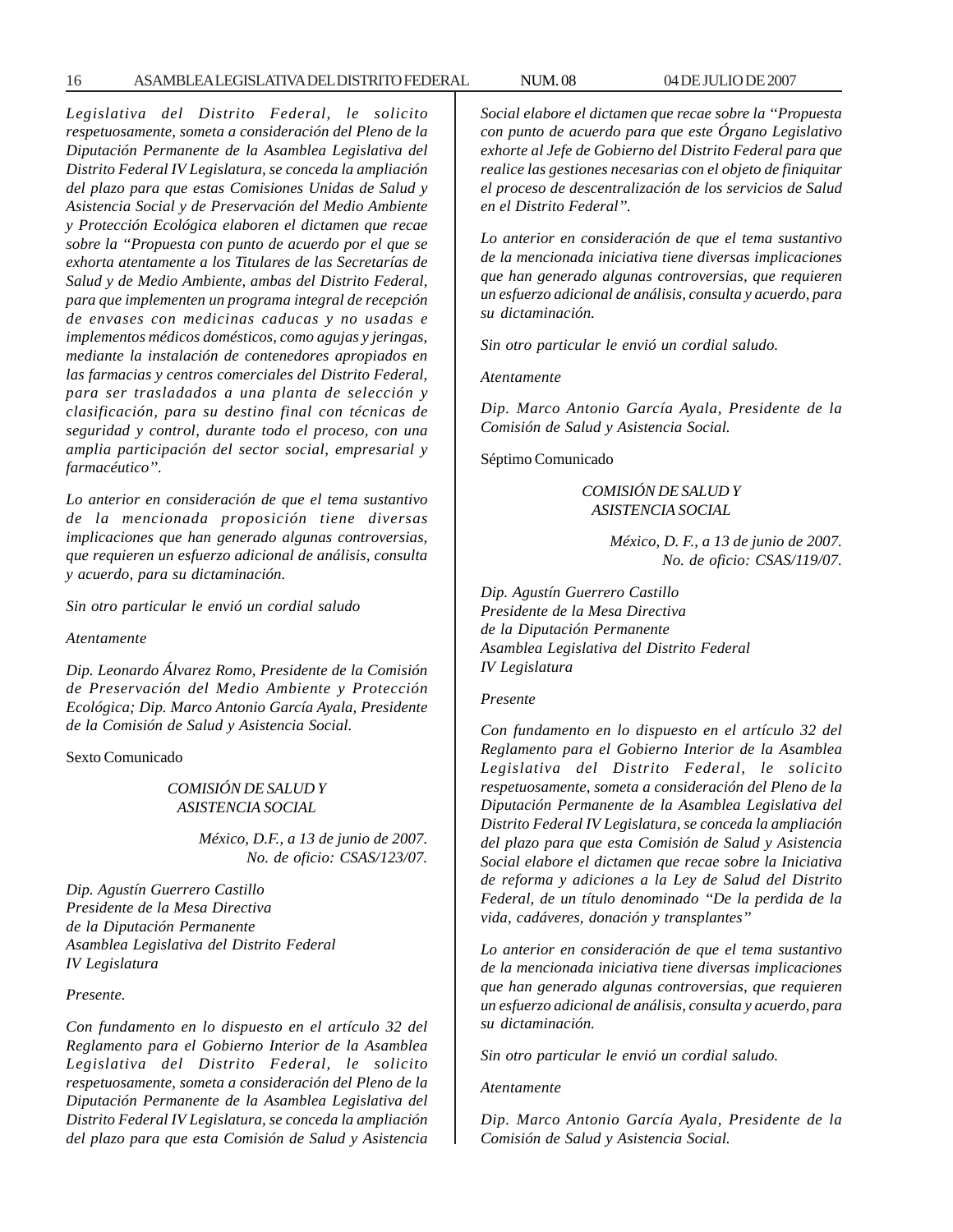# Octavo Comunicado

# *COMISIONES UNIDAS DE EQUIDAD Y GÉNERO Y DE SALUD Y ASISTENCIA SOCIAL*

*México, DF. a 13 de junio de 2007. No. de oficio: CSAS/112/07.*

*Dip. Agustín Guerrero Castillo Presidente de la Mesa Directiva de la Diputación Permanente Asamblea Legislativa del Distrito Federal IV Legislatura*

#### *Presente.*

*Con fundamento en lo dispuesto en el artículo 32 del Reglamento para el Gobierno Interior de la Asamblea Legislativa del Distrito Federal, le solicito respetuosamente, someta a consideración del Pleno de la Diputación Permanente de la Asamblea Legislativa del Distrito Federal IV Legislatura, se conceda la ampliación del plazo para que estas Comisiones Unidas de Equidad y Género y de Salud y Asistencia Social, elaboren el dictamen que recae sobre la ''Iniciativa de decreto por la que se expide la Ley de Protección a la Maternidad del Distrito Federal''.*

*Lo anterior en consideración de que el tema sustantivo de la mencionada iniciativa tiene diversas implicaciones que han generado algunas controversias, que requieren un esfuerzo adicional de análisis, consulta y acuerdo, para su dictaminación.*

*Sin otro particular le envió un cordial saludo.*

#### *Atentamente*

*Dip. Leticia Quezada Contreras, Presidente de la Comisión Equidad y Género; Dip. Marco Antonio García Ayala, Presidente de la Comisión de Salud y Asistencia Social.*

Noveno Comunicado

### *ASAMBLEA LEGISLATIVA DEL DISTRITO FEDERAL COMISIONES UNIDAS DE ADMINISTRACIÓN PÚBLICA LOCAL Y SEGURIDAD PÚBLICA*

*México, D. F ., a 28 de junio del 2007 Oficio No. CAL/CSP/001/07*

*DIP. AGUSTÍN GUERRERO CASTILLO PRESIDENTE DE LA MESA DIRECTIVA DE LA DIPUTACIÓN PERMANENTE DE LA ALDF, IV LEGISLATURA*

#### *PRESENTE*

*Con fundamento en lo dispuesto por el artículo 87 del Reglamento para el Gobierno Interior de la Asamblea*

*Legislativa del Distrito Federal, solicitamos a Usted, que someta a consideración del Pleno de la Diputación Permanente de este Órgano Legislativo, la solicitud de prórroga relativa a la dictaminación de la Iniciativa con Proyecto de Decreto por el que se reforma y adicionan diversas disposiciones a la Ley Orgánica de la Administración Pública del Distrito federal, y a la Ley Orgánica de la Secretaría de Seguridad Pública del Distrito Federal, que presentó el Diputado Ezequiel Rétiz Gutiérrez y diversos diputados integrantes del grupo parlamentario del Partido Acción Nacional.*

*Lo anterior, toda vez que la propuesta referida, se encuentran en el respectivo.*

*Sin más por el momento y en espera de su oportuna atención despedimos de Usted, enviándole un cordial saludo.*

#### *Atentamente*

*Dip. Kenia López Rabadán, Presidenta de la Comisión de Administración Pública Local; Dip. Carmen Segura Rangel, Presidenta de la Comisión de Seguridad Pública.*

Después de revisar las solicitudes recibidas, esta Presidencia considera que se actualiza la hipótesis establecida por los párrafos segundo y tercero del artículo 32 del Reglamento para el Gobierno Interior de la Asamblea Legislativa del Distrito Federal. En tal virtud, proceda la Secretaría a consultar a la Diputación Permanente en votación económica si son de aprobarse las solicitudes presentadas por las Comisiones señaladas.

**EL C. SECRETARIO.-** Por instrucciones de la Presidencia y en votación económica, se pregunta a la Diputación Permanente si son de autorizarse las solicitudes de prórroga de las Comisiones de referencia.

Los que estén por la afirmativa, sírvanse manifestarlo poniéndose de pie.

Los que estén por la negativa, sírvanse manifestarlo poniéndose de pie.

Se autorizan, diputado Presidente.

**EL C. PRESIDENTE.-** Gracias, diputado Secretario. Hágase del conocimiento de las Presidencias de las Comisiones Unidas de Equidad y Género y de Derechos Humanos, de Equidad y Género y de Normatividad Legislativa, Estudios y Prácticas Parlamentarias, de Seguridad Pública, de las Comisiones Unidas de Transporte y Vialidad y de Hacienda, de las Comisiones Unidas de Salud y Asistencia Social y de Preservación del Medio Ambiente y Protección Ecológica, de la Comisión de Salud y Asistencia Social, de las Comisiones Unidas de Equidad y Género y de Salud y de Asistencia Social y de las Comisiones Unidas de Administración Pública y de Seguridad Pública, para los efectos correspondientes.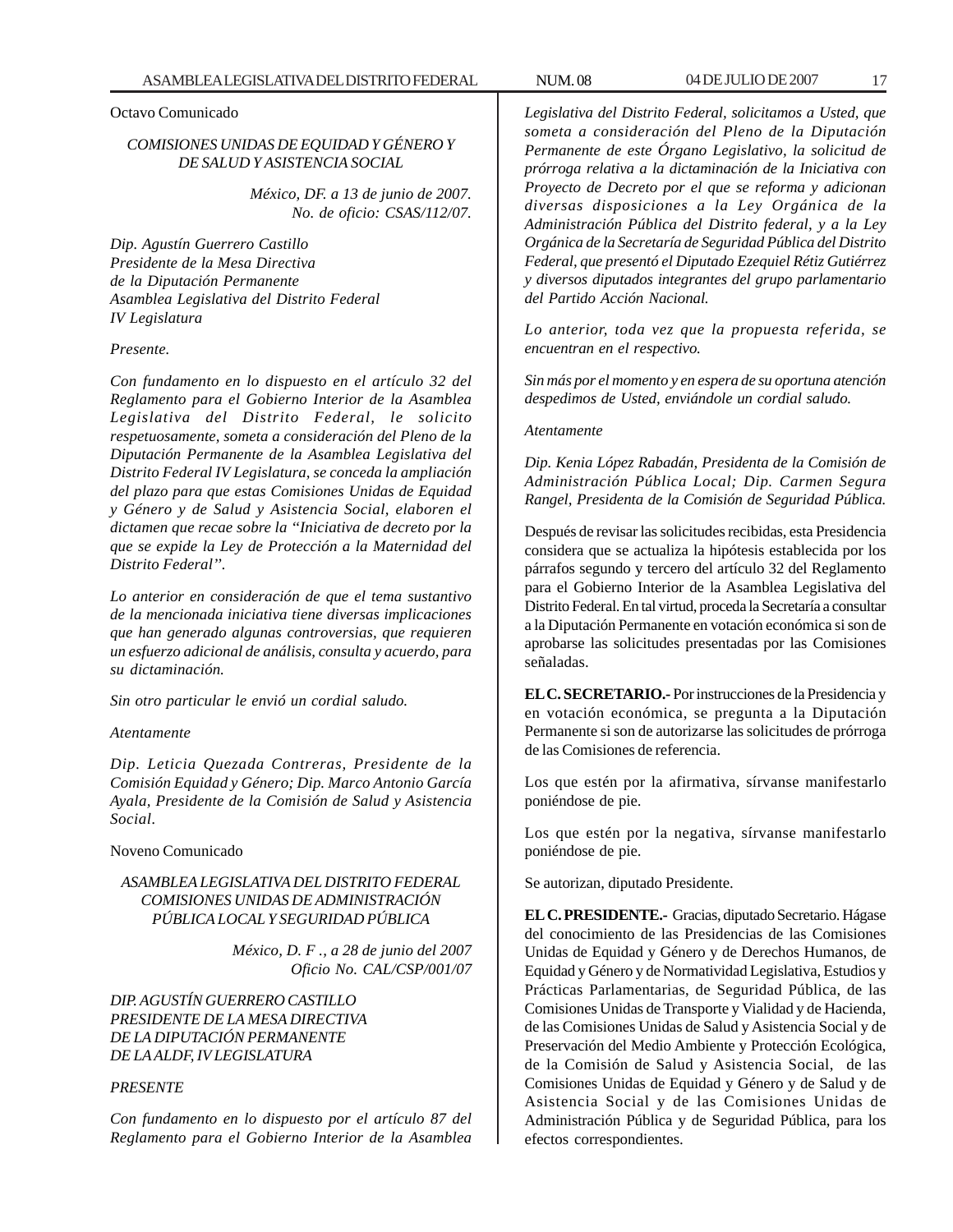Esta Presidencia hace del conocimiento de la Diputación Permanente, que se recibieron 17 comunicados de la Secretaría de Gobierno signadas por el Licenciado José Ángel Ávila Pérez; un comunicado del Oficial del Gobierno del Distrito Federal, Licenciado Ramón Montaño Cuadra; un comunicado del Jefe Delegacional en Tláhuac, Licenciado Gilberto Ensástiga Santiago; dos comunicados del Subsecretario de Enlace Legislativo de la Secretaría de Gobernación, Licenciado Armando Salinas Torre.

Primer Comunicado

*SECRETARÍA DE GOBIERNO*

*SG/00006490/2007. México, Distrito Federal, 19 de junio de 2007.*

# *DIP. VÍCTOR HUGO CÍRIGO VÁSQUEZ PRESIDENTE DE LA COMISIÓN DE GOBIERNO DE LA ASAMBLEA LEGISLATIVA DEL DISTRITO FEDERAL*

#### *P R E S E N T E.*

*Me permito hacer referencia al oficio MDSPPA/CSP/115/ 2007, mediante el cual se comunicó por parte del Presidente de la Mesa Directiva de ese órgano legislativo, la aprobación de un punto de acuerdo por el que se solicitó dar cumplimiento a los programas de medición y control de las condiciones de la calidad del agua potable que se suministra a los habitantes de la Delegación lztapalapa.*

*Sobre el particular, adjunto al presente, oficio y anexos del mismo suscrito por la titular de la Secretaría del Medio Ambiente, mediante el cual se proporciona el informe solicitado en el punto de acuerdo, respecto de las acciones y resultados de los referidos programas. Aprovecho la oportunidad para enviarle un cordial saludo.*

#### *ATENTAMENTE*

# *''SUFRAGIO EFECTIVO. NO REELECCIÓN'' EL SECRETARIO DE GOBIERNO DEL DISTRITO FEDERAL LIC. JOSÉ ÁNGEL ÁVILA PÉREZ*

Segundo Comunicado

*SECRETARÍA DE GOBIERNO*

*SG/LAPL/174/2007. México, Distrito Federal, 28 de junio de 2007.*

*DIP. VÍCTOR HUGO CÍRIGO VÁSQUEZ PRESIDENTE DE LA COMISIÓN DE GOBIERNO DE LA ASAMBLEA LEGISLATIVA DEL DISTRITO FEDERAL*

*P R E S E N T E.*

*Por instrucciones del Secretario de Gobierno, Lic. José Ángel Ávila Pérez, adjunto al presente copia del oficio* *suscrito por la Directora Ejecutiva de Servicios Jurídicos de la Secretaría de Desarrollo Urbano y Vivienda, referente a la autorización e instalación de anuncios en tapiales.*

*Lo anterior, en relación con el oficio MDPPPA/CSP/1307/ 2007 mediante el cual se comunicó por parte del Presidente de la Mesa Directiva de ese órgano legislativo, la aprobación de un punto de acuerdo por el que se solicita diversa información sobre dicho tipo de anuncios.*

*Aprovecho la oportunidad para enviarle un cordial saludo.*

*ATENTAMENTE*

*''SUFRAGIO EFECTIVO. NO REELECCIÓN'' LIC. LUIS ÁNGEL PEREDA LARA ASESOR DEL SECRETARIO DE GOBIERNO.*

Tercer Comunicado

# *SECRETARÍA DE GOBIERNO*

*SG/LAPL/171/2007. México, Distrito Federal, 28 de junio de 2007.*

# *DIP. VÍCTOR HUGO CÍRIGO VÁSQUEZ PRESIDENTE DE LA COMISIÓN DE GOBIERNO DE LA ASAMBLEA LEGISLATIVA DEL DISTRITO FEDERAL*

# *P R E S E N T E.*

*Por instrucciones del Secretario de Gobierno, Lic. José Ángel Ávila Pérez, adjunto al presente oficio y anexos del mismo, suscrito por la titular de la Secretaría de Desarrollo Rural y Equidad para las Comunidades, mediante el cual se informa lo relacionado con la posible instalación de oficinas de representación del Gobierno del Distrito Federal en el extranjero.*

*Lo anterior, en relación con el oficio MDDPSRPA/CSP/ 108/2007, mediante el cual se comunicó por parte del Presidente de la Mesa Directiva de la Diputación Permanente de ese órgano legislativo, la aprobación de un punto de acuerdo por el que se solicitó la información antes señalada.*

*Sin otro particular, reciba un atento saludo.*

*ATENTAMENTE*

*''SUFRAGIO EFECTIVO. NO REELECCIÓN'' LIC. LUIS ÁNGEL PEREDA LARA ASESOR DEL SECRETARIO DE GOBIERNO.*

Cuarto Comunicado

*SECRETARÍA DE GOBIERNO*

*SG/LAPL/173/2007*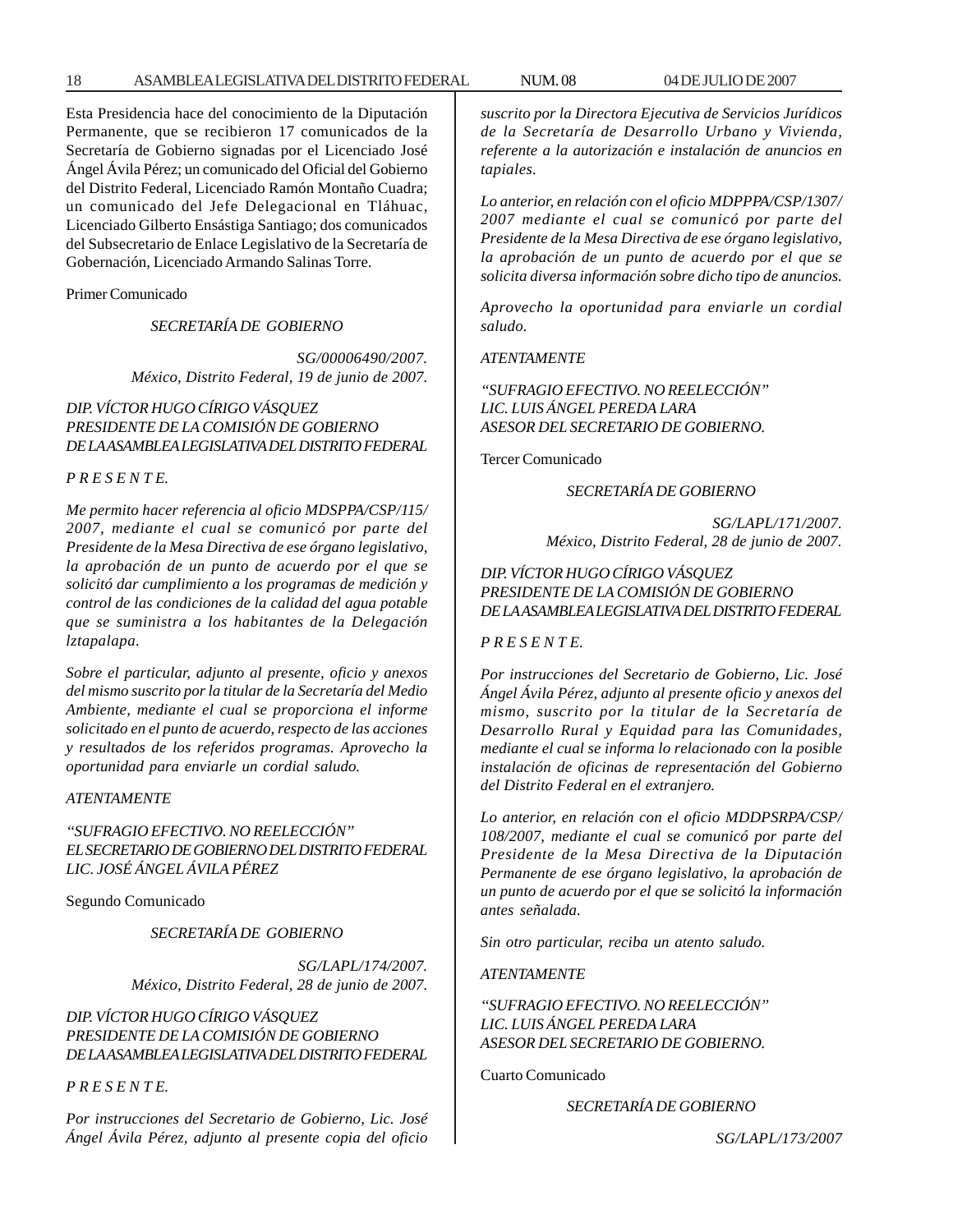*México, Distrito Federal, 28 de junio de 2007.*

# *DIP. VÍCTOR HUGO CÍRIGO VÁSQUEZ PRESIDENTE DE LA COMISIÓN DE GOBIERNO DE LA ASAMBLEA LEGISLATIVA DEL DISTRITO FEDERAL*

# *P R E S E N T E.*

*Por instrucciones del Secretario de Gobierno, Lic. José Ángel Ávila Pérez, adjunto al presente copia del oficio y anexos del mismo, suscrito por el Secretario de Transportes y Vialidad, mediante el cual proporciona el informe relativo a la aplicación del primer párrafo del artículo 74 del Reglamento de Tránsito, relacionado con la prohibición de circular en vehículos con vidrios polarizados.*

*Lo anterior, en relación con el oficio MDDPSRPA/CSP/ 208/2007, mediante el cual se comunicó por parte del Presidente de la Mesa Directiva de la Diputación Permanente de ese órgano legislativo, la aprobación de un punto de acuerdo por el que se exhortó a aplicar dicha disposición reglamentaria.*

*Aprovecho la oportunidad para enviarle un cordial saludo.*

# *ATENTAMENTE*

*''SUFRAGIO EFECTIVO. NO REELECCIÓN'' LIC. LUIS ÁNGEL PEREDA LARA ASESOR DEL SECRETARIO DE GOBIERNO.*

Quinto Comunicado

*SECRETARÍA DE GOBIERNO*

*SG/00006436/2007 México, Distrito Federal, 4 de junio de 2007.*

*DIP. VÍCTOR HUGO CÍRIGO VÁSQUEZ PRESIDENTE DE LA COMISIÓN DE GOBIERNO DE LA ASAMBLEA LEGISLATIVA DEL DISTRITO FEDERAL*

# *P R E S E N T E.*

*Me permito hacer referencia al oficio MDSPPA/CSP/426/ 2007, mediante el cual se comunicó por parte del Presidente de la Mesa Directiva de ese órgano legislativo la aprobación de un punto de acuerdo, mediante el cual se solicitó a la Secretaría de Salud del Distrito Federal establecer las acciones necesarias para atender a las persona con problemas relacionados con la salud mental y del trastorno por déficit de atención e hiperactividad.*

*Sobre el particular, adjunto al presente oficio por medio del cual dicha dependencia brinda atención a los planteamientos del referido punto de acuerdo.*

*Aprovecho la oportunidad para enviarle un cordial saludo.*

*Atentamente*

*''SUFRAGIO EFECTIVO. NO REELECCIÓN'' EL SECRETARIO DE GOBIERNO DEL DISTRITO FEDERAL LIC. JOSÉ ÁNGEL ÁVILA PÉREZ.*

Sexto Comunicado

#### *SECRETARÍA DE GOBIERNO*

*SG/00006437/2007 México, Distrito Federal, 31 de mayo de 2007.*

# *DIP. VÍCTOR HUGO CÍRIGO VÁSQUEZ PRESIDENTE DE LA COMISIÓN DE GOBIERNO DE LA ASAMBLEA LEGISLATIVA DEL DISTRITO FEDERAL*

#### *P R E S E N T E.*

*Me permito hacer referencia al oficio MDDPSRPA/CSP/ 125/2007, mediante el cual se comunicó por parte del Presidente de la Mesa Directiva de la Diputación Permanente la aprobación de un punto de acuerdo por el que se exhortó al Procurador General de Justicia del Distrito Federal, la investigación de posibles delitos de extorsión en las agencias investigadoras del Ministerio Público para la atención de delitos de tipo sexual, instaladas en estaciones del Sistema de Transporte Colectivo-Metro.*

*Sobre el particular, adjunto al presente oficio mediante el cual el área competente de la Procuraduría General de Justicia, informa que han sido giradas instrucciones al Fiscal Central de Investigación para Delitos Sexuales, a efecto de que se proceda a la realización las indagatorias correspondientes.*

*Aprovecho la oportunidad para enviarle un cordial saludo.*

#### *Atentamente*

*''SUFRAGIO EFECTIVO. NO REELECCIÓN'' EL SECRETARIO DE GOBIERNO DEL DISTRITO FEDERAL LIC. JOSÉ ÁNGEL ÁVILA PÉREZ.*

Séptimo Comunicado

*SECRETARÍA DE GOBIERNO*

*SG/00006438/2007 México, Distrito Federal, 12 de junio de 2007.*

*DIP. VÍCTOR HUGO CÍRIGO VÁSQUEZ PRESIDENTE DE LA COMISIÓN DE GOBIERNO DE LA ASAMBLEA LEGISLATIVA DEL DISTRITO FEDERAL*

# *P R E S E N T E.*

*Me permito hacer referencia al oficio MDDPPRPA/CSP/ 0339/2007, mediante el cual se comunicó por parte del*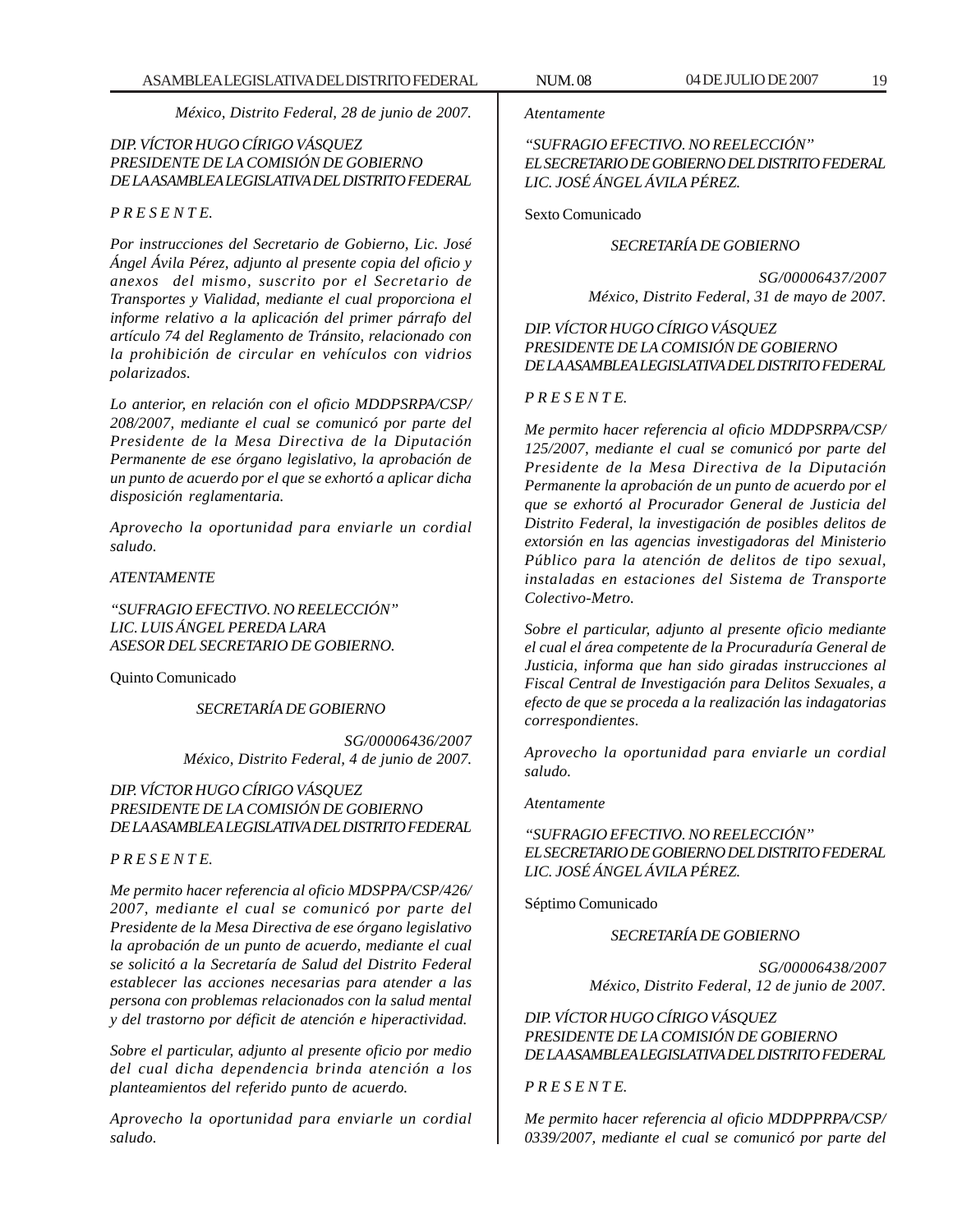# 20 ASAMBLEA LEGISLATIVA DEL DISTRITO FEDERAL NUM. 08 04 DE JULIO DE 2007

*Presidente de la Mesa Directiva de la Diputación Permanente ese órgano legislativo, la aprobación de un punto de acuerdo por el que se exhorta al titular del Ejecutivo del Distrito Federal instruye al Secretario del Medio Ambiente local para que atienda la problemática del Parque Nacional El Tepeyac.*

*Sobre el particular, adjunto al presente, oficio de la titular de la Secretaría del Medio Ambiente del Gobierno del Distrito Federal, a través del cual informa sobre diversas acciones que se han tomado en relación con el asunto planteado en el punto de acuerdo.*

*Aprovecho la oportunidad para enviarle un cordial saludo.*

*Atentamente*

*''SUFRAGIO EFECTIVO. NO REELECCIÓN'' EL SECRETARIO DE GOBIERNO DEL DISTRITO FEDERAL LIC. JOSÉ ÁNGEL ÁVILA PÉREZ.*

Octavo Comunicado

*SECRETARÍA DE GOBIERNO*

*SG/00006439/2007 México, Distrito Federal, 12 de junio de 2007.*

# *DIP. VÍCTOR HUGO CÍRIGO VÁSQUEZ PRESIDENTE DE LA COMISIÓN DE GOBIERNO DE LA ASAMBLEA LEGISLATIVA DEL DISTRITO FEDERAL*

# *P R E S E N T E.*

*Me permito hacer referencia al oficio MDDPPPNCSP/ 1663/2006, mediante el cual se comunicó por parte del Vicepresidente de la Mesa Directiva de ese órgano legislativo la aprobación de un punto de acuerdo, por el que se solicitó realizar una verificación administrativa a una discoteca ubicada en la Delegación Miguel Hidalgo, a efecto de posibles violaciones a las normas ambientales vigentes.*

*Sobre el particular, adjunto al presente, oficio mediante el cual el área competente de la Procuraduría Ambiental y del Ordenamiento Territorial brinda información sobre las acciones realizadas en relación con dicho punto de acuerdo.*

*Aprovecho la oportunidad para enviarle un cordial saludo.*

#### *Atentamente*

*''SUFRAGIO EFECTIVO. NO REELECCIÓN'' EL SECRETARIO DE GOBIERNO DEL DISTRITO FEDERAL LIC. JOSÉ ÁNGEL ÁVILA PÉREZ.*

Noveno Comunicado

#### *SECRETARÍA DE GOBIERNO*

*SG/00006440/2007 México, Distrito Federal, 12 de junio de 2007.*

# *DIP. VÍCTOR HUGO CÍRIGO VÁSQUEZ PRESIDENTE DE LA COMISIÓN DE GOBIERNO DE LA ASAMBLEA LEGISLATIVA DEL DISTRITO FEDERAL*

# *P R E S E N T E.*

*Me permito hacer referencia al oficio MDDPPRPA/CSP/ 0047/2007, mediante el cual se comunicó por parte del Presidente la Mesa Directiva de la Diputación Permanente la aprobación de un punto de acuerdo por el que se exhortó al Procurador General de Justicia del Distrito Federal, retomar las investigaciones sobre denuncias a ataques a la libertad de prensa que le han sido consignadas a fin de que se deslinden responsabilidades y se sancionen a los responsables.*

*Sobre el particular, adjunto al presente, oficio mediante el cual el área competente de la Procuraduría General de Justicia brinda información relacionada con el referido punto de acuerdo.*

*Aprovecho la oportunidad para enviarle un cordial saludo.*

*Atentamente*

# *''SUFRAGIO EFECTIVO. NO REELECCIÓN'' EL SECRETARIO DE GOBIERNO DEL DISTRITO FEDERAL LIC. JOSÉ ÁNGEL ÁVILA PÉREZ*

Décimo Comunicado

*SECRETARÍA DE GOBIERNO*

*SG/00006441/2007 México, Distrito Federal, 14 de junio de 2007.*

# *DIP. VÍCTOR HUGO CÍRIGO VÁSQUEZ PRESIDENTE DE LA COMISIÓN DE GOBIERNO DE LA ASAMBLEA LEGISLATIVA DEL DISTRITO FEDERAL*

# *P R E S E N T E.*

*Me permito hacer referencia al oficio MDSPPA/CSP/025/ 2007, mediante el cual se comunicó por parte del Presidente de la Mesa Directiva de ese órgano legislativo, la aprobación de un punto de acuerdo por el que se solicitó a la Secretaría del Medio Ambiente, reforzar las medidas de seguridad y tomar acciones de vigilancia en relación con los centros de verificación vehicular.*

*Sobre el particular, adjunto al presente, oficio de la titular de dicha dependencia mediante el cual se brinda atención a diversos planteamientos del referido punto de acuerdo.*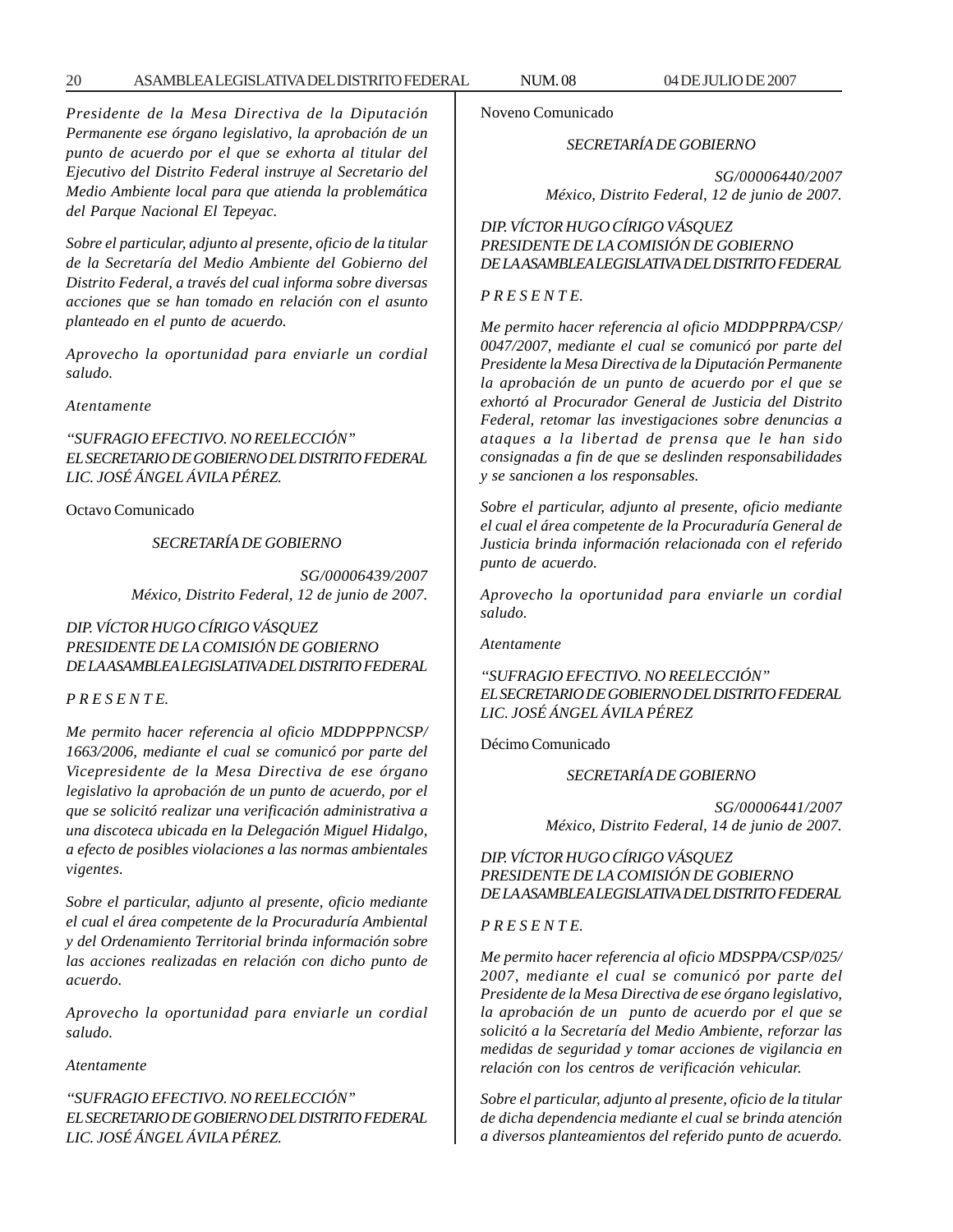*Aprovecho la oportunidad para enviarle un cordial saludo.*

#### *Atentamente*

*''SUFRAGIO EFECTIVO. NO REELECCIÓN'' EL SECRETARIO DE GOBIERNO DEL DISTRITO FEDERAL LIC. JOSÉ ÁNGEL ÁVILA PÉREZ*

Décimo Primer Comunicado

*SECRETARÍA DE GOBIERNO*

*SG/00006442/2007 México, Distrito Federal, 14 de junio de 2007.*

# *DIP. VÍCTOR HUGO CÍRIGO VÁSQUEZ PRESIDENTE DE LA COMISIÓN DE GOBIERNO DE LA ASAMBLEA LEGISLATIVA DEL DISTRITO FEDERAL*

#### *P R E S E N T E.*

*Me permito hacer referencia al oficio MDDPPRPA/CSP/ 0133/2007, mediante el cual se comunicó por parte del Presidente de la Mesa Directiva de la Diputación Permanente de ese órgano legislativo la aprobación de un punto de acuerdo, por el que se solicitaron diversas acciones en relación con el funcionamiento del H. Cuerpo de Bomberos.*

*Sobre el particular, adjunto al presente, oficios del Secretario de Finanzas y del Director General de dicha corporación mediante los cuales se brinda atención a diversos planteamientos del referido punto de acuerdo.*

*Aprovecho la oportunidad para enviarle un cordial saludo.*

#### *Atentamente*

*''SUFRAGIO EFECTIVO. NO REELECCIÓN'' EL SECRETARIO DE GOBIERNO DEL DISTRITO FEDERAL LIC. JOSÉ ÁNGEL ÁVILA PÉREZ*

Décimo Segundo Comunicado

#### *SECRETARÍA DE GOBIERNO*

*SG/00006444/2007 México, Distrito Federal, 12 de junio de 2007.*

# *DIP. VÍCTOR HUGO CÍRIGO VÁSQUEZ PRESIDENTE DE LA COMISIÓN DE GOBIERNO DE LA ASAMBLEA LEGISLATIVA DEL DISTRITO FEDERAL*

# *P R E S E N T E.*

*Me permito hacer referencia al oficio MDDPPRPA/CSP/ 0237/2007, mediante el cual se comunicó por parte el Presidente de la Mesa Directiva de la Diputación Permanente de ese órgano legislativo la aprobación de*

*un punto de acuerdo, por el que se exhortó a generar un programa de escuela sana y segura en el Distrito Federal.*

*Sobre el particular, adjunto al presente, oficio mediante el cual el área competente de la Secretaría de Salud brinda información sobre los diversos aspectos del programa de salud escolar que lleva a cabo dicha dependencia.*

*Aprovecho la oportunidad para enviarle un cordial saludo.*

*Atentamente*

*''SUFRAGIO EFECTIVO. NO REELECCIÓN'' EL SECRETARIO DE GOBIERNO DEL DISTRITO FEDERAL LIC. JOSÉ ÁNGEL ÁVILA PÉREZ*

Décimo Tercer Comunicado

#### *SECRETARÍA DE GOBIERNO*

*SG/00006446/2007 México, Distrito Federal, 12 de junio de 2007.*

# *DIP. VÍCTOR HUGO CÍRIGO VÁSQUEZ PRESIDENTE DE LA COMISIÓN DE GOBIERNO DE LA ASAMBLEA LEGISLATIVA DEL DISTRITO FEDERAL*

# *P R E S E N T E.*

*Me permito hacer referencia a los oficios MDSPPA/CSP/ 559/2007 y MDSPPA/CSP/560/2007, mediante los cuales se comunicó por parte del Presidente de la Mesa Directiva de ese órgano legislativo, la aprobación de un punto de acuerdo por el que se exhortó al Secretario de Seguridad Pública a proceder en contra del responsable del homicidio de Karina Ríos y a tomar medidas para prevenir delitos por parte de los elementos policiales, así como al Director de la Policía Auxiliar a coadyuvar en la solución de dicho delito y dar a conocer la situación del presunto homicida dentro de la corporación.*

*Sobre el particular, adjunto al presente, oficios de las referidas áreas del Gobierno del Distrito Federal mediante los cuales informan sobre diversas medidas adoptadas en relación con el asunto planteado en el punto de acuerdo.*

*Aprovecho la oportunidad para enviarle un cordial saludo.*

#### *Atentamente*

*''SUFRAGIO EFECTIVO. NO REELECCIÓN'' EL SECRETARIO DE GOBIERNO DEL DISTRITO FEDERAL LIC. JOSÉ ÁNGEL ÁVILA PÉREZ*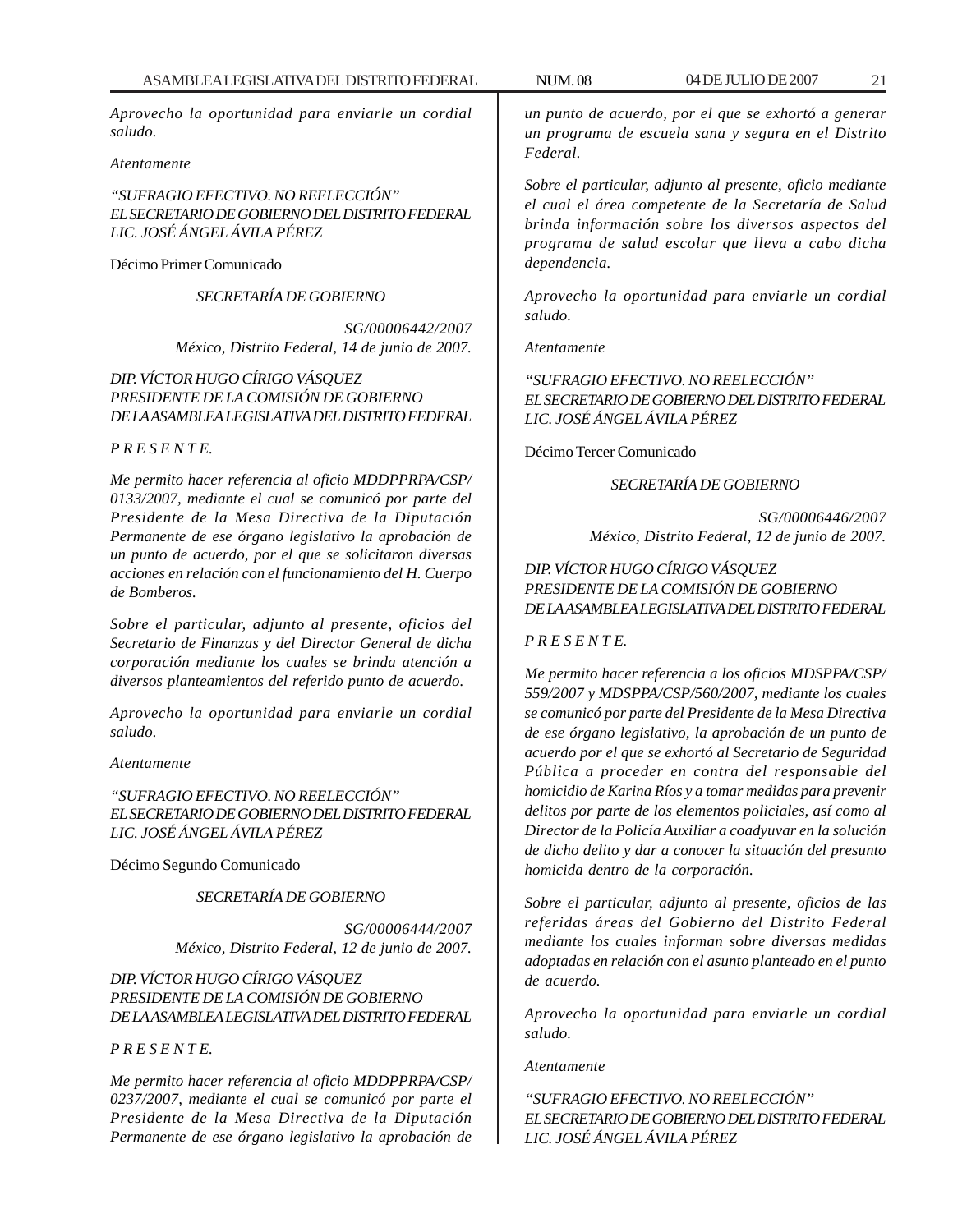Décimo Cuarto Comunicado

*SECRETARÍA DE GOBIERNO*

*SG/00006447/2007 México, Distrito Federal, 5 de junio de 2007.*

# *DIP. VÍCTOR HUGO CÍRIGO VÁSQUEZ PRESIDENTE DE LA COMISIÓN DE GOBIERNO DE LA ASAMBLEA LEGISLATIVA DEL DISTRITO FEDERAL*

#### *PRESENTE.*

*Me permito hacer referencia a los oficios MDDPPRPA/ CSP/289/2007, MDDPPRPA/ CSP/290/2007, MDDPPRPA/CSP/291/2007y MDDPPRPA/CSP/292/2007 mediante los cuales se comunicó por parte del Presidente de la Mesa Directiva de la Diputación Permanente la aprobación de un punto de acuerdo, por el cual se exhorta a la Secretaría de Salud del Distrito Federal a vigilar el buen funcionamiento del Centro de Salud ''José Zozaya''.*

 *Sobre el particular, adjunto al presente oficio a través del cual dicha dependencia brinda atención a los planteamientos del referido punto de acuerdo.*

*Aprovecho la oportunidad para enviarle un cordial saludo.*

*Atentamente*

*''SUFRAGIO EFECTIVO. NO REELECCIÓN'' EL SECRETARIO DE GOBIERNO DEL DISTRITO FEDERAL LIC. JOSÉ ÁNGEL ÁVILA PÉREZ*

Décimo Quinto Comunicado

*SECRETARÍA DE GOBIERNO*

*SG/00006448/2007 México, Distrito Federal, 12 de junio de 2007.*

# *DIP. VÍCTOR HUGO CÍRIGO VÁSQUEZ PRESIDENTE DE LA COMISIÓN DE GOBIERNO DE LA ASAMBLEA LEGISLATIVA DEL DISTRITO FEDERAL*

#### *P R E S E N T E.*

*Me permito hacer referencia al oficio MDDPSRPA/CSP/ 173/2007, mediante el cual se comunico por parte del Presidente de la Mesa Directiva de la Diputación Permanente de ese órgano legislativo, la aprobación de un punto de acuerdo por el que se solicitó un informe sobre los establecimientos mercantiles que han sido aceptados como proveedores oficiales de uniformes escolares.*

*Sobre el particular, adjunto al presente, oficio mediante el cual el Oficial Mayor del Gobierno del Distrito Federal brinda la información requerida en dicho punto de acuerdo*.

*Aprovecho la oportunidad para enviarle un cordial saludo.*

*Atentamente*

*''SUFRAGIO EFECTIVO. NO REELECCIÓN'' EL SECRETARIO DE GOBIERNO DEL DISTRITO FEDERAL LIC. JOSÉ ÁNGEL ÁVILA PÉREZ*

Décimo Sexto Comunicado

#### *SECRETARÍA DE GOBIERNO*

*SG/00006449/2007 México, Distrito Federal, 7 de junio de 2007.*

*DIP. VÍCTOR HUGO CÍRIGO VÁSQUEZ PRESIDENTE DE LA COMISIÓN DE GOBIERNO DE LA ASAMBLEA LEGISLATIVA DEL DISTRITO FEDERAL*

#### *P R E S E N T E.*

*Me permito hace referencia a los oficios MDSPPA/CSP/ 355/2007, MDSPPA/CSP/359/2 07, MDSPPA/CSP/368/ 2007 y MDSPPA/CSP/369/2007, MDSPPA/CSP/370/2007, mediante los cuales se comunicó por parte del Presidente de la Mesa Directiva de ese órgano legislativo la aprobación de un punto de acuerdo mediante el cual e solícita a cada uno de los 16 Jefes Delegacionales, informen sobre el número de camiones recolectores' de residuos sólidos que existen en las demarcaciones territoriales, así como de los que poseen compartimientos separados para la recolección diferenciada*

*Sobre el particular ajunto al presente oficios por medio de los cuales, las Delegaciones Miguel Hidalgo, Tláhuac, Venustiano Carranza, Xochimilco y Coyoacán brindan atención a los planteamientos del referido punto de acuerdo.*

*Aprovecho la oportunidad para enviarle un cordial saludo.*

*Atentamente*

*''SUFRAGIO EFECTIVO. NO REELECCIÓN'' EL SECRETARIO DE GOBIERNO DEL DISTRITO FEDERAL LIC. JOSÉ ÁNGEL ÁVILA PÉREZ*

Décimo Séptimo Comunicado

*SECRETARÍA DE GOBIERNO*

*SG/00006443/2007 México, Distrito Federal, 7 de junio de 2007.*

*DIP. VÍCTOR HUGO CÍRIGO VÁSQUEZ PRESIDENTE DE LA COMISIÓN DE GOBIERNO DE LA ASAMBLEA LEGISLATIVA DEL DISTRITO FEDERAL*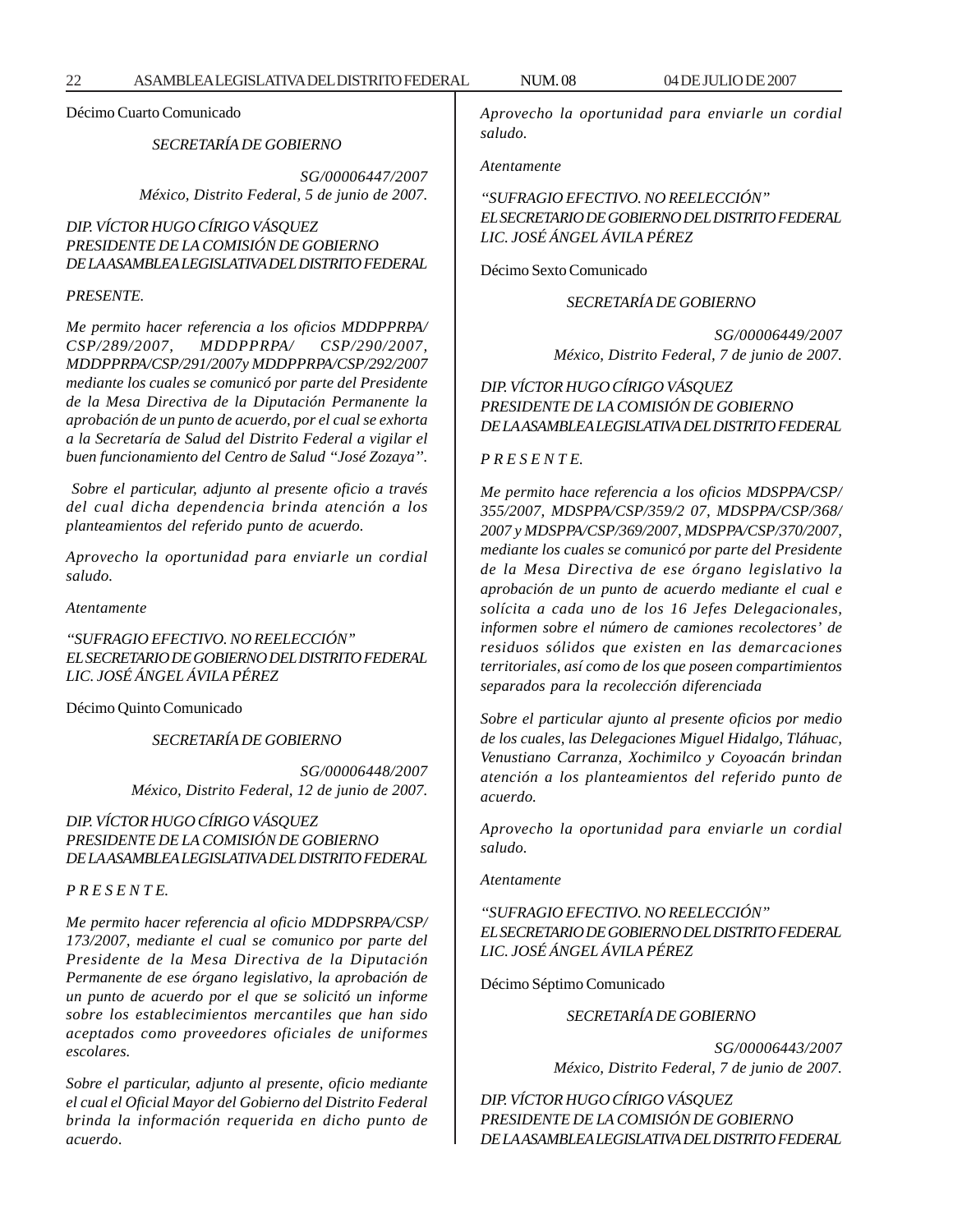# *P R E S E N T E.*

*Me permito hacer referencia a los oficios MDSPPA/CSP/ 353/2007 y MDSPPA/CSP/354/2007 mediante los cuates se comunicó por parte del Presidente de la Mesa Directiva de ese órgano legislativo la aprobación de un punto de acuerdo por el cual se solicitó a las Secretarías del Medio Ambiente y de Obras y Servicios, un informe sobre el cumplimiento de las disposiciones en materia de residuos sólidos.*

*Sobre el particular, adjunto al presente oficios por medio de los cuales, los titulares de dichas dependen del Gobierno del Distrito Federal brindan atención a los planteamientos del referido punto de acuerdo.*

*Aprovecho la oportunidad para enviarle un cordial saludo*.

*Atentamente*

*''SUFRAGIO EFECTIVO. NO REELECCIÓN'' EL SECRETARIO DE GOBIERNO DEL DISTRITO FEDERAL LIC. JOSÉ ÁNGEL ÁVILA PÉREZ*

Décimo Octavo Comunicado

# *OFICIALÍA MAYOR*

*México, D. F., a 6 de Junio de 2007 OFICIO No. OM/1019/2007*

*LIC. JOSÉ ÁNGEL ÁVILA PÉREZ SECRETARIO DE GOBIERNO DEL DISTRITO FEDERAL*

# *PRESENTE*

*Me refiero a su oficio No. SG/0005789/2007, al que anexa diverso signado por el Presidente de la Mesa Directiva de la Diputación Permanente de la Asamblea Legislativa del Distrito Federal, mediante el cual se requiere la información necesaria para atender el Punto de Acuerdo de la Asamblea Legislativa por el que solícita que se rinda informe sobre los establecimientos mercantiles que han sido aceptados como proveedores oficiales de uniformes escolares y los criterios para su selección.*

*Sobre el particular, a continuación informo a usted sobre los requisitos que se piden a los comerciantes en uniformes, a fin de aceptarlos como proveedores o Centros de Canje y estar en posibilidad de aceptar los Vales para Uniformes:*

# *Persona Física*

- *Copia de identificación oficial vigente (IFE, Pasaporte, Cartilla, Cartilla de Identidad Postal).*
- *Presentar copia de la Cédula de Identificación Fiscal (RFC) con la actividad de fabricación y/o comercialización de prendas de uniforme escolar.*
- *Copia de comprobante de domicilio del comercio a nombre de la persona que haga el trámite de alta. (Si está rentando el local deberá presentar el contrato vigente de arrendamiento con los datos fiscales del arrendador y el recibo de renta de abril, mayo o junio de 2007).*
- *Lista de Precios Unitarios de las prendas escolares, incluyendo los datos del RFC, fecha, nombre de quien se esta dando de alta y la dirección del comercio*

# *Persona Moral*

- *Copia del Acta Constitutiva.*
- *Poder Notarial.*
- *Identificación Oficial del Representante Legal.*
- *Copia de comprobante de domicilio del comercio a nombre de la empresa. (Si está rentando el local deberá presentar el contrato vigente de arrendamiento con los datos fiscales del arrendador, copia de identificación del arrendador) y el recibo de renta de abril, mayo o junio de 2007.*
- *Lista de Precios Unitarios de las prendas escolares, incluyendo los datos del RFC, fecha, nombre de la persona física o moral que se está dando de alta y la dirección del comercio.*

*El registro se lleva a cabo en Av. Juárez No. 92, Col. Centro, Delegación Cuauhtémoc, C.P. 06040, 7o. Piso, en un horario de 10:00 a 14:00 hrs. y de 17:00 a 19:00 hrs. y una vez cumplidos con los requisitos arriba señalados la autorización se da inmediatamente.*

*Así mismo se informa que a esta fecha se tienen 395 Centros de Canje Autorizados, información que se puede consultar en la página de Internet http://www.df.qob.mx/uniformes/ consulta gral.html.*

*Los Proveedores Autorizados se han capacitado con la finalidad de que conozcan los elementos de seguridad con los que se elaboraron los vales, así como el trámite del cobro de los mismos en el banco autorizado.*

*Es importante señalar que de los 395 Proveedores Autorizados 118 son locatarios de diversos mercados públicos en el Distrito Federal, mismos que han solicitado su inclusión en el programa y que han cumplido con los requisitos (se anexa listado de nombres y direcciones para pronta referencia).*

*Es de hacerse notar que el Programa que nos ocupa está abierto a todo aquel comerciante que cumpla con los requisitos señalados.*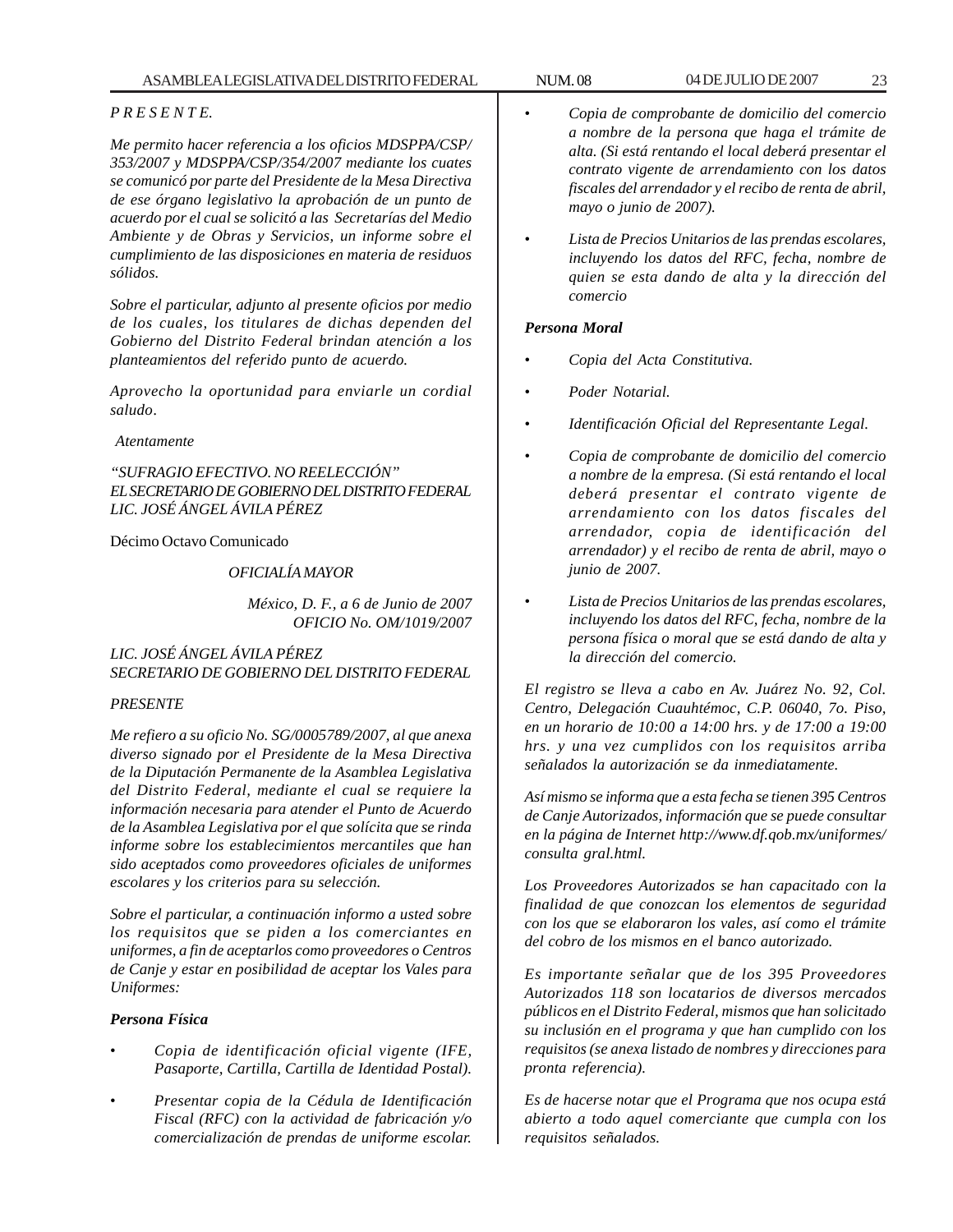*Sin más por el momento, aprovecho la ocasión para enviarle un cordial saludo.*

*A T E N T A M E N T E*

*EL OFICIAL MAYOR LIC. RAMÓN MONTAÑO CUADRA*

Décimo Noveno Comunicado

*Delegación Tláhuac Jefatura Delegacional*

> *Oficio No. 555 Tláhuac, D.F., 19 de junio de 2007*

# *LIC. JOSÉ ÁNGEL ÁVILA PÉREZ SECRETARIO DE GOBIERNO DEL DISTRITO FEDERAL*

#### *PRESENTE*

*En atención a su oficio SG/0005456/2007, de fecha 22 de mayo, en el que solicita como parte del punto de acuerdo aprobado en el Pleno de la ALDF de fecha 16 de mayo de 2007, un informe sobre la instalación y funcionamiento de los Comités de Fomento Económico en la Delegación Tláhuac.*

*Se anexa la información solicitada de acuerdo al oficio de referencia.*

*Sin otro particular, reciba cordiales saludos.*

*A T E N T A M E N T E*

*EL JEFE DELEGACIONAL GILBERTO ENSÁSTIGA SANTIAGO*

Vigésimo Comunicado

*SUBSECRETARÍA DE ENLACE LEGISLATIVO*

*Oficio N°. SEL/300/2375/07 México, D.F., 11 de junio de 2007.*

*CC. Secretarios de la H. Asamblea Legislativa del Distrito Federal*

#### *Presentes*

*En atención a los oficios números MDDPSRPA/CSP/049/ 2007 y MDDPSRPA/CSP/050/2007, signados el 9 de mayo del año en curso, por el C. Dip. Agustín Guerrero Castillo, Presidente de la Mesa Directiva de la Diputación Permanente de ese Órgano Legislativo, con el presente me permito remitir a ustedes, para los fines procedentes, copia del similar número DGGIMAR.710/ 003896 suscrito el 6 del actual por el C. Alfonso Flores Ramírez, Director General de Gestión Integral de Materiales y Actividades Riesgosas de la Secretaría de Medio Ambiente y Recursos* *Naturales, mediante el cual da respuesta al Punto de Acuerdo relativo a los askareles existentes en el Distrito Federal.*

*Sin otro particular, reciban un cordial saludo*

*A T E N T A M E N T E*

*ARMANDO SALINAS TORRE Subsecretario.*

Vigésimo Primer Comunicado

*SUBSECRETARÍA DE ENLACE LEGISLATIVO*

*Oficio N°. SEL/300/2408/07 México, D.F., 13 de junio de 2007.*

*CC. Secretarios de la H. Asamblea Legislativa del Distrito Federal*

#### *Presentes*

*En alcance a mi oficio número SEL/300/2375/07, con el presente me permito remitir a ustedes, para los fines procedentes, copia del similar número EOO.SII.-0192 suscrito el 8 del actual por el C. Ing. Gustavo Mario González González, Subprocurador de Inspección Industrial de la Procuraduría Federal de Protección al Ambiente, mediante el cual da respuesta al Punto de Acuerdo relativo a los askareles existentes en el Distrito Federal.*

*Sin otro panicular, reciban un cordial saludo*

*A T E N T A M E N T E*

*ARMANDO SALINAS TORRE Subsecretario.*

Toda vez que los comunicados a los que se ha hecho referencia contienen respuestas relativas a puntos de acuerdo aprobados por este órgano legislativo, por economía procesal parlamentaria se toma la siguiente determinación:

Hágase del conocimiento de los diputados y diputadas promoventes y tome nota la Secretaría.

Antes de proceder al desahogo de los puntos de acuerdo y con la finalidad de que los diputados que integran la Diputación Permanente recuerden los cambios aprobados al marco normativo que regula la vida parlamentaria de este órgano de gobierno, durante el pasado periodo extraordinario, proceda la Secretaría a dar lectura a los artículos 119 segundo párrafo, 121 primer párrafo y 133 primer y tercer párrafo del Reglamento para el Gobierno Interior de la Asamblea.

## **EL C. SECRETARIO DIPUTADO JOSÉ LUIS MORÚA**

**JASSO.-** Por instrucciones de la Presidencia, se da lectura a los artículos de referencia.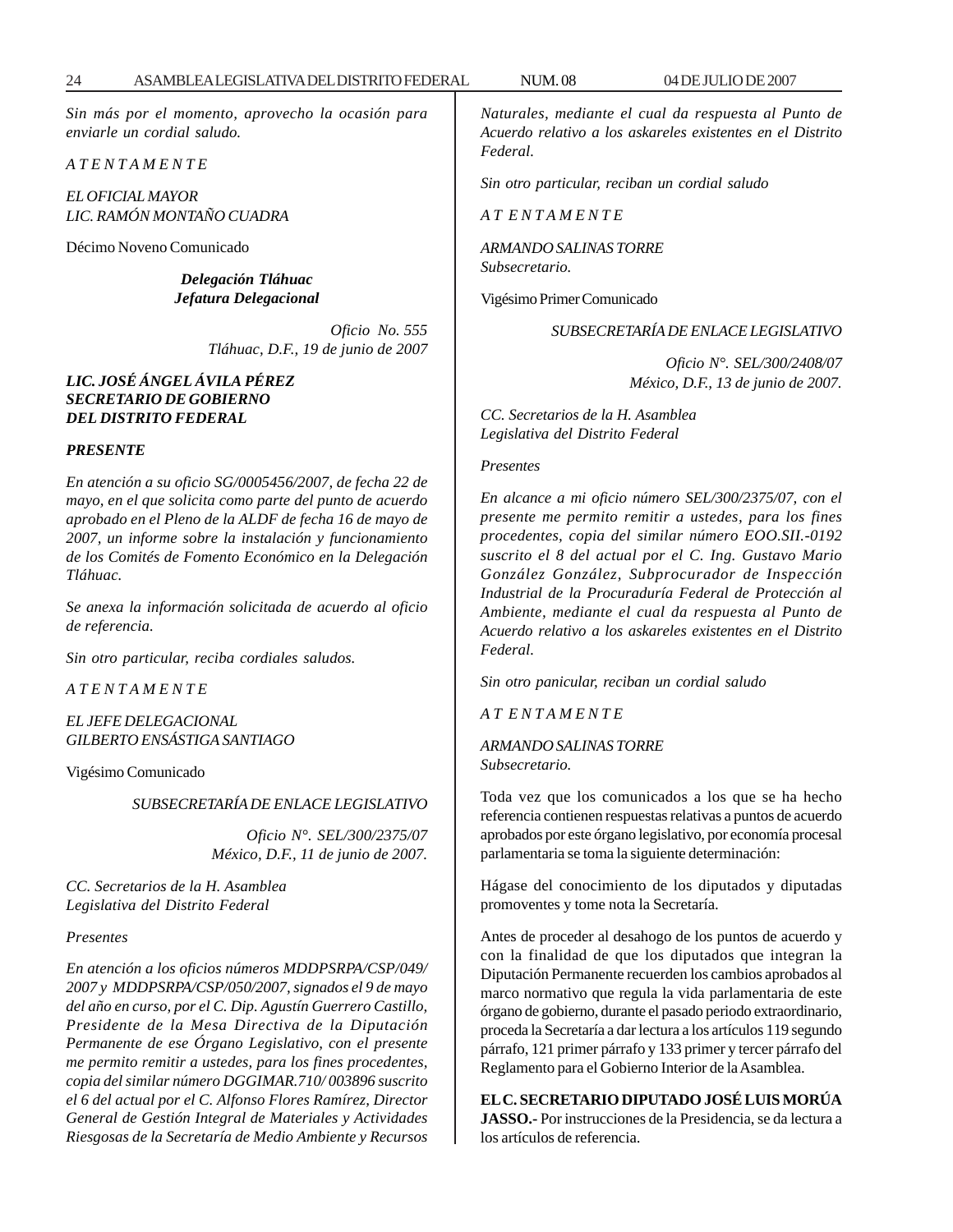Artículo 119.- El presente artículo sólo será aplicable para la discusión de dictámenes y no se podrá invocar en la discusión de proposiciones consideradas de urgente y obvia resolución.

Artículo 121.- Las intervenciones se pronunciarán personalmente y de viva voz en un término máximo de 10 minutos. Se exceptúan del término anterior la presentación de dictámenes, de votos particulares, la presentación de artículos para ser discutidos en lo particular y aquellos casos que el pleno expresamente así lo acuerde, los cuales tendrán una duración de hasta 10 minutos, 5 minutos cuando se trate de puntos de acuerdo considerados como de urgente y obvia resolución, conforme a lo establecido en el artículo 133 del Reglamento para el Gobierno Interior y 3 minutos cuando se trate de puntos de acuerdo conforme a lo establecido en el artículo 132 del Reglamento para el Gobierno Interior.

Artículo 133.- Sólo podrán dispensarse del procedimiento a que se refiere la fracción II del artículo anterior aquellos asuntos que sean presentados con 24 horas de anticipación ante la Comisión de Gobierno y que la Asamblea califique de urgente y obvia resolución. En estos casos la proposición se decidirá inmediatamente después de que su autor lo haya presentado.

Si durante la discusión se profirieron alusiones, éstas deberán desahogarse inmediatamente; no proceden las alusiones sobre alusiones. El Presidente de la Mesa Directiva no podrá autorizar las rectificaciones de hechos ni el uso de la palabra fundamentado en el artículo 119 del presente Reglamento.

Cumplida su instrucción, diputado Presidente.

**EL C. PRESIDENTE.-** Gracias, diputado Secretario. En consecuencia, estas son las normas con las que esta Mesa Directiva habrá de dirigir los debates de este órgano deliberativo a partir de ahora. Continuamos.

Esta Presidencia informa que el punto enlistado en el numeral 16 del orden del día será presentado al final del capítulo de proposiciones.

# **EL C. PRESIDENTE DIPUTADO JOSÉ LUIS MORÚA**

**JASSO.-** Para presentar una propuesta con punto de acuerdo para exhortar al Jefe de Gobierno del Distrito Federal para que a través de la Secretaría de Desarrollo Económico, en coordinación con las distintas instancias competentes y con el apoyo de las 16 delegaciones, se reordene el funcionamiento de los mercados sobre ruedas o tianguis, se concede el uso de la tribuna al diputado Agustín Guerrero Castillo, del grupo parlamentario del Partido de la Revolución Democrática.

**EL C. DIPUTADO AGUSTÍN GUERRERO CASTILLO.-** Con su permiso, diputado Presidente.

*PROPOSICIÓN CON PUNTO DE ACUERDO PARA EXHORTAR AL JEFE DE GOBIERNO DEL DISTRITO FEDERAL PARA QUE A TRAVÉS DE LA SECRETARÍA DE DESARROLLO ECONÓMICO, EN COORDINACIÓN CON LAS DISTINTAS INSTANCIAS COMPETENTES Y CON EL APOYO DE LAS 16 DELEGACIONES, SE REORDENE EL FUNCIONAMIENTO DE LOS MERCADOS SOBRE RUEDAS O TIANGUIS.*

# *DIP. AGUSTÍN GUERRERO CASTILLO PRESIDENTE DE LA MESA DIRECTIVA DE LA DIPUTACIÓN PERMANENTE*

# *DIPUTADAS Y DIPUTADOS.*

*Los que suscriben Diputados Humberto Morgan Colón y Agustín Guerrero Castillo, con fundamento en lo dispuesto por el artículo 122 Base Primera, Apartado C Fracción V, Incisos i) j) k) y l) de la Constitución Política de los Estados Unidos Mexicanos; 36, 42 Fracciones XIII, XIV, XV y XVI y 46 Fracción I del Estatuto de Gobierno del Distrito Federal; 1, 7, 10 fracción l, 11, 17 Fracción IV, 88 y 89 de la Ley Orgánica de la Asamblea Legislativa del Distrito Federal;1, 28, 32, 85 Fracción I, 86, 87 y 133 del Reglamento para el Gobierno Interior de la Asamblea Legislativa del Distrito Federal, me permito proponer a esta Honorable Diputación Permanente la siguiente:*

### *PROPOSICIÓN CON PUNTO DE ACUERDO*

*Al tenor de los siguientes:*

#### *ANTECEDENTES*

*1.- Los tianguis y mercados sobre ruedas tienen raíces muy profundas y antiguas en la efervescencia comercial del Valle de México, y constituyen una fuente primaria de abasto de frutas, legumbres, especias y artículos de primera necesidad para los hogares capitalinos, también son una fuente licita de trabajo ante la imposibilidad del sistema para promover empleo formal.*

*2.- Sin embargo, el conflicto existente entre los oferentes y consumidores de los tianguis del Distrito Federal, y los demás usuarios de las vías públicas de la ciudad ha llegado al máximo tolerable, y requiere de medidas contundentes que lo mitiguen en el corto plazo.*

*Diariamente funcionan más de 1400 puntos de venta de tianguis y mercados sobre ruedas de diferentes dimensiones en la capital de la República, que tienen que compartir el espacio con mas de 351,000 unidades económicas y con 2 millones de vehículo automotores. De hecho, cada tianguis o mercado sobre ruedas contribuye a prolongar 20 minutos más, cualquier traslado vehicular en promedio. A eso hay que agregarle el hecho de que se mueven continuamente a través de la semana con vehículos de carga, mismos que se estacionan dentro o en las inmediaciones de los puntos de venta.*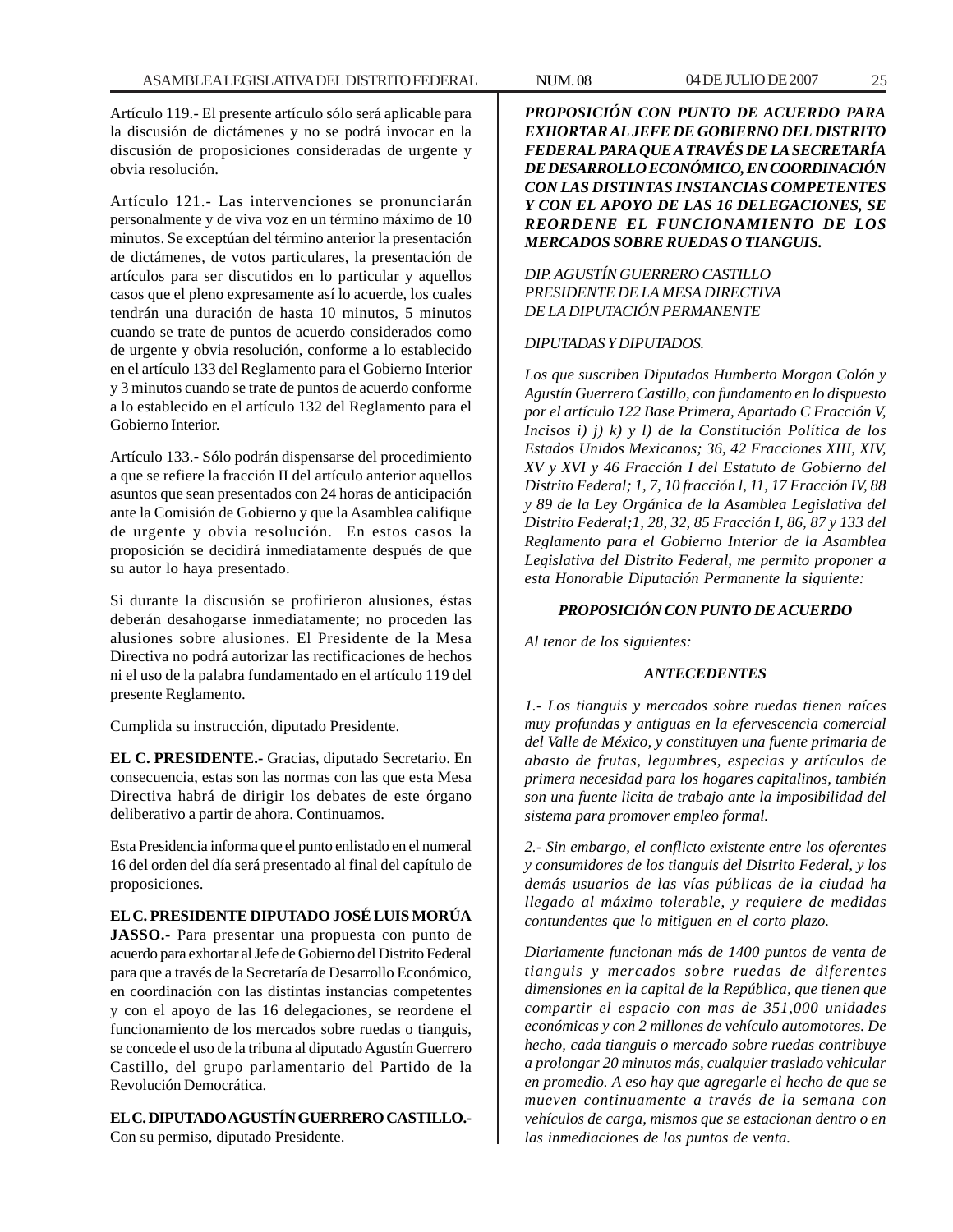26 ASAMBLEA LEGISLATIVA DEL DISTRITO FEDERAL NUM. 08 04 DE JULIO DE 2007

*Muy pocos tianguis de la ciudad se encuentra exentos de producir fenómenos que desquician el tráfico de la ciudad como lo es la disposición anárquica de sus puestos y su crecimiento semanal; el uso de tanques de gas cuyas dimensiones exceden los límites permisibles; el amarre de toldos en ventanas y puertas; el estacionamiento de vehículos de carga en cruceros, calles y entradas particulares; la falta de limpieza y la generación de basura; el manejo de aceites hirviendo; la falta de uniformidad en las mantas y plásticos que utilizan; la conexión ilegal de energía eléctrica; el ruido y molestias a los vecinos; la agresividad de muchos oferentes, la complicidad corrupta entre sus líderes y las oficinas de vía pública delegacionales; y la carencia de medidas de seguridad y protección civil.*

*3.- Es innegable la correlación que existe entre el fenómeno nacional del desempleo, y la proliferación de los tianguis en el Distrito Federal, y no podemos subestimar el hecho de que los tianguis y mercados sobre ruedas generan una fuente de empleo para más de 500 mil personas.*

*Pero tampoco podemos negar que, detrás de la situación de pobreza que justamente genera su proliferación, se ocultan botines muy cuantiosos para unos cuantos vívales que se enriquecen de manera desmedida compitiendo ventajosamente contra comerciantes establecidos que pagan costos que los tianguistas no.*

*4.- Es urgente regular y controlar el funcionamiento de los tianguis en razón de que el espacio de que disponemos para ello en la Ciudad ya se encuentra ampliamente rebasado. A pesar de los esfuerzos realizados en muchas de ellas, es patente la impotencia de las 16 Delegaciones capitalinas en materia de regulación y control de la operación de los tianguis y su crecimiento desmedido.*

*En el tenor de lo anteriormente expuesto, se presentan los siguientes:*

#### *CONSIDERANDOS*

*1.- De conformidad con los artículos 2 y 16 Fracción I de la ley del Régimen Patrimonial y del Servicio Público del Distrito Federal, las calles, avenidas, parques, plazas, predios y todos los bienes propiedad de la capital de la República así como los de uso común, son patrimonio del Distrito Federal.*

*Por lo tanto y con base en la Fracción I del artículo 14 de la misma ley, corresponde al Gobierno del Distrito Federal regular la posesión, administración, conservación y mantenimiento de esas calles, avenidas, parques y plazas de la Ciudad.*

*Corresponde al Jefe de Gobierno del Distrito Federal dictar las reglas a que deberá sujetarse la política,* *vigilancia y aprovechamiento de los bienes del Dominio Público; así como tomar las medidas administrativas y ejercer las acciones judiciales encaminadas a obtener, mantener y recuperar la posesión de dichos bienes y procurar la remoción de cualquier obstáculo creado natural o artificialmente que impidan su adecuado uso o destino, de acuerdo a lo dispuesto por las Fracciones V y VII del artículo 8 del ordenamiento en comento. Y las puede ejercer por conducto de la Oficialía Mayor del Gobierno capitalino, la Secretaría de Desarrollo Urbano y las Delegaciones Políticas.*

*En general, el Jefe de Gobierno del Distrito Federal está facultado para dictar las disposiciones que demanda el cumplimiento de la Ley del Régimen Patrimonial y las demás a que están sometidos los bienes del dominio público.*

*II.- De conformidad con el artículo 32 de la Ley del Régimen Patrimonial y del Servicio Público, las Delegaciones y Dependencias están obligadas a proporcionar la información, datos y documentos que les sean requeridos por el Gobierno Central, en un esfuerzo de la naturaleza del que se propone en este Punto de Acuerdo.*

*III.- Con base al artículo 112 de la Ley del Régimen Patrimonial, el Gobierno del Distrito Federal puede a través de la Delegación correspondiente, recuperar en beneficio de la ciudad la posesión de todo bien del dominio público y de uso común que se encuentre en manos de particulares; y con fundamento en el artículo 17 de la Ley del Procedimiento Administrativo, puede en todo tiempo retirar obstáculos, vehículos o cualesquiera otros efectos o bienes irregularmente colocados, ubicados o asentados en bienes del dominio público de la Ciudad.*

*IV.- Salvo la venta de artículos prohibidos por la ley, es lícita la comercialización de bienes en los tianguis de la ciudad con apego a lo dispuesto por el artículo 5 Constitucional. Sin embargo, una actividad de por sí lícita como esta puede dejar de serlo cuando viola disposiciones legales de orden público como lo es el Estatuto de Gobierno del Distrito Federal, que prohíbe en sus artículos 137 y 138 toda afectación en el dominio de las calles, avenidas, parques y espacios públicos de la ciudad.*

*De hecho los tianguistas y en general los habitantes del Distrito Federal, tienen obligación de ejercer sus actividades, usar y disponer de sus bienes, solamente en forma que no perjudiquen a la colectividad, como lo ordena el artículo 16 del Código Civil.*

*Contra lo anterior no es óbice la tradición mexicana del mercado público, a la luz de lo dispuesto en los artículos 6 y 10 del Código Civil:*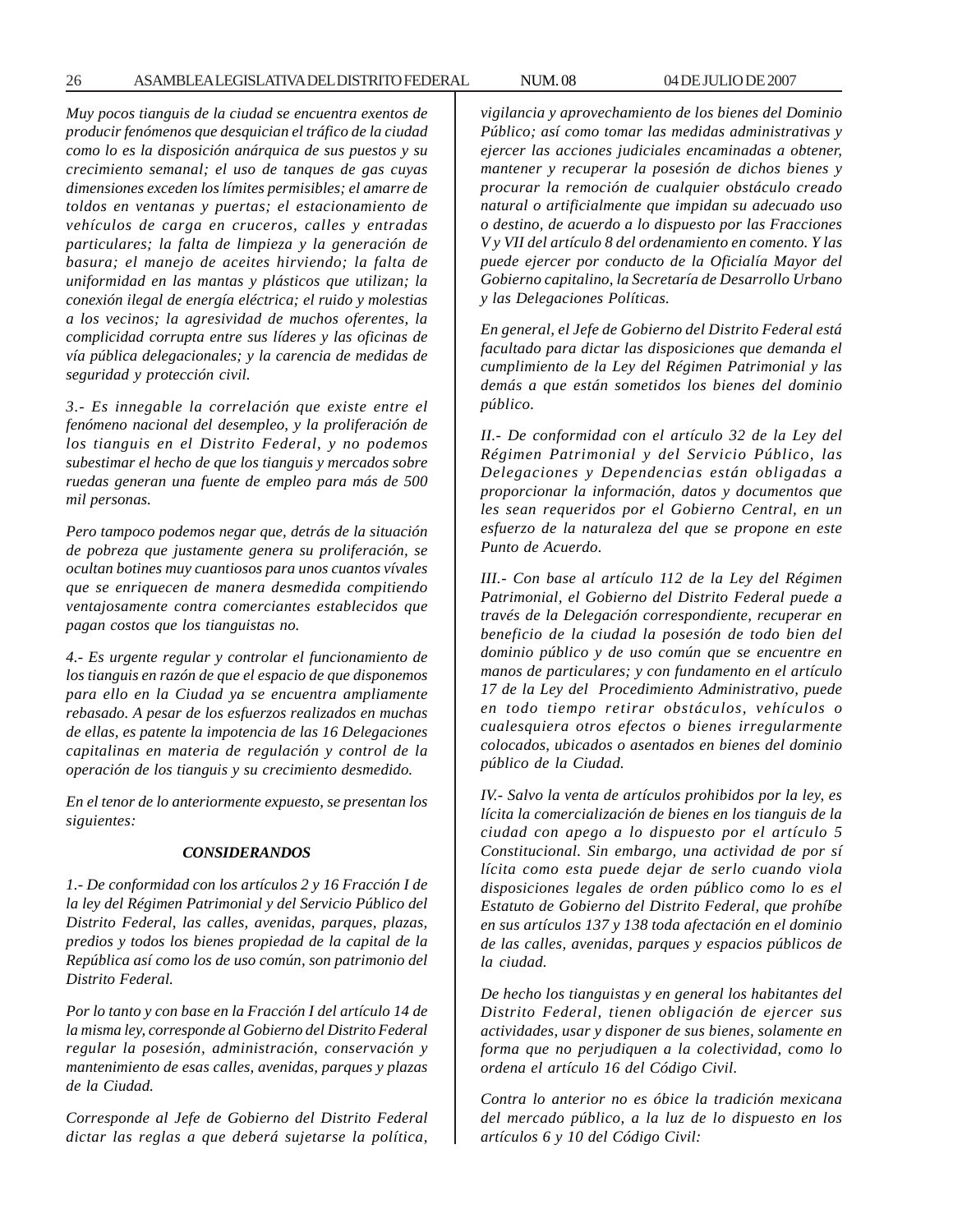*Artículo 6. La voluntad de los particulares no puede eximir de la observancia de la ley, ni alterarla o modificarla. Sólo pueden renunciarse los derechos privados que no afecten directamente al interés público, cuando la renuncia no perjudique derechos de tercero.*

*Artículo 10. Contra la observancia de la ley no puede alegarse desuso, costumbre o práctica en contrario.*

*V.- Nos encontramos en una situación de conflicto entre los intereses de los oferentes y consumidores de los tianguis, y los intereses de otros usuarios de las calles y avenidas como son los peatones y los automovilistas, resultando aplicable lo dispuesto por el artículo 20 del Código Civil, que señala:*

*Artículo 20.- ''Cuando haya conflicto de derechos, a falta de ley expresa que sea aplicable, la controversia se decidirá a favor del que trate de evitarse perjuicios y no a favor del que pretenda obtener lucro. Si el conflicto fuere entre derechos iguales o de la misma especie, se decidirá observando la mayor igualdad posible entre los interesados''.*

*VI.- Que como se desprende de los artículos 25 y 39 de la Ley Orgánica de la*

*Administración Pública del Distrito Federal, las facultades que posee la Secretaría de Desarrollo Económico y los titulares de los 16 Órganos Político Administrativos del Distrito Federal en materia de vía pública, abasto y comercialización de productos básicos, resultan competentes para conocer del punto de acuerdo que se propone.*

*Por lo anteriormente expuesto y fundado, es de proponerse y se propone la siguiente*

# *PROPOSICIÓN CON PUNTO DE ACUERDO*

*ÚNICO.- Se exhorta respetuosamente al Jefe de Gobierno del Distrito Federal, para que a la brevedad posible y en coordinación con la Secretaría de Desarrollo Económico, las 16 Delegaciones y las demás dependencias que resulten competentes:*

*Fije los límites definitivos y perentorios en el espacio que puede ocupar en adelante cada uno de los tianguis y mercados sobre ruedas que funcionan en el Distrito Federal, con motivo de que no rebasen de manera anárquica los espacios delimitados por las Delegaciones Políticas y no crezca de forma arbitraria el padrón de oferentes de los tianguis a voluntad de los lideres de estos.*

*Capacite a los oferentes de los tianguis y mercados sobre ruedas en materia de uso y manejo de alimentos, y Protección Civil.*

*Implemente un programa que permita organizar brigadas de tianguistas uniformados con colores ampliamente visibles, en apoyo al desahogo del tránsito y la vialidad a través y en las proximidades de los tianguis y mercados sobre ruedas.*

*Concluya el empadronamiento inscripción de los oferentes en un registro definitivo.*

*Implemente un programa específico de seguridad pública en los tianguis y mercados sobre ruedas de la ciudad.*

*Implemente un programa de remolque y arrastre hacia los corralones respectivos de vehículos, de todas aquellas unidades que obstruyan el paso de peatones y la vialidad dentro y en las proximidades de los tianguis y mercados sobre ruedas del Distrito Federal, para lo cual los tianguistas rentarán un vehículo grúa, que actuara en coordinación con los sectores de policía correspondientes.*

 *Establezca los giros de venta de productos permitidos para erradicar la piratería, además de que coordine con el Gobierno Federal un esfuerzo más intensivo en materia de combate a la piratería y falsificación de artículos en general.*

*Establezca como norma en cada tianguis, la colocación de contenedores de desechos sólidos que separen la basura orgánica de la inorgánica.*

*Se formule un tabulador adecuado para cobro de uso de suelo sin excepción, para que los recursos obtenidos sirvan como ingresos autogenerados para mejorar las calles y vialidades que utilizan los mercados sobre ruedas y tianguis.*

*Es cuanto compañeras y compañeros diputados.*

*Dip. Agustín Guerrero Castillo.*

Es todo, en este punto de acuerdo. Muchas gracias, señor Presidente, y es una propuesta para ser considerada por el artículo 133.

**EL C. PRESIDENTE.-** En términos de lo dispuesto por el artículo 133 del Reglamento para el Gobierno Interior de la Asamblea Legislativa del Distrito Federal, consulte la Secretaría a la Diputación Permanente en votación económica, si la propuesta presentada por el diputado Agustín Guerrero, se considera de urgente y obvia resolución.

**EL C. SECRETARIO DIPUTADO ARMANDO TONATIUH GONZÁLEZ CASE.-** Por instrucciones de la presidencia y en votación económica, se consulta a la Diputación Permanente si la propuesta de referencia se considera de urgente y obvia resolución.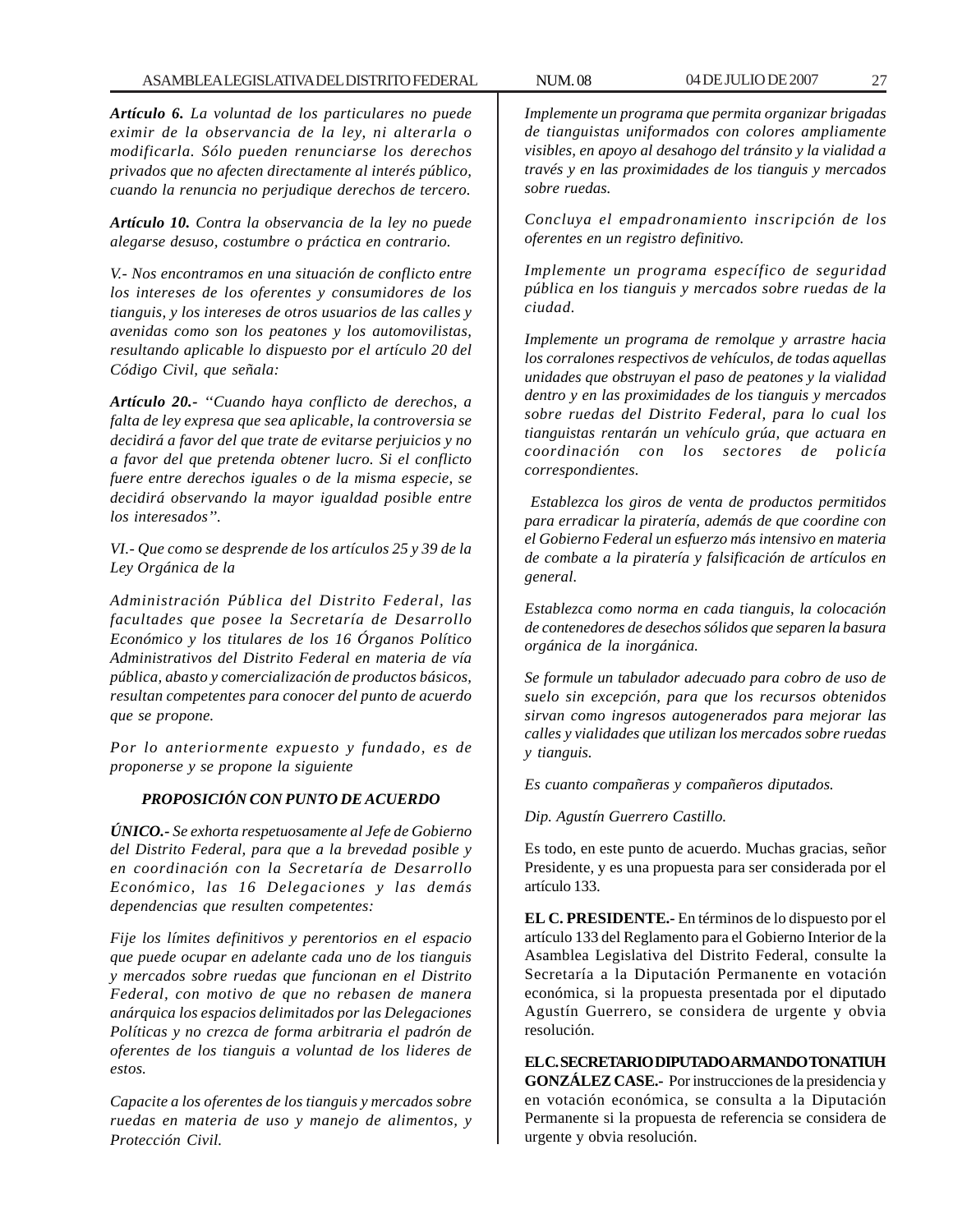Los que estén por la afirmativa, sírvanse manifestarlo poniéndose de pie.

Los que estén por la negativa, sírvanse manifestarlo poniéndose de pie.

Se considera de urgente y obvia resolución, diputado Presidente.

**EL C. PRESIDENTE.-** Está a discusión la propuesta. ¿Existen oradores en contra?

Proceda la Secretaría a preguntar a la Diputación Permanente en votación económica si es de aprobarse la propuesta a discusión.

**EL C. SECRETARIO DIPUTADO ARMANDO TONATIUH GONZÁLEZ CASE.-** Por instrucciones de la Presidencia y en votación económica, se pregunta a la Diputación Permanente, si está a favor o en contra de la propuesta sometida a su consideración.

Los que estén por la afirmativa, sírvanse manifestarlo poniéndose de pie.

Aprobada la propuesta, diputado Presidente.

**EL C. PRESIDENTE.-** Remítase a las autoridades correspondientes para los efectos legales a que haya lugar.

Para presentar una propuesta con punto de acuerdo para exhortar al Licenciado Marcelo Luis Ebrard Casaubón, Jefe de Gobierno del Distrito Federal, para que en un término de 90 días naturales como máximo, remita a este órgano colegiado las iniciativas con proyecto de decreto de los programas delegacionales de desarrollo urbano de las demarcaciones territoriales denominadas Azcapotzalco, Coyoacán, Tlalpan, Cuauhtémoc, Gustavo A. Madero, Iztacalco, Miguel Hidalgo, Iztapalapa, Álvaro Obregón, Cuajimalpa de Morelos, Milpa Alta y Tláhuac, para su dictamen y en su caso aprobación en cuanto a la Delegación Benito Juárez para que inicie la revisión de dicho programa de conformidad a lo establecido en la ley de la materia, se concede el uso de la Tribuna al diputado Enrique Pérez Correa, a nombre propio y de los diputados Jorge Carlos Díaz Cuervo, de la Coalición Parlamentaria Socialdemócrata y Edy Ortiz Piña, del grupo parlamentario del Partido de la Revolución Democrática.

**EL C. DIPUTADO ENRIQUE PÉREZ CORREA.-** Con su venia, diputado Presidente.

*PROPOSICIÓN CON PUNTO DE ACUERDO PARA EXHORTAR AL LICENCIADO MARCELO LUIS EBRARD CASAUBÓN, JEFE DE GOBIERNO DEL DISTRITO FEDERAL PARA QUE EN UN TÉRMINO DE NOVENTA DÍAS NATURALES COMO MÁXIMO, REMITA A ESTE ÓRGANO COLEGIADO LAS INICIATIVAS CON PROYECTO DE DECRETO DE LOS* *PROGRAMAS DELEGACIONALES DE DESARROLLO URBANO DE LAS DEMARCACIONES TERRITORIALES DENOMINADAS AZCAPOTZALCO, COYOACÁN, TLALPAN, CUAUHTÉMOC, GUSTAVO A. MADERO, IZTACALCO, MIGUEL HIDALGO, IZTAPALAPA, ÁLVARO OBREGÓN, CUAJIMALPA DE MORELOS, MILPA ALTA Y TLÁHUAC PARA SU DICTAMEN Y, EN SU CASO, APROBACIÓN; EN CUANTO A LA DELEGACIÓN BENITO JUÁREZ PARA QUE INICIE LA REVISIÓN DE DICHO PROGRAMA DE CONFORMIDAD A LO ESTABLECIDO EN LA LEY DE LA MATERIA.*

*DIP. AGUSTÍN GUERRERO CASTILLO PRESIDENTE DE LA MESA DIRECTIVA DE LA DIPUTACIÓN PERMANENTE DE LA ASAMBLEA LEGISLATIVA DEL DISTRITO FEDERAL, IV LEGISLATURA.*

*El Diputado Enrique Pérez Correa por su propio derecho y a nombre de los Diputados Jorge Carlos Díaz Cuervo, Edy Ortiz Piña y de la diputada Paula Adriana Maldonado, integrantes de la Asamblea Legislativa del Distrito Federal, con fundamento en lo dispuesto por los artículos 122 Apartado C, BASE PRIMERA, fracción V, inciso j de la Constitución Política de los Estados Unidos Mexicanos; 36, 42 fracción XIV y 46 fracción I del Estatuto de Gobierno del Distrito Federal; 1º, 7º, 10 fracción I, 11, 17 fracción VI, 50 fracción IV y 88 fracción I de la Ley Orgánica de la Asamblea Legislativa del Distrito Federal; y 85 fracción I del Reglamento para el Gobierno Interior de la Asamblea Legislativa del Distrito Federal, sometemos a consideración de la Diputación Permanente de esta Asamblea la PROPUESTA CON PUNTO DE ACUERDO PARA EXHORTAR AL LICENCIADO MARCELO LUIS EBRARD CASAUBÓN, JEFE DE GOBIERNO DEL DISTRITO FEDERAL PARA QUE EN UN TÉRMINO DE NOVENTA DÍAS NATURALES COMO MÁXIMO, REMITA A ESTE ÓRGANO COLEGIADO LAS INICIATIVAS CON PROYECTO DE DECRETO DE LOS PROGRAMAS DELEGACIONALES DE DESARROLLO URBANO DE LAS DEMARCACIONES TERRITORIALES DENOMINADAS AZCAPOTZALCO, COYOACÁN, TLALPAN, CUAUHTÉMOC, GUSTAVO A. MADERO, IZTACALCO, MIGUEL HIDALGO, IZTAPALAPA, ÁLVARO OBREGÓN, CUAJIMALPA DE MORELOS, MILPA ALTA Y TLÁHUAC PARA SU DICTAMEN Y, EN SU CASO, APROBACIÓN; EN CUANTO A LA DELEGACIÓN BENITO JUÁREZ PARA QUE INICIE LA REVISIÓN DE DICHO PROGRAMA DE CONFORMIDAD A LO ESTABLECIDO EN LA LEY DE LA MATERIA, al tenor de los siguientes:*

#### *ANTECEDENTES*

*El 30 de enero de 1996 entró en vigor la Ley de Desarrollo Urbano del Distrito Federal, la que establece el*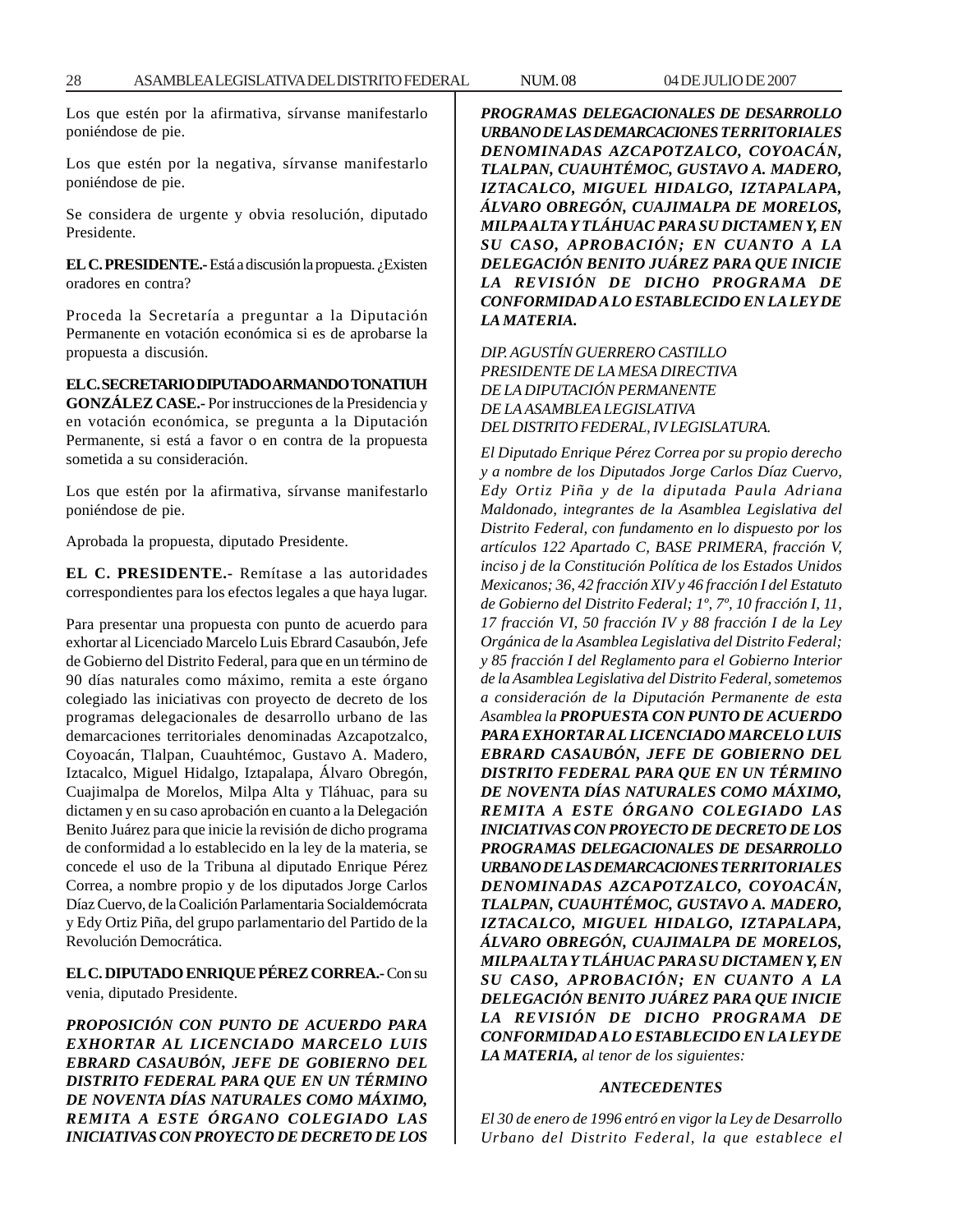*procedimiento mediante el cual se podrán revisar y modificar los Programas de Desarrollo Urbano del Distrito Federal y, en su caso, la aprobación correspondiente por parte de la Asamblea Legislativa del Distrito Federal.*

*Asimismo, el Reglamento de la propia Ley dispone los términos a que se sujetará el procedimiento de revisión y modificación de dichos Programas.*

*De conformidad con las disposiciones de la citada Ley, la entonces Asamblea de Representantes del Distrito Federal, I legislatura, el 30 de abril de 1996, aprobó el Programa General de Desarrollo Urbano del Distrito Federal, publicándose en la Gaceta Oficial del Distrito Federal el 31 de diciembre de 2003. En dicho instrumento, se determinan la estrategia, la política y las acciones generales de ordenación del territorio, así como las bases de los Programas Delegacionales y Parciales de Desarrollo Urbano, por lo que las revisiones y modificaciones de los programas deberán ser congruentes con lo establecido en este programa.*

*Con fecha 10 de abril y 31 de julio de 1997 fueron publicados en la Gaceta Oficial del Distrito Federal los 16 Programas Delegacionales de Desarrollo Urbano, así como los anexos técnicos correspondientes.*

*Las disposiciones normativas mencionadas son de orden público e interés social y en consecuencia, tanto los particulares, como las autoridades están obligados a desarrollar sus actividades o actos en la forma y términos que la norma jurídica establece y en ese contexto realizamos los siguientes:*

#### *CONSIDERANDOS*

*Tomando en consideración que la planeación del desarrollo urbano y el ordenamiento territorial del Distrito Federal, tienen por objeto mejorar el nivel y calidad de vida de la población de esta gran Ciudad, mediante la planeación del funcionamiento ordenado y regular de los servicios públicos y del acceso a los factores económicos, culturales, recreativos y turísticos, que permitan a sus habitantes ejercer su derecho a una vida segura, productiva y sana en relación al medio que los rodea.*

*Que los elementos susceptibles de apropiación y la distribución equitativa de las cargas y beneficios del desarrollo urbano deben ser acorde a la distribución armónica de la población para que tengan acceso a la vivienda, servicios, infraestructura y equipamiento, así como la distribución equilibrada de los mismos y de esta manera evitar asentamientos humanos irregulares en suelo de conservación o en áreas de alto riesgo; optimizando el ordenamiento territorial y el aprovechamiento del suelo de acuerdo a su vocación.*

*Que los programas general, delegacionales y parciales, de manera conjunta constituyen el instrumento rector de la planeación económica y social para el Distrito Federal, desde luego, con las acciones concurrentes de planeación, ordenamiento, uso, destinos y reservas que en concordancia dispongan otros ordenamientos legales y reglamentarios en la materia.*

*De conformidad con el artículo 25 de la Ley de Desarrollo Urbano del Distrito Federal, la revisión de los programas se realizará por lo menos cada tres años, para verificar la congruencia con otros instrumentos y las variaciones económicas, ambientales y sociales que se hubieran producido en el territorio.*

*En el caso que nos ocupa, es menester señalar que los Programas Delegacionales de Desarrollo Urbano, versión 1997, son los que actualmente están vigentes para las demarcaciones territoriales de AZCAPOTZALCO, COYOACÁN, TLALPAN, CUAUHTÉMOC, GUSTAVO A. MADERO, IZTACALCO, MIGUEL HIDALGO, IZTAPALAPA, ÁLVARO OBREGÓN, CUAJIMALPA DE MORELOS, MILPA ALTA Y TLÁHUAC y, si bien es cierto que la Secretaría de Desarrollo Urbano y Vivienda ya publicó el aviso de inicio de la revisión, modificación y actualización de esos programas delegacionales, también lo es que a la fecha, el Jefe de Gobierno del Distrito Federal no los ha remitido a esta Asamblea para su dictamen y, en su caso, aprobación.*

*En esta tesitura resulta procedente el Punto de Acuerdo de mérito en virtud de la importancia que tiene para la Ciudad de México la revisión, modificación y actualización de los instrumentos de planeación económica y social en comento.*

*Por lo que hace a la Delegación Benito Juárez, es una de las demarcaciones que cuenta con una gran cantidad de servicios y uno de los más altos niveles de habitabilidad en el Distrito Federal.*

*En ella se encuentran una gran diversidad de espacios como son: parques, teatros, restaurantes, centros comerciales, escuelas, mercados y los servicios que los habitantes necesitan para vivir dignamente.*

*No obstante lo anterior, ''la dinámica social, económica y urbana que ha tenido el Distrito Federal y en particular, el territorio de la Delegación Benito Juárez en materia de cambios en el uso del suelo, despoblamiento, envejecimiento y deterioro del entorno urbano arquitectónico y en general, de la imagen urbana ambiental, hacen necesario adecuar los instrumentos de planeación'', como en la especie aconteció al llevarse a cabo la revisión, modificación y actualización del Programa Delegacional de Desarrollo Urbano para la Delegación Benito Juárez, versión 1997, concluyendo con el Programa versión 2005 que actualmente se encuentra*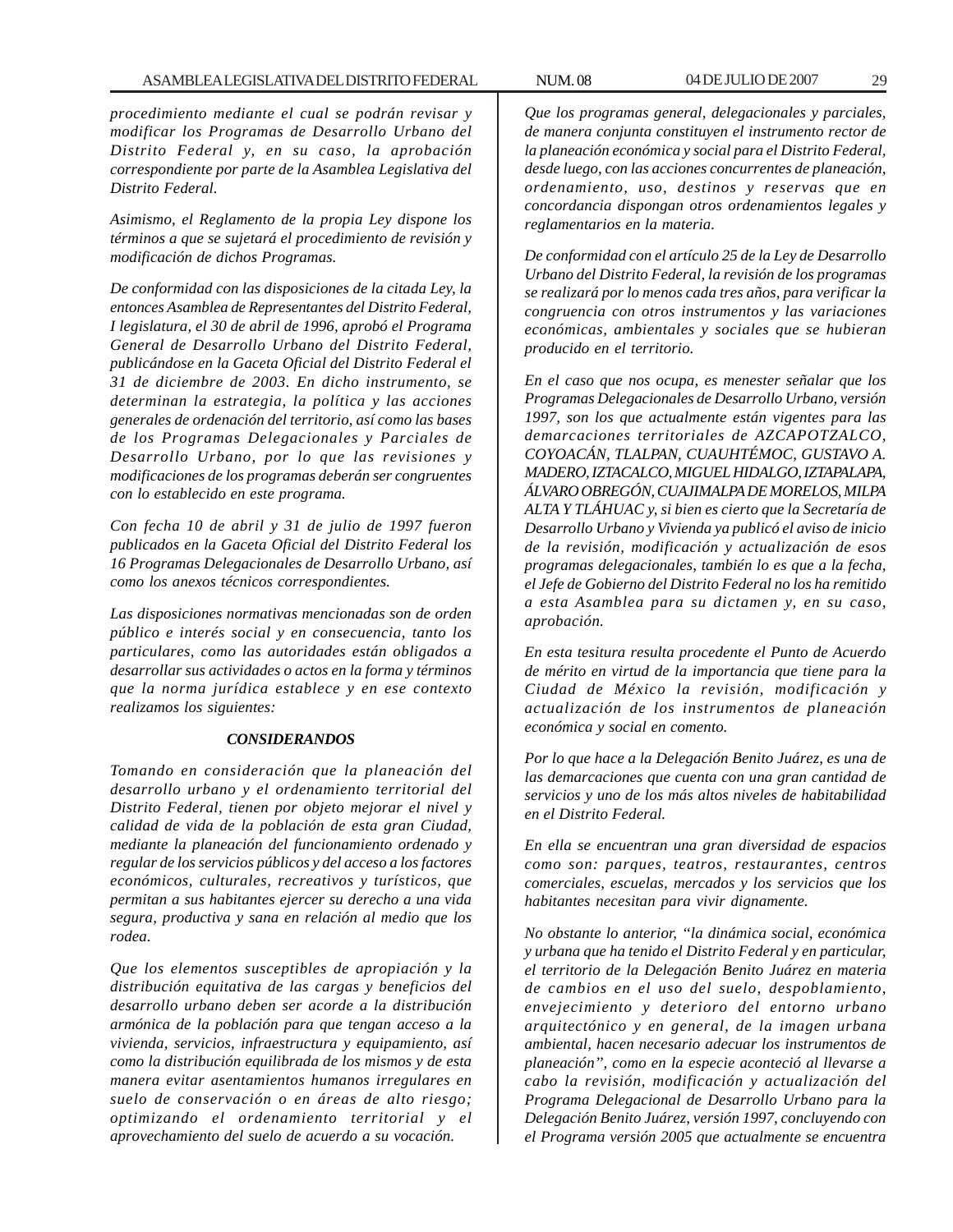*vigente, mismo que fue publicado en la Gaceta Oficial del Distrito Federal con fecha 6 de mayo de 2005.*

*Que la propuesta de planeación territorial y la estrategia del programa delegacional actual, tiene como objetivos resolver la problemática existente en materia de regulación y ordenamiento del uso del suelo, el impulso a las actividades económicas, así como el control del crecimiento urbano.*

*Sin embargo, hoy en día, uno de los problemas que más aquejan a los habitantes de la Delegación es la construcción de edificios que por no cumplir cabalmente con los ordenamientos legales y reglamentarios en la materia han dañado las construcciones de los vecinos que se encuentran alrededor, ocasionando cuarteaduras, contaminación acústica, peligro por la maquinaria utilizada y, tráfico vehicular entre otros.*

*También está creciendo de manera desmedida y desordenada. Situación que afecta en forma significativa a sus habitantes, ya que los servicios de luz, agua, drenaje, estacionamiento y basura son cada vez más insuficientes.*

*El problema del desarrollo urbano en la demarcación, también es de carácter ambiental. La Delegación Benito Juárez se encuentra en la tercera posición de las Delegaciones con más afectaciones en áreas verdes y árboles con una pérdida de 13.2%, según cifras de la Procuraduría Ambiental y del Ordenamiento Territorial del Distrito Federal (PAOT); otro problema que también sigue acrecentándose es la contaminación acústica o visual, de las 503 denuncias que se han presentado a la PAOT, el mayor número corresponde a Benito Juárez.*

*La PAOT ha señalado que la Delegación debe hacer respetar las leyes y los reglamentos en este aspecto, medida que al parecer no se ha aplicado.*

*Organizaciones vecinales de la delegación Benito Juárez, reclaman que se revisé el Plan de Desarrollo Urbano vigente desde 2005 así como también las construcciones que están en proceso de edificación, antes de otorgarles el certificado de uso y ocupación.*

*El crecimiento urbano anárquico y desmedido trae consecuencias graves, como es el caso de esta demarcación donde los recursos para dar servicio a la población están llegando a sus límites, lo cual lleva a un detrimento significativo de la calidad de vida de la población establecida. Continuar tolerando, incluso alentando, el desarrollo urbano carente de planeación generará costos ecológicos y sociales muy altos, cuyas consecuencias ya estamos comenzando a vivir. Evidentemente éstas causarán a su vez costos económicos y políticos cada vez más difíciles de enfrentar.*

*En este contexto es procedente instar al Gobierno del Distrito Federal para que de conformidad a sus atribuciones inicie la revisión del Programa Delegacional y de esta manera contribuir a resolver la problemática existente en dicha demarcación.*

*Por lo anteriormente expuesto y fundado sometemos a consideración del Pleno de la Asamblea el siguiente:*

# *PUNTO DE ACUERDO*

*PRIMERO.- SE EXHORTA AL LICENCIADO MARCELO LUIS EBRARD CASAUBÓN, COLEGIADO LAS INICIATIVAS CON PROGRAMAS DELEGACIONALES DE DEMARCACIONES TERRITORIALES COYOACÁN, TLALPAN, CUAUHTÉMOC, GUSTAVO A. MADERO, IZTACALCO, MIGUEL HIDALGO, IZTAPALAPA, ÁLVARO OBREGÓN, CUAJIMALPA DE MORELOS, MILPA ALTA Y TLÁHUAC PARA SU DICTAMEN Y, EN SU CASO, APROBACIÓN.*

*SEGUNDO.- SE INSTA AL LICENCIADO MARCELO LUIS EBRARD CASAUBÓN, JEFE DE GOBIERNO DEL DISTRITO FEDERAL PARA QUE CON BASE EN A SUS ATRIBUCIONES INICIE LA REVISIÓN DEL PROGRAMA DELEGACIONAL DE DESARROLLO URBANO PARA BENITO JUÁREZ.*

*TERCERO.- SE EXHORTA A LOS JEFES DELEGACIONALES A CONCLUIR LOS PROCESOS DE CONCILIACIÓN CORRESPONDIENTES.*

*Dado en el Recinto de la Asamblea Legislativa del Distrito Federal, el día 20 de junio de 2007.*

*Dip. Jorge Carlos Díaz Cuervo; Dip. Edy Ortiz Piña; Dip. Enrique Pérez Correa; Dip. Paula Adriana Soto Maldonado.*

Perdón por la tardanza.

**EL C. PRESIDENTE.-** Gracias, diputado. En términos de lo dispuesto por el artículo 133 del Reglamento para el Gobierno Interior de la Asamblea Legislativa del Distrito Federal, consulte la Secretaría a la Diputación Permanente en votación económica si la propuesta presentada por el diputado Enrique Pérez Correa se considera de urgente y obvia resolución.

**EL C. SECRETARIO DIPUTADO ARMANDO TONATIUH GONZÁLEZ CASE.-** Por instrucciones de la Presidencia y en votación económica se consulta a la Diputación Permanente si la propuesta de referencia se considera de urgente y obvia resolución.

Los que estén por la afirmativa, sírvanse manifestarlo poniéndose de pie.

Se considera de urgente y obvia resolución, diputado Presidente.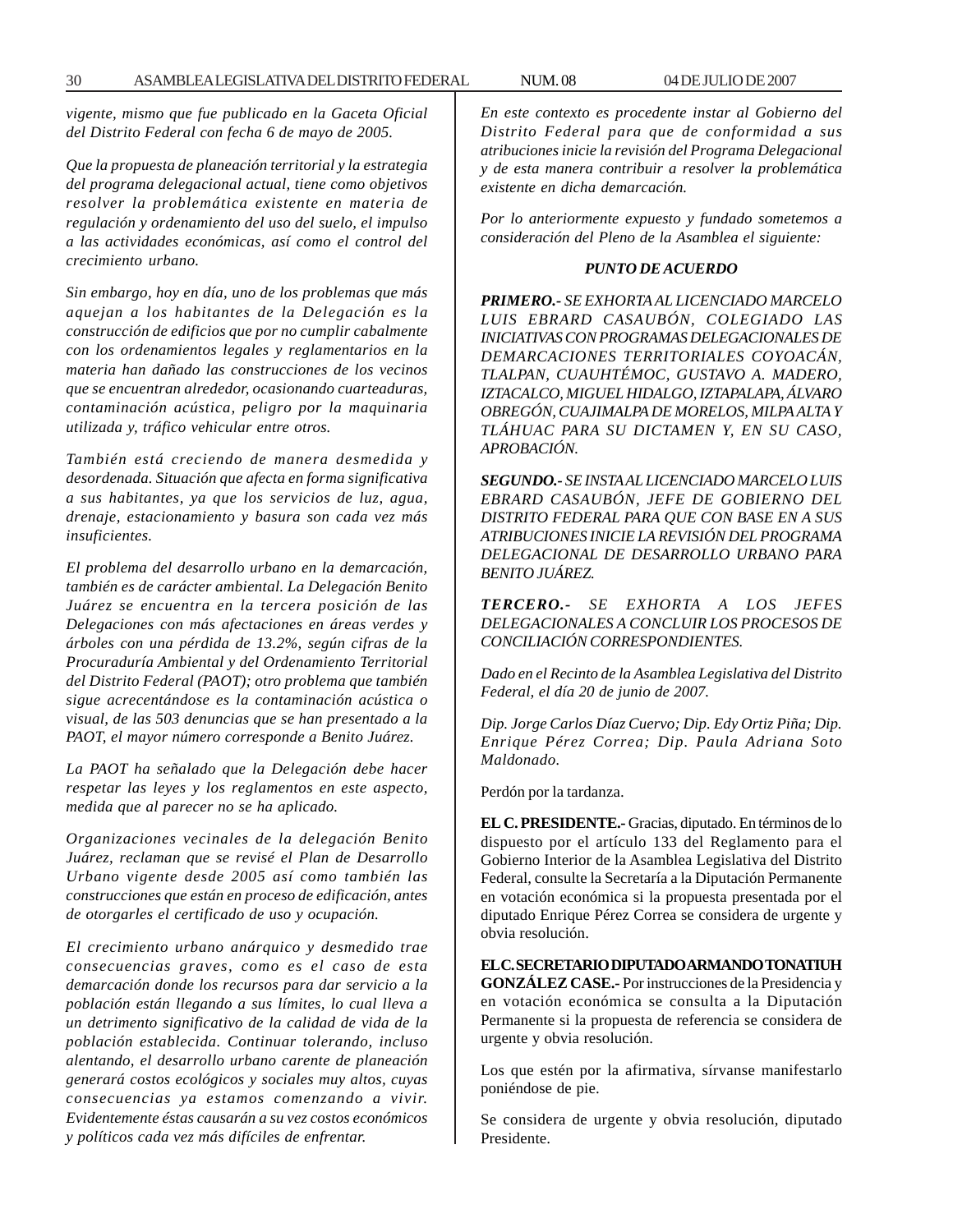**EL C. PRESIDENTE.-** Gracias, diputado. Está a discusión la propuesta. ¿Existen oradores en contra?

Diputado Miguel Sosa Tan.

¿Diputados a favor?

A favor el diputado Pérez Correa.

Tiene el uso de la palabra para argumentar en contra, el diputado Miguel Sosa Tan.

**EL C. DIPUTADO MIGUEL SOSA TAN.-** Con su permiso, diputado Presidente.

Es conocido que para la elaboración de los Programas Delegacionales de Desarrollo Urbano se requiere la participación de manera muy coordinada, conjunta, con mucha comunicación entre la Secretaría de Desarrollo Urbano y Vivienda y las diferentes jefaturas delegacionales y éstas a su vez tienen por obligación, por procedimiento consultar ante la ciudadanía las modificaciones que con respecto a los planes parciales se estén presentando en cada una de estas demarcaciones.

Lo que hemos visto no únicamente en este año, sino en años anteriores, es que difícilmente en algunas delegaciones en lo particular puede conciliar la propuesta de los órganos delegacionales con las inquietudes, dudas o propuestas que también tienen los mismos vecinos y esto retrasa de manera importante la presentación de los programas ante la Secretaría de Desarrollo Urbano y Vivienda.

Yo quisiera que se considerara esta situación porque en varias delegaciones particularmente no se ha logrado este nivel de conciliación entre los órganos administrativos delegacionales y la ciudadanía. Ahí tenemos, por ejemplo, la Delegación de Miguel Hidalgo, Coyoacán, en fin, otras delegaciones, que el problema fundamental que tienen es falta de conciliación vecinal y están en esa etapa.

Yo quisiera proponer que se cambie el sentido del exhorto al Jefe de Gobierno del Distrito Federal en el sentido de exhortarlo a que a la brevedad posible concluya el proceso para que tenga elaborado los dictámenes correspondientes a los diferentes programas de desarrollo del Gobierno del Distrito Federal.

Nosotros conocemos perfectamente es el Jefe de Gobierno el único facultado para entregar los dictámenes a esta Asamblea Legislativa y si nosotros le ponemos un tiempo perentorio de 90 días y no concilian los órganos delegacionales, estaríamos nosotros diciendo que el Gobierno del Distrito Federal no está cumpliendo, cuando hay un problema de conciliación, estrictamente de conciliación entre los vecinos y los diferentes órganos delegacionales.

Entonces yo insistiría en que el exhorto fuera haciéndolo el llamado al Jefe de Gobierno para que a la brevedad posible pueda concluir con los procedimientos para la elaboración de los dictámenes de los diferentes programas de desarrollo urbano.

Es cuanto, diputado Presidente.

**EL C. PRESIDENTE.-** Tiene el uso de la palabra para hablar a favor del dictamen con relación al punto de acuerdo, el diputado Enrique Pérez Correa, hasta por 10 minutos.

**EL C. DIPUTADO ENRIQUE PÉREZ CORREA.-** Con su venia, diputado Presidente.

Compañeros y compañeras diputadas y diputados:

Me parece que este tema de los planes de desarrollo urbano finalmente no es un tema que el día de hoy se ponga en la mesa, sino es un tema que ya desde hace muchísimo tiempo se viene tratando en todas las delegaciones territoriales.

No sería un tema de que en este momento estuviéramos exhortando al Jefe de Gobierno a que inicie los trabajos para la revisión de los programas de desarrollo urbano en las delegaciones y que lo terminara en 90 días hábiles. Nosotros tenemos claro que esta discusión, muchas veces generadas también por los malestares de los habitantes, ha sido colocada con distintos jefes delegacionales en turno. Sin embargo, lo que ha retrasado precisamente la presentación y en su caso la aprobación de estos proyectos es de que no se terminan y no se presentan. Dejar abierta la posibilidad de que en cualquier momento cuando se considere prudente presentarlo a la Asamblea Legislativa, sería tanto como no hacer ningún exhorto ni estar atendiendo el problema.

Me parece que no estaríamos colocando al Jefe de Gobierno ni a los jefes delegacionales en estado de indefensión dándoles 90 días hábiles para que pudieran, digamos, terminar los procedimientos que ya vienen estableciendo, por supuesto que hay casos que son dignos de revisar, por ejemplo el caso de Álvaro Obregón y de Benito Juárez donde ya las dinámicas respecto a las relaciones con los vecinos, pues ya a veces son insostenibles y tendrán que darse respuestas inmediatas.

Entonces me parece que independientemente de que en este momento hagamos el exhorto, me parece que estos trabajos ya se vienen realizando y sí daríamos una buena señal pedir que se apresuraran y en un término que no me parece menor, que son 90 días naturales, se pudieran presentar para poder elaborar nosotros las revisiones y los dictámenes correspondientes.

Parece que sería de mucho beneficio acelerar el paso en esta materia y poderle dar a la ciudadanía del Distrito Federal ya una definición correcta sobre lo que va, las decisiones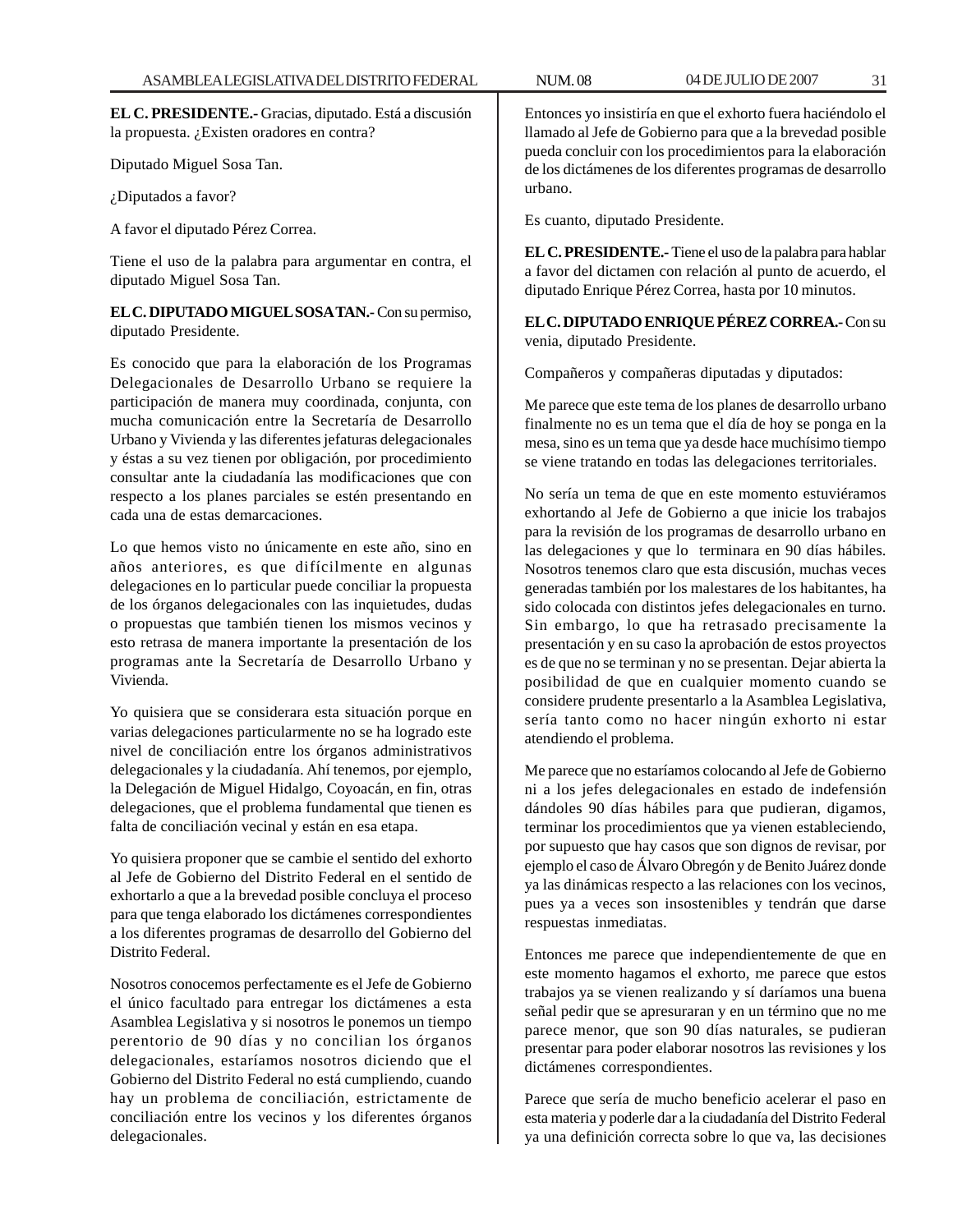que vamos a tomar en cuanto a los planes de desarrollo urbano.

Es cuanto, diputado Presidente.

**EL C. PRESIDENTE.-** Tiene el uso de la palabra para hablar en contra del punto de acuerdo, el diputado Agustín Guerrero, hasta por 10 minutos.

# **EL C. DIPUTADO AGUSTÍN GUERRERO CASTILLO.-** Muy puntualmente.

En realidad me parece correcta la propuesta que presenta el diputado Enrique Pérez Correa y recogiendo la preocupación que planteó el diputado Miguel Sosa Tan, en su intervención, quería proponerle al diputado Enrique Pérez Correa en este punto de acuerdo, de dar un plazo perentorio de 90 día naturales al Jefe de Gobierno para hacer llegar a esta Soberanía los dictámenes correspondientes a los Planes de Desarrollo Urbano que en este mismo punto se pudiera agregar en el exhorto al Jefe de Gobierno, asimismo exhortar a los Jefes Delegacionales para que concluyan a la brevedad el proceso de conciliación respectivo para que venga.

Entonces si está de acuerdo el diputado Enrique Pérez Correa, de agregar ''Asimismo exhortar a los Jefes Delegacionales para que concluyan a la brevedad el proceso de conciliación correspondiente''.

**EL C. PRESIDENTE.-** Tiene el uso de la palabra, hasta por 10 minutos, el diputado Enrique Pérez Correa.

# **EL C. DIPUTADO ENRIQUE PÉREZ CORREA.-** Gracias diputado Presidente.

Por supuesto que aceptamos la propuesta entendiéndola como una parte del procedimiento y que no estaría sujeto el término y el plazo de 90 días a que se terminaran pues no me parece que la dinámica que debemos de desatar es una dinámica de colaboración y de decisión de todas las instancias que concurren en el Plan de Desarrollo Urbano de las Delegaciones para que juntos aceleren el plazo y tengamos a mediano plazo ya una definición en cuanto a este tema.

Por supuesto que la acepto.

**EL C. PRESIDENTE.-** Proceda la Secretaría a preguntar a la Diputación Permanente en votación económica si es de aprobarse la propuesta a discusión, con las modificaciones propuestas por el diputado Agustín Guerrero y aceptadas por el diputado Enrique Pérez Correa, promovente del punto de acuerdo.

**EL C. SECRETARIO DIPUTADO ARMANDO TONATIUH GONZÁLEZ CASE.-** Por instrucciones de la Presidencia y en votación económica se pregunta a la Diputación Permanente si está a favor o en contra de la propuesta sometida a su consideración con las modificaciones aceptadas por el diputado Enrique Pérez Correa.

Los que estén por la afirmativa, sírvanse manifestarlo poniéndose de pie.

Los que estén por la negativa, sírvanse manifestarlo poniéndose de pie.

Aprobada la propuesta, diputado Presidente.

**EL C. PRESIDENTE.-** Remítase a las autoridades correspondientes para los efectos legales a que haya lugar.

Para presentar un punto de acuerdo para solicitar al Jefe de Gobierno del Distrito Federal instruya al Secretario de Finanzas del Gobierno del Distrito Federal a comparecer ante esta Soberanía, para que informe sobre el resultado reportado por la Contaduría Mayor de Hacienda de la Asamblea Legislativa del Distrito Federal....

Perdón, ese punto ya estaba retirado de la orden del día.

Para presentar una propuesta con punto de acuerdo para exhortar a la Comisión de Nomenclatura del Distrito Federal a cambiar el nombre de las calles, avenidas, colonias, barrios y cerradas de la Ciudad de México que actualmente se llaman Gustavo Díaz Ordaz, Luis Echeverría Álvarez, Fernando Gutiérrez Barrios, Hermenegildo Cuenca Díaz, Marcelino García Barragán, Julio Sánchez Barba, Ernesto Gutiérrez Gómez Tagle, Luis Gutiérrez Oropeza, Mario Moya Palencia, Julio Sánchez Vargas, Manuel Díaz Escobar Figueroa y de todos los responsables directamente involucrados en las matanzas del 2 de octubre de 1968 y del 10 de junio de 1971, se concede el uso de la tribuna al diputado Salvador Pablo Martínez Della Rocca, del grupo parlamentario del Partido de la Revolución Democrática.

# **EL C. DIPUTADO SALVADOR PABLO MARTÍNEZ DELLA ROCCA.-** Muchas gracias.

*PROPOSICIÓN CON PUNTO DE ACUERDO PARA EXHORTAR A LA COMISIÓN DE NOMENCLATURA DEL DISTRITO FEDERAL A CAMBIAR EL NOMBRE DE LAS CALLES, AVENIDAS, COLONIAS, BARRIOS Y CERRADAS DE LA CIUDAD DE MÉXICO QUE ACTUALMENTE SE LLAMAN GUSTAVO DÍAZ ORDAZ, LUIS ECHEVERRÍA ÁLVAREZ, FERNANDO GUTIÉRREZ BARRIOS, HERMENEGILDO CUENCA DÍAZ, MARCELINO GARCÍA BARRAGÁN, JULIO SÁNCHEZ BARBA, ERNESTO GUTIÉRREZ GÓMEZ TAGLE, LUIS GUTIÉRREZ OROPEZA, MARIO MOYA PALENCIA, JULIO SÁNCHEZ VARGAS, MANUEL DÍAZ ESCOBAR FIGUEROA Y DE TODOS LOS RESPONSABLES DIRECTAMENTE INVOLUCRADOS EN LAS MATANZAS DEL 2 DE OCTUBRE DE 1968 Y DEL 10 DE JUNIO DE 1971.*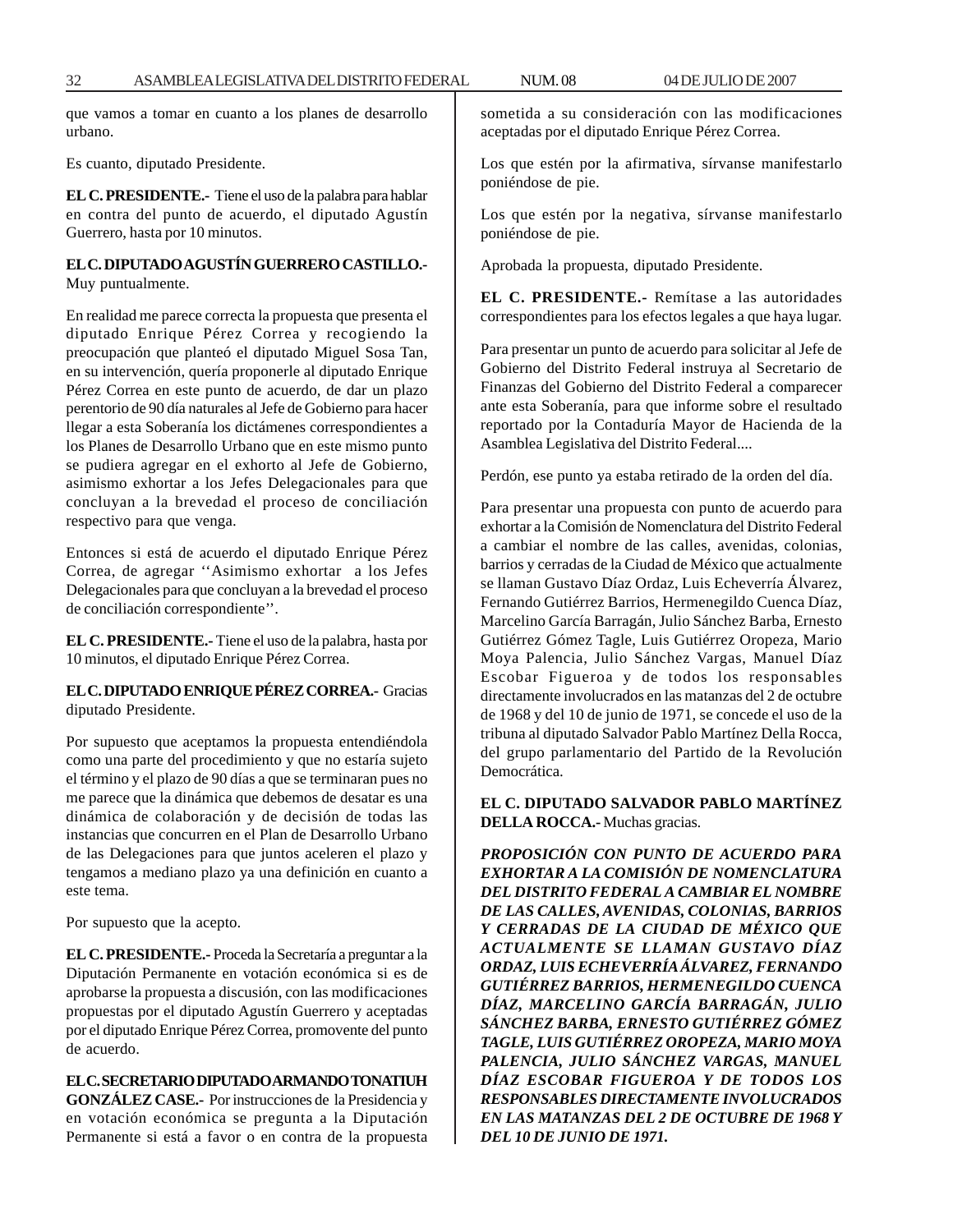# *ASAMBLEA LEGISLATIVA DEL DISTRITO FEDERAL IV LEGISLATURA*

*El suscrito Diputado Salvador Martínez Della Rocca, Presidente de la Comisión de Educación de esta Asamblea Legislativa del Distrito Federal IV Legislatura y con fundamento en el artículo 122 base primera DE LA CONSTITUCIÓN POLÍTICA DE LOS ESTADOS UNIDOS MEXICANOS, 42 DEL ESTATUTO DE GOBIERNO DEL DISTRITO FEDERAL; 17 FRACCIÓN VI DE LA LEY ORGÁNICA DE LA ASAMBLEA LEGISLATIVA DEL DISTRITO FEDERAL, 133 DEL REGLAMENTO PARA EL GOBIERNO INTERIOR DE LA ASAMBLEA LEGISLATIVA DEL DISTRITO FEDERAL, someto a la consideración de esta Soberanía la siguiente PROPUESTA CON PUNTO DE ACUERDO de obvia y urgente resolución, haciendo de manifiesto la siguiente:*

#### *EXPOSICIÓN DE MOTIVOS*

*1. De conformidad con lo señalado por el Artículo 24 de la Ley Orgánica de la Administración Pública del Distrito Federal, corresponde a la Secretaría de Desarrollo Urbano y Vivienda el despacho de las materias relativas a la reordenación y desarrollo urbano, así como la promoción inmobiliaria, además de coordinar las actividades de las Comisiones de límites y nomenclatura del Distrito Federal.*

*2. De conformidad con el Acuerdo por el que se crea la Comisión de Nomenclatura del Departamento del Distrito Federal, en el Numeral Segundo, fracciones I, II y III, dicha Comisión tiene el carácter de órgano normativo y de decisión de la Administración Pública del Distrito Federal, en materia de nomenclatura oficial.*

*3. En muchos casos la asignación de nomenclatura oficial a las colonias, vías y espacios públicos de la Ciudad, ha buscado ser un instrumento idóneo para valorar y reconocer el quehacer y la obra artística, científica, histórica, educativa o cultural de quienes son considerados personajes trascendentes en cuanto a su contribución a la grandeza de nuestro país o bien por acciones relevantes a favor de su comunidad o de la humanidad misma, así como, dar realce a hechos o sucesos históricos, enriqueciendo la cultura cívica de la Ciudad de México.*

*4. Que desde el sexenio de Gustavo Díaz Ordaz, Luis Echeverría Álvarez, fungió como Secretario de Gobernación, puesto que lo hizo cómplice más cercano del genocidio concertado desde Palacio Nacional, que culminó en la matanza del 02 de octubre de 1968 en la Plaza de las Tres Culturas; siendo Presidente de nuestro país de 1970 a 1976, sexenio durante el cual se desató una terrible represión contra los opositores al régimen,*

*fue él quien planeó y ordenó la brutal represión en contra de una pacífica manifestación estudiantil, el 10 de junio de 1971, Jueves de Corpus, con saldos aún no cuantificados a la fecha, sinnúmero de personas muertas, desaparecidas o presas ilegalmente, pudiendo, gracias a las investigaciones de sobrevivientes, familiares de desaparecidos, organizaciones de defensa de derechos humanos, entre muchas otras instancias, identificar hoy ya al menos a 36 personas, decenas de heridos y cerca de 2 centenas de detenidos que fueron trasladados a las cárceles y delegaciones del Distrito Federal. Los nombres de las personas asesinadas e identificadas son los siguientes:*

*Edmundo Martín del Campo Castañeda, Raúl Juárez García, Víctor Arturo Vargas Mendoza o Muñoz, Ricardo Bernal Ballesteros, José Reséndiz Martínez, Jesús Moreno, Francisco Treviño Tavares, Jorge de la Peña, Raúl Argüelles Méndez, Manuel Vargas Salinas, Alejandro Beltrán, Juan Martínez Beltrán, Rafael L. Márquez Cruz, César López Tirado, Arturo Vargas Muñoz, Irma Santiago Prieto, Enrique Suárez, Josué Moreno Rendón, Perdomo Villegas, Marco Antonio Aguilar Nájera, Javier o Jesús Gómez Ochoa, Fernando Castro Sánchez, Fernando Rodríguez, Otón Vázquez Tirado, Salvador Aguilar Suárez, Cuitláhuac Arce, Francisco Lugo Vázquez, Palomo Chaparro, Pérez Espinosa, Alicia Monroy Larios, Mauricio Mena Juárez, Rogelio Garza, Ramón Zúñiga Pérez, Luis López Ramírez, Ignacio Cabrera Moreno, Juan Báez Gonzalo*

*5. Después de as masacres del 02 de octubre de 1968 y del 10 de junio de 1971 y a la luz de los resultados que han arrojado las diversas investigaciones realizadas por parte de la sociedad civil y la Fiscalía Especial para Movimientos Sociales y Políticos del Pasado, teniendo como soporte evidencias fotográficas, videográficas y documentales, que se encuentran en el Archivo General de la Nación, han dejado claro el nefasto papel jugado por los ex mandatarios en tales actos, que presumiblemente son constitutivos de delito de genocidio, mismo que cabe señalar y recordar lo resuelto por la Suprema Corte de Justicia de la Nación, no prescribe.*

*6. Más allá de existir o no voluntad política por parte del Gobierno Federal para castigar a los culpables de la matanza del 02 de octubre de 1968 y del 10 de junio de 1971, la aparición de múltiples documentos oficiales en el Archivo General de la Nación, confirman la responsabilidad de que Luis Echeverría Álvarez y Gustavo Díaz Ordaz son los autores intelectuales y principales responsables de este hecho.*

*7. Actualmente en la Ciudad de México, existen 43 calles con el nombre de Gustavo Díaz Ordaz, 39 calles con el nombre de Luis Echeverría Álvarez, 2 calles con el Nombre de Fernando Gutiérrez Barrios, 2 calles con el nombre*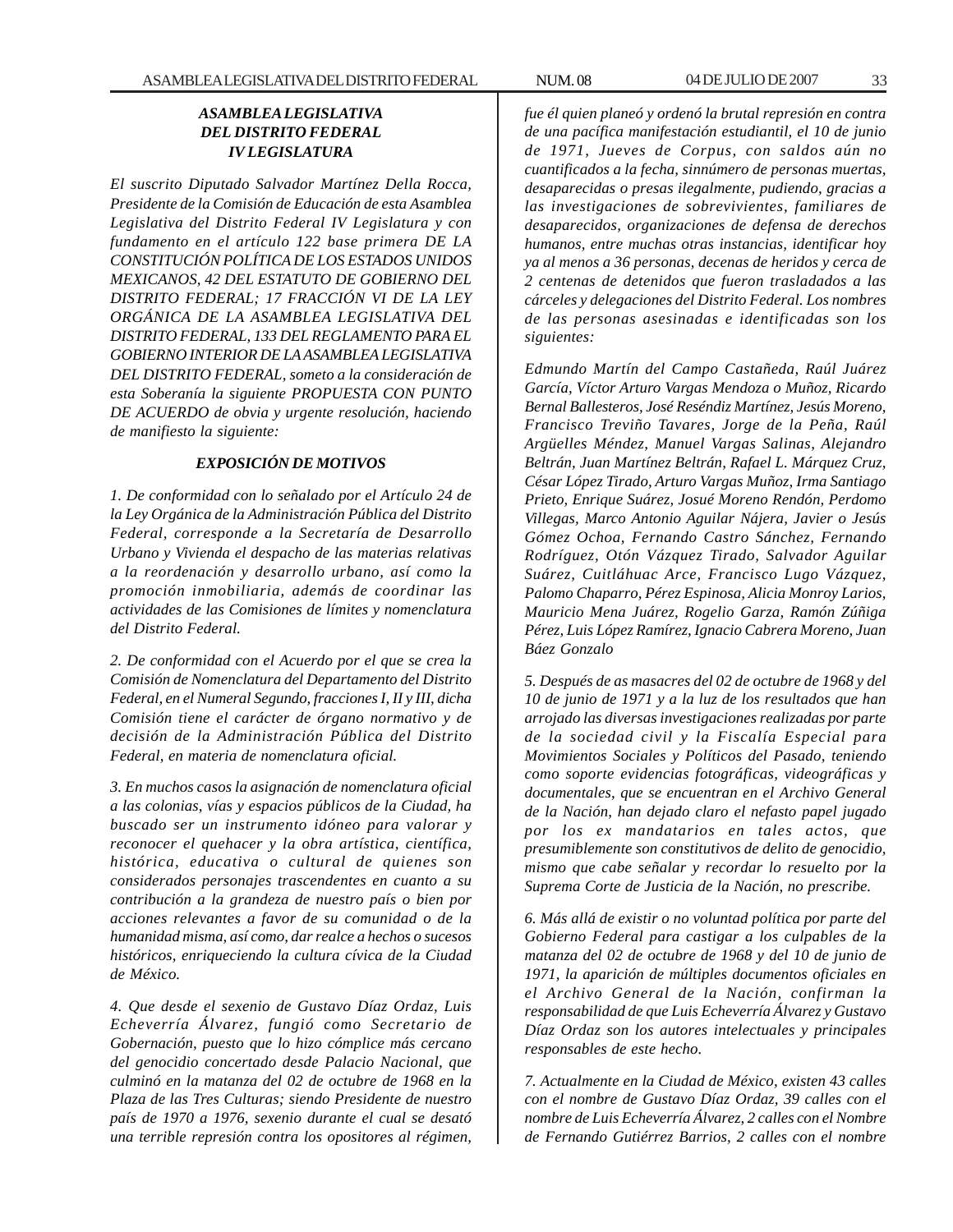*del General Hermenegildo Cuenca Díaz, resultando deseable que se dé una modificación en su nomenclatura ya que a la luz de las investigaciones, ambos ex Presidentes y los ex funcionarios que participaron directamente en los hechos del 02 de octubre de 1968 y 10 de junio de 1971, resultan al menos sospechosos de conductas vergonzosas, que los dejan dentro de la historia reciente de nuestro país como criminales que torturaron, desaparecieron y asesinaron a centenares de compatriotas, utilizando en forma ilegal e ilícita la fuera y el aparato del Estado.*

*En virtud de lo anteriormente fundado y motivado, someto a la consideración de esta Soberanía, la aprobación del siguiente*

#### *PUNTO DE ACUERDO*

*ÚNICO. SE EXHORTA A LA COMISIÓN DE NOMENCLATURA DEL DISTRITO FEDERAL A CAMBIAR EL NOMBRE DE LAS CALLES, AVENIDAS, COLONIAS, BARRIOS Y CERRADAS DE LA CIUDAD DE MÉXICO QUE ACTUALMENTE SE LLAMAN GUSTAVO DÍAZ ORDAZ, LUIS ECHEVERRÍA ÁLVAREZ, FERNANDO GUTIÉRREZ BARRIOS, HERMENEGILDO CUENCA DÍAZ, MARCELINO GARCÍA BARRAGÁN, ERNESTO GUTIÉRREZ GÓMEZ TAGLE, LUIS GUTIÉRREZ OROPEZA, MARIO MOYA PALENCIA, JULIO SÁNCHEZ VARGAS, MANUEL DÍAZ ESCOBAR FIGUEROA, Y DE TODOS LOS RESPONSABLES DIRECTAMENTE INVOLUCRADOS EN LAS MATANZAS DEL 02 DE OCTUBRE DE 1968 Y DEL 10 DE JUNIO DE 1971, DE LOS QUE SE ANEXA LISTADO.*

## *DIP. SALVADOR MARTÍNEZ DELLA ROCCA*

*Dado en el Recinto de la Asamblea Legislativa del Distrito Federal, a los cuatro días del mes de julio del año dos mil siete.*

Muchísimas gracias.

# **EL C. PRESIDENTE AGUSTÍN GUERRERO CASTILLO.-**

Gracias, diputado Salvador Martínez Della Rocca.

Quisiéramos solicitarle a todos los diputados que ocupan la Tribuna atentamente a sujetarse a los nuevos tiempos, a los nuevos plazos aprobados por el pleno de la Asamblea la semana pasada. Vamos a actuar con tolerancia entendiendo que ésta es la primera sesión donde hacemos este ajuste.

Con fundamento en lo dispuesto por los artículos 50 y el artículo 133 del Reglamento para el Gobierno Interior de la Asamblea Legislativa del Distrito Federal, consulte la Secretaría a la Diputación Permanente en votación si la propuesta presentada por el diputado Salvador Martínez Della Rocca se considera de urgente y obvia resolución.

**EL C. SECRETARIO DIPUTADO ARMANDO TONATIUH GONZÁLEZ CASE.-** Por instrucciones de la Presidencia y en votación económica se consulta a Diputado Permanente si la propuesta de referencia se considera de urgente y obvia resolución.

Los que estén por la afirmativa, sírvanse manifestarlo poniéndose de pie.

Se considera de urgente y obvia resolución, diputado Presidente.

**EL C. PRESIDENTE.-** Gracias, diputado Secretario. Está a discusión la propuesta. ¿Existen oradores en contra?

Proceda la Secretaría a preguntar a la Diputación Permanente en votación económica si es de aprobarse la propuesta a discusión.

**EL C. SECRETARIO.-** Por instrucciones de la Presidencia y en votación económica se pregunta a la Diputación Permanente si está a favor o en contra de la propuesta sometida a su consideración.

Los que estén por la afirmativa, sírvanse manifestarlo poniéndose de pie.

Los que estén por la negativa, sírvanse manifestarlo poniéndose de pie.

Aprobada la propuesta, diputado Presidente.

**EL C. PRESIDENTE.-** Antes de pasar al siguiente punto, esta Presidencia de la Diputación Permanente y a nombre de la misma quiere expresar sus condolencias al Partido Revolucionario Institucional y a los familiares del Ingeniero Fernando de Garay y Arenas fallecido el día de ayer y externamos nuestras condolencias a todos los familiares y amigos de don Fernando de Garay.

Para presentar una propuesta con punto de Acuerdo para que esta Honorable Asamblea Legislativa del Distrito Federal realice el próximo 24 una Sesión Solemne para homenajear en su 50 Aniversario Luctuoso al pinto Diego Rivera, se concede el uso de la Tribuna al diputado Armando Tonatiuh González Case, del grupo parlamentario del Partido Revolucionario Institucional.

**EL C. DIPUTADO ARMANDO TONATIUH GONZÁLEZ CASE.-** Diputado Presidente,

Compañeras y compañeros:

Antes de exponer este punto de Acuerdo, le agradezco lo que acaba de manifestar, pero sí quisiera solicitar un minuto de silencio en memoria del ingeniero Fernando de Garay y Arenas, ex integrante de la I Asamblea Legislativa en el período 97-2000 que lamentablemente falleció, como bien lo dice el diputado Presidente, el día de ayer. Entonces, me gustaría solicitar ese minuto de silencio.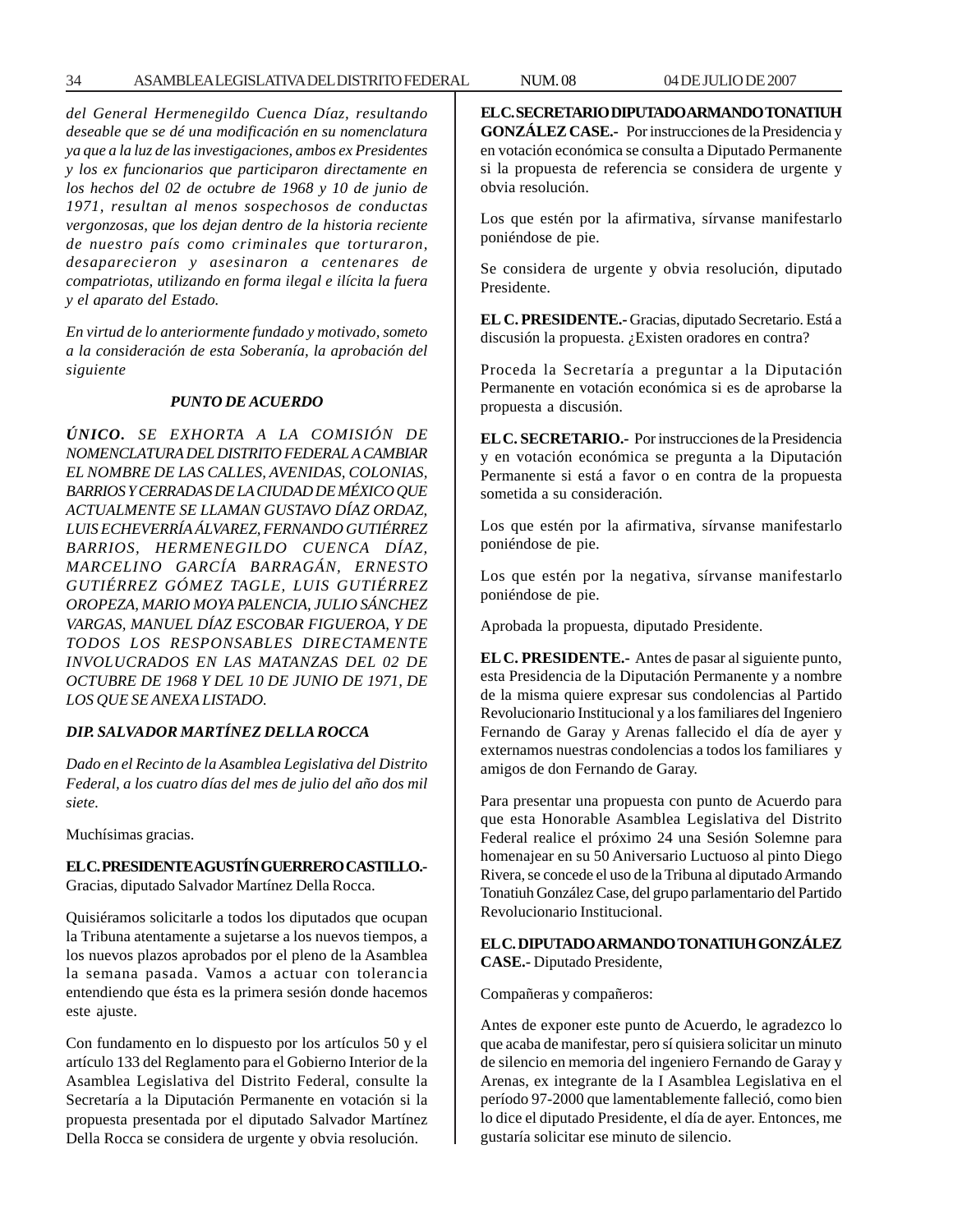**EL C. PRESIDENTE.-** Se ruega a los presentes ponerse de pie para guardar un minuto de silencio.

#### **(Minuto de silencio)**

**EL C. PRESIDENTE.-** Continúe, diputado. Gracias a todos.

**EL C. DIPUTADO ARMANDO TONATIUH GONZÁLEZ CASE.-** Gracias, Presidente.

*PROPOSICIÓN CON PUNTO DE ACUERDO PARA QUE ESTA HONORABLE ASAMBLEA LEGISLATIVA DEL DISTRITO FEDERAL, REALICE EL PRÓXIMO 24 DE NOVIEMBRE UNA SESIÓN SOLEMNE, PARA HOMENAJEAR EN SU 50 ANIVERSARIO LUCTUOSO AL PINTOR DIEGO RIVERA.*

*Diputado presidente el que suscribe diputado Armando Tonatiuh González Case, integrante de la Fracción Parlamentaria del PRI en esta Honorable Asamblea del Distrito Federal, IV Legislatura, con fundamento en los artículos 122 base primera, fracción V, inciso o) de la Constitución Política de los Estados Unidos Mexicanos, 42 fracción XXX del Estatuto de Gobierno del Distrito Federal, 17 fracción VI de la Ley Orgánica de la Asamblea Legislativa del Distrito Federal y 133 del Reglamento para el Gobierno Interior de la Asamblea Legislativa del Distrito Federal, pongo a su consideración el presente punto de acuerdo, al tenor de los siguientes:*

#### *ANTECEDENTES*

*Diego María Concepción Juan Nepomuceno Estanislao de la Rivera y Barrientos Acosta y Rodríguez, nació en un hogar modesto, el 8 de diciembre de 1886 en el estado de Guanajuato; de padres de buena situación económica.*

*El pintor Diego Rivera, como lo conoció México y el mundo, es uno de los artistas más admirados y brillantes del arte moderno mexicano; sus murales, pinturas y esculturas tienen un significado muy profundo que expresan su interés en el pueblo mexicano.*

*Diego Rivera, sentía un profundo orgullo por las raíces mexicanas, además su irrenunciable compromiso con el pueblo y con los mas desprotegidos, lo conducen a que sean estos los protagonistas de sus obras.*

*Su arte no se origina en los canalizos de París, sino que nace de los caminos desviados de México. El representa la voz de la gente pobre y sin privilegios. A Diego Rivera se le respeta por su maestría artística y por su firme compromiso de ayudar a su gente.*

*Genio del muralismo, autor de frescos monumentales en los que el indígena figura como centro de un universo plástico profundamente; además su obra se convierte en un reflejo apasionado de la heroica historia de México.*

*La vida del pintor está basada por una infinita gama de polaridades; sus obras, llenas de contradicciones y matices, son una galería visual de las intensidades con que es capaz de vivir el ser humano.*

*Desde su niñez, Diego Rivera vio las condiciones difíciles que el mexicano común soportaba. Creció en un hogar que trataba de informar a los demás sobre estas condiciones.*

*A los diez años con su familia se trasladó a la Ciudad de México; donde obtuvo una beca del gobierno para ingresar en la Academia de Bellas Artes de San Carlos, en la que permaneció hasta su expulsión en 1902, por haber participado en las revueltas estudiantiles de ese año.*

*Después de realizar una exposición de gran éxito, el gobierno de Veracruz, le otorgo una beca para continuar su formación pictórica en España, en la escuela de San Fernando de Madrid. Entre 1908 y 1910 realizó diversos viajes por Francia, Bélgica, Holanda y Gran Bretaña, hasta establecerse finalmente en París el año de 1911.*

*Durante este viaje fue influenciado por el postimpresionismo, principalmente por el arte de Paul Cézanne, lo que lo movió a experimentar con el cubismo y otros novísimos estilos, en cuyo lenguaje se desenvolvió con soltura, creando originales obras llenas de armonía.*

*En México su primer mural fue ''La creación'' en 1922, en el anfiteatro Simón Bolívar de la Escuela Nacional Preparatoria. Ese mismo año, fue uno de los organizadores de la Unión de Trabajadores Técnicos y Plásticos.*

*En 1923, junto con David Alfaro Siqueiros, creo el sindicato de Pintores, Escultores y Grabadores Revolucionarios de México.*

*De 1923 a 1928 pintó al fresco los muros de los corredores del recién estrenado edificio de la Secretaría de Educación Pública.*

*Teniendo como temáticas los del patio anterior a escenas del trabajo en la planta baja, las ciencias en el primer piso y las artes en el segundo; los del patio posterior, a las fiestas, a los escudos de las entidades de la República, la repartición de tierras y el mercado; constituyendo estos murales, alegorías de la Revolución Mexicana, una crítica mordaz a los opositores y detractores del muralista.*

*En 1926 y 1927 decoro al fresco el Salón de Actos de la Escuela Nacional de Agricultura actualmente Universidad de Chapingo antigua capilla de la exhacienda de Chapingo, en el Estado de México.*

*Entre 1929 y 1930, decoró el Salón del Consejo del Departamento de Salubridad, con base en manos y*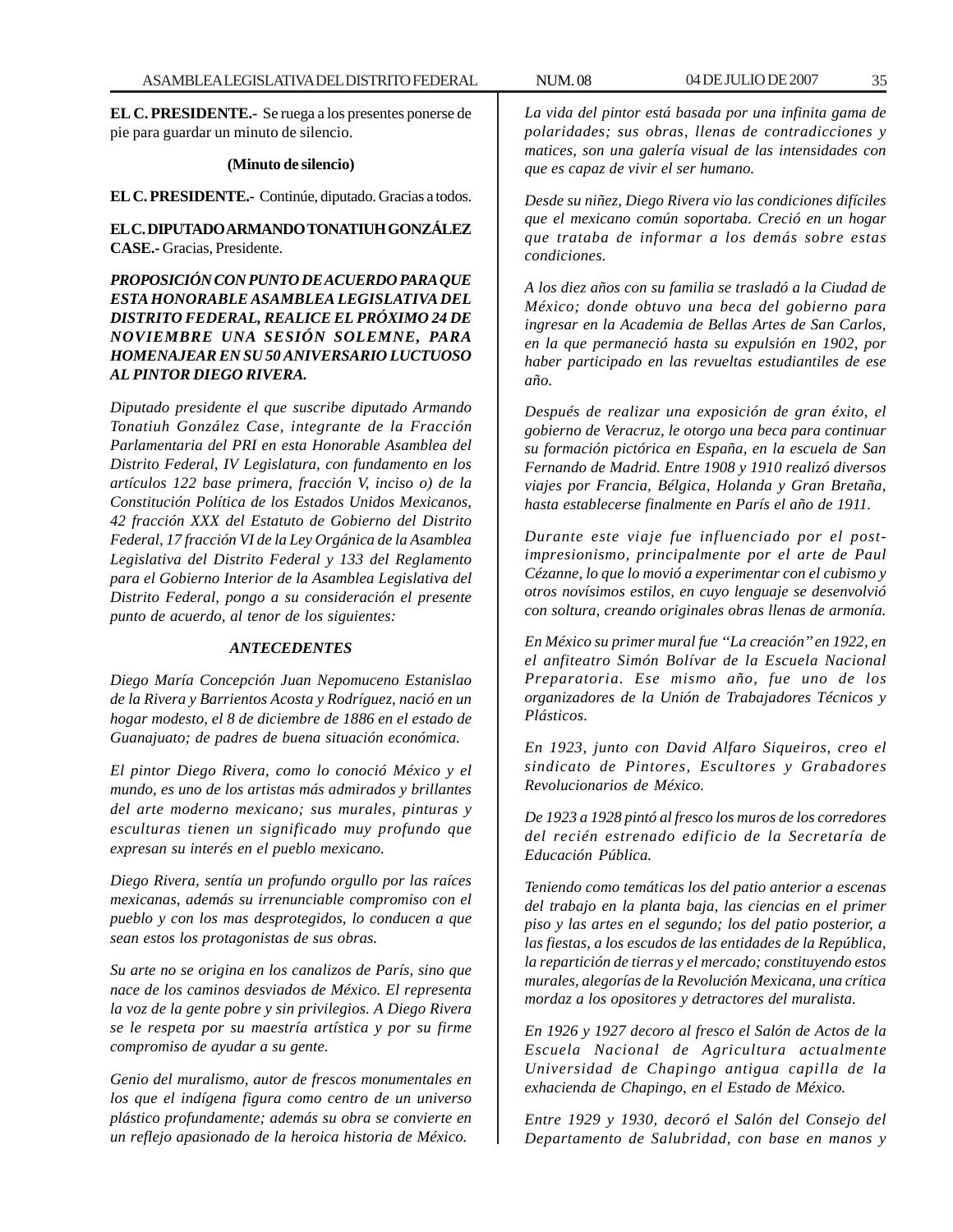*desnudos muy estilizados, símbolos de la vida y la salud; además del Palacio de Cortés en Cuernavaca, donde desarrollo el tema de la Conquista, y enarbolo las figuras de José María Morelos y Emiliano Zapata.*

*De 1930 a 1934 vivió en Estados Unidos y realizo murales de la Escuela de Bellas Artes de San Francisco, del Instituto de Bellas Artes de Detroit y del Rockefeller Center de Nueva York, destruido después por contener un retrato de Lenin.*

*Ya en México se casó con Frida Kahlo, que había sido su modelo y en 1936 intervino para que el gobierno mexicano, diera asilo político a León Trotski.*

 *Durante 1936, pintó cuatro tableros en el Hotel Reforma, con temas folklóricos, al tiempo que hacia una sátira de personajes de ese tiempo.*

 *Hacia el año de 1947 inicio al mural titulado ''Sueño de una tarde dominical en la Alameda Central'', uno de sus mas celebres trabajos; porque representa la historia del país en un solo muro, ubicado en el comedor del legendario Hotel del Prado, en la Alameda Central de la Ciudad de México, en el plasmó momentos de la vida política y social en la historia de nuestro país, una retrospectiva del México a través de los siglos pasados, donde la Alameda Central es la protagonista y testigo de diversos hechos.*

*En esta obra, se recorren cuatro periodos históricos: la colonia, la Reforma, el porfiriato y la Revolución, evidenciándose los contrastes sociales y evocando la lucha entre liberales y conservadores.*

*Seguramente su más ambicioso y gigantesco proyecto fue el mural épico sobre la historia de México en el Palacio Nacional, obra inconclusa debido a su muerte.*

*En 1946 realizó la primera versión de Maternidad, retomada en 1954; obra que remite al más puro regionalismo mexicano. En 1946 pinta en acuarela ''Mujer con Brazos Cruzados'' y en 1954 ''Vendedora de Flores'', pinturas de caballete.*

*En 1951, se construyo en el corazón del Bosque de Chapultepec el Cárcamo Tláloc, en donde destaca el arte magistral de Diego Rivera, con su obra ''El agua, origen de la vida''.*

*En 1952 se inaugura la Ciudad Universitaria, recién distinguida como patrimonio cultural de la humanidad por la ONU, donde el talento e ingenio del artista guanajuatense se inmortalizo en las paredes del majestuoso estadio olímpico.*

*Es así que en la fachada principal del estadio, existe un mural realizado a base de mosaicos titulado ''La* *Universidad, la familia mexicana, la paz y la juventud deportista''.*

*Para 1953 en la fachada del teatro Insurgentes realiza el mural denominado ''La historia del teatro en México''.*

*En 1955, Diego constituyó un fideicomiso en el Banco de México a través del cual cedió al pueblo de México sus bienes que eran compuestos por: La casa de Frida Kahlo en Coyoacán, una colección de obras de arte popular, pinturas, dibujos y el Diario de Frida Kahlo, dibujos, proyectos y bocetos que le sirvieron para el estudio y la composición de sus pinturas murales y de caballete, el museo Anahuacalli o Museo Diego Rivera, una colección de 56400 piezas prehispánicas de varios materiales, los derechos de reproducción de todas las obras suyas y de Frida Kahlo y el archivo y correspondencia de ambos.*

*Sin olvidar que también su legado artístico comprende entre otras obras: Vista de Toledo, Festival de las Flores, Lupe Marín, Autorretrato, América Prehispánica, Estudio del Pintor, Desnudo con Alcatraces y Vendedora de alcatraces.*

*En septiembre de 1957 Diego empezó a sufrir de un coágulo en el brazo que le impidió seguir pintando. Murió dos meses después a causa de un ataque cardíaco, el 24 de noviembre.*

*Reflejo del carisma y de su legado fueron las 20 mil personas que asistieron a su funeral.*

*A pesar de su oposición, sus restos descansan en la ''Rotonda de las Personas*

*Ilustresdel panteón civil de ''Dolores'', en la Ciudad de México; porque Diego Rivera, es un símbolo y un orgullo de los mexicanos.*

*Por lo anteriormente expuesto se presenta este punto de acuerdo al tenor de los siguientes considerandos:*

#### *EXPOSICIÓN DE MOTIVOS*

*Que Diego Rivera es considerado una de las figuras claves del muralismo mexicano del siglo XX y que continúa vigente a través de sus obras.*

*Que Diego Rivera ha dejado al pueblo de México un legado de humanidad.*

*Que a lo largo de su vida, el pintor desarrolló una sobresaliente labor como historiador y crítico de arte.*

*Que es un icono indispensable en la lucha, el fortalecimiento de la izquierda mexicana y los movimientos surgidos de ella.*

 *Que es una referencia indispensable en el México de la primera mitad del siglo XX, en cuanto a la cultura, el arte y la política.*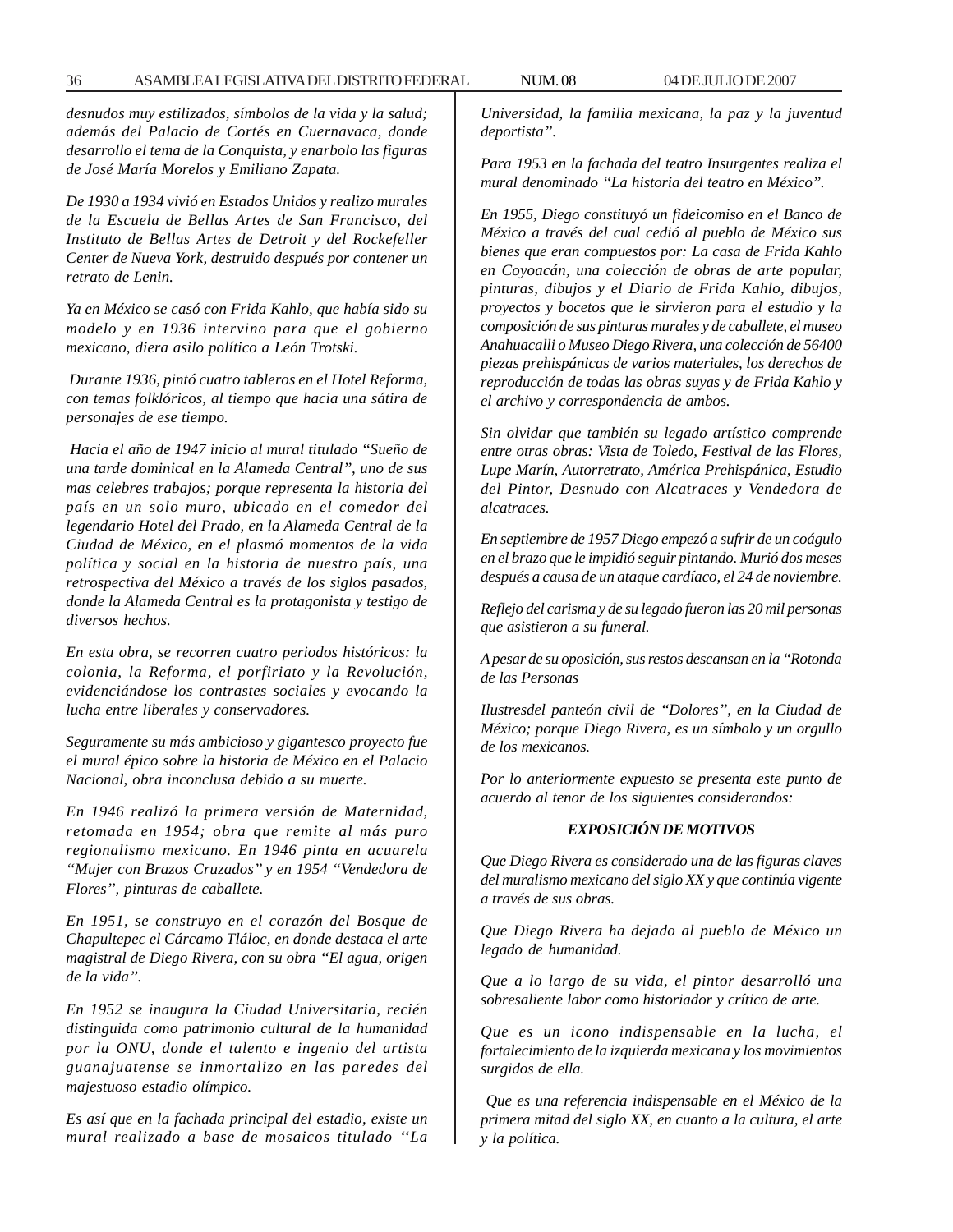*Que su notoriedad no se redujo al arte, sino también como incansable activista político provocativo, que incitaba al debate no sólo en México, sino también en el extranjero.*

*Que Diego es el mejor ejemplo de un autentico nacionalista; coherente con sus ideas y principios.*

*Que varias de sus obras de alto contenido social están plasmadas en edificios de la Ciudad de México.*

*Que es un icono de la cultura mexicana, representando en sus obras temas sociales, nacionales, culturales, históricos y políticos.*

*Que impulsaba la idea de que trabajáramos mano a mano para construir una sociedad donde todos nos ayudáramos.*

*Que anhelaba la unión y creía que las personas podían mejorar su calidad de vida a través del arte.*

*Que escribió incontables textos en los que se percibe su evolución en la apreciación del arte.*

*Que nunca vaciló en crear imágenes de trabajadores, de pobres o marginados, lo que representaba su interés y preocupación por las personas.*

*Que Diego Rivera es uno de los pilares del arte contemporáneo no solo de México, sino del mundo; colocado en la línea del nuevo realismo, popular y nacional; representando lo auténticamente humano y social por su identificación con lo dinámico y vivo del pueblo.*

*Que su pintura entronca con la tradición plástica mexicana presente en el arte popular de hoy y el arte azteca antiguo*

*Que del paisaje al retrato, sus trabajos constituyeron una especie de preparación, cuyos frutos se sintetizan en las grandes superficies de los murales, en kilómetros cuadrados de pared, muros invadidos de personajes reales, en el que el indígena es el ideal de la belleza.*

*Que es indispensable que esta soberanía destaque la vida y obra de Diego Rivera por su irrenunciable compromiso de reflejar en su obra la realidad nacional de su época.*

*Que con su estilo fue uno de los pilares para el desarrolló de uno de los más grandes movimientos de la pintura del siglo XX, como lo es: el muralismo.*

*Que por su trabajo, también es considerado como el padre del arte político en nuestro país.*

*Que se convirtió en figura indispensable de la cultura posrevolucionaria en México y a través de sus trabajos se sintetizo la historia de los movimientos sociales.*

*Que es reconocido por su tratamiento de temas heroicos y grandiosos sobre un nivel más humano y personal.*

*Que también se le reconoce por su notable representación de la vida diaria del campesino, el indígena, la mujer o los niños mexicanos.*

*Que a través de su trabajo, buscó unir a la sociedad mexicana, para así construir una identidad nacional que reconociera que los mexicanos tenemos un pasado indígena, que compartimos una misma historia y cultura.*

*Que con sus murales influyó en las expresiones de otros artistas, al ser el hilo conductor que reunió las más variadas expresiones políticas.*

*Que su objetivo era presentar la historia de México en lugares públicos, para que estuvieran al alcance y comprensión de todos.*

*Que la aportación de su obra al arte mexicano moderno fue decisiva en murales y de caballete.*

*Que opinaba que el arte debía contribuir al proceso de habilitar a las clases trabajadoras para entender su propia historia.*

*Que desde su muerte en 1957, sus centenares de obras de arte público, sus numerosos óleos y acuarelas; su audacia política ha seguido contribuyendo en forma inestimable al desarrollo del arte público en el mundo.*

*Que este año se cumplen 50 años de su muerte y estamos en medio de un gran homenaje nacional a Diego Rivera y Frida Kahlo.*

*Que la Asamblea Legislativa debe contribuir para propagar la cultura mexicana.*

*Que no se podrían entender varios espacios ni la grandeza de la ciudad de México, sin la aportación cultural y visual de Diego Rivera.*

*Que siendo un icono de la lucha social de nuestro país, no hay mejor momento que recordar su legado y sus enseñanzas.*

*Que en el Partido Revolucionario Institucional, siempre hemos reconocido a los iconos de lucha y Diego Rivera no es la excepción.*

*Que es necesario para las nuevas generaciones conocer a Diego Rivera, como lo que es, un personaje ilustre de nuestra historia.*

*Por lo anteriormente expuesto pongo a su consideración el siguiente punto de acuerdo.*

## *ACUERDO*

*PRIMERO: Que esta Asamblea Legislativa del Distrito Federal, realice el próximo 24 de noviembre una sesión solemne, para Homenajear en su 50 aniversario luctuoso*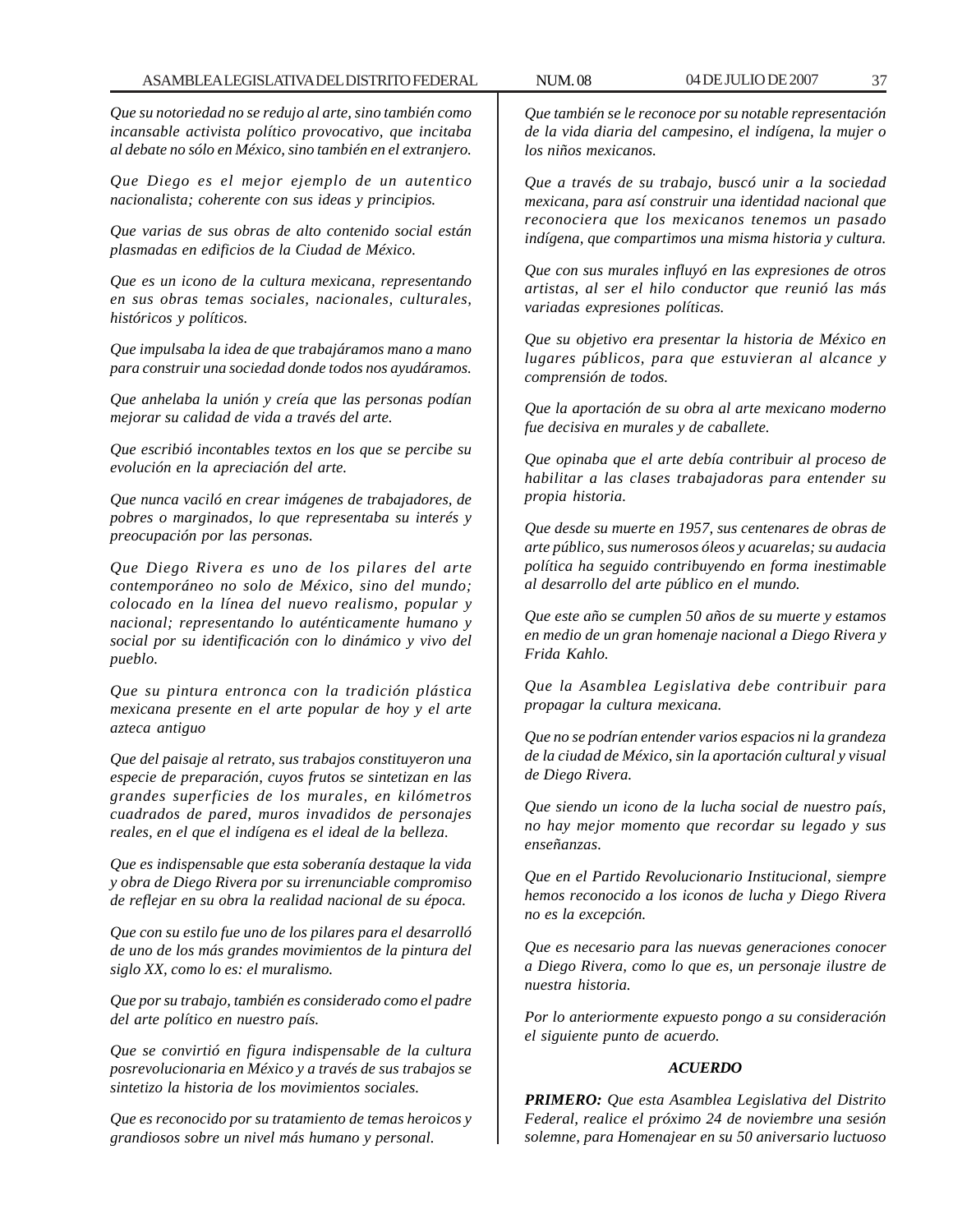*al pintor Diego María Concepción Juan Nepomuceno Estanislao de la Rivera y Barrientos Acosta y Rodríguez; mejor conocido como Diego Rivera.*

*SEGUNDO: Que esta Asamblea Legislativa del Distrito Federal, edite un libro que contenga la biografía e imágenes de las principales obras de Diego Rivera.*

*TERCERO: Que la Asamblea Legislativa del Distrito Federal, monte una exposición en el Recinto Legislativo alusiva a Diego Rivera.*

#### *ATENTAMENTE*

*Dip. Armando Tonatiuh González Case; Dip. Agustín Guerrero Castillo; Dip. José Luis Morúa Jasso; Dip. Xiuh Guillermo Tenorio Antiga; Dip. Paula Adriana Soto Maldonado; Dip. Salvador Martínez Della Rocca; Dip. Miguel Sosa Tan; Dip. Enrique Pérez Correa; Dip. Jorge Triana Tena.*

Muchas gracias, Presidente.

**EL C. PRESIDENTE.-** Gracias, diputado. En términos de lo dispuesto por el artículo 133 del Reglamento para el Gobierno Interior de la Asamblea Legislativa del Distrito Federal, consulte la Secretaría a la Diputación Permanente en votación económica si la propuesta presentada por el diputado Armando Tonatiuh González Case se considera de urgente y obvia resolución.

# **EL C. SECRETARIO DIPUTADO ARMANDO TONATIUH**

**GONZÁLEZ CASE.-** Por instrucciones de la Presidencia y en votación económica se consulta a la Diputación Permanente si la propuesta de referencia se considera de urgente y obvia resolución.

Los que estén por la afirmativa, sírvanse manifestarlo poniéndose de pie.

Se considera de urgente y obvia resolución, diputado Presidente.

**EL C. PRESIDENTE.-** Está a discusión la propuesta. ¿Existen oradores en contra?

Proceda la Secretaría a preguntar a la Diputación Permanente en votación económica si es de aprobarse la propuesta a discusión.

#### **EL C. SECRETARIO DIPUTADO ARMANDO TONATIUH**

**GONZÁLEZ CASE.-** Por instrucciones de la Presidencia y en votación económica se pregunta a la Diputación Permanente si está a favor o en contra de la propuesta sometida a su consideración.

Los que estén por la afirmativa, sírvanse manifestarlo poniéndose de pie.

Aprobada la propuesta, diputado Presidente.

**EL C. PRESIDENTE.-** Gracias, diputado Secretario. Remítase a las autoridades correspondientes para los efectos legales a que haya lugar.

Para presentar una propuesta con punto de acuerdo para exhortar respetuosamente al Jefe de Gobierno del Distrito Federal a que implemente un programa de sistema telefónico de atención, orientación y quejas para usuarios del transporte público de pasajeros que dependa de la Secretaría de Transportes y Vialidad del Distrito Federal, se concede el uso de la Tribuna al diputado Armando Tonatiuh González Case, del grupo parlamentario del Partido Revolucionario Institucional.

**EL C. DIPUTADO ARMANDO TONATIUH GONZÁLEZ CASE.-** Gracias, diputado Presidente.

El siguiente punto de acuerdo lo fundamento en el artículo 133.

*PROPOSICIÓN CON PUNTO DE ACUERDO PARA EXHORTAR RESPETUOSAMENTE AL JEFE DE GOBIERNO DEL DISTRITO FEDERAL A QUE IMPLEMENTE UN PROGRAMA DE SISTEMA TELEFÓNICO DE ATENCIÓN, ORIENTACIÓN Y QUEJAS PARA USUARIOS DEL TRANSPORTE PÚBLICO DE PASAJEROS QUE DEPENDA DE LA SECRETARÍA DE TRANSPORTE Y VIALIDAD DEL DISTRITO FEDERAL.*

*Diputado presidente el que suscribe diputado Armando Tonatiuh González Case, integrante del grupo parlamentario del PRI en esta Honorable Asamblea Legislativa del Distrito Federal, IV Legislatura, con fundamento en los artículos 122 base primera, fracción V, inciso o) de la Constitución Política de los Estados Unidos Mexicanos, 42 fracción XXX del Estatuto de Gobierno del Distrito Federal, 17 fracción VI de la Ley Orgánica de la Asamblea Legislativa del Distrito Federal y 133 del Reglamento para el Gobierno Interior de la Asamblea Legislativa del Distrito Federal, pongo a su consideración el presente punto de acuerdo al tenor de los siguientes:*

#### *CONSIDERANDOS*

*Que el transporte público de pasajeros esta compuesto por una red de autobuses, microbuses y taxis de servicio concesionado y una red de transporte público financiado por el gobierno del Distrito Federal.*

*Que en materia de transporte público de pasajeros, sobre todo el que financia el Gobierno del Distrito Federal, el Sistema de Transporte Colectivo Metro es el más eficiente y el más utilizado por los habitantes de la ciudad.*

*Que el Sistema de Transporte Eléctrico cuenta con 400 trolebuses en 17 líneas, que transportan diariamente a 250 mil usuarios.*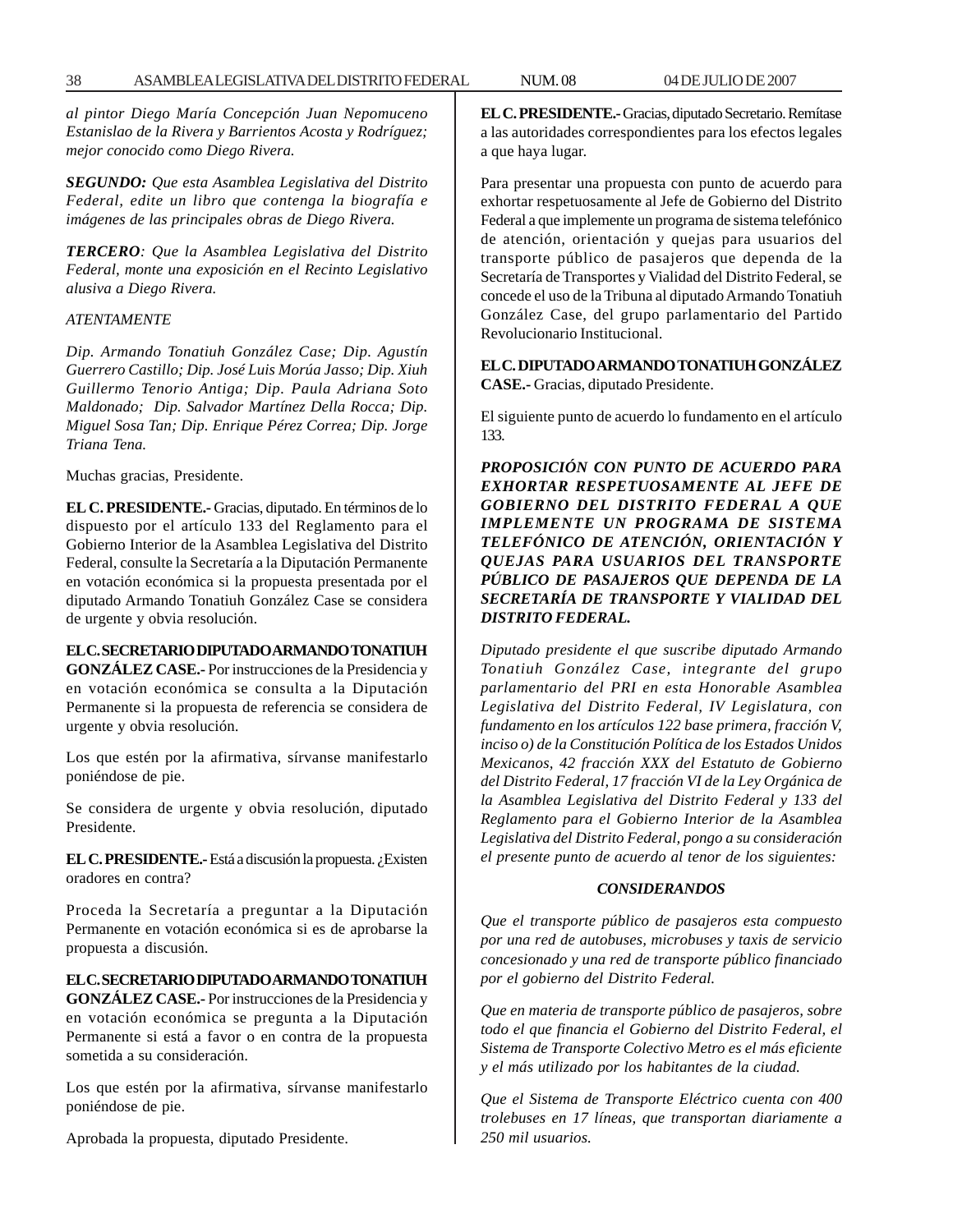*Que la Red de Transportes de Pasajeros (RTP) tiene aproximadamente 500 unidades y cubre 100 rutas a lo largo de la ciudad y transporta 750 mil personas por día.*

*Que en el caso del transporte público concesionado existen en promedio 28 mil unidades de transporte entre combis, micros y autobuses. El servicio de taxis ofrece 1.1 millones de viajes al día, con 102 mil unidades de las cuales el 40 por ciento de las unidades son piratas; es así que a lo largo de los 10 mil 200 kilómetros de la red vial se transportan 12 millones de pasajeros al día.*

*Que diariamente este sistema de transporte moviliza a millones de personas, por lo que al día se llegan a consumir 25 millones de horas-persona en traslados, en buena medida por el mal estado de las unidades y las vialidades, lo que da lugar a un efecto negativo entre los usuarios que irremediablemente incide en su desempeño cotidiano.*

*Que considerando que el transporte es primordial para el adecuado desarrollo de cualquier ciudad ya que inevitablemente influye en la calidad de vida de sus habitantes, turistas, inversionistas y autoridades.*

*Que lamentablemente, a pesar del esfuerzo de la autoridad, diariamente se registran en las estadísticas de la ciudad cientos de accidentes donde siempre se ven involucrados los operadores del servicio público de pasajeros gubernamental y concesionado.*

*Que la seguridad de los usuarios, peatones y automovilistas esta en permanente peligro por la carencia de precaución, experiencia y pericia de muchos de los conductores del servicio publico de transporte.*

*Que el transporte público es usado diariamente por 12 millones de personas.*

*Que una de sus prioridades en materia de transporte y vialidad, para cualquier gobierno es el de garantizar la seguridad de sus ciudadanos y su movilidad a través de una infraestructura de transporte segura, de calidad, eficiente y de bajo impacto ambiental para toda la población.*

*Que entre otras acciones el Programa Integral de Transporte y Vialidad y el Nuevo Reglamento de Tránsito Metropolitano señala que se debe evitar el estacionamiento en lugares prohibidos en vías primarias y ejes viales, y proporcionar mayor seguridad al peatón.*

*Que las acciones propuestas tienen entre otros, el objetivo de reforzar la capacidad de tráfico de las vialidades primarias para aumentar su fluidez.*

*Que de acuerdo al artículo 91 de la Ley de Transporte y Vialidad del Distrito Federal las vías primarias son el espacio físico cuya función es facilitar el flujo del tránsito*

*vehicular continuo o controlado por semáforo, entre distintas zonas de la Ciudad.*

*Que el artículo 94 de la misma ley señala que ''los ordenamientos que de ella emanan, otorgan el derecho de preferencia a los peatones y los usuarios, en el momento de transportarse o transitar por las diferentes vialidades de la Ciudad de México, por lo que se establecerán las medidas necesarias, a fin de garantizar al usuario la prestación del servicio público de transporte de pasajeros y de carga con estricto apego a la normatividad aplicable, y asimismo para que en las vialidades se implementen los mecanismos o infraestructura que garanticen su seguridad personal''.*

*Que el Artículo 95 señala que las autoridades de la Administración Pública en el ámbito de su competencia deberán evitar que las vialidades, su infraestructura, servicios y demás elementos inherentes o incorporados a éstas sean obstaculizados o invadidos.*

*Que las vías de circulación continua son vías primarias cuyas intersecciones generalmente son a desnivel; las entradas y salidas están situadas en puntos específicos, cuentan con carriles de aceleración y desaceleración; en algunos casos, cuentan con calles laterales de servicio a ambos lados de los arroyos centrales separados por camellones, flujo vehicular continuo y Periférica que son vías de circulación continua perimetral, dispuestas en anillos concéntricos que intercomunican la estructura vial en general.*

*Que el artículo 72 de la Ley de Transporte y Vialidad del Distrito Federal prohíbe reducir la capacidad vial, mediante el estacionamiento inadecuado de vehículos.*

*Que de 2006 a la fecha hubo en promedio tres accidentes cada dos días donde se vieron envueltos microbuses.*

*Que vehículos de carga constantemente dañan la infraestructura de la ciudad y afectan la movilidad de la población por estar involucrados en colisiones en vías primarias.*

*Que el transporte de pasajeros, sobre todo el concesionado, no respeta el reglamento de tránsito y en vías primarias como Anillo Periférico, Calzada de Tlalpan y Paseo de la Reforma entre otras circulan por el carriles centrales para llevar a cabo el ascenso y descenso de pasajeros; además de exceder los limites de velocidad para ganar pasaje, lo cual provoca molestia en sus usuarios.*

*Que en unos días entrará en funcionamiento las nuevas reglas de tránsito metropolitano, por lo cual para lograr una cultura de respeto a los lineamientos ahí establecidos se necesita la participación del gobierno y de la ciudadanía. Del gobierno con programas o mecanismos que hagan más eficientes la recepción y atención de la*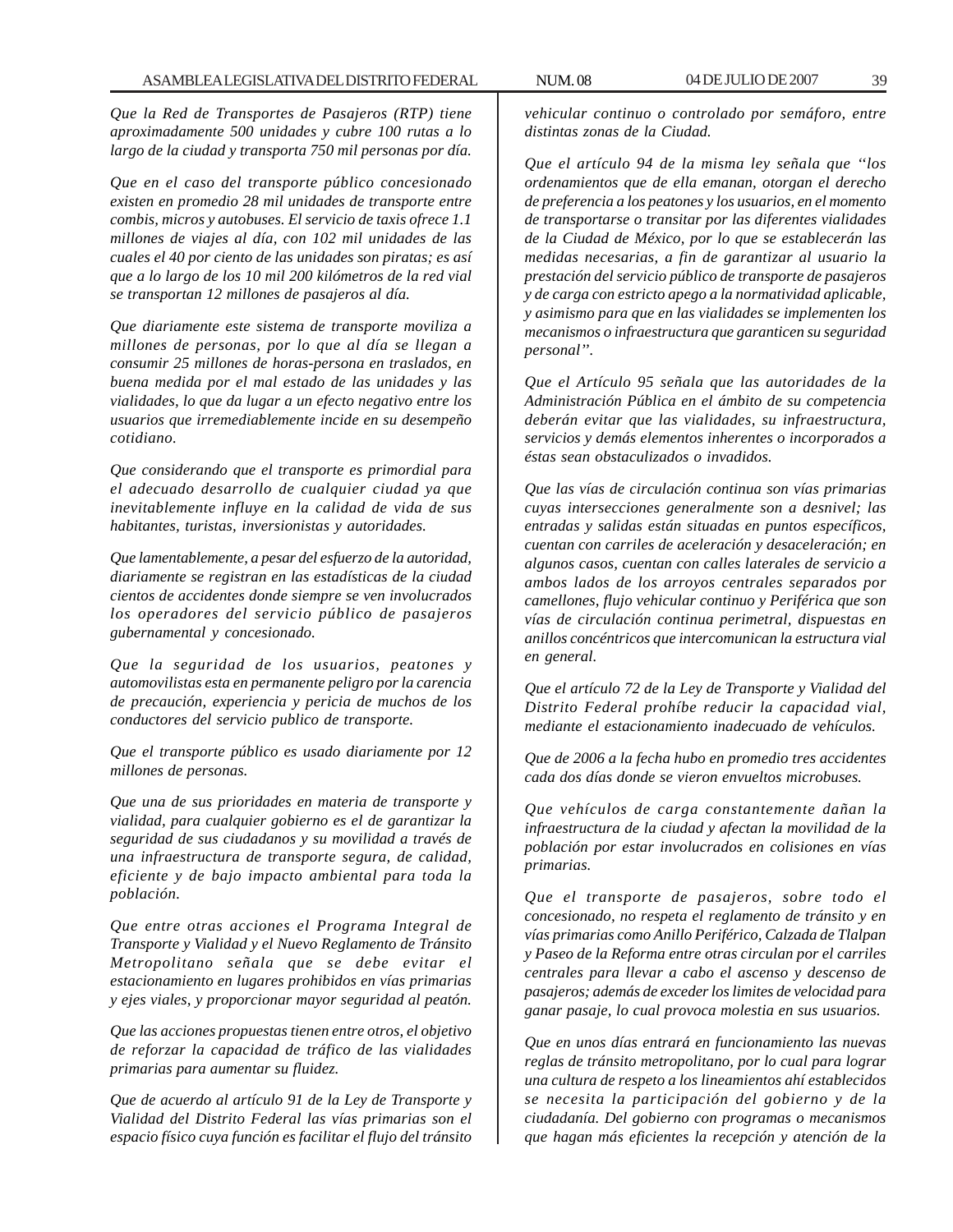*queja ciudadana en cuanto a transporte público y de los ciudadanos con la responsabilidad de denunciar alguna acción que ponga en riesgo su integridad o a de los demás por parte de los operadores de los mismos.*

*Que es urgente exhortar al gobierno para crear mecanismos que le permitan combatir la irresponsabilidad de los operadores y promueva la participación ciudadana.*

*Que es necesario incentivar la participación ciudadana, a través de un sistema o centro de atención y quejas de usuarios del transporte público de la ciudad.*

*Que el servicio público de localización telefónica, dependiente del Gobierno del Distrito Federal, trabaja en varios programas de gobierno por lo cual la atención a usuarios de transporte público de pasajeros, cuando estos quieren presentar una queja, no es atendida y por lo tanto su efectividad es deficiente.*

*Que este tipo de sistema, por la gran cantidad de personas que se comunican por diversos asuntos, no tiene la capacidad de atender de manera pronta la queja ciudadana.*

*Que los orígenes de LOCATEL son en el año de 1978, cuando el entonces Fondo Nacional Para Actividades Sociales (FONAPAS), consideró dentro de sus proyectos la creación de un Centro de Información Ciudadana para apoyar en la LOCALIZACIÓN DE PERSONAS*

*Que el 03 de febrero de 1983, la estructura orgánica de LOCATEL pasó a formar parte legalmente del DDF, y el 16 de enero de 1984 es considerado oficialmente como un Órgano Desconcentrado con la denominación de Servicio Público de Localización Telefónica, dependiendo de la Secretaría General de Desarrollo Social*

*Que a pesar de que últimamente LOCATEL a mantenido un reordenamiento legal y administrativo para establecer un modelo de interacción telefónica más fluido y con visión de calidad incrementando el número de líneas telefónicas y estaciones de trabajo, en cuanto a atención a quejas de usuarios de transporte público este se sigue viendo sumamente lento por lo que los ciudadanos prefieren seguir tolerando las arbitrariedades de los operadores de transporte público que denunciar las anomalías del servicio.*

*Por lo anteriormente expuesto se somete a su consideración el siguiente punto de acuerdo:*

#### *PUNTO DE ACUERDO*

*Primero: Se exhorta respetuosamente al Jefe de Gobierno del Distrito Federal, C. Marcelo Ebrard Casaubón, y al secretario de Transporte y Vialidad, C. Raúl Armando Quintero Martínez, a que implementen un sistema telefónico de atención, orientación y quejas para usuarios* *del transporte público de pasajeros dependiente de la Secretaría de Transporte y Vialidad del Distrito Federal.*

*Segundo: Que este sistema telefónico de atención, orientación y quejas para usuarios del transporte público de pasajeros cuente con líneas suficientes para su adecuado funcionamiento y se promocione el número de atención en los diversos autobuses de la Red de Transportes do Pasajeros (RTP) y unidades de transporte eléctrico dependientes del Gobierno del Distrito Federal; y en los autobuses, microbuses y taxis de servicio concesionado.*

*Dip. Armando Tonatiuh González Case; Dip. Agustín Guerrero Castillo; Dip. Xiuh Guillermo Tenorio Antiga; Dip. Paula Adriana Soto Maldonado; Dip. Salvador Martínez Della Rocca; Dip. Miguel Sosa Tan; Dip. Enrique Pérez Correa; Dip. Jorge Triana Tena.*

Muchas gracias diputado Presidente.

**EL C. PRESIDENTE.-** Gracias diputado. En términos de lo dispuesto por el Artículo 133 del Reglamento para el Gobierno Interior de la Asamblea Legislativa del Distrito Federal, consulte la Secretaría a la Diputación Permanente si la propuesta presentada por el diputado en cuestión, se considera de urgente y obvia resolución.

**EL C. SECRETARIO DIPUTADO ARMANDO TONATIUH GONZÁLEZ CASE.-** Por instrucciones de la Presidencia y en votación económica, se consulta a la Diputación Permanente si la propuesta de referencia se considera de urgente y obvia resolución.

Los que estén por la afirmativa, sírvanse manifestarlo poniéndose de pie.

Considerada de urgente y obvia resolución, diputado Presidente.

**EL C. PRESIDENTE.-** Está a discusión la propuesta. ¿Existen oradores en contra?

Proceda la Secretaría a preguntar a la Diputación Permanente en votación económica, si es de aprobarse la propuesta a discusión.

**EL C. SECRETARIO DIPUTADO ARMANDO TONATIUH GONZÁLEZ CASE.-** Por instrucciones de la Presidencia y en votación económica, se pregunta a la Diputación Permanente, si está a favor o en contra de la propuesta sometida a su consideración.

Los que estén por la afirmativa, sírvanse manifestarlo poniéndose de pie.

Aprobada la propuesta, diputado Presidente.

**EL C. PRESIDENTE.-** Gracias, diputado. Remítase a las autoridades correspondientes para los efectos legales a que haya lugar.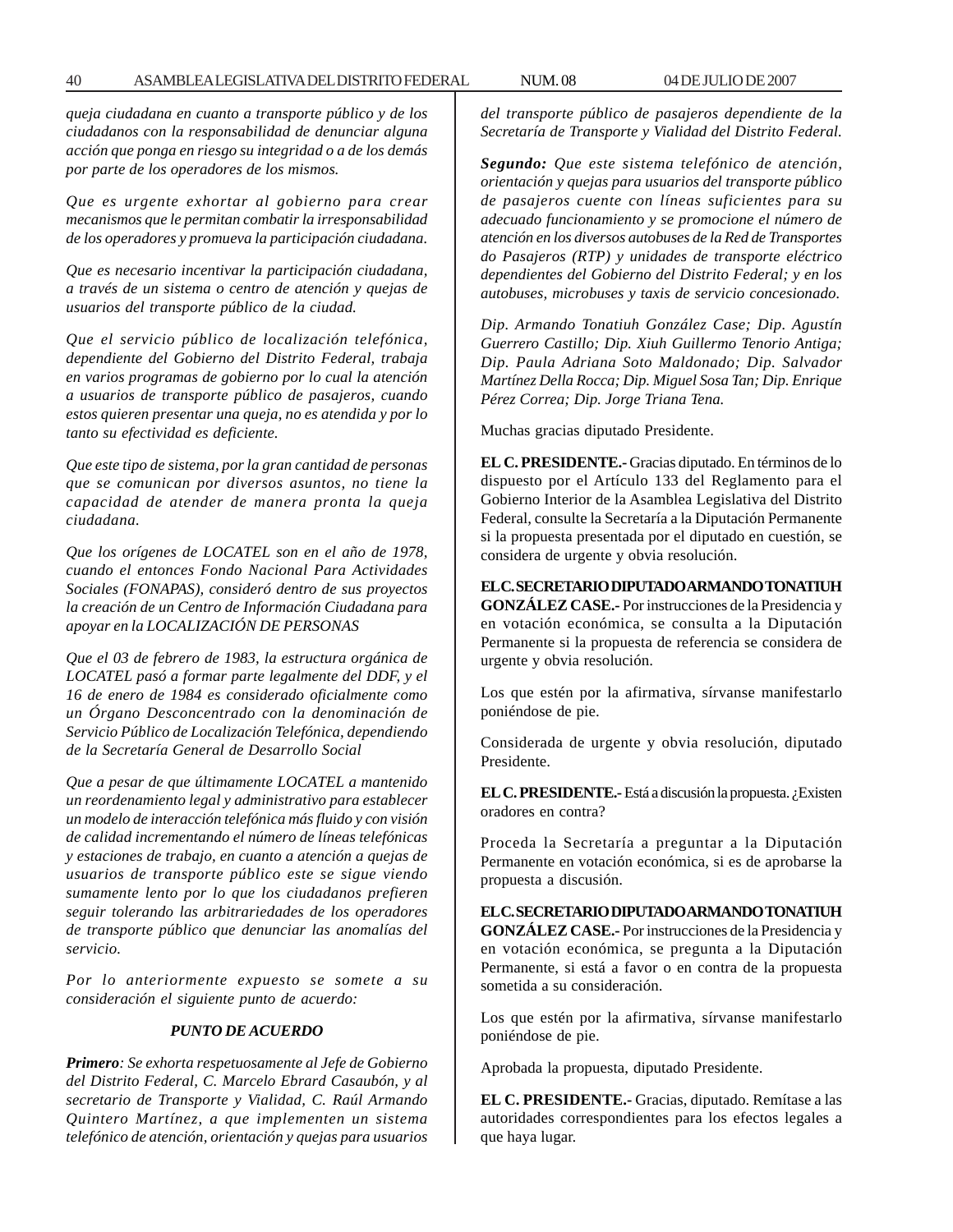Para presentar un punto de acuerdo para que el Jefe de Gobierno del Distrito Federal, a través de la Secretaría de Desarrollo Económico, publique el procedimiento y los requisitos para que los oferentes de los mercados sobrerruedas participen en el programa de actualización del padrón, se concede el uso de la Tribuna al diputado Jorge Triana Tena, a nombre propio y de la diputada Margarita María Martínez Fisher, del grupo parlamentario del Partido Acción Nacional.

**EL C. DIPUTADO JORGE TRIANA TENA.-** Con su permiso, diputado Presidente.

*PROPOSICIÓN CON PUNTO DE ACUERDO PARA QUE EL JEFE DE GOBIERNO DEL DISTRITO FEDERAL, A TRAVÉS DE LA SECRETARÍA DE DESARROLLO ECONÓMICO, PUBLIQUE EL PROCEDIMIENTO Y LOS REQUISITOS PARA QUE LOS OFERENTES DE LOS MERCADOS SOBRERRUEDAS PARTICIPEN EN EL PROGRAMA DE ACTUALIZACIÓN DEL PADRÓN.*

*DIPUTADO AGUSTÍN GUERRERO CASTILLO PRESIDENTE DE LA DIPUTACIÓN PERMANENTE*

## *P R E S E N T E.*

*Los diputados que suscriben integrantes del grupo parlamentario del Partido Acción Nacional en la Asamblea Legislativa del Distrito Federal, con fundamento en lo dispuesto por los artículos 13 fracción II y 17 fracción VI de la Ley Orgánica de la Asamblea Legislativa del Distrito Federal, así como 133 del Reglamento para el Gobierno Interior de la Asamblea Legislativa del Distrito Federal, nos permitimos presentar la siguiente propuesta con PUNTO DE ACUERDO PARA QUE EL JEFE DE GOBIERNO DEL DISTRITO FEDERAL, A TRAVÉS DE LA SECRETARÍA DE DESARROLLO ECONÓMICO, PUBLIQUE EL PROCEDIMIENTO Y LOS REQUISITOS PARA QUE LOS OFERENTES DE LOS MERCADOS SOBRE RUEDAS PARTICIPEN EN EL PROGRAMA DE ACTUALIZACIÓN DEL PADRÓN. La presente propuesta se considera de urgente y obvia resolución con base en los siguientes antecedentes y consideraciones:*

#### *ANTECEDENTES*

*I. Los mercados sobre ruedas están integrados por puestos móviles, que se instalan y retiran diariamente en diversas zonas, de acuerdo con las rutas, fechas, horarios y sitios determinados por las autoridades. Estos mercados constituyen un sistema de comercialización cuyo objetivo es poner a disposición de los consumidores productos a menor precio.*

*II. Desde su creación, la operación y el funcionamiento del Sistema Nacional de Mercados Sobre Ruedas fue dirigido por la Secretaría de Economía; recientemente el Gobierno del Distrito Federal manifestó expresamente su*

*decisión de asumir en su totalidad las funciones que había realizado la Administración Pública Federal en las materias de mercados y abasto en la Ciudad de México, particularmente, las relativas a los mercados sobre ruedas.*

*III. Con fecha 26 de enero de 2007, se publicó en el Diario Oficial de la Federación el ''Acuerdo por el que se abrogan diversos instrumentos jurídicos en materia de Mercados sobre Ruedas''; de esta manera, quedó a cargo del Gobierno del Distrito Federal la facultad de dirigir y organizar el funcionamiento de los mercados sobre ruedas instalados en el Distrito Federal.*

*IV. El Jefe de Gobierno del Distrito Federal publicó en la Gaceta Oficial del 14 de marzo de 2007, el ''Acuerdo por el que se fijan las bases para el funcionamiento de los mercados sobre ruedas en el Distrito Federal'' y en igual fecha, la Secretaría de Desarrollo Económico del Distrito Federal, publicó el ''Instructivo de Operación de los mercados sobre ruedas en el Distrito Federal'', a fin de regular este sistema de venta.*

*V. El artículo tercero transitorio del Acuerdo de referencia, establece que ''Los oferentes que actualmente se encuentran registrados en los padrones y demás información relacionada con la operación del Sistema Nacional de Mercados sobre Ruedas, que será entregada por la Secretaría de Economía a la Administración Pública del Distrito Federal, no tendrán que realizar de nueva cuenta trámite de empadronamiento alguno, hasta en tanto se determine llevar a cabo el programa de actualización correspondiente''.*

*VI. A más de tres meses de la publicación del Acuerdo e Instructivo, los oferentes de mercados sobre ruedas no cuentan con información suficiente para conocer el procedimiento y requisitos que deberán cumplir para participar en el programa de actualización del padrón, en virtud de que el Gobierno del Distrito Federal no ha difundido la información necesaria sobre la manera en que van a trabajar juntos, oferentes y autoridades locales. Lo anterior genera incertidumbre entre los oferentes y acrecienta los conflictos derivados de intereses internos existentes en las diferentes rutas.*

*VII. El que las autoridades locales tomen el control de los mercados sobre ruedas, representa una excelente oportunidad para modernizar y optimizar su funcionamiento, pero para ello se requiere comunicación entre las partes, oferentes y autoridades deben ponerse de acuerdo en la mejor forma de trabajar, con total transparencia en el manejo de la información.*

#### *CONSIDERACIONES*

*PRIMERA. Que es importante que el Jefe de Gobierno implemente mecanismos que permitan a todos los oferentes*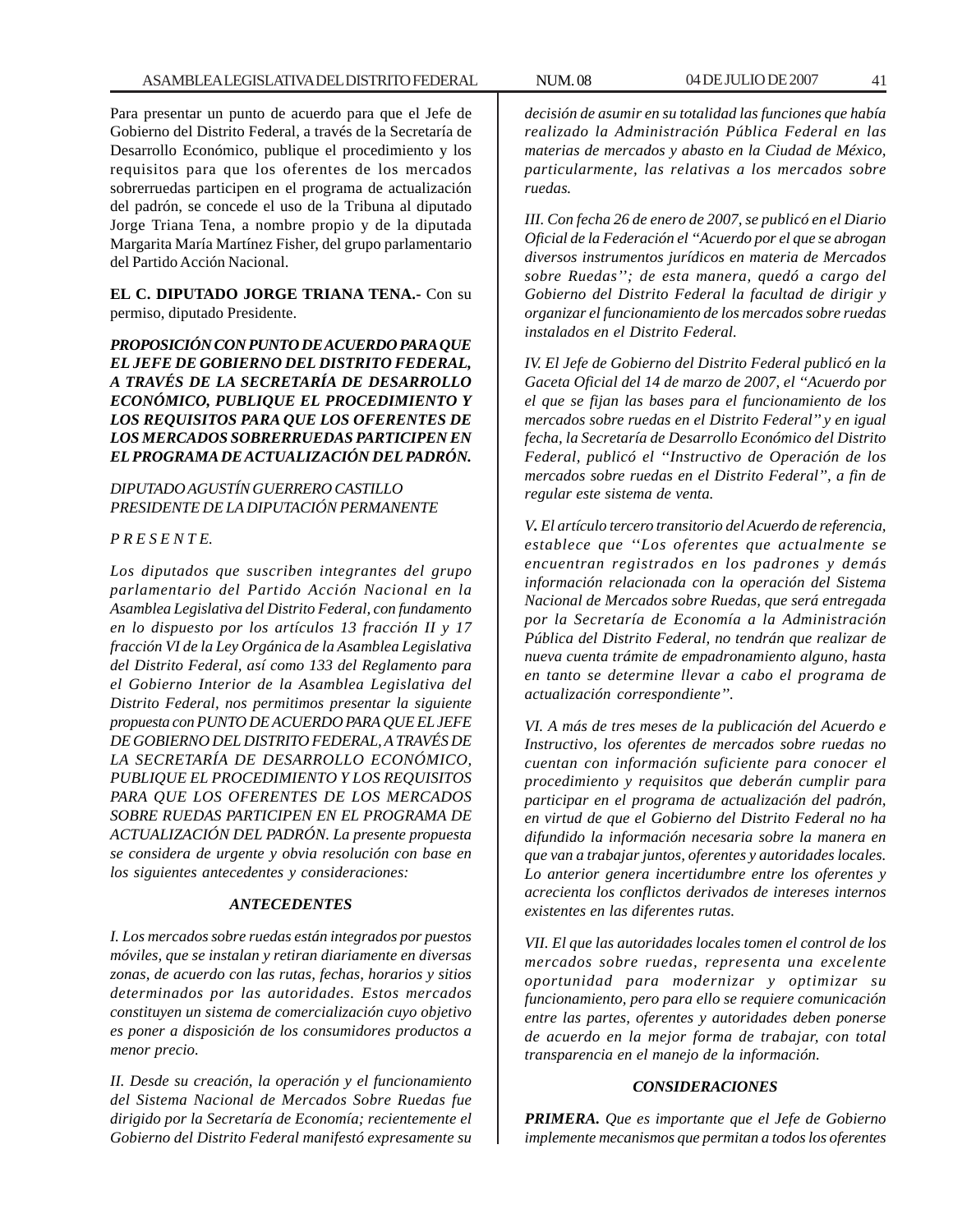42 ASAMBLEA LEGISLATIVA DEL DISTRITO FEDERAL NUM. 08 04 DE JULIO DE 2007

*del sistema de mercados sobre ruedas conocer de manera clara y precisa el procedimiento y los requisitos que deben cumplir para que la Secretaría de Desarrollo Económico lleve a cabo la actualización del padrón, por lo que la mejor forma de hacerlo es a través del Órgano de Difusión Oficial, que en el caso de este Distrito Federal, es la Gaceta Oficial, y asimismo, para dar plena transparencia, difundir dicho procedimiento a través de los medios masivos de comunicación, como lo es el periódico, así los oferentes conocerán de forma confiable con quien dirigirse y los pasos a seguir para realizar su renovación, evitando con esto que personas con intereses contrapuestos se aprovechen de ellos.*

*SEGUNDA. Que de conformidad con el artículo 25, fracción XVIII, de la Ley Orgánica de la Administración Pública del Distrito Federal, es atribución de la Secretaría de Desarrollo Económico establecer y coordinar los programas de abasto y comercialización de productos básicos, promoviendo la modernización y optimización en la materia. El sistema de mercados sobre ruedas del Distrito Federal es un programa de abasto muy importante, ya que ha demostrado su efectividad a lo largo de casi cuatro décadas de utilización; estos mercados han puesto a disposición de los consumidores de bajos recursos económicos, productos a mejores precios, gracias a la eliminación de la intermediación, ya que surgió con el objetivo original de que los productores comercializaran sus productos directamente en estos mercados.*

*TERCERA. Que es de urgente y obvia resolución este asunto, en virtud de que los oferentes de los mercados sobre ruedas no conocen, después de tres meses de publicados el Acuerdo y el Instructivo, la manera exacta en que las autoridades del Distrito Federal llevarán a cabo el programa de actualización del padrón, lo que ha provocado incertidumbre sobre el respeto a sus derechos como oferentes; por otra parte, personas con diversos intereses en las rutas de los mercados sobre ruedas crean conflictos entre los oferentes por el manejo erróneo de información, por lo que el Jefe de Gobierno del Distrito Federal, a través de la Secretaría de Desarrollo Económico, debe informar a la brevedad y de manera amplia, todo lo relativo al programa de actualización.*

*Por lo anterior, nos permitimos someter a consideración de esta H. Asamblea Legislativa del Distrito Federal, IV Legislatura, la aprobación del siguiente:*

## *PUNTO DE ACUERDO*

*PRIMERO. Se solicita al Jefe de Gobierno del Distrito Federal, que a través de la Secretaría de Desarrollo Económico, publique en la Gaceta Oficial del Distrito Federal y en periódicos de mayor circulación, la información sobre el procedimiento y los requisitos que* *deben cumplir los oferentes del sistema de mercados sobre ruedas del Distrito Federal, para participar en el programa de actualización del padrón correspondiente.*

*SEGUNDO. Se solicita el Jefe de Gobierno del Distrito Federal, informe a esta Soberanía sobre las acciones implementadas y los resultados obtenidos para dar cumplimiento al presente Punto de Acuerdo.*

*Dado en la Asamblea Legislativa del Distrito Federal, a los 4 días del mes de julio del año dos mil siete.*

#### *Atentamente*

*Dip. Margarita María Martínez Fisher; Dip. Jorge Triana Tena; Dip. Paula Adriana Soto Maldonado*

Es cuanto, diputado Presidente. Muchas gracias.

**EL C. PRESIDENTE.-** Gracias, diputado. En términos de lo dispuesto por el artículo 133 del Reglamento Interior para el Gobierno de la Asamblea Legislativa del Distrito Federal, consulte la Secretaría a la Diputación Permanente en votación económica si la propuesta presentada por el diputado Jorge Triana Tena se considera de urgente y obvia resolución.

**EL C. SECRETARIO DIPUTADO ARMANDO TONATIUH GONZÁLEZ CASE.-** Por instrucciones de la Presidencia y en votación económica, se consulta a la Diputación Permanente si la propuesta de referencia se considera de

urgente y obvia resolución.

Los que estén por la afirmativa, sírvanse manifestarlo poniéndose de pie.

Se considera de urgente y obvia resolución, diputado Presidente.

**EL C. PRESIDENTE.-** Está a discusión la propuesta. ¿Existen oradores en contra?

Proceda la Secretaría a preguntar a la Diputación Permanente en votación económica si es de aprobarse la propuesta a discusión.

**EL C. SECRETARIO.-** Por instrucciones de la Presidencia y en votación económica, se pregunta a la Diputación Permanente si está a favor o en contra de la propuesta sometida a su consideración.

Los que estén por la afirmativa, sírvanse manifestarlo poniéndose de pie.

Aprobada la propuesta, diputado Presidente.

**EL C. PRESIDENTE.-** Gracias, diputado. Remítase a las autoridades correspondientes para los efectos legales a que haya lugar.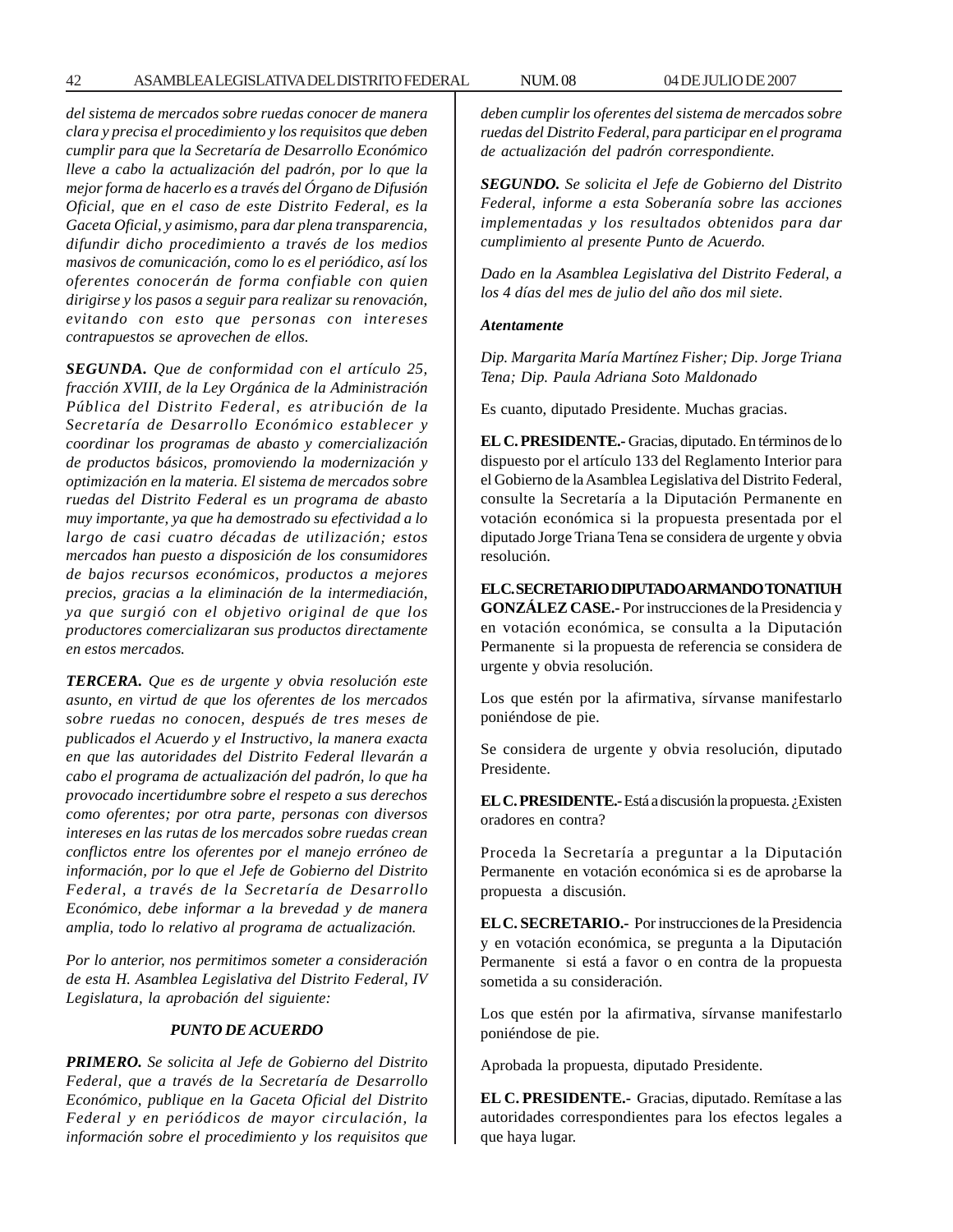Para presentar un punto de acuerdo para solicitar al Jefe de Gobierno del Distrito Federal permita la intervención del Gobierno Federal en materia de seguridad pública, con el propósito de que el combate a la delincuencia sea más rápido y efectivo en la Ciudad de México, se concede el uso de la Tribuna al diputado Miguel Ángel Errasti Arango, del grupo parlamentario del Partido Acción Nacional.

# **EL C. DIPUTADO MIGUEL ÁNGEL ERRASTI ARANGO.-**

*PROPOSICIÓN CON PUNTO DE ACUERDO POR EL QUE SE EXHORTA AL JEFE DE GOBIERNO DEL DISTRITO FEDERAL, LICENCIADO MARCELO EBRARD CASAUBÓN, A QUE DESISTA DE SU ACTITUD DE MINIMIZAR EL AUMENTO DE LA CRIMINALIDAD EN EL DISTRITO FEDERAL, Y EN EL MARCO DE COORDINACIÓN Y COOPERACIÓN CON EL GOBIERNO FEDERAL, ADMITA LA INTERVENCIÓN CONSTANTE DE LAS FUERZAS FEDERALES EN MATERIA DE SEGURIDAD PUBLICA E INTENSIFIQUE LAS ACCIONES DE COMBATE A LA DELINCUENCIA, EN BENEFICIO DE LOS HABITANTES DEL DISTRITO FEDERAL.*

*DIP. AGUSTÍN GUERRERO CASTILLO PRESIDENTE DE LA MESA DIRECTIVA DE LA DIPUTACIÓN PERMANENTE H. ASAMBLEA LEGISLATIVA DEL DISTRITO FEDERAL*

# *P R E S E N T E.*

*Los suscritos diputados integrantes del grupo parlamentario del Partido Acción Nacional en la Asamblea Legislativa del Distrito Federal, con fundamento en lo dispuesto por los artículos 17 fracción VI de la Ley Orgánica y 132 del Reglamento para el Gobierno Interior, ambos de la Asamblea Legislativa del Distrito Federal, sometemos a consideración de la Diputación Permanente, para su discusión, la siguiente: PROPOSICIÓN CON PUNTO DE ACUERDO POR EL QUE SE EXHORTA AL JEFE DE GOBIERNO DEL DISTRITO FEDERAL, LICENCIADO MARCELO EBRARD CASAUBÓN, A QUE DESISTA DE SU ACTITUD DE MINIMIZAR EL AUMENTO DE LA CRIMINALIDAD EN EL DISTRITO FEDERAL, Y EN EL MARCO DE COORDINACIÓN Y COOPERACIÓN CON EL GOBIERNO FEDERAL, ADMITA LA INTERVENCIÓN CONSTANTE DE LAS FUERZAS FEDERALES EN MATERIA DE SEGURIDAD PUBLICA E INTENSIFIQUE LAS ACCIONES DE COMBATE A LA DELINCUENCIA, EN BENEFICIO DE LOS HABITANTES DEL DISTRITO FEDERAL, al tenor de los siguientes*

#### *A N T E C E D E N T E S*

*La seguridad pública es responsabilidad del Estado y su razón de ser, un gobierno arrinconado que no da garantías a sus ciudadanos, no sirve prácticamente para nada.*

*La seguridad pública es definida como la actividad encomendada al Estado para salvaguardar los intereses de la sociedad, a los cuales definiríamos técnicamente como bienes jurídicos, en actividades de prevención y como presupuesto de una debida procuración y administración de justicia.*

*Hoy en día, la seguridad pública por tradición es concebida, no sólo como una función que comprende las actividades ejecutivas de prevención, sino también como las acciones de investigación y persecución para que los delincuentes sean enjuiciados, sancionados y readaptados conforme a las leyes.*

*La seguridad al ser un asunto primordial, se convierte en una cuestión de justicia. El que miles de ciudadanos salgan de la miseria depende, en buena medida, de que el Gobierno recupere su fortaleza y otorgue garantías mínimas de seguridad.*

*Regresar a la tranquilidad ficticia, es una tentación que merodeo a los políticos del falso discurso. Decir aquí no pasa nada sería una forma de evasión, de populismo, de cobardía.*

*La cuidad de México presenta serios problemas en materia de seguridad pública, lo cual, se ve reflejado de forma mas clara y contundente en las estadísticas que se elaboran basándose en las pocas denuncias que presentan los habitantes de la ciudad.*

*De acuerdo al Instituto Ciudadano de Estudios Sobre la Inseguridad, A.C. (ICESI), existe una cifra negra de delitos que no son denunciados, alcanzando hasta el 92% en el Distrito Federal, cifra por encima del promedio nacional que es del 87%.*

*De acuerdo a datos del año pasado, de la Secretaría de Seguridad Pública del Distrito Federal, en el Distrito Federal diariamente se denuncian, en promedio:*

- *3.21 agresiones Sexuales*
- *1.78 Homicidios dolosos*
- *70.7 1 Robos de vehículos*
- *55.80 Robos a transeúntes*
- *13.25 Robos a transporte.*
- *14.05 Robos a casas-habitación*

*Esto sólo es el dato de lo que pasa en un día común y corriente en la ''Capital en movimiento'' y que son datos reconocidos por la propia autoridad, por lo que si contamos los delitos que quedan sin denuncia el dato aumenta en forma alarmante. Lamentablemente, es difícil hablar con certeza del número de delitos que se cometen al día en ésta ciudad, pues mientras el jefe de gobierno y*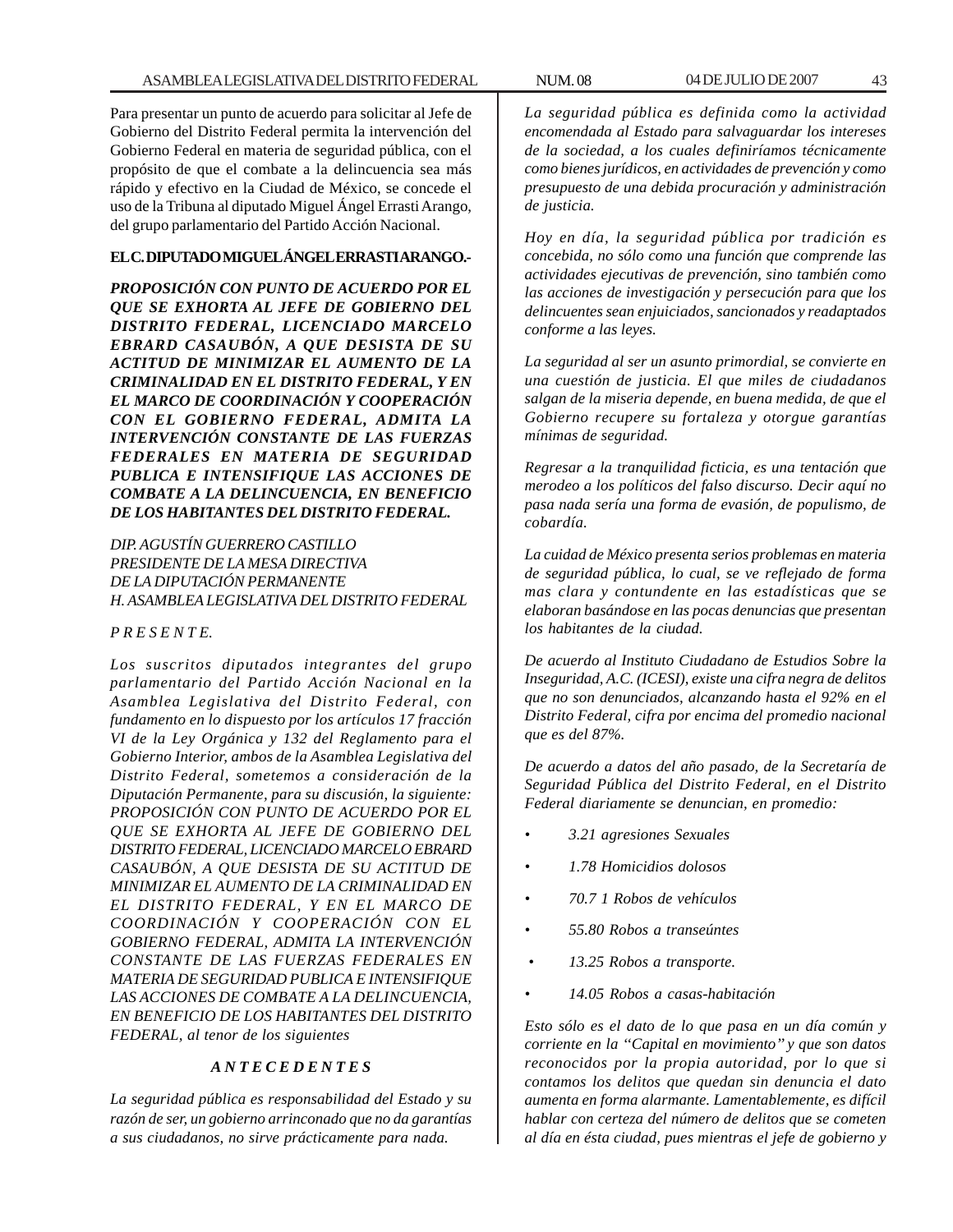*sus colaboradores continúan el esquema del fácil discurso, no existe un dato preciso de la cantidad de delitos que se cometen en la ciudad, debido a que la población no denuncia porque simplemente ha perdido la confianza en sus autoridades.*

*Sin duda, esto se debe al pésimo servicio que se presta en las agencias de Ministerio Público plagadas de corrupción, aunado a esto, la pérdida de tiempo de los ciudadanos y una nula capacidad de investigación de los delitos.*

*Por otro lado, resulta lamentable la incapacidad de los cuerpos policíacos de la ciudad, pues el año pasado solamente se registraron 112 mil 673 remisiones, es decir; 1 .3 detenciones al año, por cada elemento de la policía.*

*Si tomamos en cuenta que la Secretaría de Seguridad Pública del Distrito Federal cuenta con 93 mil 661 elementos, y recibió para el 2006 un presupuesto de 13 mil 393 millones de pesos, nos cuesta 142 mil 994 pesos cada detención.*

*Mientras que en la ciudad de Guadalajara en el Estado de Jalisco, cuentan con 3 mil 324 elementos que realizaron 48 mil 283 remisiones en el año 2006, lo que resultan 14.5 detenciones por cada elemento de seguridad, y con un presupuesto de 311.9 millones de pesos, es decir, en comparación con nuestra ciudad, a nosotros nos cuesta 69.11 % más, con la detención de 11 delincuentes menos.*

*Como hemos visto últimamente, en diferentes medios de comunicación, la inseguridad en la ciudad va en aumento, cada vez son más y con mayor grado de violencia los hechos delictivos que se cometen, son más los grupos de delincuentes y están mucho mejor organizados y equipados que la policía capitalina, sin que el Gobierno Capitolino obtenga grandes avances en materia de combate al delito.*

*Sobre todo, hay uno que es el que más ha crecido y que más nos preocupa, y es el narcomenudeo, puesto que, éste trae consigo problemas de violencia e inseguridad, siendo no solamente un delito contra de la salud, sino un foco rojo en el ámbito de la seguridad pública local.*

*Por desgracia, debido a sus condiciones, la Ciudad de México, representa el mercado más grande de drogas de la República, por lo que es necesario tomar cartas en el asunto, pues de no hacerlo, el consumo de drogas seguirá a la alza, al igual que el número de adictos y, en consecuencia, el de delitos relacionados con el narcotráfico.*

*En estudios realizados por la propia Secretaría de Seguridad Pública capitalina podemos encontrar toda una radiografía de los lugares donde más se acentúa este* *fenómeno, así, vemos que es principalmente en tres delegaciones en las cuales se concentra el 48% del narcomenudeo que existe en la ciudad.*

*En el mismo documento, se expone que la Secretaría de Seguridad Pública del Distrito Federal, tiene identificados 5 mil 174 puntos de venta de droga, lo cual muestra un aumento del 139% en relación al mes de marzo de 2005, en el que se tenían registrados 2 mil 110 puntos. Esto demuestra que el gobierno de la ciudad se ha visto rebasado, y por mucho, ante el creciente problema del narcotráfico.*

*Ante esta situación, cada vez son más las voces que nos exigen hacer un frente común en todos lo niveles de gobierno, para atender los problemas que se presentan y que cada vez son más complejos.*

*En los últimos días, por diversos medios de comunicación, nos hemos enterado de que el Jefe de Gobierno, Lic. Marcelo Ebrard Casaubón, no tiene ni la disposición ni la intención de trabajar en conjunto con el Gobierno Federal.*

*Por principio, debemos recordarle que fue electo por los habitantes de ésta ciudad, que es su deber trabajar a favor de todos nosotros y no sólo por aquellos que votaron por él. Hay que recordarle además que, aunque llegó al cargo propuesto por un partido político, ahora es un servidor público y que, de sus decisiones, depende el futuro y, en este caso, la vida de muchas personas.*

*Cabe destacar que de conformidad con lo dispuesto en el artículo 34 del Estatuto de Gobierno del Distrito Federal, al Presidente de la República, le corresponde el mando de la fuerza pública en el Distrito Federal, y la designación del servidor público que la tenga a su cargo, quien podrá ser removido libremente por el propio presidente, tal y como lo sabe y le consta al propio Jefe de Gobierno.*

*Ésta Asamblea Legislativa, de integración plural, debe de solicitar al Jefe de Gobierno, que reconsidere su irresponsable posición de no querer trabajar en conjunto con el Gobierno de la República, la seguridad pública no es un asunto de partidos, es un asunto de gobierno, los capitalinos no deseamos que el narcotráfico se apodere de nuestras calles y ensucie la vida y el futuro de nuestros niños y jóvenes, mientras las autoridades se enfrascan en discusiones estériles que en nada contribuyen a solucionar los verdaderos problemas que enfrento la ciudad.*

#### *CONSIDERANDOS*

*PRIMERO.- Que es obligación del Estado Mexicano salvaguardar la integridad de la población, a través de su otros componentes, es decir, con un orden jurídico*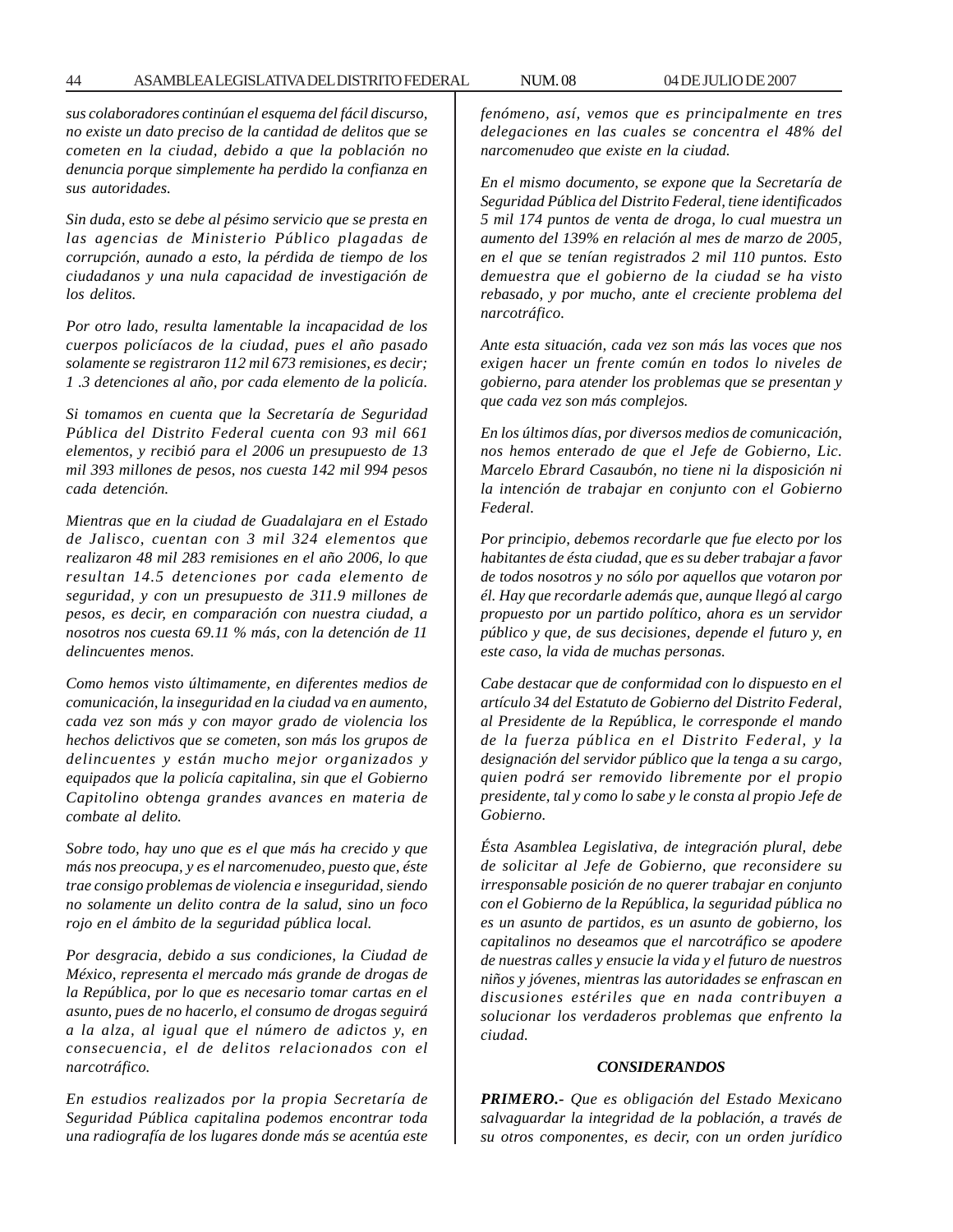*efectivo y un adecuado funcionamiento de los diferentes órganos de gobierno, para lo cual se requiere de la madurez político suficiente, libre de cualquier interés personal o de grupo, ante situaciones que ameriten atención urgente y, que pongan en peligro el sano desarrollo de la sociedad.*

*SEGUNDO.- Que la delincuencia en el Distrito Federal presenta índices altísimos, no solamente de delitos que atañen al fuero común, sino también al fuero federal por su gravedad y trasgresión a diversos bienes jurídicos tutelados de los capitalinos en materia patrimonial, física, psicológica, cristalizados en delitos que atentan contra la salud y la integridad física de cualquier ser humano, como lo es el caso de la delincuencia organizada, el tráfico de órganos, el narcotráfico, por enumerar solo algunos.*

*TERCERO.-Que de conformidad con lo establecido en el artículo 9 de la Ley que Establece las Bases de Coordinación del Sistema Nacional de Seguridad Pública, las autoridades competentes de la Federación, los Estados, el Distrito Federal y los Municipios, se coordinarán para determinar las políticas de seguridad pública, así como ejecutar, dar seguimiento y evaluar sus acciones, a través de las instancias previstas en esta ley; y tomar medidas y realizar acciones y operativos conjuntos.*

*CUARTO.- Que de acuerdo a lo establecido en el inciso a) de la fracción XX del artículo 67 del Estatuto de Gobierno del Distrito Federal, el Jefe de Gobierno entre una de sus funciones de dirección de seguridad pública, tiene la del establecimiento de las políticas generales de seguridad pública para el Distrito Federal.*

*QUINTO.- Que los esfuerzos coordinados con las demás instancias de gobierno, pueden tener mucho mejores resultados a los que hoy día vemos reflejados en la vida de esta ciudad, tal como ya se ha mencionado en los antecedentes del presente instrumento legislativo.*

*SEXTO.- Que es obligación de nosotros, los portavoces de la sociedad ante las esferas administrativas y judiciales, el exigir resultados inmediatos a la problemática multicitada, para que se adopten mecanismos innovadores, eficaces y contundentes que garanticen una vida segura y digna para todos los que habitamos en esta ciudad, cansados ya de estar a expensas de intereses personales o de partido, que dejan sólo ver la falta de oficio político y de sensibilidad social de las autoridades que, lejos de solicitar apoyo pertinente a otras instancias facultadas para erradicar esta epidemia, se encaminan a obstaculizar la mejora de la ciudad.*

*Por lo anteriormente expuesto, sometemos a consideración de la Diputación Permanente de ésta H. Asamblea, la siguiente Proposición con Punto de Acuerdo:*

*ÚNICO.- Se exhorta al Jefe de Gobierno del Distrito Federal, Lic. Marcelo Ebrard Casaubón, a que desista de su actitud de minimizar el aumento de la criminalidad en el Distrito Federal, y en el marco de coordinación y cooperación con el Gobierno Federal, admita la intervención constante de las fuerzas federales en materia de seguridad pública e intensifique las acciones de combate a la delincuencia, en beneficio de los habitantes de la capital de la República.*

*Dado en el Recinto Legislativo a los cuatro días del mes de julio de dos mil siete.*

*Signan por el grupo parlamentario del Partido Acción Nacional:*

*Dip. Daniel Ramírez del Valle, Dip. Miguel Ángel Errasti Arango.*

Es cuanto, diputado Presidente.

**EL C. PRESIDENTE.-** Gracias, diputado. Con fundamento en el artículo 50 fracciones IV y V de la Ley Orgánica de la Asamblea Legislativa del Distrito Federal y 28 y 132 del Reglamento para el Gobierno Interior de la Asamblea, se turna para su análisis y dictaminación en la Comisión de Seguridad Pública.

Para presentar una propuesta con punto de Acuerdo para exhortar al Jefe de Gobierno del Distrito Federal para que rinda un informe pormenorizado sobre el destino de los 8 mil 154.1 millones de pesos de disponibilidades financieras del 2006, se concede el uso de la Tribuna a la diputada Paula Adriana Soto Maldonado, del grupo parlamentario del Partido Acción Nacional.

# **LA C. DIPUTADA PAULA ADRIANA SOTO MALDONADO.-**

*PROPOSICIÓN CON PUNTO DE ACUERDO PARA EXHORTAR AL JEFE DE GOBIERNO DEL DISTRITO FEDERAL PARA QUE RINDA UN INFORME PORMENORIZADO SOBRE EL DESTINO DE LOS 8,154.1 MILLONES DE PESOS DE DISPONIBILIDADES FINANCIERAS DEL 2006,*

*DIPUTADO AGUSTÍN GUERRERO CASTILLO PRESIDENTE DE LA MESA DIRECTIVA DE LA COMISIÓN PERMANENTE DE LA ASAMBLEA LEGISLATIVA DEL DISTRITO FEDERAL IV LEGISLATURA*

## *PRESENTE*

*La suscrita diputada a la Asamblea Legislativa del Distrito Federal, integrante del grupo parlamentario del Partido Acción Nacional, con fundamento en lo dispuesto por los artículos 17 fracción VI de la Ley Orgánica de la Asamblea*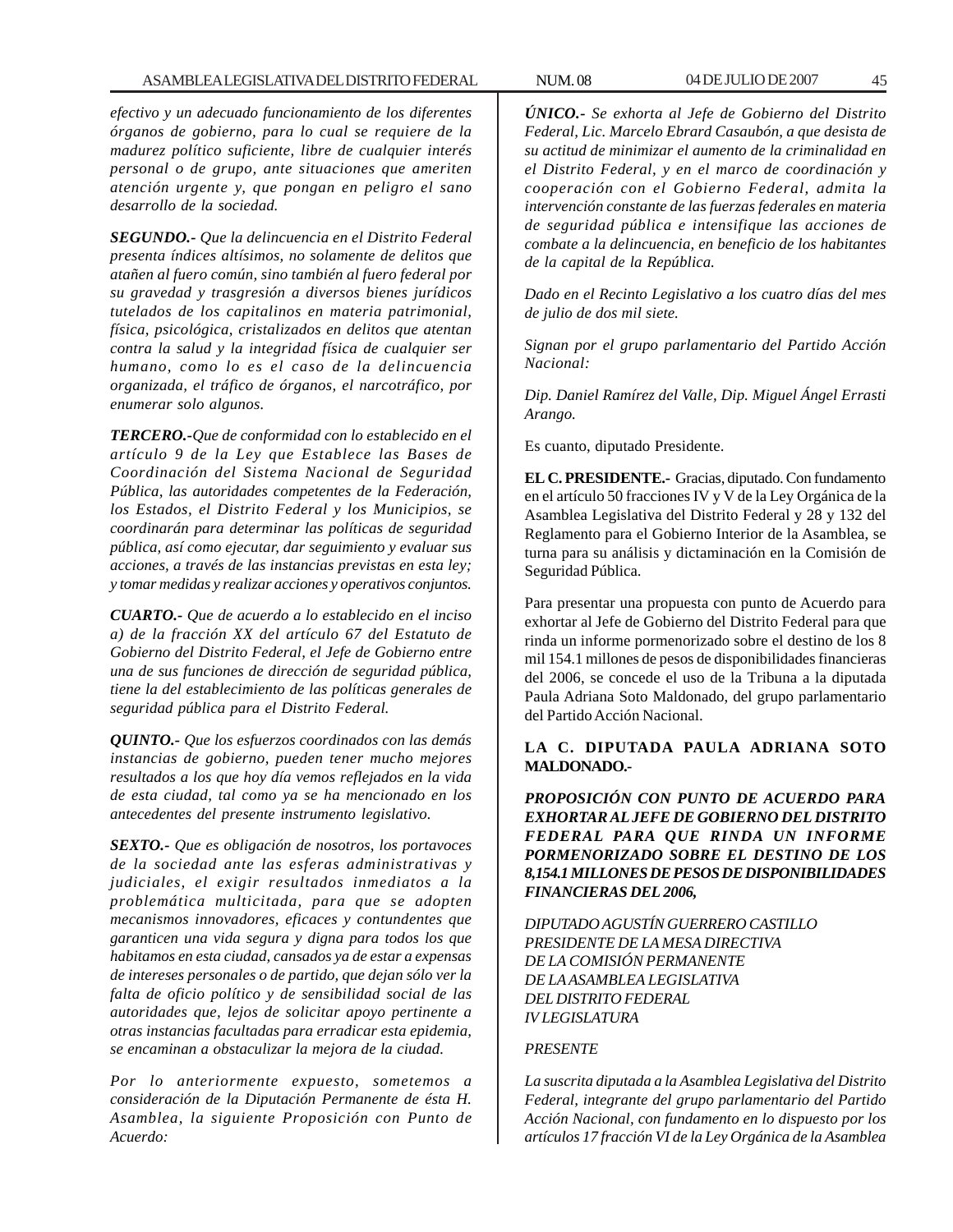*Legislativa del Distrito Federal y 132 del Reglamento para el Gobierno Interior de la Asamblea Legislativa del Distrito Federal, someto a consideración de esta soberanía la siguiente, PROPUESTA CON PUNTO DE ACUERDO PARA EXHORTAR AL JEFE DE GOBIERNO DEL DISTRITO FEDERAL PARA QUE RINDA UN INFORME PORMENORIZADO SOBRE EL DESTINO DE LOS 8,154.1 MILLONES DE PESOS DE DISPONIBILIDADES FINANCIERAS DEL 2006, conforme a los siguientes:*

#### *ANTECEDENTES*

*De acuerdo con los datos que se consignan en la página 91 del último ''Informe de Avance Programático Presupuestal de la pasada administración, es decir, el correspondiente al período enero-diciembre del 2006, el Gobierno del Distrito Federal había reportado ''Disponibilidades Financieras'' netas del orden de 4 mil 154.8 millones de pesos al cierre del 2006.*

*Dicho saldo, equivale al resultado obtenido de la resta del monto correspondiente a los ''Ingresos Netos'' que importan una cantidad en numerario equivalente a 102 mil 020.4 millones de pesos, al monto correspondiente del ''Gasto Neto'', que importa la cantidad en numerario equivalente a 91mil 264.1 millones de pesos, lo que en principio arroja un saldo a favor de la Hacienda Local por 10 mil 756.3 millones de pesos.*

*A continuación a dicho monto hay que deducirle el monto del ''Pasivo Circulante'', es decir, las deudas reconocidas pero que no se cubrieron por parte de la Administración Local, y que reportaron las dependencias, delegaciones, órganos desconcentrados y entidades de la Administración Pública Local, las cuales importan ahora una cantidad en numerario equivalente a 6 mil 602.5 millones de pesos.*

*Con base en lo anterior, si al monto de las ''Disponibilidades Financieras'' se descuentan los ''Pasivos'', entonces eso arroja el remanente que dejó el entonces Jefe de Gobierno del Distrito Federal, Alejandro Encinas Rodríguez, a la actual administración en las cajas de la Ciudad, es decir, según el propio Gobierno del Distrito Federal una cantidad en numerario equivalente al monto de 4 mil 154.8 millones de pesos.*

*No obstante lo anterior, y según se reporta en el ''Primer Informe de Avance Programático-Presupuestal'', entregado por el actual Jefe de Gobierno, el Licenciado Marcelo Luis Ebrard Casaubón, correspondiente al trimestre ''enero-marzo del 2007'', sólo aparecen 89.3 millones de pesos, de los famosos 4 mil 154.8 millones de pesos, como ''Remanentes'' de ejercicios anteriores, según datos de la página 11 de dicho documento. Respecto a ello, no hay mayor comentario en el resto del documento.*

*Ahora bien, al presentar la Cuenta Pública del Gobierno del Distrito Federal del ejercicio fiscal 2006, la información correspondiente señala un ''Superávit Presupuestal'' del orden de 8 mil 154.1 millones de pesos, tal como se reporta en el apartado correspondiente al ''Resultado Presupuestal del Gobierno del Distrito Federal'', según se aprecia en las páginas 153 a 159 del tomo de ''Resultados Generales'' de dicha Cuenta.*

*En la propia ''Cuenta Pública'' se precisa que dichos' recursos no se tenían previstos, ya que las leyes de la materia, la Ley de Ingresos y el Decreto de Presupuesto de Egresos, ambos del Distrito Federal, contemplaban un balance de equilibrio presupuestal, y por tanto, que cada peso ingresado se gastaría a favor de la Ciudad.*

*El superávit financiero de la Ciudad se amplió considerablemente, hasta alcanzar una cifra histórica, pasando de poco más de 4 mil millones de pesos a la multicitada cantidad de 8 mil 154.1 millones de pesos, monto que además no incluye los rendimientos obtenidos a lo largo del presente año.*

*En la propia Cuenta Pública del 2006, se reconoce que tales recursos, por varios miles de millones de pesos, no tienen a la fecha, un fin específico determinado, y que en consecuencia, se desconoce como se traducirán en bienes y servicios que contribuyan a una mayor equidad y beneficios en la Ciudad.*

*Por otra parte, es importante mencionar la facultad exclusiva del Jefe de Gobierno, en términos del artículo 15 del Código Financiero vigente, respecto a destinar esos recursos a los fines que estime convenientes, excepto aquellos que se hayan transferido como aportaciones al patrimonio de las entidades, pero cuyo fin último debe ser el financiamiento del Presupuesto de Egresos, en la especie corresponden a 1,072.2 millones de pesos, según la página 155 de la Cuenta Pública.*

*Aunada a dicha facultad del Ejecutivo Local, se encuentra conferida como facultad y obligación a esta Asamblea Legislativa, de supervisar y fiscalizar a la Administración Pública del Distrito Federal, e inclusive solicitarle la información y documentación que considere necesaria para el mejor desempeño de sus funciones.*

*Respecto a ello, tampoco podemos olvidar, que ya han transcurrido prácticamente 6 meses del presente año, sin que esta Asamblea Legislativa, tenga conocimiento del uso que se hará de las disponibilidades del 2006, y cuyo monto asciende como ya se ha mencionado en diversas ocasiones en el presente documento, a un monto equivalente en numerario a 8 mil 154.1 millones de pesos.*

*Así mismo, es necesario, en términos de la Ley de Transparencia y Acceso a la Información Pública del Distrito Federal, en lo dispuesto por el numeral 13 de*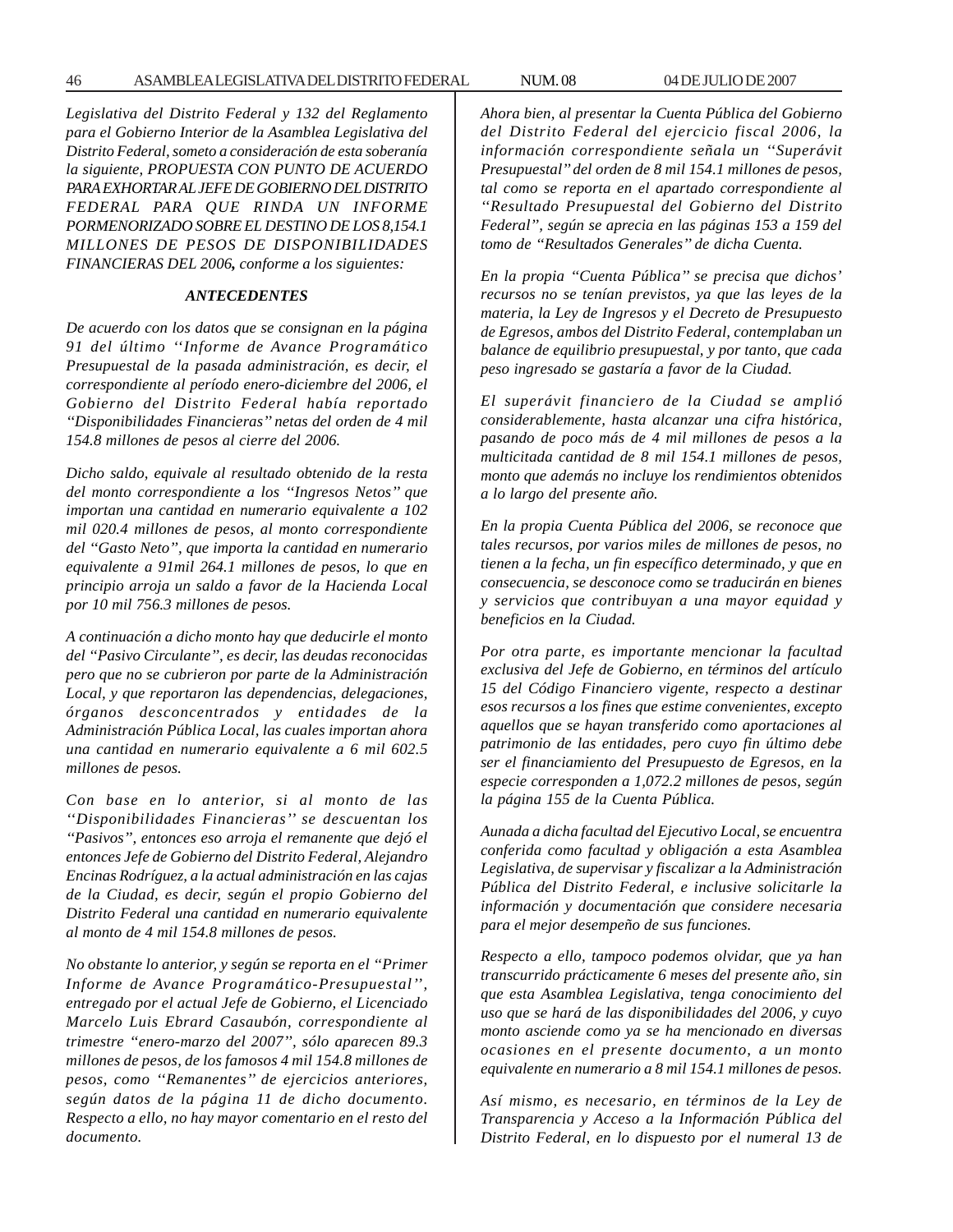*dicho marco jurídico, con base en sus atribuciones específicas correspondientes, informar, demostrar y transparentar el uso y destino que tendrán estos más de 8 mil millones de pesos durante el presente año, independientemente de su origen; ya sea por ingresos fiscales del Sector Central, por ingresos propios del Sector-Paraestatal, por transferencias federales, por aportaciones del Gobierno del Distrito Federal y/o por recursos crediticios, y,*

#### *CONSIDERANDOS*

*I. Que debe informarse a esta Asamblea Legislativa no sólo el destino por unidad responsable, es decir, por cada una de las dependencias, órganos desconcentrados, delegaciones, entidades y órganos autónomos, el monto de éstos remanentes que se asignará, sino el destino específico por programa y actividad institucional, así como su impacto en las metas físicas y en la clasificación económica del gasto, a nivel de capítulo económico;*

*II. Que de no aprobarse esta propuesta se estará abonando al manejo absolutamente discrecional del Presupuesto de la Ciudad, ya que el monto por sí sólo representa el 8.7% del gasto programable del Gobierno del Distrito Federal de este ejercicio fiscal, que es de 93 mil 752.0 millones de pesos, y es superior al presupuesto anual del ''Programa de Equidad en la Ciudad'' que tanto se presume, y cuya aprobación anual importa un monto equivalente a 7 mil 703.5 millones de pesos;*

*III. Que es obligación de los gobernantes en cualquiera de los ámbitos de sus atribuciones coadyuvar con otras autoridades para la creación e implementación de políticas públicas eficaces;*

*IV. Que esta Asamblea en estricto sentido de sus obligaciones, no puede dejar de conocer y reconocer el destino de tal cantidad de recursos, y sobre todo de saber el impacto que tendrá en el cumplimiento de objetivos y metas de este año;*

*V. Que ésta H. Asamblea Legislativa del Distrito Federal tiene la facultad para realizar las propuestas que considere necesarias a efecto de cumplimentar con las atribuciones que le concede el marco normativo de su competencia, de acuerdo y en referencia con las disposiciones de la misma;*

*Por lo anteriormente expuesto y fundado, la que suscribe someto a consideración del Pleno de ésta H. Asamblea Legislativa con carácter de urgente y obvia resolución en términos de lo dispuesto por el artículo 133 del Reglamento para el Gobierno Interior de la Asamblea Legislativa del Distrito Federal, el siguiente:*

#### *PUNTO DE ACUERDO*

*ÚNICO: Se exhorta al Jefe de Gobierno del Distrito Federal, Licenciado Marcelo Luis Ebrard Casaubón, para que rinda un informe pormenorizado, en un plazo no mayor a un mes, sobre el destino de los 8 mil 154.1 millones de pesos de ''Disponibilidades Financieras'' del 2006, mismo que deberá contener no sólo el destino por unidad responsable, es decir, el monto de estos remanentes que se asignará por cada una de las dependencias, órganos desconcentrados, delegaciones, entidades y órganos autónomos; sino también el destino específico por programa y actividad institucional, así como su impacto en las metas físicas y en la clasificación económica del gasto a nivel de capítulo económico.*

*Dado en el Salón Heberto Castillo, del Recito Legislativo de Donceles a los 4 días del mes de julio de dos mil siete.*

*Dip. Paula Adriana Soto Maldonado*

Es cuanto, diputado Presidente.

**EL C. PRESIDENTE.-** Gracias, diputado. Con fundamento en lo dispuesto por los artículos 50 fracciones IV y V de la Ley Orgánica de la Asamblea Legislativa del Distrito Federal, 28 y 132 del Reglamento para su Gobierno Interior, se turna para su análisis y dictamen a la Comisión de Presupuesto y Cuenta Pública.

Para presentar una propuesta con punto de Acuerdo por el que se solicita a la Comisión de Nomenclatura del Distrito Federal para que se modifique la denominación de la calle Cerrada de Félix Cuevas por la de Cerrada de Luis Buñuel, se concede el uso de la Tribuna al diputado Miguel Ángel Errasti Arango, a nombre propio y del diputado Alfredo Vinalay Mora, del grupo parlamentario del Partido Acción Nacional.

**EL C. DIPUTADO MIGUEL ÁNGEL ERRASTI ARANGO.-** Muchas gracias. Con su venia, diputado Presidente.

*PROPOSICIÓN CON PUNTO DE ACUERDO POR EL QUE SE LE SOLICITA A LA COMISIÓN DE NOMENCLATURA DEL DISTRITO FEDERAL, PARA QUE MODIFIQUE LA DENOMINACIÓN DE LA CALLE ''CERRADA DE FÉLIX CUEVAS'' POR EL DE ''CERRADA DE LUIS BUÑUEL'', EN HONOR A ESTE ÚLTIMO.*

*DIP. AGUSTÍN GUERRERO CASTILLO PRESIDENTE DE LA MESA DIRECTIVA DE LA DIPUTACIÓN PERMANENTE DE LA ASAMBLEA LEGISLATIVA DEL DISTRITO FEDERAL, IV LEGISLATURA*

#### *PRESENTE.*

*Los suscritos, Diputados de esta Honorable Asamblea Legislativa del Distrito Federal, con fundamento en lo*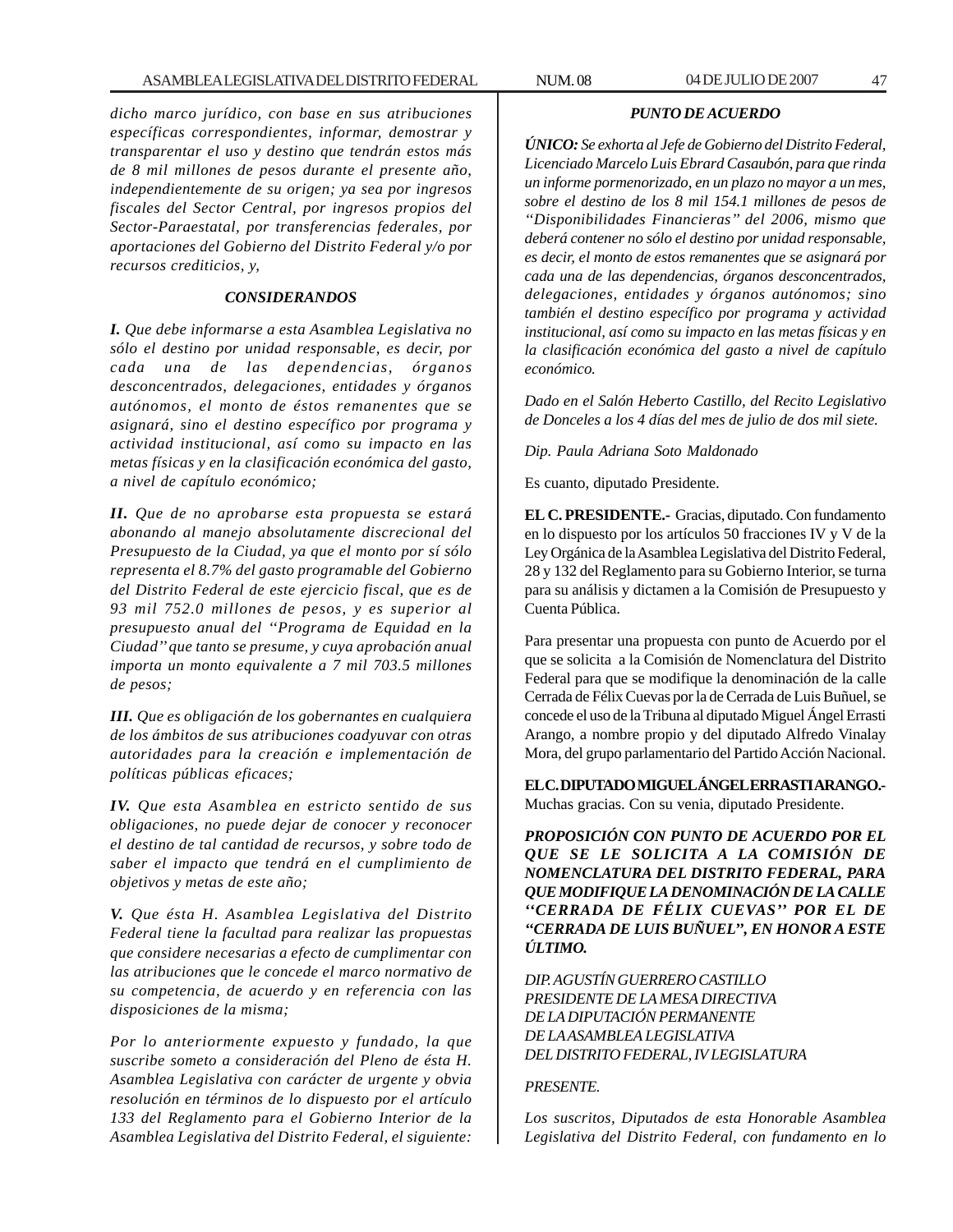*dispuesto por los artículos 17 fracción VI y VIII de la Ley Orgánica, y 81 y 132 del Reglamento para el Gobierno Interior, ambos de la Asamblea Legislativa del Distrito Federal, sometemos a consideración del Pleno de esta H. Diputación Permanente de la Asamblea Legislativa para su discusión y en su caso aprobación, la presente PROPOSICIÓN CON PUNTO DE ACUERDO POR EL QUE SE LE SOLICITA A LA COMISIÓN DE NOMENCLATURA DEL DISTRITO FEDERAL, PARA QUE MODIFIQUE LA DENOMINACIÓN DE LA CALLE ''CERRADA DE FÉLIX CUEVAS'' POR EL DE ''CERRADA DE LUIS BUÑUEL'', EN HONOR A ESTE ÚLTIMO, al tenor de los siguientes:*

#### *ANTECEDENTES*

*ÚNICO. Expondré algunos datos de la vida del Cineasta Luis Buñuel, Director de cine español nacionalizado mexicano, y considerado como uno de los más importantes y originales en la historia del cine mundial:*

*1. Nace el 22 de Febrero de 1900, en Calanda (Provincia de Teruel) en Aragón, España, Luis Buñuel Portolés.*

*2. A los 17 años emigro a Zaragoza donde conoce a artistas tales como Salvador Dalí y García Lorca, quienes son influencias en su vida, hasta que en 1925 decide irse a París donde comienza a filmar películas.*

*3. En 1947 parte a la Ciudad de México donde realiza 21 de las 37 Obras de su creación, entre las que se encuentran una gama de películas comerciales y no comerciales, manteniendo su postura surrealista en cada una de ellas.*

*4. En 1949 se nacionalizo mexicano y estrena ''EL GRAN CALAVERA (1949)'', en donde junto con los hermanos Soler, logra una relación de tiempo y espacio, y al igual que en las películas que estuvieron bajo el mando de su ojo, quedaron impregnadas de una crítica muy fina hacia la burguesía y la forma de vida de la Sociedad.*

*5. En 1950, ''LOS OLVIDADOS'' causa sensación en el ''Festival de Cannes'' donde obtiene el Premio a la mejor Dirección. La crítica reencuentra en éste al gran autor de la ''época surrealista''. Esta película obtiene un éxito internacional, empero, van surgiendo en su filmografía una serie de obras del máximo interés del público, tales como su adaptación del ''ROBINSON CRUSOE DE DANIEL DE FOE (1953)'', ''ÉL(1954)'', ''ABISMOS DE PASIÓN1 , (1954)'', ''ENSAYO DE UN CRIMEN2 (1955)'',*

1 Versión *cinematográfica de la novela ''CUMBRES BORRASCOSAS'' de Emily Bronte.*

*al mismo tiempo que realiza diversas coproducciones europeas.*

*6. En 1962 obtuvo el primer lugar en el ''Festival de Cannes'', por ''VIRIDIANA (1961)''. Con esta película logró demostrar ser un gran artista, capaz de ser reconocido por su calidad.*

*7. En 1962 regreso a México para filmar ''EL ÁNGEL EXTERMINADOR (1962)'', y otra vez hace gama de su capacidad crítica para narrar una historia en una Cena.*

 *8. En 1963 filmo la película llamada ''EL DIARIO DE UNA CAMARERA''3 , que es una adaptación de la novela de Octave Mirbeau, donde plasma su punto de vista sobre la decadente aristocracia francesa y el fascismo existente en aquella época.*

*9. En 1967 ''BELLA DE DÍA'' (1966)4 que obtuvo el León de oro en la ''Muestra de Venecia''. Obtiene en Francia un extraordinario éxito con el público. A partir de esta obra, sus estrenos van a convertirse en acontecimientos culturales; el productor Serge Silberman le aseguró la completa libertad y los recursos suficientes para la producción de sus filmes que caracterizaría la etapa final de su obra.*

*10. En 1972 recibió el Oscar a la mejor película extranjera por ''EL DISCRETO ENCANTO DE LA BURGUESÍA''5*

*11. En 1977 pone el colofón a su obra con ''ESE OSCURO OBJETO DEL DESEO''6 que recibió el premio especial del ''Festival de Cine de San Sebastián''.*

*12. Vivió sus últimos años en la casa marcada con el número 27 en la ''Cerrada de Félix Cuevas'' en la Colonia del Valle, Delegación Benito Juárez hasta el día en que falleció (29 de julio de 1983).*

*Con los antecedentes expuestos, sometemos a la consideración del Pleno de ésta H. Diputación Permanente de la Asamblea Legislativa, la presente proposición con punto de acuerdo, al tenor de los siguientes:*

#### *CONSIDERANDOS*

 *PRIMERO.- Que en términos del artículo 122, apartado C, Base Primera, inciso j) de la ''CONSTITUCIÓN POLÍTICA DE LOS ESTADOS UNIDOS MEXICANOS'', es facultad de la Asamblea Legislativa del Distrito Federal*

<sup>2</sup> *Conocida como ''LA VIDA CRIMINAL DE ARCHIBALDO DE LA CRUZ.''*

*<sup>3</sup> ''LE JOURNAL DUNE FEMME DE CHAMBRE''*

*<sup>4</sup> ''BELLE DE TOUR''*

*<sup>5</sup> ''LE CHARME DISCRET DE LA BOURGEOISIE''*

*<sup>6</sup> ''CET OBSCUR OBJET DU DÉSIR''*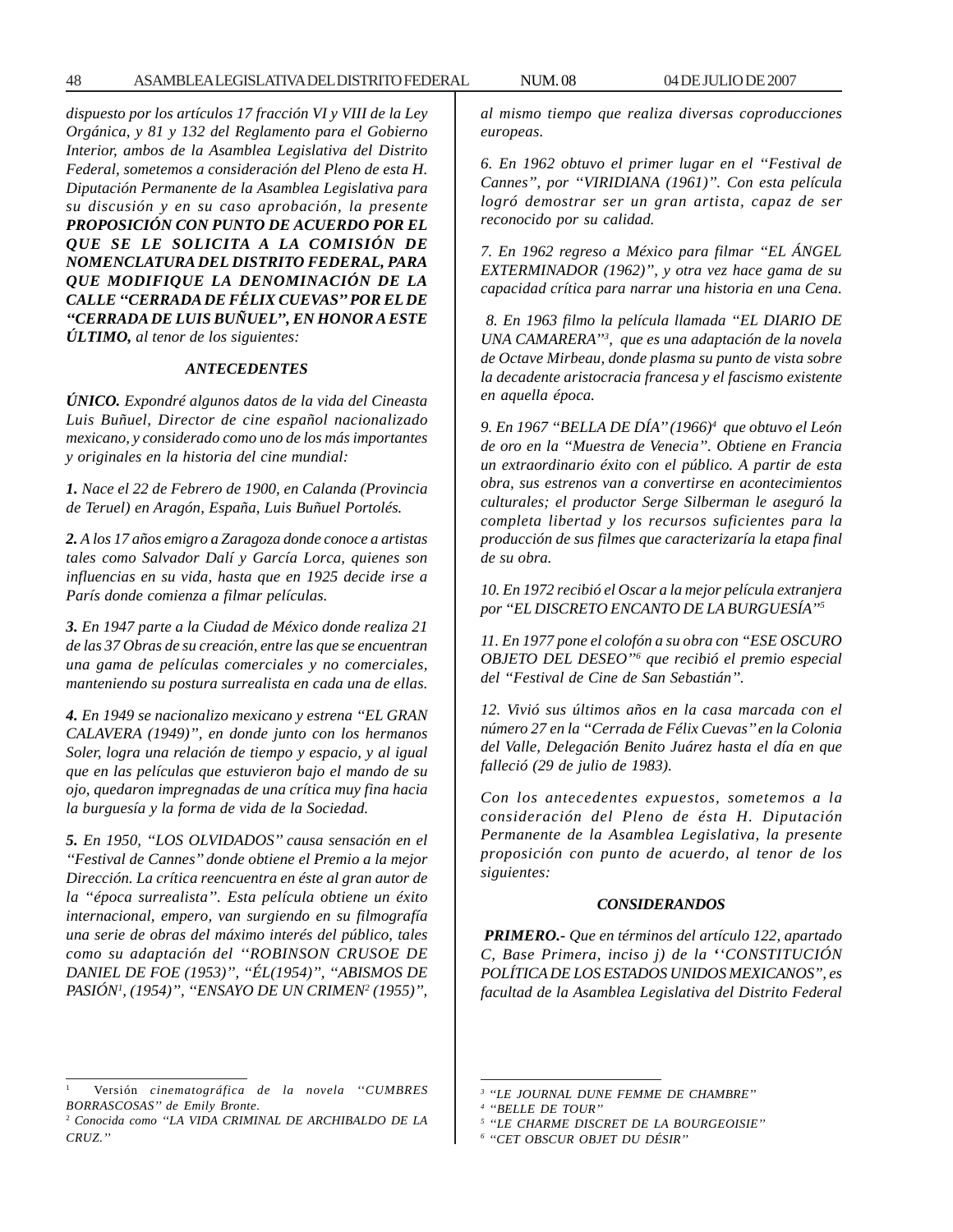*(ALDF) el Legislar en materia de vías públicas, tránsito y estacionamientos.*

*SEGUNDO.- Que en términos del artículo 137 del ''ESTATUTO DE GOBIERNO DEL DISTRITO FEDERAL'', que el Patrimonio del Distrito Federal se compone de bienes del Dominio Público y de Dominio Privado. También el acervo Patrimonial esta integrado, adicionalmente por los derechos y recursos financieros que le corresponden, por bienes tales como mercados, calles, jardines, plazas, escuelas, museos, bibliotecas, gimnasios, estadios, etc.7*

*TERCERO.- La Doctrina 8 ha expresado que ''...en la titularidad privada de bienes muebles o inmuebles de valor cultural (arqueológico, artístico o histórico), se trata, por así decirlo, de bienes de los que se predica una titularidad o disfrute compartidos con el resto de la Sociedad e incluso de la Humanidad, pues contiene un valor que les hace interesante para la memoria''. Adicionalmente expresa que ''...estamos ante bienes tutelados porque comparten un valor que los hace estar vinculados a la Comunidad y por ello pertenecen a un Patrimonio Social independientemente de su titularidad...''*

*CUARTO.- Que en términos del artículo 144 del ''ESTATUTO DE GOBIERNO DEL DISTRITO FEDERAL'', que el Jefe de Gobierno ejercerá los actos de administración, posesión, enajenación, desincorporación, aprovechamiento, administración, utilización, conservación, mantenimiento, control, inspección y vigilancia de los bienes propiedad del Distrito Federal.*

*QUINTO.- Que en términos del artículo 10, fracción XXI de la ''LEY ORGÁNICA DE LA ASAMBLEA LEGISLATIVA DEL DISTRITO FEDERAL'', es atribución de la ALDF el comunicarse con otros órganos locales de gobierno, los órganos autónomos locales y federales, los Poderes de la Unión o las Autoridades o Poderes de las Entidades Federativas, por conducto de su Mesa Directiva, la Comisión de Gobierno o sus órganos internos de trabajo, según (sea) el caso.*

*SEXTO.- Que en términos del artículo 24, fracción XV de la ''LEY ORGÁNICA DE LA ADMINISTRACIÓN PÚBLICA DEL DISTRITO FEDERAL'', la Secretaría de Desarrollo Urbano y Vivienda del Distrito Federal (SEDUVI) le corresponde (en general) el despacho de las materias*

*relativas a la reordenación y desarrollo urbano, así como la promoción inmobiliaria. Asimismo (en específico), el Coordinar las actividades de las Comisiones de Límites y Nomenclatura del Distrito Federal.*

*SÉPTIMO.- Que en términos del artículo 31, fracción XIX de la ''LEY ORGÁNICA DE LA ADMINISTRACIÓN PÚBLICA DEL DISTRITO FEDERAL'', la Secretaría de Transporte y Vialidad del Distrito Federal (SETRAVI) le corresponde (en general) el elaborar y actualizar la normatividad del señalamiento horizontal y vertical de la red vial, así como la de los dispositivos de Control de Tránsito y preparar los proyectos ejecutivos correspondientes.*

*OCTAVO.- Que en términos del artículo 02 de la ''LEY DE TRANSPORTE Y VIALIDAD DEL DISTRITO FEDERAL'', define el concepto ''Nomenclatura'' como el conjunto de elementos y objetos visuales que se colocan en la vialidad para indicar los nombres de las colonias, pueblos, barrios, vías y espacios públicos de la Ciudad, con el propósito de su identificación por parte de las personas.*

*NOVENO.- Que en términos del artículo 118 de la ''LEY DE TRANSPORTE Y VIALIDAD DEL DISTRITO FEDERAL'', la SETRAVI y SEDUVI, en el ámbito de su competencia y en coordinación con la Secretaría de Obras y las Delegaciones deben garantizar que en todas las vialidades de la Ciudad, exista señalización vial y nomenclatura, con el propósito de proporcionar una mayor orientación a la población y agilizar la fluidez del tránsito vehicular y peatonal.*

*DÉCIMO.- Que en términos del artículo 120 de la ''LEY DE TRANSPORTE Y VIALIDAD DEL DISTRITO FEDERAL'', es responsabilidad de la SEDUVI en Coordinación con la Secretaría de Obras y las Delegaciones la colocación, mantenimiento y preservación de la nomenclatura de las vías.*

*DÉCIMO PRIMERO.- De conformidad con lo establecido por la fracción 1 del artículo 92 y la fracción I del artículo 93 del ''REGLAMENTO PARA EL ORDENAMIENTO DEL PAISAJE URBANO DEL DISTRITO FEDERAL'', el Secretario de Desarrollo Urbano y Vivienda, preside la Comisión de Nomenclatura y es el encargado de convocar a los miembros de dicha comisión a las sesiones.*

*Por lo anteriormente expuesto, sometemos a la consideración de esta Diputación Permanente, la siguiente propuesta:*

#### *PUNTO DE ACUERDO*

*ÚNICO.- Se solicita respetuosamente al Secretario de Desarrollo Urbano y Vivienda, para que en su carácter de Presidente de la Comisión de Nomenclatura, realice los trámites correspondientes a efecto de que se modifique*

<sup>7</sup> ''DERECHO ADMINISTRATIVO, SEGUNDO CURSO'' por Rafael 1. Martínez Morales; Ed. OXFORD, University Press; cuarta edición; 2005, México, DF., p. 25.

<sup>8</sup> *''DERECHO PATRIMONIAL CULTURAL MEXICANO'' por Jaime Allier Campuzano; Ed. Porrúa, S.A.; México, DF., 2006; p1.*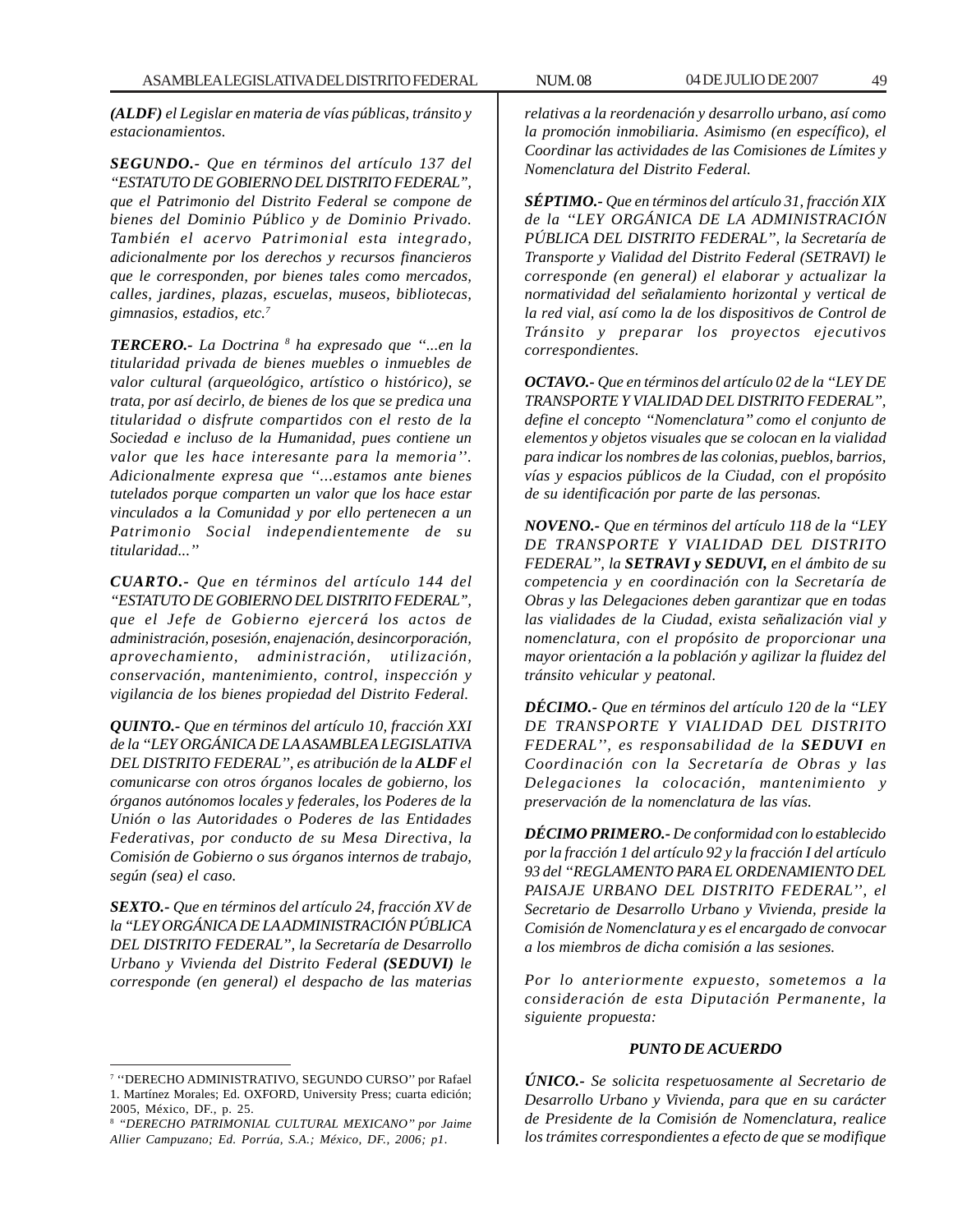*la denominación de la calle ''Cerrada de Félix Cuevas'' por el de ''Cerrada de Luis Buñuel'', en honor a este cineasta.''*

*Recinto Legislativo, Ciudad de México, Distrito Federal, a ... de julio, 2007.*

*Dip. Miguel Ángel Errasti Arango, Dip. Alfredo Vinalay Mora; Dip. Agustín Guerrero Castillo.*

Es cuanto, diputado Presidente.

**EL C. PRESIDENTE.-** Gracias, diputado. En términos de lo dispuesto por el artículo 133 del Reglamento para el Gobierno Interior de la Asamblea Legislativa del Distrito Federal, consulte la Secretaría a la Diputación Permanente en votación económica si la propuesta presentada por el diputado Miguel Ángel Errasti Arango se considera de urgente y obvia resolución.

## **EL C. SECRETARIO DIPUTADO ARMANDO TONATIUH**

**GONZÁLEZ CASE.-** Por instrucciones de la Presidencia y en votación económica se consulta a la Diputación Permanente si la propuesta de referencia se considera de urgente y obvia resolución.

Los que estén por la afirmativa, sírvanse manifestarlo poniéndose de pie.

Se considera de urgente y obvia resolución, diputado Presidente.

**EL C. PRESIDENTE.-** Está a discusión la propuesta. ¿Existen oradores en contra?

Proceda la Secretaría a preguntar a la Diputación Permanente en votación económica si es de aprobarse la propuesta a discusión.

**EL C. SECRETARIO DIPUTADO ARMANDO TONATIUH GONZÁLEZ CASE.-** Por instrucciones de la Presidencia y en votación económica se pregunta a la Diputación Permanente si está a favor o en contra de la propuesta sometida a su consideración.

Los que estén por la afirmativa, sírvanse manifestarlo poniéndose de pie.

Aprobada la propuesta, diputado Presidente.

**EL C. PRESIDENTE.-** Simplemente un comentario al margen, platicando aquí con el diputado Miguel Ángel Errasti en este caso en particular. Se hará un seguimiento de este punto para que antes del 29 de julio que es cuando se hace esta conmemoración de Don Luis Buñuel, pudiera hacerse este cambio en la nomenclatura que hemos aprobado.

Remítase a las autoridades correspondientes para los efectos legales a que haya lugar.

Para presentar una propuesta con punto de acuerdo para solicitar al Secretario de Salud del Gobierno del Distrito Federal proporcione el índice de desnutrición en el Distrito Federal, así como la información de los programas para combatirla, la aplicación de los recursos y los programas que se tienen al respecto, se concede el uso de la Tribuna al diputado Jorge Triana Tena, del grupo parlamentario del Partido Acción Nacional.

**EL C. DIPUTADO JORGE TRIANA TENA.-** Con su permiso, diputado Presidente.

*PROPOSICIÓN CON PUNTO DE ACUERDO PARA SOLICITAR LA COMPARECENCIA DEL SECRETARIO DE SALUD DEL GOBIERNO DEL DISTRITO FEDERAL, DOCTOR MANUEL MONDRAGÓN Y KALB, Y PRESENTE UN INFORME SOBRE EL USO DE SUS RECURSOS EJERCIDOS DURANTE EL AÑO, ASÍ COMO LOS PROGRAMAS, ACCIONES Y PRIORIDADES DE GOBIERNO EN MATERIA DE SALUD Y UN PLAN DE ACCIÓN A CORTO, MEDIANO Y LARGO PLAZO PARA COMBATIR LA DESNUTRICIÓN EN NIÑOS EN EL DISTRITO FEDERAL Y MUERTES PREMATURAS, Y LO EXPONGA ANTE ESTA ASAMBLEA LEGISLATIVA.*

*DIP. AGUSTÍN GUERRERO CASTILLO PRESIDENTE DE LA MESA DIRECTIVA DE LA DIPUTACIÓN PERMANENTE DE LA ASAMBLEA LEGISLATIVA DEL DISTRITO FEDERAL, IV LEGISLATURA*

*Los suscritos Diputados, a nombre del grupo parlamentario del Partido Acción Nacional, con fundamento en lo dispuesto por los artículos 17 fracción VI de la Ley Orgánica y 132 del Reglamento para el Gobierno Interior, ambos de la Asamblea Legislativa del Distrito Federal, sometemos a la consideración del Honorable Pleno de esta Asamblea, la presente ''PROPOSICIÓN CON PUNTO DE ACUERDO PARA SOLICITAR LA COMPARECENCIA DEL SECRETARIO DE SALUD DEL GOBIERNO DEL DISTRITO FEDERAL, DOCTOR MANUEL MONDRAGÓN Y KALB, Y PRESENTE UN INFORME SOBRE EL USO DE SUS RECURSOS EJERCIDOS DURANTE EL AÑO, ASÍ COMO LOS PROGRAMAS, ACCIONES Y PRIORIDADES DE GOBIERNO EN MATERIA DE SALUD Y UN PLAN DE ACCIÓN A CORTO, MEDIANO Y LARGO PLAZO PARA COMBATIR LA DESNUTRICIÓN EN NIÑOS EN EL DISTRITO FEDERAL Y MUERTES PREMATURAS, Y LO EXPONGA ANTE ESTA ASAMBLEA LEGISLATIVA'', al tenor de los siguientes:*

## *ANTECEDENTES*

*1. El reciente informe del Banco Mundial indica que la desnutrición continúa siendo uno de los problemas más*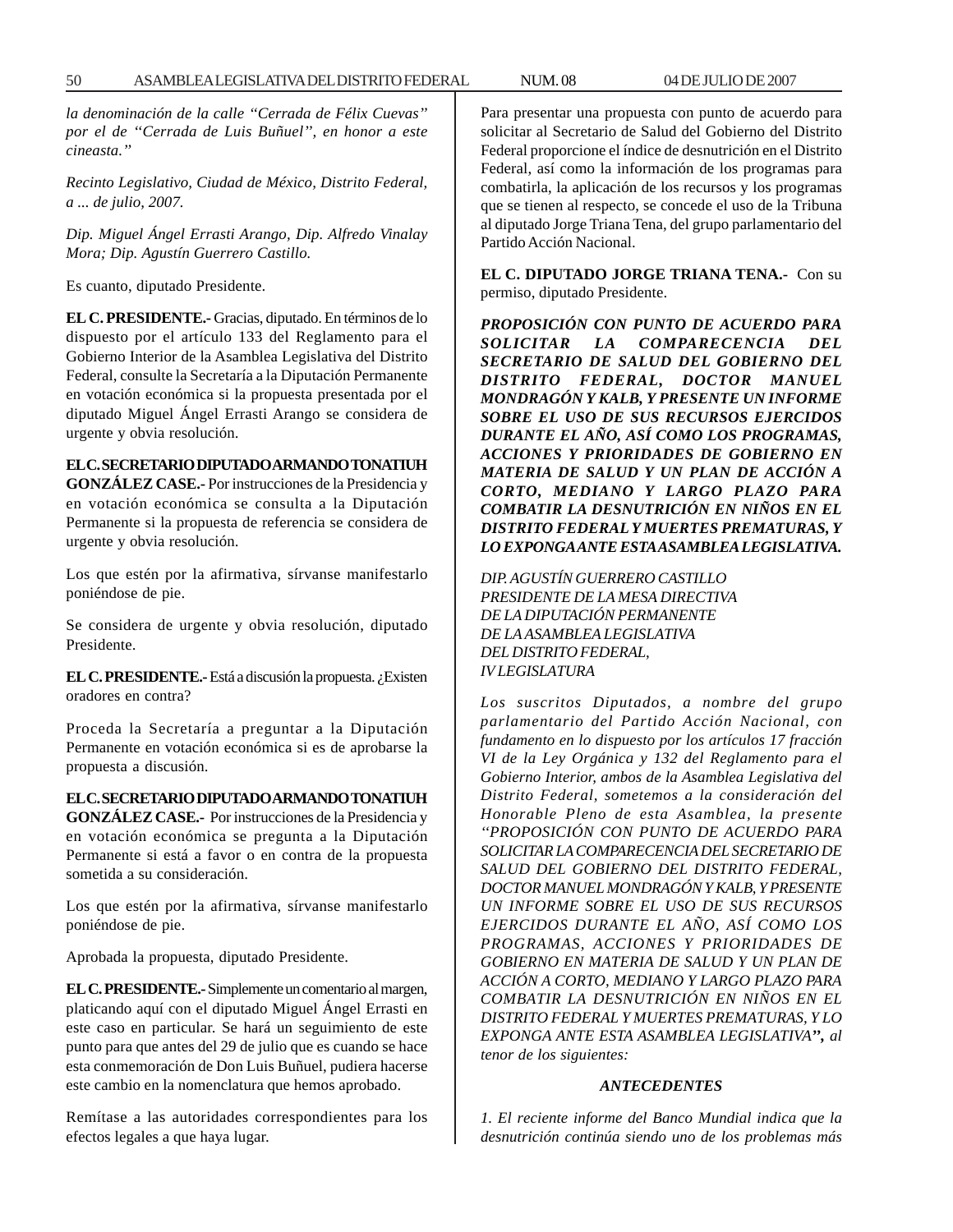*graves del mundo: alrededor del 30% de la población infantil está desnutrida, contribuyendo al 60% de la mortalidad a través de enfermedades comunes, como el paludismo y la diarrea.*

*La desnutrición desacelera el crecimiento económico y perpetúa la pobreza por tres vías:*

- *i) Pérdidas directas de productividad derivadas del mal estado de salud.*
- *ii) Pérdidas indirectas resultantes del deterioro de las funciones cognitivas y de la falta de escolaridad.*
- *iii) Pérdidas causadas por el aumento de los costos de la atención de salud.*

*2. En el mundo ocurren al año 529 mil muertes maternas, de las cuales el 99 por ciento sucede a mujeres de los países pobres, las cuales son madres de entre 25 y 40 años de edad. En América Latina y el Caribe se dan 22 mil muertes resultado de complicaciones durante el embarazo o el parto; la mayoría de estas muertes son evitables.*

*En el caso de México, según el Comité por una Maternidad sin Riesgos, señala que en los últimos 13 años, los programas dirigidos a disminuir la mortalidad materna no han funcionado, toda vez que en 1990 murieron mil 477 mujeres, mientras que en 2003 el número fue de mil 400.*

*Por otra parte, estima que en México se embarazan alrededor de 2.5 millones de mujeres al año, de las cuales alrededor de mil 250 mujeres mueren mientras están embarazadas o dentro de los 42 días después de terminado el embarazo, lo cual nos indica que hay una tasa de mortalidad materna de 6.3 muertes por cada 10 mil nacimientos, es decir que de 3 a 4 mujeres fallecen diariamente por dichas causas.*

*Según datos de Info. Mujer del Distrito Federal menciona que se atendió en 2006 un promedio de 592 mil consultas a mujeres embarazadas de las cuales se atendieron 121 mil nacimientos, mas no menciona que se hizo con el resto ni a donde fue canalizada.*

*Según datos de INEGI el Distrito Federal presenta la tasa mas alta de niños nacidos vivos con bajo peso, esto es, en el 2002 el Distrito Federal presentaba el 6.3 % de niños con bajo peso del total de nacidos, mientras que en el 2003 fue de 9.4 %, en tanto en el año 2004 fue de 10.2 % y en 2005 fue de 10.6 % del total de niños con bajo peso.*

*Por otro lado, la mortalidad fetal en el Distrito Federal también ha aumentado, sobre todo en el estado conyugal de índole unión libre, mientras que en 1997 se registraban 6,806 muertes fetales, en el 2005 se registraron 8,088 muertes fetales.*

*Al 2005 los datos proporcionados por INEGI mencionan lo siguiente:*

*Los servicios otorgados por la Secretaría de Salud en su informe de octubre del 2006 mencionan lo siguiente:*

| REGISTRO 2005 <sup>1</sup> | Soltero<br>$\left(a\right)$ | Casado<br>$\left(a\right)$ | Unión<br>libre | Divorciado<br>$\left(a\right)$ | Viudo<br>$\left(a\right)$ | No<br>especificado | Total     |
|----------------------------|-----------------------------|----------------------------|----------------|--------------------------------|---------------------------|--------------------|-----------|
| Menor de l5años            | 42                          | 11                         | 69             | $\mathcal{I}$                  | $\theta$                  | $\mathfrak{Z}$     | 126       |
| Del5 a l9años              | 817                         | 938                        | 1788           | .5                             | 5                         | 108                | $-3661$   |
| De $20a24a\tilde{a}$ os    | 879                         | 2615                       | 2278           | 28                             | 11                        | 137                | 5948      |
| De 25 a 29 años            | 551                         | 3114                       | 1588           | 28                             | 9                         | 96                 | 5386      |
| De 30 a 34 años            | 354                         | 2669                       | 1045           | 31                             | 6                         | 76                 | 4181      |
| De 35 a 39 años            | 181                         | 1591                       | 625            | 14                             | 17                        | 50                 | 2478      |
| De 40 a 44 años            | 77                          | 509                        | 191            | 7                              | $\mathcal{I}$             | 12                 | 803<br>77 |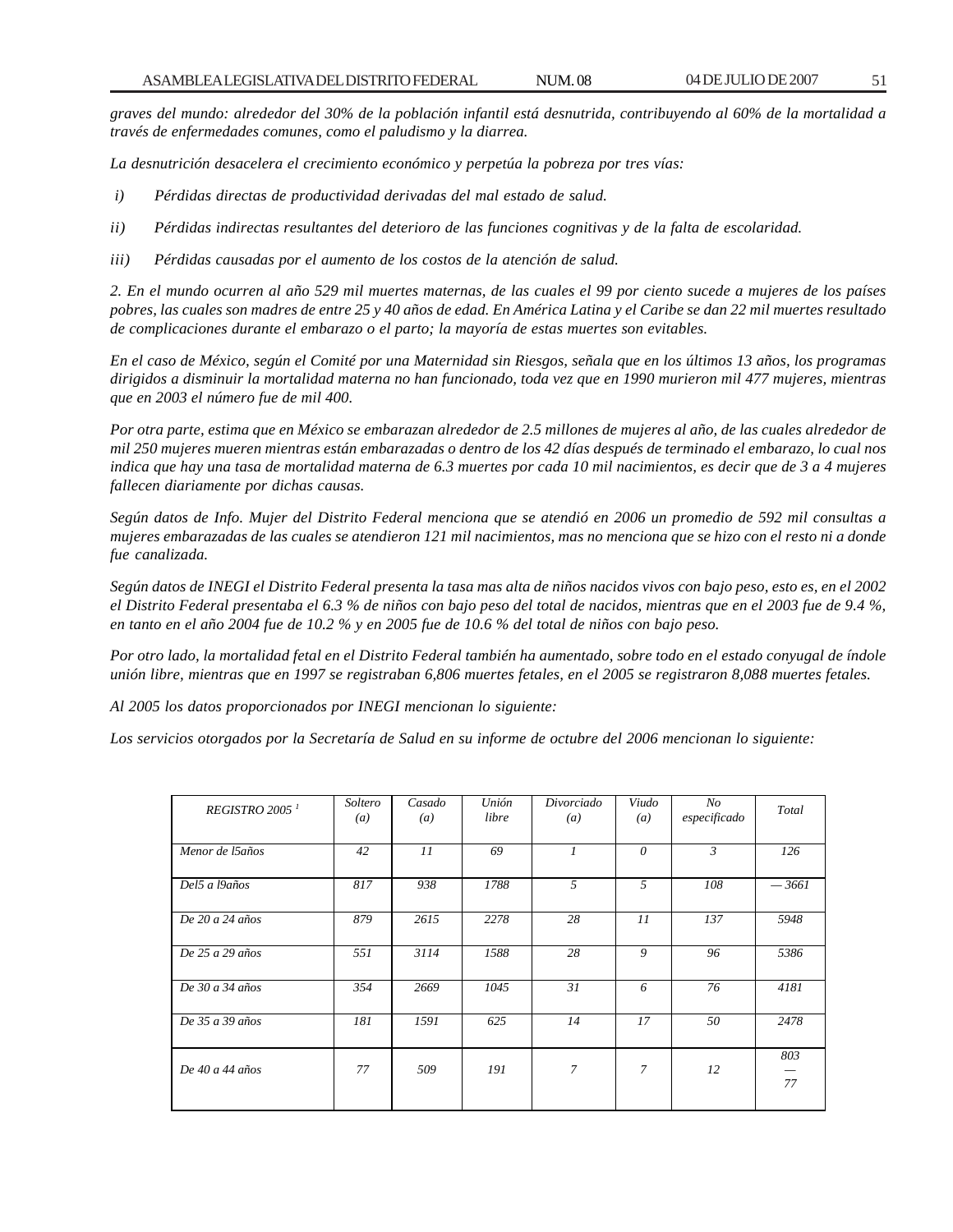| De 45 a 49 años             | 58                        |  |    |     |       |
|-----------------------------|---------------------------|--|----|-----|-------|
| De 50 y mas años            |                           |  |    |     |       |
| Totales por estado conyugal | 2905   11508   7596   118 |  | 55 | 482 | 22664 |

#### *FUENTE: INEGI 2007*

#### *1 MORTALIDAD FETAL*

*Los servicios otorgados por la Secretaría de Salud en su informe de octubre del 2006 mencionan lo siguiente:*

|                    | 1998   | 1999   | <b>2000</b> | 2001   | 2002   | 2003   | 2004   | 2005   | $2006*$ |
|--------------------|--------|--------|-------------|--------|--------|--------|--------|--------|---------|
| <b>Nacimientos</b> | 31.695 | 31,502 | 30.922      | 35,137 | 41.539 | 44,661 | 47.295 | 50.139 | 22,320  |
| Partos             | 24.073 | 23.894 | 23.865      | 26.852 | 31.498 | 33.736 | 35.873 | 37.464 | 16.360  |
| Cesárea            | 7.622  | 7.608  | 7.057       | 8.285  | 10.041 | 10.925 | 11.422 | 12.675 | 5960    |

#### *\*Al mes de junio 2006*

*El incremento de ingresos a clínicas medicas por nacimientos demuestra la necesidad de implementar programas de atención a mujeres embarazadas y a dotar mayores recursos para llevar a cabo adecuados tratamientos.*

*Ahora bien, las tasas de mortalidad infantil presentadas por Salud son mayores a las tasas por aborto, esto es, en 2001 la tasa de mortalidad infantil fue de 20 % en el Distrito Federal, mientras que la tasa de aborto fue de 5.3 %, en 2002 la tasa de mortalidad infantil fue de 20 % mientras que la tasa de aborto fue de 5.2 %, en 2003 19.7 % y 5.6 % respectivamente y 2005 la tasa de mortalidad infantil fue de 18.7 % mientras que la tasa de aborto fue de 6.1 %, siendo las delegaciones con mayor mortalidad infantil Azcapotzalco, Milpa Alta y Cuauhtémoc, esto demuestra la falta de atención a niños menores de 5 años, coincidiendo que la despenalización del aborto no es un recurso que resuelva el Desarrollo integral de las familias.*

*Los servicios médicos se han incrementado ya que en 2005 los recursos físicos aumentaron en 65 % ocupando el 1 lugar nacional, mientras que en servicios el Distrito Federal se coloco en el lugar 22 del total de estados de la republica.*

*La infraestructura aumento considerablemente ya que el gobierno federal doto al sector salud del Distrito Federal con 17.098 insumos incluyendo camas, consultorios y laboratorios clínicos ocupando el 1 lugar nacional.*

*El personal medico ha ido incrementándose al pasar en 2003 de 17.661 a 19.619 en 2005, lo que respecta a recursos materiales para la salud en 2002 se contaba con 191 camas por cada 100 mil habitantes y en el 2005 se cuenta con 124, en 2002 se contaba con 89 consultorios por cada 100 mil habitantes y en 2005 se cuenta con 67.*

*En quirófanos en 2002 se contaba con 7 por cada 100 mil habitantes y en la actualidad se cuenta con 4.*

*La focalización de esfuerzos debe dirigirse a mujeres embarazadas y a niños durante los primeros 24 meses de su vida. Un niño empieza a desnutrirse desde la etapa de gestación, y el problema se vuelve irreversible después de los dos años.*

*La educación a las madres sobre prácticas de higiene, así como la importancia de la lactancia exclusiva y de adoptar prácticas adecuadas de nutrición es fundamental. La acción inmediata por medio de estrategias que permitan prevenir la desnutrición de los menores de dos años es urgente.*

*Conforme al presupuesto otorgado para la Secretaría de Salud para el presente año fiscal en el programa Sector Salud, se cuenta con \$ 7 mil 630 millones 413 mil 469 pesos, de los cuales 365 millones se destinaron a la Oficina del Secretario de Obras y Servicios, \$ 88 millones 296 mil 657 pesos se destinaron a la oficina del secretario de Seguridad Publica y \$ 3 mil 530 millones 296 mil 233 pesos se destinaron a la oficina del Secretario de Salud, esto conforme al POA del presente año, representando con ello el 52.20 % del presupuesto asignado para el Sector Salud.*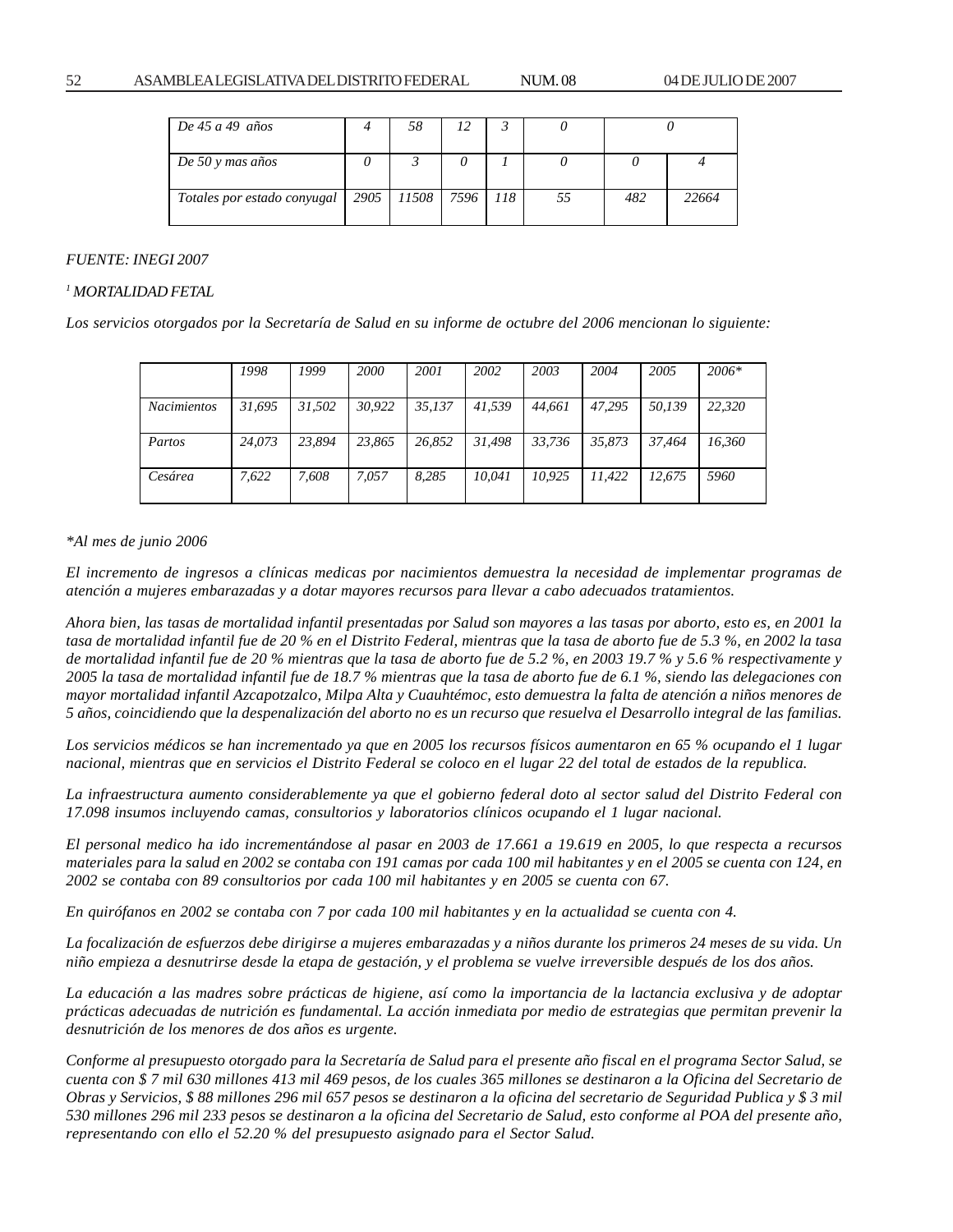## *CONSIDERANDOS*

*PRIMERO. Que de conformidad con lo que establecen los artículos 13 fracción I, 17 fracción VII, y 18 fracción VII, todos de la Ley Orgánica de la Asamblea Legislativa del Distrito Federal, es deber de los Diputados representar los intereses de los ciudadanos, promoviendo y gestionando los problemas y necesidades de los mismos ante las autoridades competentes.*

*SEGUNDO. Que de acuerdo con lo que establece el artículo 29 de la Ley Orgánica de la Administración Pública del Distrito Federal, y 8 de la Ley del Salud del Distrito Federal corresponde a la secretaría de Salud del Gobierno del Distrito Federal, formular los proyectos y desarrollar programas locales de salud, así como planear , dirigir, controlar, operar y evaluar los servicios de atención médica y salud pública destinados a la población abierta, así como organizar y ejecutar las acciones de regulación y control sanitario en materia de salubridad local, así como organizar, operar y supervisar la prestación de los servicios de salubridad general a que se refiere la ley de Salud del Distrito Federal, así como desarrollar actividades tendientes al mejoramiento y especialización de los servicios de salud y todo aquello que tenga que ver con el despacho de las materias relativas a la formulación, ejecución, operación y evaluación de las políticas de salud del Distrito Federal.*

*TERCERO. Que debido a que en la Actualidad solo se cuenta con dos programas de salud, consistentes en el ''Programa de Servicios Médicos y Medicamentos Gratuitos'' y el ''Programa de Apoyo alimentario y atención Médica para Adultos Mayores'', y que en la realidad de la ciudad, no son programas suficientes que garanticen un beneficio mayoritario a los Habitantes, pues hacen falta programas que abarquen todas las esferas de la salud y esto denota poca ambición y objetivos claros en esta materia, ya que las necesidades en el ámbito de la salud pública son múltiples y los programas que existen son insuficientes para hacer frente a la realidad general, tal como lo es la de las madres e hijos, así como de cualquier persona con grados de desnutrición, problema que como se aprecia en los antecedentes, resulta toral para el desarrollo de la sociedad.*

*CUARTO. En virtud de que esta Asamblea Legislativa del Distrito Federal tiene como facultad la de presentar proposiciones y realizar, a su vez, recomendaciones a las autoridades locales para satisfacer los derechos e intereses legítimos de los habitantes del Distrito Federal, así como para fungir como auxiliar en el ejercicio del cumplimiento de la norma y con el efecto de llevar acabo en estricto sentido con lo dispuesto por los artículo 1 Bis, 16 Bis 1 y demás disposiciones legales relativas aplicables de la Ley de Salud del Distrito Federal, en consecuencia, es por estos motivos que se expone el presente punto de acuerdo*

*para solicitarle al Secretario de Salud del Distrito Federal, la información que se señala en los resolutivos del presente punto de acuerdo, ya que una vez que se haya recibido la información solicitada, se estará en aptitud de pronunciarse al respecto.*

*Con base en los antecedentes y considerandos descritos y con fundamento además en el artículo 132 del Reglamento para el Gobierno Interior de la Asamblea Legislativa del Distrito Federal, los suscritos Diputados proponemos al Pleno de esta Honorable Asamblea Legislativa la siguiente:*

## *PROPOSICIÓN CON PUNTO DE ACUERDO*

*ÚNICO. PARA SOLICITAR LA COMPARECENCIA DEL SECRETARIO DE SALUD DEL GOBIERNO DEL DISTRITO FEDERAL, DOCTOR MANUEL MONDRAGÓN Y KALB, Y PRESENTE UN INFORME SOBRE EL USO DE SUS RECURSOS EJERCIDOS DURANTE EL AÑO, ASÍ COMO LOS PROGRAMAS, ACCIONES Y PRIORIDADES DE GOBIERNO EN MATERIA DE SALUD Y UN PLAN DE ACCIÓN A CORTO, MEDIANO Y LARGO PLAZO PARA COMBATIR LA DESNUTRICIÓN EN NIÑOS EN EL DISTRITO FEDERAL Y MUERTES PREMATURAS, Y LO EXPONGA ANTE ESTA ASAMBLEA LEGISLATIVA''*

*Dado en el Recinto Legislativo de Donceles a los cuatro días del mes de Julio del dos mil siete.*

*POR EL GRUPO PARLAMENTARIO DEL PARTIDO ACCIÓN NACIONAL*

*Dip. Celina Saavedra Ortega, Dip. María de la Paz Quiñones Cornejo; Dip. Paula Soto Maldonado.*

Es cuanto, diputado Presidente.

Gracias.

**EL C. PRESIDENTE.-** Gracias diputado y con fundamento en lo dispuesto por los Artículos 50 fracciones IV y V de la Ley Orgánica de la Asamblea Legislativa del Distrito Federal, 28 y 132 del Reglamento para el Gobierno Interior de la Asamblea Legislativa, se turna para su análisis y dictamen a la Comisión de Salud y Asistencia Social.

Para presentar una propuesta con punto de acuerdo para exhortar a la Secretaría de Gobernación levante el bloqueo de la Calle Bucareli y permita el libre tránsito a los habitantes de la Ciudad de México, se concede el uso de la Tribuna al diputado Enrique Pérez Correa, quien a nombre propio y del diputado Jorge Carlos Díaz Cuervo, de la Coalición Parlamentaria Socialdemócrata, presentan.

**EL C. DIPUTADO ENRIQUE PÉREZ CORREA.-** Con su venia, diputado Presidente.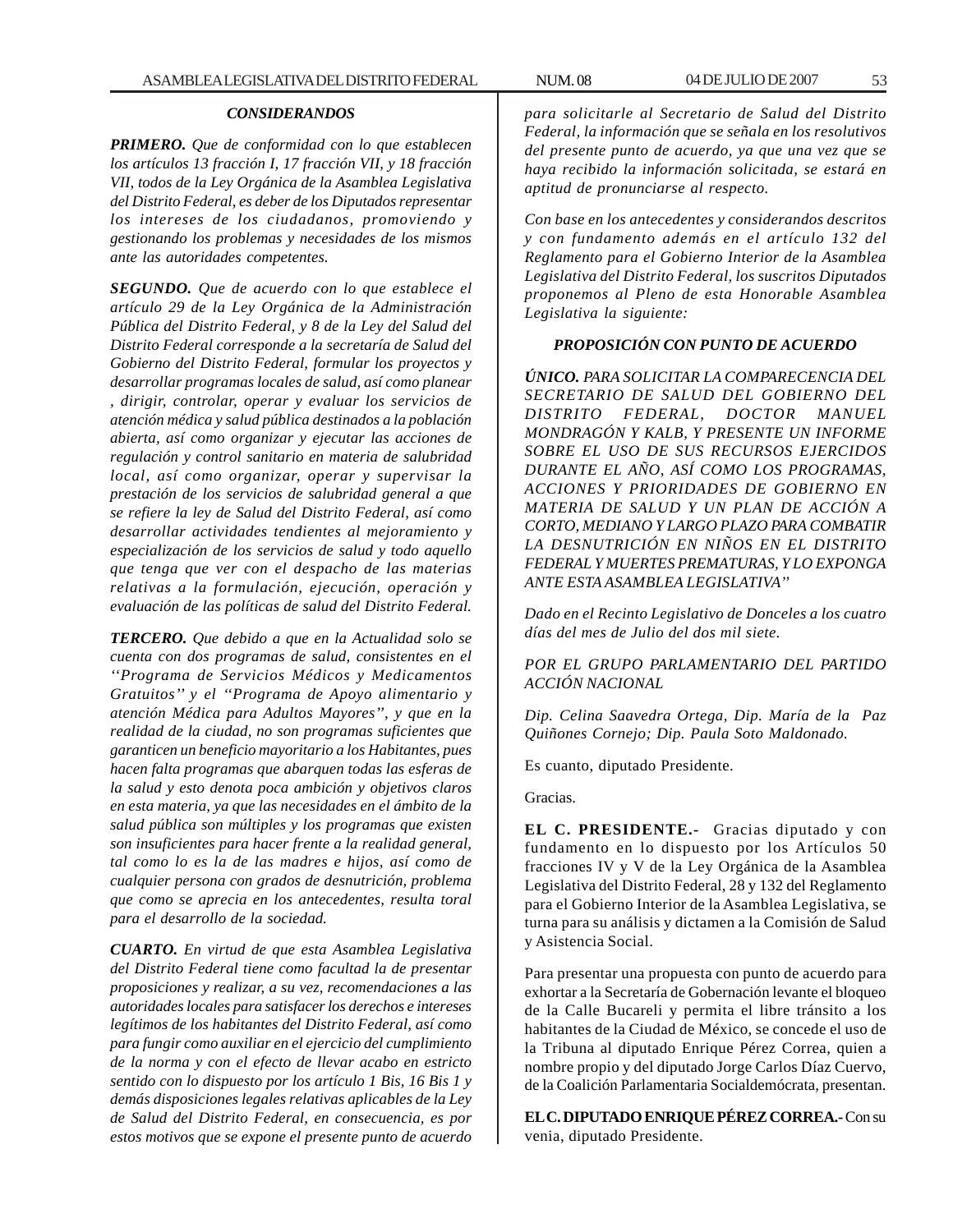# *PROPOSICIÓN CON PUNTO DE ACUERDO PARA EXHORTAR A LA SECRETARÍA DE GOBERNACIÓN LEVANTE EL BLOQUEO DE LA CALLE BUCARELI Y PERMITA EL LIBRE TRÁNSITO A LOS HABITANTES DE LA CIUDAD DE MÉXICO.*

## *ASAMBLEA LEGISLATIVA DEL DISTRITO FEDERAL IV LEGISLATURA*

*Los sucritos Diputados a la Asamblea Legislativa del Distrito Federal del Partido Alternativa Socialdemócrata y Campesina con fundamento en lo dispuesto por los artículos 10, fracción XXI, 17,fracción VI de la Ley Orgánica, 133 del Reglamento para el Gobierno Interior, ambos de la Asamblea Legislativa del Distrito Federal, sometemos a consideración de este Pleno para su discusión y, en su caso, aprobación, con carácter de urgente y de obvia resolución, la presente propuesta con punto de acuerdo: PROPUESTA CON PUNTO DE ACUERDO PARA EXHORTAR A LA SECRETARÍA DE GOBERNACIÓN LEVANTE EL BLOQUEO DE LA CALLE BUCARELI Y PERMITA EL LIBRE TRÁNSITO A LOS HABITANTES DE LA CIUDAD DE MÉXICO, QUE PRESENTA EL DIPUTADO ENRIQUE PÉREZ CORREA A NOMBRE PROPIO Y DEL DIPUTADO JORGE CARLOS DÍAZ CUERVO AMBOS DE LA COALICIÓN PARLAMENTARIA SOCIALDEMÓCRATA.*

#### *CONSIDERANDOS*

*1. Que el 10 de diciembre de 1948, la Asamblea General de las Naciones Unidas aprobó y proclamó la Declaración Universal de Derechos Humanos, en ella se consagran el derecho de los individuos a la libertad de opinión y de expresión; así como la libertad de tránsito.*

*2. Que el problema de las marchas o manifestaciones en la Ciudad de México obliga, a las autoridades a hacer valer en igualdad de circunstancias los derechos a transitar libremente y a la libre expresión de ideas.*

*3. Que el pasado 23 de junio la Secretaría de Gobernación informó que mantendrá cerrado el paso vehicular en Bucareli mientras continúe el plantón de los maestros de la Coordinadora Nacional de Trabajadores de la Educación (CNTE), que hoy tiene más de 50 días.*

*4. Que Mario Escárcega Leos, titular de la Unidad de Gobierno de la Secretaría de Gobernación, explicó que la avenida seguirá cerrada por precaución, ''para evitar un rebase de dirigencias'' y un problema mayor, en el que deba intervenir la fuerza pública para desalojar a los inconformes.*

*5. Que no obstante reconocer que existen quejas de comerciantes de la zona que han visto afectadas sus ganancias e inclusive han enviado escritos para solicitar que se eviten los cortes a la circulación y por ende se permita el paso a sus clientes.*

*6. La calle Abraham González está bloqueada en la esquina con General Prim y Atenas, al igual que el Eje 1 poniente Bucareli, lo que afecta a los comercios de la zona.*

*7. Que si bien es cierto que el derecho a expresar las ideas y de libre reunión es un derecho fundamental inviolable, también es el respeto hacía los demás quienes desarrollan su vida en esta ciudad.*

*8. Que es obligación del Gobierno Federal garantizar el estado de derecho en nuestra ciudad, otorgando las garantías de libre tránsito sin menoscabo del derecho a la libre expresión de las ideas a través de marchas y manifestaciones.*

*9. Que el libre tránsito no debe considerarse sólo como la posibilidad de trasladarse de un lugar a otro, sino que este derecho lleva consigo otros derechos, tales como la libertad de trabajo, el derecho a la educación y la salud.*

*10. Que esta Asamblea esta facultada para comunicarse con otros órganos de gobierno.*

*11. Que la Comisión Nacional de Derechos Humanos y la Comisión de Derechos Humanos del Distrito Federal tienen como principal objetivo la protección de los derechos humanos consagrados en la Constitución Política de los Estados Unidos Mexicanos.*

*POR LO QUE ATENDIENDO A LOS FUNDAMENTOS Y MOTIVACIONES EXPUESTAS, SOMETEMOS A ESTE HONORABLE PLENO EL SIGUIENTE:*

#### *PUNTO DE ACUERDO*

*PRIMERO.- EL PLENO DE LA DIPUTACIÓN PERMANENTE DE LA ASAMBLEA LEGISLATIVA ACUERDA EXHORTAR A LA SECRETARÍA DE GOBERNACIÓN QUE LEVANTE EL BLOQUEO DE LA CALLE BUCARELI Y PERMITA EL LIBRE TRÁNSITO A LOS HABITANTES DE LA CIUDAD DE MÉXICO.*

*SEGUNDO.- EL PLENO DE LA DIPUTACIÓN PERMANENTE DE LA ASAMBLEA LEGISLATIVA ACUERDA SOLICITAR A LA COMISIÓN NACIONAL DE DERECHOS HUMANOS Y LA COMISIÓN DE DERECHOS HUMANOS DEL DISTRITO FEDERAL INFORMEN A ESTA ASAMBLEA SOBRE SI EXISTE O NO VIOLACIÓN A LOS DERECHOS HUMANOS DE LOS CAPITALINOS POR EL CIERRE DE LAS CALLES ABRAHAM GONZÁLEZ, BLOQUEADA EN LA ESQUINA CON GENERAL PRIM Y ATENAS, AL IGUAL QUE EL EJE 1 PONIENTE BUCARELI.*

*Dado en el Recinto de la Asamblea Legislativa del Distrito Federal, el día de julio de 2007*

*Dip. Enrique Pérez Correa, Dip. Jorge Carlos Díaz Cuervo.*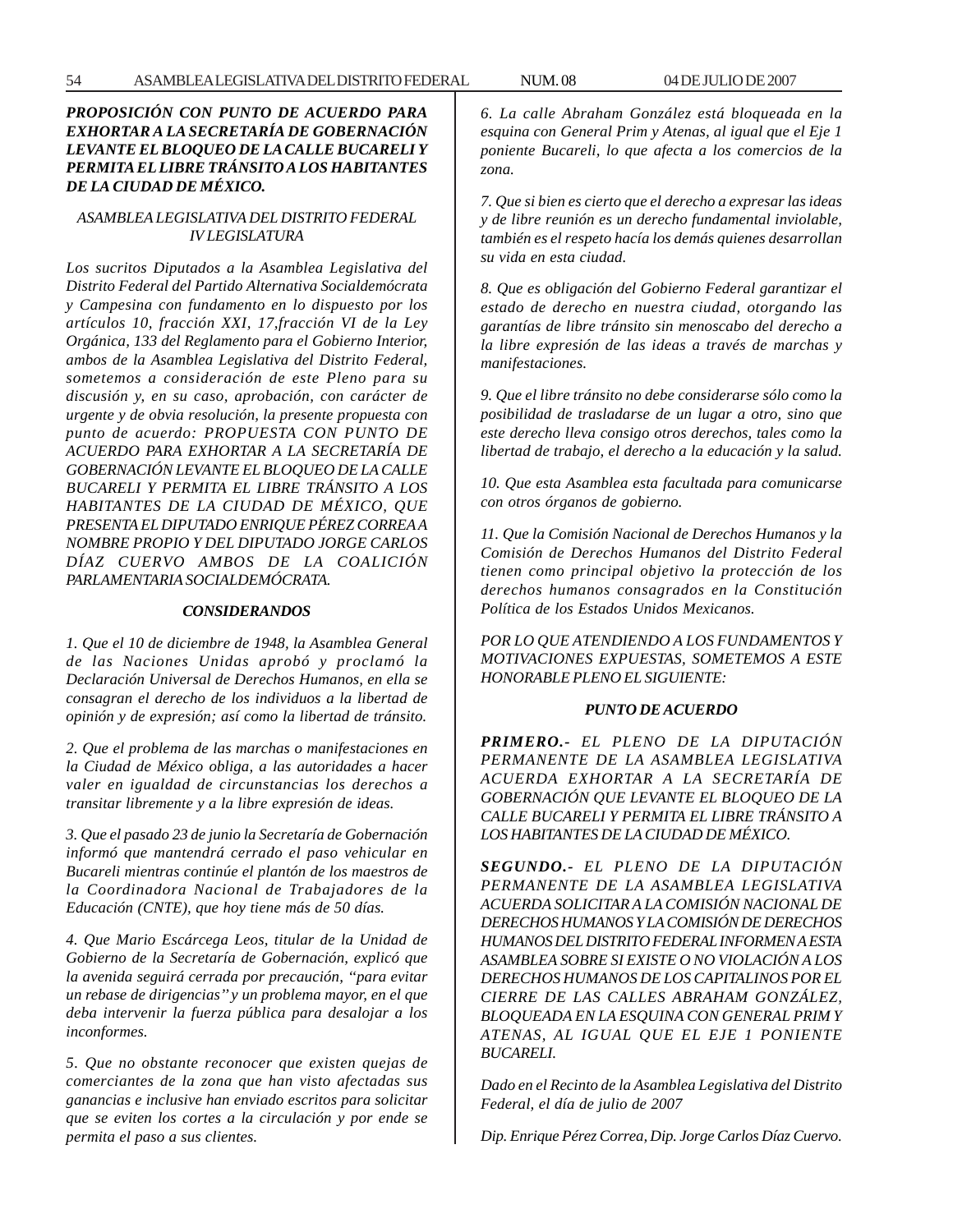Muchas gracias.

**EL C. PRESIDENTE.-** Gracias, diputado. En términos de lo dispuesto por el artículo 133 del Reglamento para el Gobierno Interior de la Asamblea Legislativa del Distrito Federal, consulte al Secretaría a la Diputación Permanente en votación económica si la propuesta presentada por el diputado Enrique Pérez Correa es de urgente y obvia resolución.

**EL C. SECRETARIO DIPUTADO ARMANDO TONATIUH GONZÁLEZ CASE.-** Por instrucciones de la Presidencia y en votación económica, se consulta a la Diputación Permanente si la propuesta de referencia se considera de urgente y obvia resolución.

Los que estén por la afirmativa, sírvanse manifestarlo poniéndose de pie.

Los que estén por la negativa, sírvanse manifestarlo poniéndose de pie.

No se considera de urgente y obvia resolución, diputado Presidente.

**EL C. PRESIDENTE.-** No se considera de urgente y obvia resolución y se turna para su conocimiento y dictamen a la Comisión de Seguridad Pública.

Para presentar una propuesta con punto de acuerdo para que esta Soberanía exhorte al Jefe de Gobierno, Marcelo Luis Ebrard Casaubón, y al Secretario de Seguridad Pública del Distrito Federal, Ingeniero Joel Ortega Cuevas, para que en los nuevos contratos de arrendamiento de vehículos policiales que están por licitarse se dé preferencia a las unidades híbridas o de nueva tecnología, a efecto de apoyar el abatimiento del efecto invernadero y calentamiento global, se concede el uso de la tribuna al diputado Guillermo Xiuh Tenorio Antiga, del grupo parlamentario del Partido Nueva Alianza.

**EL C. DIPUTADO XIUH GUILLERMO TENORIO ANTIGA.-** Con su permiso, diputado Presidente.

*PROPOSICIÓN CON PUNTO DE ACUERDO POR EL QUE ESTA SOBERANÍA EXHORTA AL JEFE DE GOBIERNO MARCELO LUIS EBRARD CASAUBÓN Y AL SECRETARIO DE SEGURIDAD PÚBLICA DEL DISTRITO FEDERAL (SSPDF) ING. JOEL ORTEGA CUEVAS, PARA QUE EN LOS NUEVOS CONTRATOS DE ARRENDAMIENTO DE VEHÍCULOS POLICIALES QUE ESTÁN POR LICITARSE SE DE PREFERENCIA A LAS UNIDADES HÍBRIDAS O DE NUEVA TECNOLOGÍA A EFECTO DE APOYAR EL ABATIMIENTO DEL EFECTO INVERNADERO Y CALENTAMIENTO GLOBAL*

*DIP. AGUSTÍN GUERRERO CASTILLO PRESIDENTE DE LA MESA DIRECTIVA*

# *DE LA DIPUTACIÓN PERMANENTE DE LA ASAMBLEA LEGISLATIVA DEL DISTRITO FEDERAL, IV LEGISLATURA.*

## *PRESENTE.*

*El suscrito Diputado XIUH GUILLERMO TENORIO ANTIGA, coordinador del grupo parlamentario Nueva Alianza, en esta IV Legislatura de la Asamblea Legislativa del Distrito Federal, en uso de las facultades conferidas en el inciso g de la fracción V, de la Base Primera del artículo 122 de la Constitución Política de los Estados Unidos Mexicanos; así como en los artículos 10 fracción XXI y XXXV; 17 fracción VI de la Ley Orgánica de la Asamblea Legislativa del Distrito Federal y 93 y 132 del Reglamento para el Gobierno Interior de la Asamblea Legislativa del Distrito Federal, y demás artículos correlativos, presento ante esta H. Soberanía la siguiente propuesta con punto de acuerdo al tenor de la siguiente:*

## *EXPOSICIÓN DE MOTIVOS*

*Las tecnologías desarrolladas para el aprovechamiento de los recursos naturales para la obtención de energía han producido una serie de impactos negativos al medio ambiente, entre los que destaca la generación de los gases de efecto invernadero, en especial el dióxido de carbono (CO2), por sus implicaciones globales en el clima.*

*En el año 2003, México emitió 350 millones de toneladas de CO2 por la quema de combustibles fósiles y se espera que en una década más sus emisiones aumenten en un 37% aproximadamente, de acuerdo con las prospectivas del Sector Energía, para alcanzar 479 millones de toneladas de 002 a finales del 2013.*

*En las grandes ciudades, el consumo de combustible por parte de los vehículos automotores representa la principal fuente de emisión de contaminantes: Durante el año 2004, los vehículos automotores llegaron a consumir en México más de 220 millones de barriles de gasolina y cerca de 16 millones de barriles de diesel al año.*

*La gasolina será el energético que generará mayores emisiones en el sector transporte, pasando de 73 Millones de toneladas de CO2 en el 2003 a 96 Millones de toneladas de C02 en el 2013.*

*Ciudades como Nueva York, Los Ángeles y Miami son capitales que refuerzan especialmente las causas del llamado ''efecto invernadero'' por el amplio parque vehicular de unidades automotoras de gasolina; sin embargo estas urbes son ejemplares porque han tomado medidas en 4 aspectos.*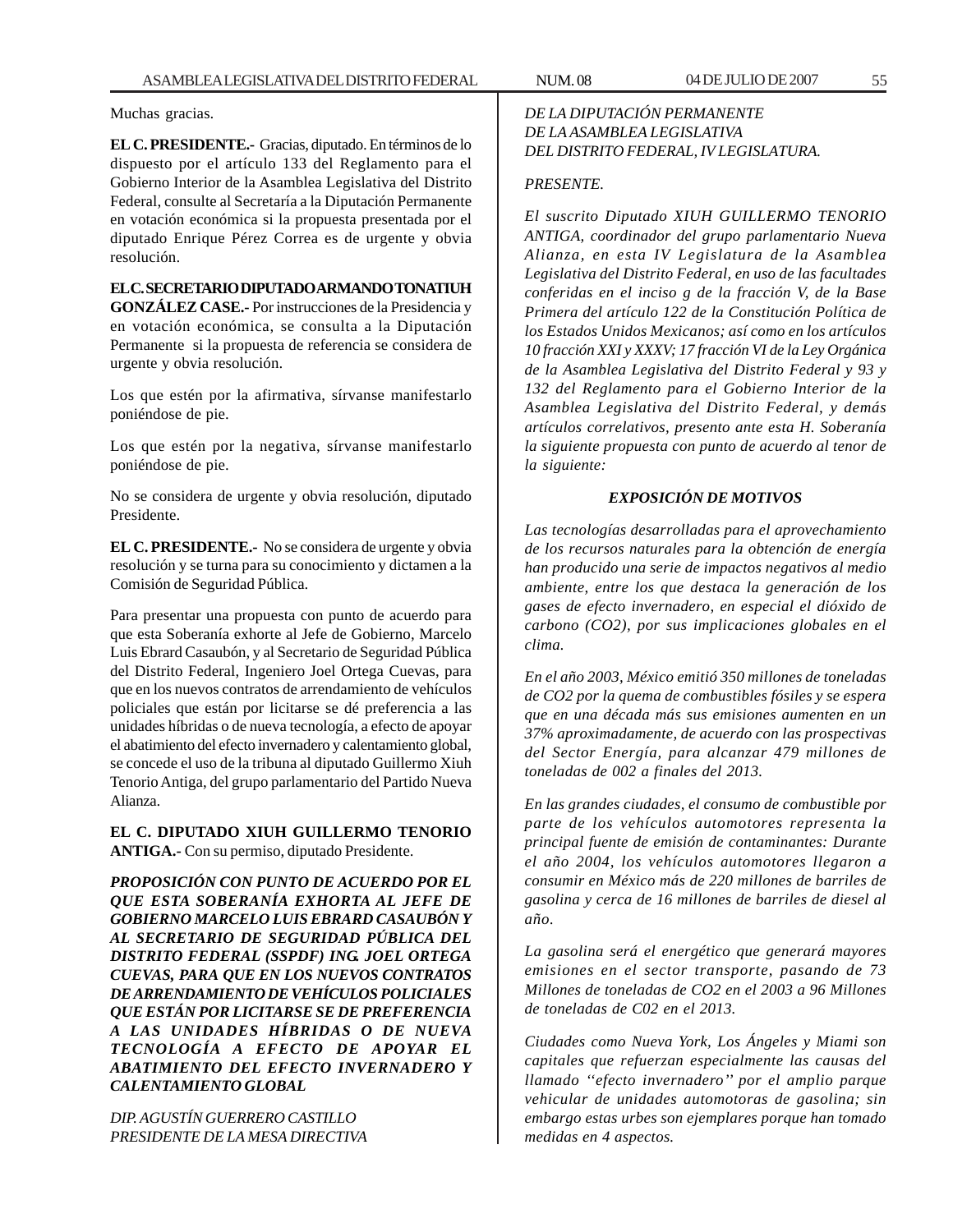- *1) El Gobierno local firmó un Acuerdo de Protección del Clima.*
- *2) Crearon un inventario de emisiones de dióxido de carbono que permite conocer en donde se puede mejorar o abatir los generadores de este gas invernadero.*
- *3) Generaron un Plan de Soluciones, que contempla la creación de amplias Flotillas de Autos Verdes, un manejo con Eficiencia de Energía, y fomentar el uso de Energías Renovables.*
- *4) Establecieron un plan de Monitoreo que permite conocer los avances de los Planes de Solución, y la eficiencia de las acciones implementadas.*

*El tema relevante, que responde a una de la problemática de la Ciudad de México es el de Flotillas Verdes, ya que los gobiernos de estas ciudades antes mencionadas, han optado por renovar las unidades policiales de automotor a gasolina por Automóviles Híbridos, con el objetivo de poner el ejemplo a los ciudadanos, generando conciencia ecológica y de compromiso con el tema de abatimiento del Calentamiento Global y una aceptación de este tipo de vehículos, al tiempo que abaratan sus costos de operación por el menor consumo de combustibles de este tipo de tecnología.*

*En el caso de la Unión Europea se reglamentó que las emisiones de los automóviles nuevos con motor a gasolina deberán emitir no más de 120 g/Km. respectivamente, eso quiere decir que las concesionarias de automóviles que se encuentran en nuestro país podrán distribuir automóviles con la capacidad de emisión baja.*

*El pasado mes de mayo el Secretario de Seguridad Pública del Distrito Federal (SSP-DF) lng. Joel Ortega Cuevas expuso que actualmente, la dependencia cuenta con 2 mil 882 patrullas, 2 mil 389 sedan, 366 pick up y 127 jeeps. Buscando cumplir con el Programa México Ciudad* *Segura contemplaba el arrendamiento de mil unidades, (672 vehículos tipo sedan, 175 tipo Jeep y 153 Pick Up doble cabina) con un presupuesto de 660 millones de pesos, así lo señala el Comunicado 743/07 con fecha del 30 de mayo de 2007 de la dependencia antes mencionada.*

*Tenemos la oportunidad de que en esta nueva adquisición vía arrendamiento de Unidades Policiales por parte de la Secretaría de Seguridad Pública del Distrito Federal (SSP-DF), se de preferencia a la adquisición de Autos Híbridos (Flotilla Verde) en los 672 Vehículos Tipo Sedan, con el objetivo de iniciar una nueva etapa de flotillas verdes en nuestra Ciudad de México, y aportar en el abatimiento del Efecto Invernadero por emisión de (CO2).*

*Es importante señalar, que la aportación al abatimiento del efecto invernadero no es privativo solo a los Autos Híbridos, también existen automotores en el mercado que por la tecnología que utilizan, logran emitir muy bajas emisiones de (CO2) aunque sean automotores de gasolina; esto da un resultado positivo, ya que también podemos adquirir Unidades Policiales que dentro de su ficha técnica logren una mayor eficiencia de combustible, y sean mas amigables con la naturaleza y ambiente de la Ciudad de México, así, los 175 vehículos tipo Jeep y 153 Pick Up doble cabina y los Autos Sedan que no se encuentren al interior de la Flotilla Verde, que se arrendaran, deberán ser los vehículos que emitan la cantidad mas baja de emisiones de (CO2).*

*Para ello, la recomendación que incluye este punto de acuerdo implica que la adquisición vía arrendamiento de vehículos sólo se efectúe de aquellas unidades incluidas en los listados de vehículos que pueden obtener el certificado doble cero hasta en tres ocasiones por sus bajas emisiones, emitido por la Secretaría del Medio Ambiente del Distrito Federal considerando de esa lista los de menor costo en el mercado.*

*Entre ellos, podemos recomendar de conformidad con la lista de unidades y precios, los siguientes:*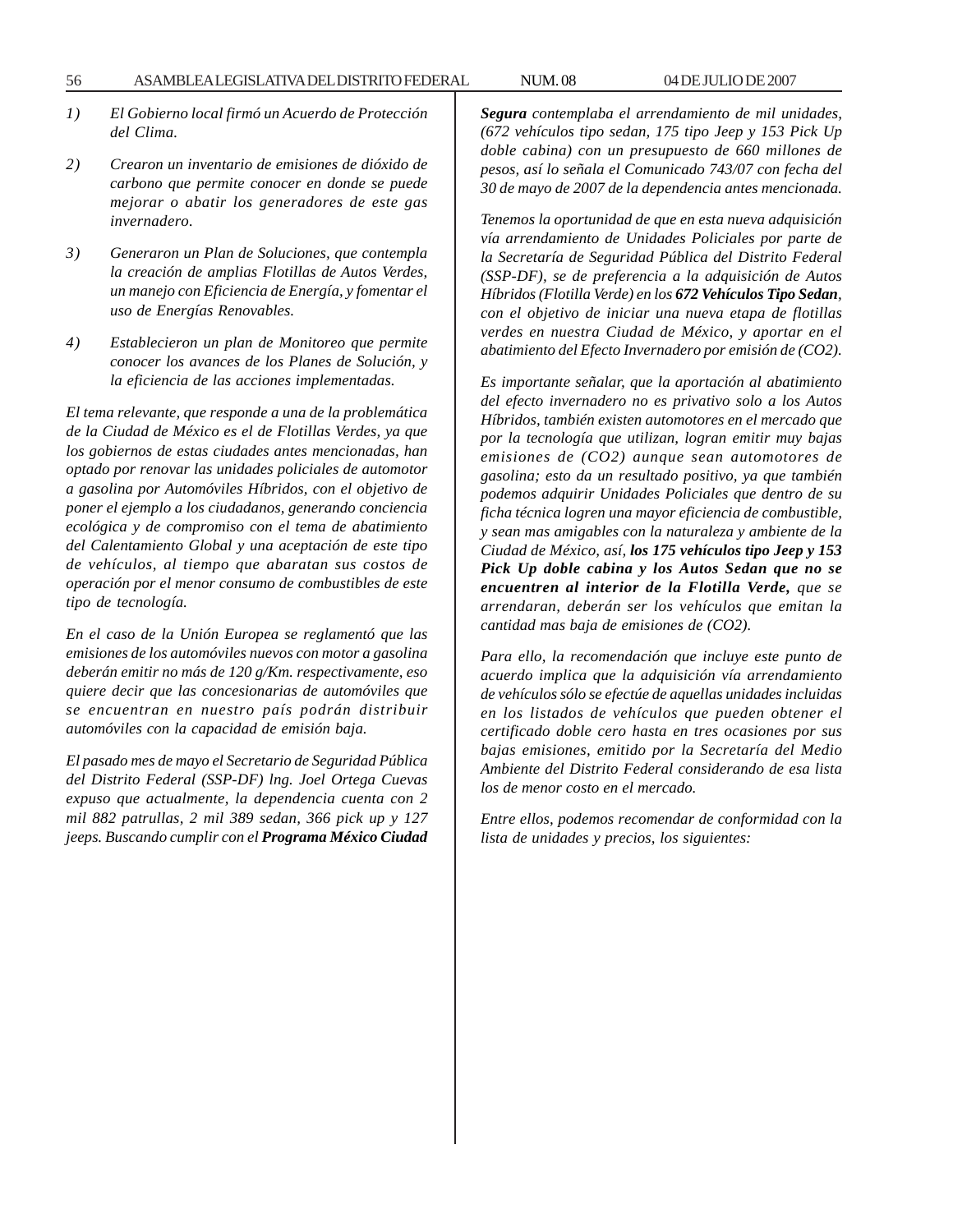| <b>Marca</b>                                                           | Submarca       | Cilindrada en cm <sup>3</sup><br>Número de Cilindros |      | Precio Base |  |  |  |  |
|------------------------------------------------------------------------|----------------|------------------------------------------------------|------|-------------|--|--|--|--|
| Vehículos de bajas emisiones (Triple 00), con costo inferior a 215,000 |                |                                                      |      |             |  |  |  |  |
| Chysler/Dodge                                                          | Cirrus         | $\overline{4}$                                       | 2360 | 214,900     |  |  |  |  |
| Chysler/Dodge                                                          | Avenger        | $\overline{4}$                                       | 1998 | 184,900     |  |  |  |  |
| Honda                                                                  | Civic 1.8      | $\overline{4}$                                       | 1799 | 200,000     |  |  |  |  |
| Toyota                                                                 | Yaris          | $\overline{4}$                                       | 1500 | 135,900     |  |  |  |  |
| Mazda                                                                  | $\mathfrak{Z}$ | $\overline{4}$                                       | 2000 | 174,500     |  |  |  |  |
| Mitsubishi                                                             | Lancer         | $\overline{4}$                                       | 1999 | 157,900     |  |  |  |  |
| Suzuki                                                                 | Aerio          | $\overline{4}$                                       | 2290 | 159,00      |  |  |  |  |
| Vehículos Todo Terreno de bajas emisiones (Triple 00)                  |                |                                                      |      |             |  |  |  |  |
| Nissan                                                                 | $X$ -Trail 4-4 | $\overline{4}$                                       | 2488 | 289,700     |  |  |  |  |
| Vehículos Híbridos de bajas emisiones (Triple 00)                      |                |                                                      |      |             |  |  |  |  |
| Honda                                                                  | Civic Híbrido  | $\overline{4}$                                       | 1339 | 285,000     |  |  |  |  |

*Estas unidades son técnicamente aptas para el servicio policíaco en la ciudad, tienen emisiones suficientemente bajas y pueden contribuir a sentar ejemplo a los ciudadanos en el uso de tecnologías menos contaminantes, además de estar disponibles en el mercado nacional.*

*Por lo antes Expuesto y Fundado es que pongo a consideración de ésta H. Asamblea el siguiente:*

# *PUNTO DE ACUERDO*

*PRIMERO: Esta Soberanía Exhorta al Jefe de Gobierno Marcelo Luis Ebrard Casaubón y al Secretario de Seguridad Pública del Distrito Federal (SSP-DF) Ing. Joel Ortega Cuevas, a que se incluya un mínimo de 10% de Autos Híbridos (Flotilla Verde) en las condiciones de adquisición de los 672 Vehículos Tipo Sedan, que se consideran para su adquisición en los nuevos contratos de arrendamiento por parte de la Secretaría de Seguridad Pública del Distrito Federal (SSP-DF).*

*SEGUNDO: Esta Soberanía Exhorta al Jefe de Gobierno Marcelo Luis Ebrard Casaubón y al Secretario de Seguridad Pública del Distrito Federal (SSP-DF) Ing. Joel Ortega a que los demás vehículos tipo Sedán no incluidos en el punto anterior, así como 175 vehículos tipo Jeep y 153 Pick Up doble cabina, y los Autos Sedan que no se encuentren al interior de la Flotilla Verde cumplan en su Ficha Técnica con la emisión mas bajas de (CO2), preferentemente de aquellos de las listas de emisión Triple 00 de la Secretaría del Medio Ambiente del Distrito Federal*

## *ATENTAMENTE*

*México D. F., a 4 de Julio de 2007 DIP. XIUH GUILLERMO TENORIO ANTIGA*

Es cuanto, diputado Presidente.

**EL C. PRESIDENTE DIPUTADO MIGUEL ÁNGEL ERRASTI ARANGO.-** Muchas gracias, diputado. Con fundamento en lo dispuesto por los artículos 50 fracciones IV y V de la Ley Orgánica de la Asamblea Legislativa del Distrito Federal, 29 y 132 del Reglamento para su Gobierno Interior, se turna para su análisis y dictamen a la Comisión de Seguridad Pública.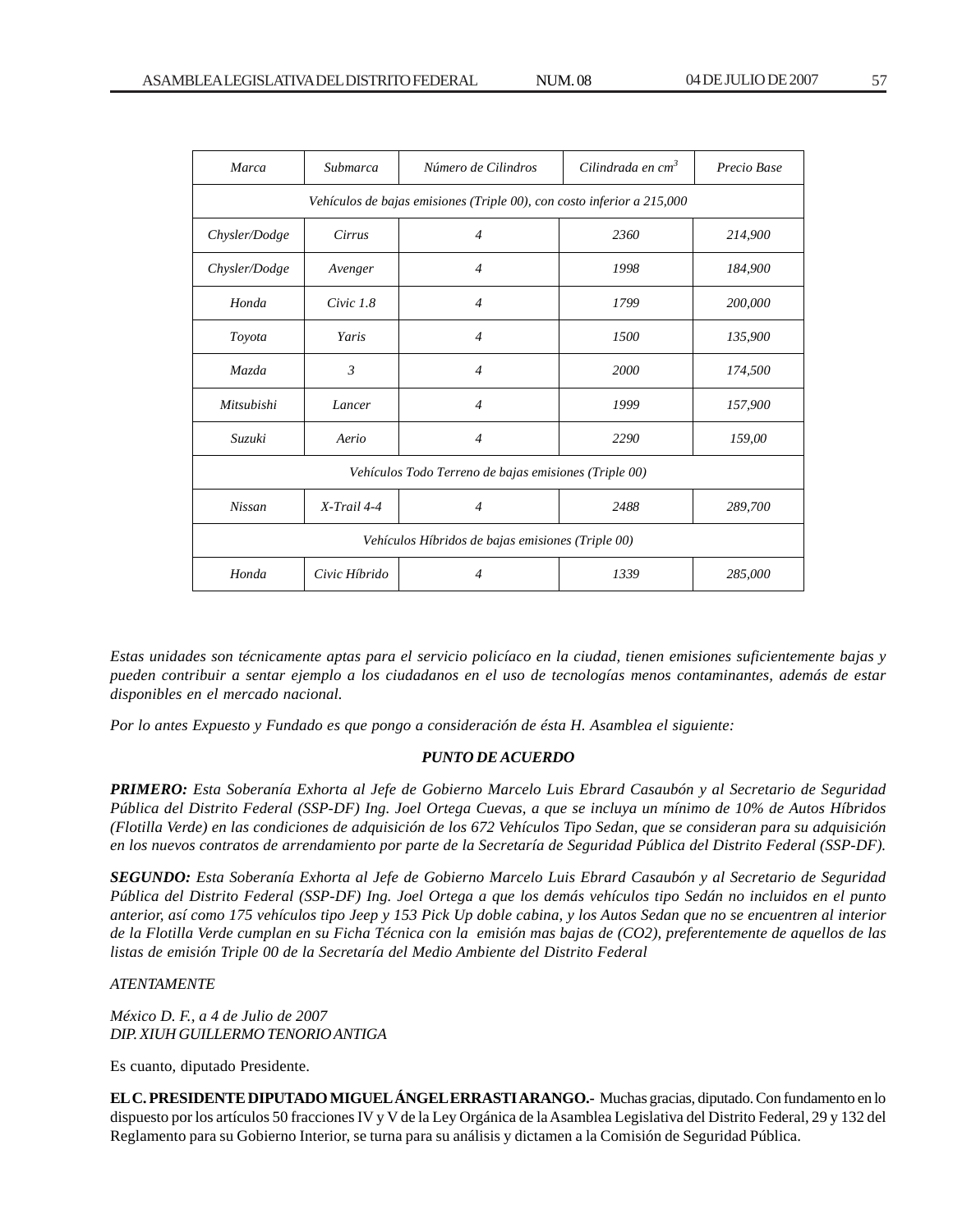Para presentar una propuesta con punto de Acuerdo por el que esta Soberanía exhorta de manera respetuosa a la Licenciada Laura Velázquez Alzúa, Secretaria de Desarrollo Económico, a efecto de que realice un informe real y fidedigno acerca de cuál es la cantidad de unidades comercializadas y del valor monetario de las mismas, del total de la venta de comida industrializada de alto contenido calórico y bajo contenido nutricional, la conocida comida ''chatarra'' y de refrescos en el Distrito Federal, se concede el uso de la Tribuna al diputado Xiuh Tenorio Antiga, del grupo parlamentario del Partido Nueva Alianza.

# **EL C. DIPUTADO XIUH GUILLERMO TENORIO ANTIGA.-** Con su permiso, diputado Presidente.

*PROPOSICIÓN CON PUNTO DE ACUERDO POR EL QUE ESTA SOBERANÍA EXHORTA DE MANERA RESPETUOSA A LA LIC. LAURA VELÁZQUEZ ALZÚA, SECRETARIA DE DESARROLLO ECONÓMICO A EFECTO DE QUE REALICE UN INFORME REAL Y FIDEDIGNO ACERCA DE CUÁL ES LA CANTIDAD DE UNIDADES COMERCIALIZADAS Y DEL VALOR MONETARIO DE LAS MISMAS, DEL TOTAL DE LA VENTA DE COMIDA INDUSTRIALIZADA DE ALTO CONTENIDO CALÓRICO Y BAJO CONTENIDO NUTRICIONAL Y DE REFRESCOS EN EL DISTRITO FEDERAL.*

*DIP. AGUSTÍN GUERRERO CASTILLO. PRESIDENTE DE LA MESA DIRECTIVA DE LA DIPUTACIÓN PERMANENTE DE LA ASAMBLEA LEGISLATIVA DEL DISTRITO FEDERAL. IV LEGISLATURA.*

## *PRESENTE.*

*El suscrito Diputado XIUH GUILLERMO TENORIO ANTIGA, Coordinador del grupo parlamentario Nueva Alianza, en esta IV Legislatura de la Asamblea Legislativa del Distrito Federal, en uso de las facultades conferidas en el inciso g de la fracción V, de la Base Primera del artículo 122 de la Constitución Política de los Estados Unidos Mexicanos; así como en los artículos 10 fracción XXI y XXXV; 17 fracción VI de la Ley Orgánica de la Asamblea Legislativa del Distrito Federal y 93 y 133 del Reglamento para el Gobierno Interior de la Asamblea Legislativa del Distrito Federal, y demás artículos correlativos, presento ante esta H. Soberanía la siguiente propuesta con punto de acuerdo al tenor de las siguiente:*

# *EXPOSICIÓN DE MOTIVOS*

*Uno de los problemas que más aqueja a nuestra sociedad actual es la obesidad y las enfermedades que de ella se derivan como diabetes e hipertensión, que representan las principales causas de muerte en nuestro país.*

*Entre los diversos factores que generan el sobrepeso y la obesidad se encuentran los malos hábitos alimenticios, el sedentarismo, la falta de ejercicio, entre otros. Como es muy fácil apreciar, gran parte de la población dedica 1a mayor parte del día a realizar su trabajo o estudio, razón por la cual en la mayoría de las ocasiones no les es posible obtener la alimentación adecuada.*

*Por otro lado, la exposición a un constante bombardeo de menciones comerciales o anuncios en la mayor parte de los medios de comunicación, ocasiona que gran parte de nuestra sociedad se vea atraída por el consumo de productos que benefician poco o en nada nuestra salud.*

*Un ejemplo de lo anterior, lo tenemos con los alimentos de alto contenido calórico y bajo contenido nutricional y con los refrescos, ya que de acuerdo a diversos reportes, México es el país del mundo que consume más refrescos per cápita, lo que trae como consecuencia que sea el país de América Latina con más problemas de obesidad y diabetes entre los niños y jóvenes.*

*Así, tenemos que de acuerdo a la Amedec, (Asociación Mexicana de Estudios para la Defensa del Consumidor) el consumo de refrescos ''constituye la más grave distorsión de nuestros hábitos de alimentación, pues además de que lleva a la ingestión de calorías vacías, es decir, con cero proteínas, vitaminas y minerales, lo que a la larga provoca pérdida del apetito y malnutrición''.*

*Lo anterior se explica si tomamos en cuenta que los principales ingredientes de los refrescos son agua, gas, saborizantes, colorantes y ácido fosfórico (y los de cola contienen además cafeína). En contraste no contienen proteínas, minerales y mucho menos vitaminas, además de que los refrescos no alimentan, aunque alteran el equilibrio metabólico por su alto contenido en azúcares.*

*Lo preocupante de todo esto es que de acuerdo con un estudio realizado por la empresa Ajemex, en México el consumo anual per cápita de refrescos en el país es de 152 litros al año. De este volumen, el 74% del consumo se concentra en refrescos de sabor de cola, es decir, unos 112 litros.*

*No obstante lo anterior, organismos de a sociedad civil como ''El Poder del Consumidor'' han manifestado que dicho consumo no es el real, ya que de acuerdo con diversos reportes el consumo de refrescos rebasan los 300 litros al año, lo cual refleja una diferencia cercana al 100%.*

*Una situación similar se presenta con los alimentos de alto contenido calórico y bajo contenido nutricional, ya que actualmente no se cuenta con información confiable que haya sido dada por algún organismo oficial, y las empresas productoras no hacen públicas sus cifras totales.*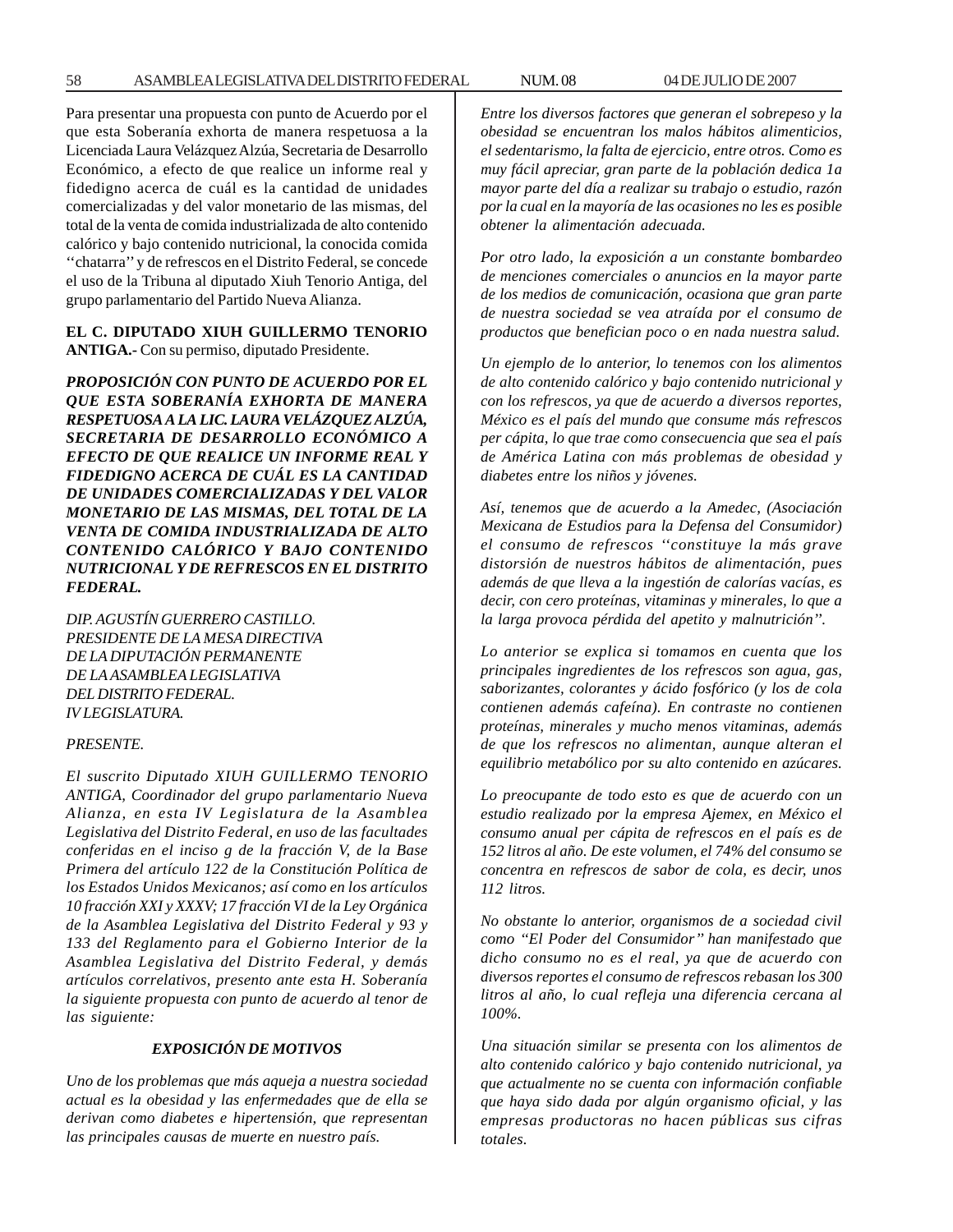*Ahora bien, si tomamos en cuenta que dichos datos son necesarios para enfrentar al problema de salud que enfrentan los ciudadanos, tenemos entonces que se hace necesario tener datos confiables que nos indiquen ¿cuál es el verdadero estado de consumo en nuestro país en general y en nuestra entidad en particular?*

*En vista de lo anterior, proponemos el siguiente:*

## *PUNTO DE ACUERDO*

*ÚNICO: ESTA SOBERANÍA EXHORTA DE MANERA RESPETUOSA A LA LIC. LAURA VELÁZQUEZ ALZÚA, SECRETARIA DE DESARROLLO ECONÓMICO A EFECTO DE QUE REALICE UN INFORME REAL Y FIDEDIGNO ACERCA DE CUÁL ES LA CANTIDAD DE UNIDADES COMERCIALIZADAS Y DEL VALOR MONETARIO DE LAS MISMAS, DEL TOTAL DE LA VENTA DE COMIDA INDUSTRIALIZADA DE ALTO CONTENIDO CALÓRICO Y BAJO CONTENIDO NUTRICIONAL Y DE REFRESCOS EN EL DISTRITO FEDERAL.*

 *ATENTAMENTE*

*México D. F., a 4 de Julio de.2007 DIP. XIUH GUILLERMO TENORIO ANTIGA*

Es cuanto, diputado Presidente.

urgente y obvia resolución.

**EL C. PRESIDENTE.-** Gracias, diputado. En términos de lo dispuesto por el artículo 133 del Reglamento para el Gobierno Interior de la Asamblea Legislativa del Distrito Federal, consulte la Secretaría a la Diputación Permanente en votación económica si la propuesta presentada por el diputado Xiuh Tenorio Antiga se considera de urgente y obvia resolución.

**EL C. SECRETARIO DIPUTADO ARMANDO TONATIUH GONZÁLEZ CASE.-** Por instrucciones de la Presidencia y en votación económica se consulta a la Diputación Permanente si la propuesta de referencia se considera de

Los que estén por la afirmativa, sírvanse manifestarlo poniéndose de pie.

Se considera de urgente y obvia resolución, diputado Presidente.

**EL C. PRESIDENTE.-** Está a discusión la propuesta. ¿Existen oradores en contra?

Proceda la Secretaría a preguntar a la Diputación Permanente en votación económica si es de aprobarse la propuesta a discusión.

**EL C. SECRETARIO DIPUTADO ARMANDO TONATIUH GONZÁLEZ CASE.-** Por instrucciones de la Presidencia y

en votación económica se pregunta a la Diputación Permanente si está a favor o en contra de la propuesta sometida a su consideración.

Los que estén por la afirmativa, sírvanse manifestarlo poniéndose de pie.

Aprobada la propuesta, diputado Presidente.

**EL C. PRESIDENTE.-** Remítase a las autoridades correspondientes para los efectos legales a que haya lugar.

Esta Presidencia hace del conocimiento de la Asamblea, que los puntos enlistados en los numerales 30, 32 y 37 del orden del día han sido retirados.

Para presentar una propuesta con punto de acuerdo sobre el proceso de investigación que se le sigue en diferentes instancias a la diputada María del Carmen Segura Rangel, se concede el uso de la tribuna al diputado Miguel Sosa Tan, del grupo parlamentario del Partido de la Revolución Democrática.

**EL C. DIPUTADO MIGUEL SOSA TAN.-** Con su permiso, diputado Presidente.

*PROPUESTA CON PUNTO DE ACUERDO PARA EXHORTAR AL SECRETARIO DE LA FUNCIÓN PÚBLICA DEL GOBIERNO FEDERAL, LICENCIADO GERMÁN MARTÍNEZ CAZARES, PARA QUE EN EL ÁMBITO DE SUS ATRIBUCIONES RESUELVA LOS PROCEDIMIENTOS ADMINISTRATIVOS DISCIPLINARIOS 0014/2004 Y 0014/2005, ASÍ COMO DE INICIO AL PROCEDIMIENTO ADMINISTRATIVO DISCIPLINARIO POR LAS OBSERVACIONES NO SOLVENTADAS DE LA AUDITORIA 049/04, CONCLUIDA EN DICIEMBRE DE 2004 POR LA SECRETARÍA DE LA FUNCIÓN PÚBLICA; TODOS ELLOS FINCADOS EN CONTRA DE LA ACTUAL DIPUTADA A LA ASAMBLEA LEGISLATIVA DEL DISTRITO FEDERAL POR EL PARTIDO ACCIÓN NACIONAL, MARÍA DEL CARMEN SEGURA RANGEL, YA QUE A LA FECHA NO SE HAN CONCLUIDO, A PESAR DE QUE YA HAN PASADO MAS DE DOS AÑOS, Y EN CONSECUENCIA, NO SE HA DETERMINADO SI EXISTE O NO ALGÚN TIPO DE RESPONSABILIDAD.*

*Miguel Sosa Tan, integrante del grupo parlamentario del Partido de la Revolución Democrática, con base en las atribuciones y facultades conferidas por el artículo 122 de la Constitución Política de los Estados Unidos Mexicanos, los relativos de la Ley Orgánica de la Asamblea Legislativa del Distrito Federal, así como el artículo 132 del Reglamento para el Gobierno Interior de la Asamblea Legislativa del Distrito Federal, presento para su aprobación la siguiente PROPUESTA CON PUNTO DE ACUERDO PARA EXHORTAR AL*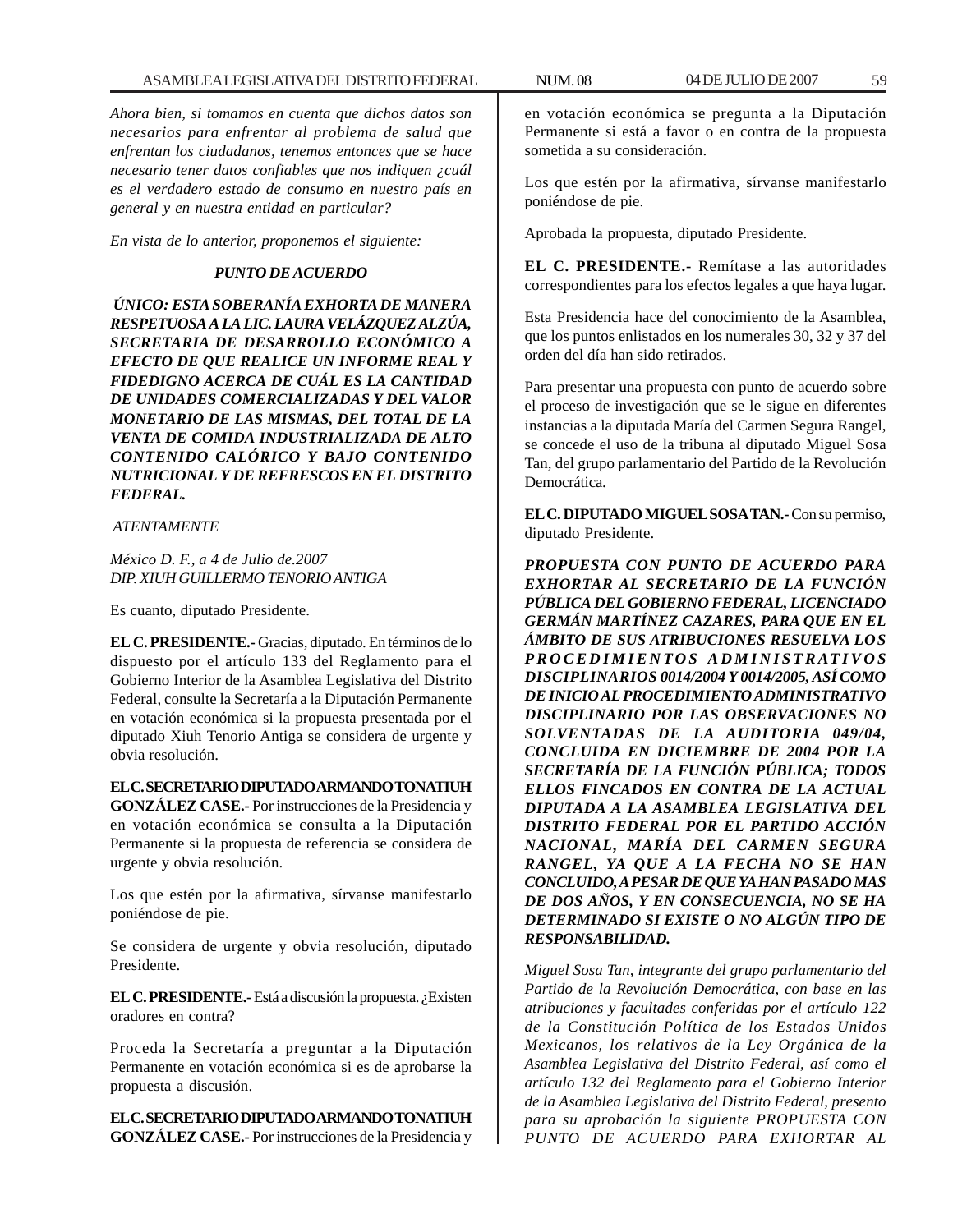*SECRETARIO DE LA FUNCIÓN PÚBLICA DEL GOBIERNO FEDERAL, LICENCIADO GERMÁN MARTÍNEZ CAZARES, PARA QUE EN EL ÁMBITO DE SUS ATRIBUCIONES RESUELVA LOS PROCEDIMIENTOS ADMINISTRATIVOS DISCIPLINARIOS 0014/2004 Y 0014/ 2005, ASÍ COMO DE INICIO AL PROCEDIMIENTO ADMINISTRATIVO DISCIPLINARIO POR LAS OBSERVACIONES NO SOLVENTADAS DE LA AUDITORIA 049/04, CONCLUIDA EN DICIEMBRE DE 2004 POR LA SECRETARÍA DE LA FUNCIÓN PÚBLICA; TODOS ELLOS FINCADOS EN CONTRA DE LA ACTUAL DIPUTADA A LA ASAMBLEA LEGISLATIVA DEL DISTRITO FEDERAL POR EL PARTIDO ACCIÓN NACIONAL, MARÍA DEL CARMEN SEGURA RANGEL, YA QUE A LA FECHA NO SE HAN CONCLUIDO, A PESAR DE QUE YA HAN PASADO MAS DE DOS AÑOS, Y EN CONSECUENCIA, NO SE HA DETERMINADO SI EXISTE O NO ALGÚN TIPO DE RESPONSABILIDAD.*

*Considerando que la principal misión de la Secretaría de la Función Pública es consolidar un gobierno honesto, eficiente y transparente, así como que la ciudadanía participe y confíe en la función pública, reviste de toral importancia que sus hechos avalen su dicho.*

*Lo anterior lo señalo, ya que dicha dependencia federal, por razones que desconocemos, no ha dado puntual resolución a los Procedimientos Administrativos Disciplinarios 0014/2004, donde al monto de las irregularidades asciende a 4 MILLONES 5 MIL 8 CIENTOS PESOS, al 0014/2005, donde al monto de las irregularidades asciende a 206 MILLONES QUINIENTOS MIL PESOS; ni iniciado el procedimiento administrativo disciplinario por las observaciones no solventadas de la auditoría 049/04, concluida en diciembre de 2004, donde el monto de las irregularidades asciende a 7 MILLONES 6 CIENTOS MIL PESOS; todos ellos fincados en contra de la actual Diputada a la Asamblea Legislativa del Distrito Federal por el Partido Acción Nacional, María del Carmen Segura Rangel, donde la suma en el fondo de las irregularidades observadas por la Secretaría de la Función Pública asciende a mas de 200 MILLONES DE PESOS.*

*En efecto, parece que no fue suficiente la serie de irregularidades que señalé en la PROPUESTA CON PUNTO DE ACUERDO PARA SOLICITAR A LA COMISIÓN DE GOBIERNO DE LA ASAMBLEA LEGISLATIVA DEL DISTRITO FEDERAL, IV LEGISLATURA, SUSTITUYA A LA DIPUTADA MARÍA DEL CARMEN SEGURA RANGEL, COMO PRESIDENTE DE LA COMISIÓN DE SEGURIDAD PÚBLICA DE ÉSTE ÓRGANO DE GOBIERNO LEGISLATIVO que presenté ante esta soberanía el pasado 20 de junio del presente año, donde también se enuncian una serie de procedimientos y resoluciones derivados de procedimientos administrativos* *disciplinarios instrumentados en contra de la legisladora; sino que ahora, señalo de manera puntual, procedimientos de la misma naturaleza, pero que aún no han sido resueltos por la Secretaría de la Función Pública.*

*No se trata de una fijación, ni como algún legislador señaló, por cierto del mismo partido que la Diputada Carmen Segura Rangel, de una ''cacería de brujas'', sino más bien de excelso sentido de legalidad y transparencia. No busco más que se sancione, en estricto apego a derecho, a quien en su caso haya incurrido en prácticas corruptas.*

*Me es indispensable insistir en la importancia que reviste el que la Comisión de Gobierno de la Asamblea Legislativa del Distrito Federal lleve a cabo la sustitución de la legisladora María Del Carmen Segura Rangel como Presidenta de la Comisión de Seguridad Pública de este Órgano de Gobierno Legislativo, ya que por la trascendencia de los asuntos de que conoce dicha comisión, no puede estar a cargo de una persona con tan poca calidad en el desempeño del servicio público como la asambleísta María del Carmen Segura Rangel.*

*Finalmente, y sin el ánimo de resultar insistente o abrumador con el tema, atentamente propongo:*

*PRIMERO.- Que la Asamblea Legislativa del Distrito Federal, IV Legislatura, exhorte al Secretario de la Función Pública del Gobierno Federal, Licenciado Germán Martínez Cázares, para que en el ámbito de sus atribuciones resuelva los procedimientos administrativos disciplinarios 0014/2004, donde al monto de las irregularidades asciende a 4 MILLONES 5 MIL 8 CIENTOS PESOS, el 0014/2005, donde al monto de las irregularidades asciende a 206 MILLONES QUINIENTOS MIL PESOS; y de inicio al procedimiento administrativo disciplinario por las observaciones no solventadas de la auditoría 049/04, concluida en diciembre de 2004, donde el monto de las irregularidades asciende a 7 MILLONES 6 CIENTOS MIL PESOS; todos ellos por presuntas irregularidades cometidas por la actual Diputada a la Asamblea Legislativa del Distrito Federal por el Partido Acción Nacional, María Del Carmen Segura Rangel, ya que a mas de dos años de distancia no se han concluido, con lo que no se ha determinado por la autoridad si existe o no algún tipo de responsabilidad.*

*SEGUNDO.- Reiterar mi PROPUESTA CON PUNTO DE ACUERDO PARA SOLICITAR A LA COMISIÓN DE GOBIERNO DE LA ASAMBLEA LEGISLATIVA DEL DISTRITO FEDERAL, IV LEGISLATURA, SUSTITUYA A LA DIPUTADA MARÍA DEL CARMEN SEGURA RANGEL, COMO PRESIDENTE DE LA COMISIÓN DE SEGURIDAD PÚBLICA DE ÉSTE ÓRGANO DE GOBIERNO LEGISLATIVO, misma que presente ante esta soberanía el pasado 20 de junio del presente año.*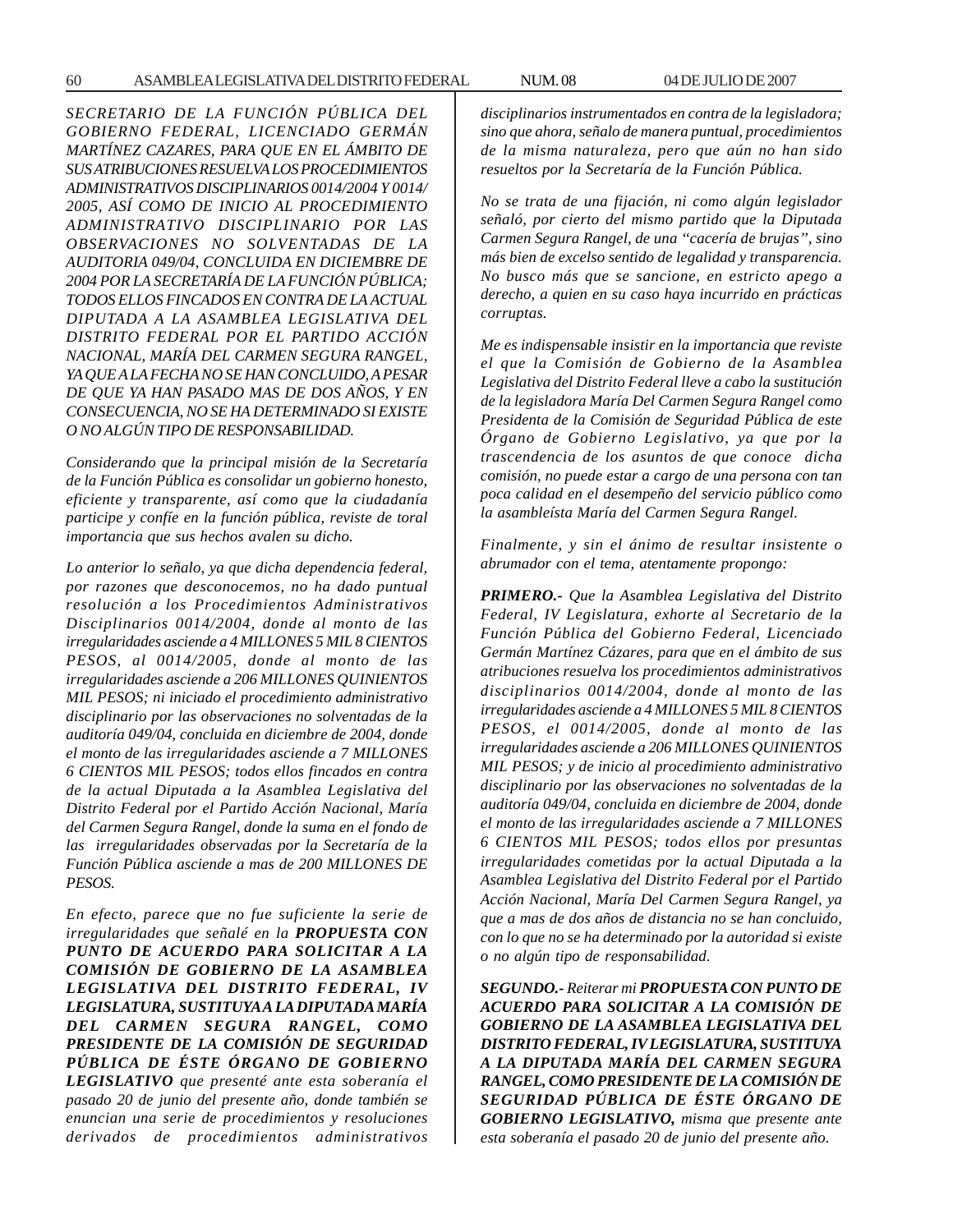*Es cuanto señor presidente.*

*Dip. Miguel Sosa Tan.*

Es cuanto, diputado Presidente.

**EL C. PRESIDENTE.-** Muchas gracias. Con fundamento en lo dispuesto por los Artículos 50 fracciones IV y V de la Ley Orgánica de la Asamblea Legislativa del Distrito Federal, 28 y 132 del Reglamento para su Gobierno Interior, se turna para su análisis y dictamen a la Comisión de Administración y Procuración de Justicia.

Para presentar una propuesta con punto de acuerdo sobre las medidas injustificadas de las instituciones de crédito, se concede el uso de la Tribuna al diputado Agustín Guerrero, del grupo parlamentario del Partido de la Revolución Democrática.

**EL C. DIPUTADO AGUSTÍN GUERRERO CASTILLO.-** Con su permiso, diputado Presidente.

*PROPOSICIÓN CON PUNTO DE ACUERDO DE URGENTE Y OBVIA RESOLUCIÓN PARA EXHORTAR A LA COMISIÓN NACIONAL BANCARIA Y DE VALORES PARA QUE, DE ACUERDO A SUS ATRIBUCIONES, LLEVE A CABO UNA INVESTIGACIÓN SOBRE LAS RAZONES QUE EL GRUPO FINANCIERO HSBC TUVO PARA REALIZAR LA CANCELACIÓN DE LA CUENTA N° 4038497855 A NOMBRE DE LA ASOCIACIÓN CIVIL HONESTIDAD VALIENTE, Y EN SU CASO, PROCEDA A IMPONER LAS SANCIONES CORRESPONDIENTES.*

## *2 DE JULIO DE 2007*

*A nombre de los diputados firmantes, integrantes de esta IV Legislatura de la Asamblea Legislativa del Distrito Federal, y con fundamento en el Artículo 17, fracción VI de la Ley Orgánica y 133 del Reglamento para el Gobierno Interior ambos de la Asamblea Legislativa del Distrito Federal, someto a esta Diputación Permanente el siguiente PUNTO DE ACUERDO DE URGENTE Y OBVIA RESOLUCIÓN con base en los siguientes*

## *CONSIDERANDOS*

*Primero.- Que la Comisión Nacional Bancaria y de Valores, de acuerdo al artículo 2° de la ley en la materia que la rige, tiene por objeto supervisar y regular, en el ámbito de su competencia, a las entidades financieras, a fin de procurar su estabilidad y correcto funcionamiento, así como mantener y fomentar el sano y equilibrado desarrollo del sistema financiero en su conjunto, en protección de los intereses del público. También será su objeto supervisar y regular a las personas físicas y demás personas morales, cuando realicen actividades previstas en las leyes relativas al citado sistema financiero.*

*Segundo.- Que en el artículo 4 fracción IX de la Ley de la Comisión Nacional Bancaria y de Valores, se afirma que la propia Comisión está facultada para procurar a través de los procedimientos establecidos en las leyes que regulan al sistema financiero, que las entidades cumplan debida y eficazmente las operaciones y servicios, en los términos y condiciones concertados, con los usuarios de servicios financieros.*

*Tercero.- Que el Grupo Financiero HSBC, de acuerdo a su propia información, es 99.74% propiedad de HSBC Holdings plc, con sede en Londres, Gran Bretaña. Deriva su nombre de Hongkong and Shanghai Banking Corporation, un banco fundado en 1865 por el escocés Thomas Sutherland para financiar el comercio en Extremo Oriente. En la actualidad, es una de las organizaciones bancarias y financieras más grandes del mundo con activos al 30 de junio de 2006 por 1.7 billones de dólares y con 125 millones de clientes.*

*Cuarto.- Que en México el Grupo Financiero HSBC, S.A. de C.V. es una entidad financiera, con 6.5 millones de clientes, 23,000 empleados, cerca de 1,400 sucursales y se encuentra integrado por las siguientes subsidiarias: HSBC México, S.A. Banco, HSBC Seguros, S.A. de C.V., HSBC Afore, SA. de C.V., HSBC Casa de Bolsa, S.A. de C.V., HSBC Fianzas México, S.A. y HSBC Operadora de Fondos, S.A. de C.V.*

*Quinto.- Que la Asociación Civil ''HONESTIDAD VALIENTE'' abrió la cuenta N° 4038497855 en el Banco HSBC. con el fin de recaudar fondos de los simpatizantes del ''Gobierno Legítimo de México'' encabezado por el Lic. Andrés Manuel López Obrador, consiguiendo que 11,238 personas depositaran de manera voluntaria más de 15.8 millones de pesos.*

*Sexto.- Que HSBC canceló en junio pasado de manera unilateral la cuenta mencionada en el considerando anterior, la cual se había convertido para miles de mexicanos en un canal importante para enviar sus depósitos solidarios para el desarrollo de las actividades de dicho movimiento como las giras que realizaron por los municipios del país para mantener el ideal democrático.*

*Séptimo.- Que no es la primera vez que dicho Grupo Financiero actúa de esta manera, ya que el 26 de enero de 2006 el banco HSBC, entregó en el domicilio fiscal de la asociación ''ENLACE CIVIL'', A. C., en la ciudad de San Cristóbal de las Casas, dos oficios, firmados por el Lic. Edmundo Rivero Sánchez, apoderado de HSBC MEXICO, acompañados de su respectiva notificación a cargo del Notario Público número 75 del estado de Chiapas, Lic. Arturo Morales Urioste. Dichos oficios informan que: ''por así convenir a sus intereses'', esta institución daba por terminados dos contratos de*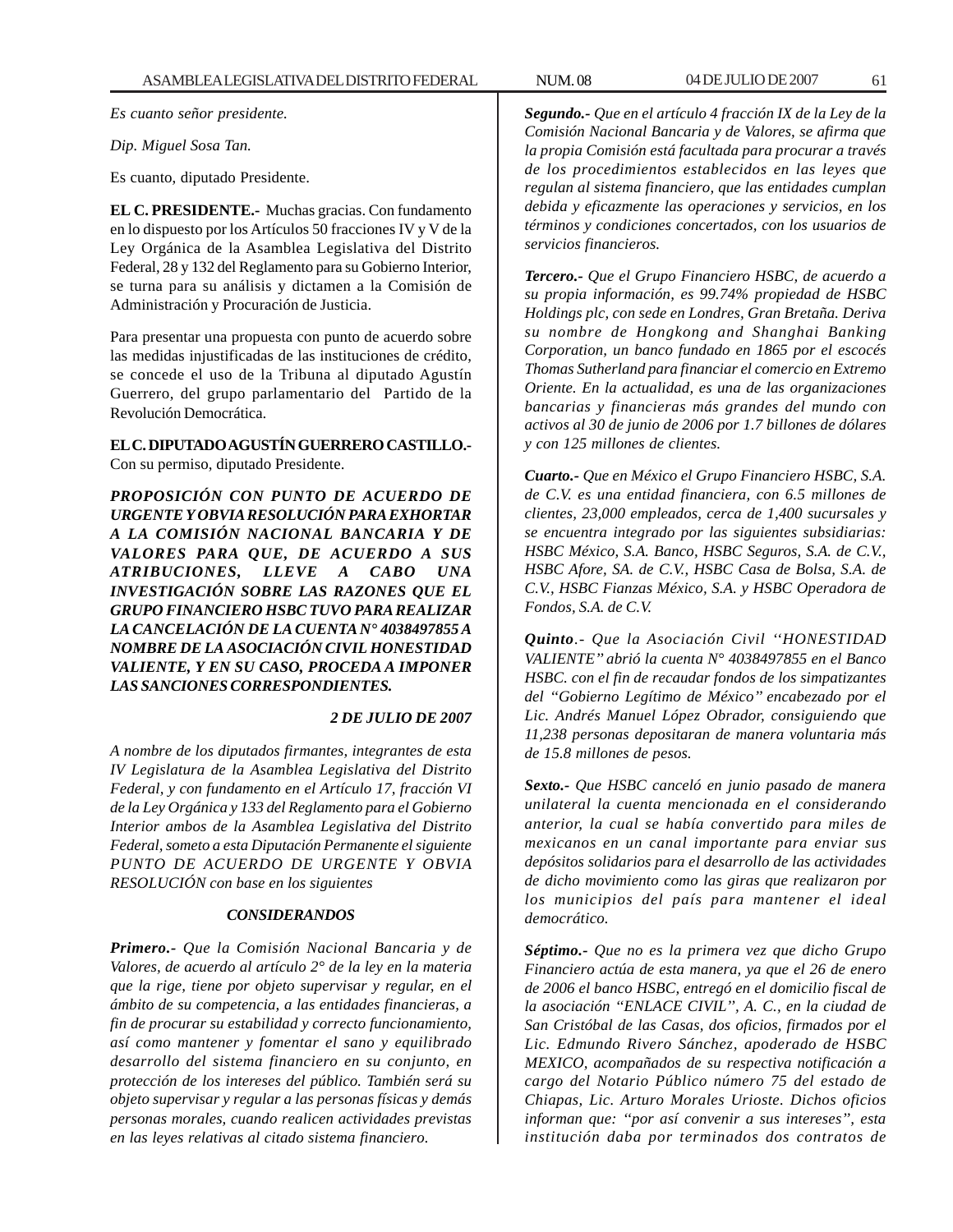*Depósito Bancario de Dinero, uno a nombre de María Gloria Benavides Guevara, y el otro a nombre de Mónica del Rosario Villa Quintero, colaboradoras de ''ENLACE CIVIL'', A. C.*

*La primera de estas cuentas servía para depósitos nacionales e internacionales, destinados a la ampliación de la red de agua potable de San Andrés Sacamch'en de los Pobres; a la compra de un camión cisterna para proveer de agua a los compañeros bases de apoyo zapatistas que habitan en el municipio de Zinacantán; y para alimentos vía proyectos productivos a cargo de las mujeres de las comunidades. Luego del paso del huracán Stan, se empezaron a recabar en esta cuenta apoyos solidarios para los damnificados que quedaron sin vivienda, sin alimentos ni agua.*

*La segunda cuenta recibía cooperación de ciudadanos de Dinamarca para gastos relacionados con pequeñas obras y mantenimiento de escuelas en los Caracoles de La Garrucha, La Realidad y Roberto Barrios.*

*Octavo.- Que de lo anterior se desprende que la cancelación de dicha cuenta obedece a razones políticas con el fin de frenar el avance de las acciones que está implementando la Convención Nacional Democrática, violándose flagrantemente los derechos políticos de millones de personas movilizadas, lo que implica necesariamente una injerencia en los asuntos internos de los mexicanos por parte de un grupo financiero internacional.*

*Noveno.- Que exigimos sea respetado el párrafo segundo del artículo 33 de la Constitución Política de los Estados Unidos Mexicanos que afirma: ''Los extranjeros no podrán de ninguna manera inmiscuirse en los asuntos políticos del país'', y por tanto, demandamos las acciones correspondientes a las autoridades facultadas para ello.*

*Ante lo anteriormente expuesto, los abajo firmantes, proponernos el siguiente*

#### *PUNTO DE ACUERDO*

*ÚNICO.- SE EXHORTA A LA COMISIÓN NACIONAL BANCARIA Y DE VALORES PARA QUE, DE ACUERDO A SUS ATRIBUCIONES, LLEVE A CABO UNA INVESTIGACIÓN SOBRE LAS RAZONES QUE EL GRUPO FINANCIERO HSBC TUVO PARA REALIZAR LA CANCELACIÓN DE LA CUENTA N° 4038497855 A NOMBRE DE LA ASOCIACIÓN CIVIL HONESTIDAD VALIENTE, Y EN SU CASO. A IMPONER LAS SANCIONES CORRESPONDIENTES.*

*Dip. Enrique Vargas Anaya, Dip. Agustín Guerrero Castillo.*

Es todo, diputado Presidente.

**EL C. PRESIDENTE DIPUTADO MIGUEL ÁNGEL ERRASTI ARANGO.-** En términos de lo dispuesto por el artículo 133 del Reglamento para el Gobierno Interior de la Asamblea Legislativa del Distrito Federal, consulte la Secretaría a la Diputación Permanente en votación económica si la propuesta presentada por el diputado Agustín Guerrero se considera de urgente y obvia resolución.

**EL C. SECRETARIO DIPUTADO ARMANDO TONATIUH GONZÁLEZ CASE.-** Por instrucciones de la Presidencia y en votación económica, se consulta a la Diputación Permanente si la propuesta de referencia se considera de urgente y obvia resolución.

Los que estén por la afirmativa, sírvanse manifestarlo poniéndose de pie.

Los que estén por la negativa, sírvanse manifestarlo poniéndose de pie.

Se considera de urgente y obvia resolución, diputado Presidente.

**EL C. PRESIDENTE.-** Está a discusión la propuesta. ¿Existen oradores en contra?

Proceda la Secretaría a preguntar a la Diputación Permanente en votación económica si es de aprobarse la propuesta a discusión.

**EL C. SECRETARIO.-** Por instrucciones de la Presidencia y en votación económica, se pregunta a la Diputación Permanente si está a favor o en contra de la propuesta sometida a su consideración.

Los que estén por la afirmativa, sírvanse manifestarlo poniéndose de pie.

Los que estén por la negativa, sírvanse manifestarlo poniéndose de pie.

Aprobada la propuesta, diputado Presidente.

**EL C. PRESIDENTE.-** Remítase a las autoridades correspondientes para los efectos legales a que haya lugar.

Para presentar una propuesta con punto de acuerdo para exhortar al Jefe de Gobierno del Distrito Federal informe a este órgano Legislativo sobre el estado que guarda el Programa Delegacional de Desarrollo Urbano de la demarcación territorial de Iztapalapa sobre los resultados de su implementación y el nivel de actualización que contiene respecto de las necesidades de la población, de conformidad a lo establecido en la ley de la materia, lo anterior deberá informarse en un término no mayor a 30 días naturales, se concede el uso de la tribuna al diputado José Luis Morúa Jasso, del grupo parlamentario del Partido de la Revolución Democrática.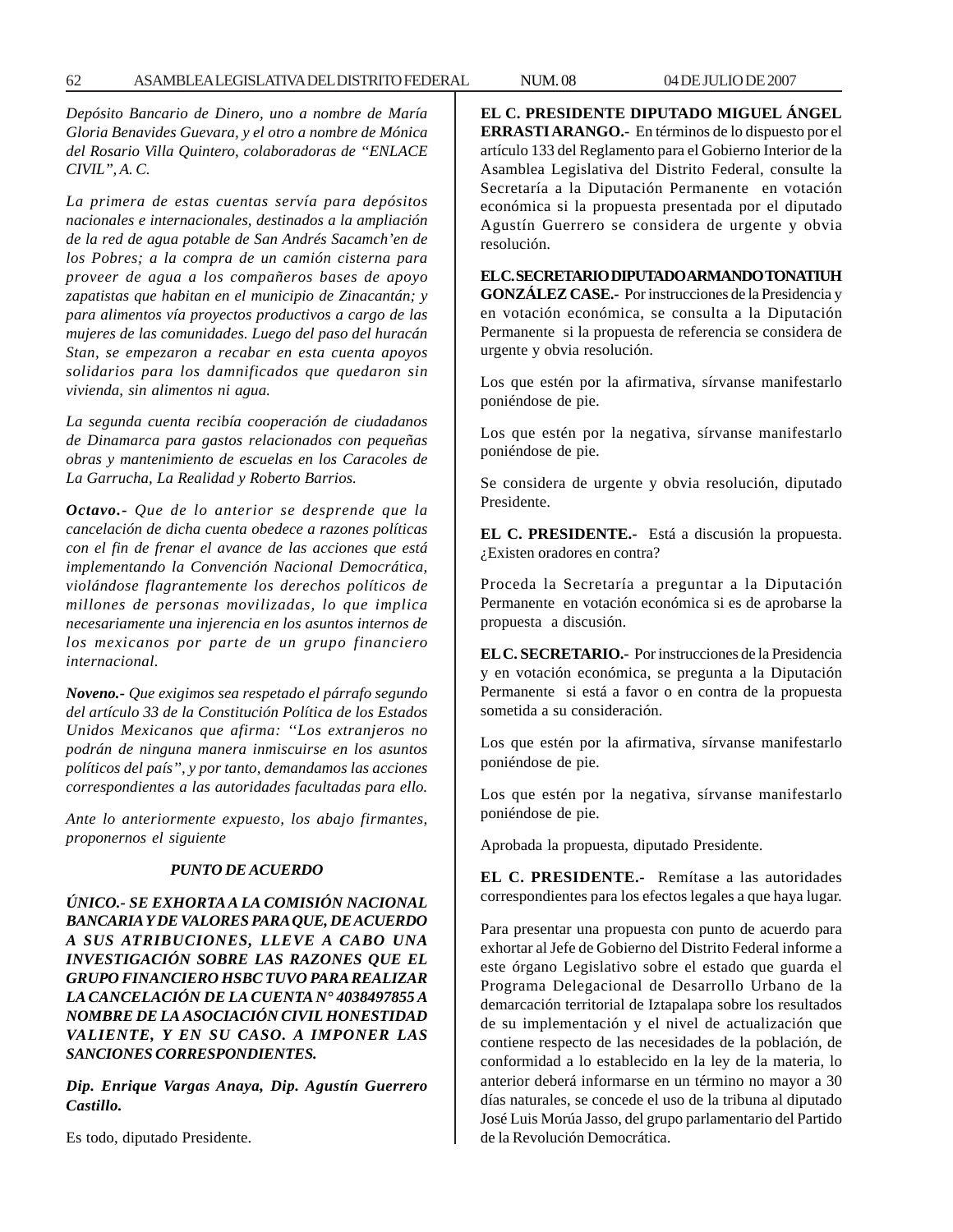**EL C. DIPUTADO JOSÉ LUIS MORÚA JASSO.-** Con su permiso, diputado Presidente.

*PROPOSICIÓN CON PUNTO DE ACUERDO, PARA EXHORTAR AL JEFE DE GOBIERNO DEL DISTRITO FEDERAL, INFORME A ESTE ÓRGANO LEGISLATIVO SOBRE EL ESTADO DE GUARDA EL PROGRAMA DELEGACIONAL DE DESARROLLO URBANO DE LA DEMARCACIÓN TERRITORIAL DE IZTAPALAPA; SOBRE LOS RESULTADOS DE SU IMPLEMENTACIÓN Y EL NIVEL DE ACTUALIZACIÓN QUE CONTIENE RESPECTO DE LAS NECESIDADES DE LA POBLACIÓN, DE CONFORMIDAD A LO ESTABLECIDO EN LA LEY DE LA MATERIA. LO ANTERIOR DEBERÁ INFORMARSE EN UN TÉRMINO NO MAYOR A 30 DÍAS NATURALES.*

*México D.F. a 02 de julio de 2007*

*C. PRESIDENTE DE LA DIPUTACIÓN PERMANENTE DE LA ASAMBLEA LEGISLATIVA DEL DISTRITO FEDERAL IV LEGISLATURA*

#### *PRESENTE*

*Los suscritos diputados José Luis Morúa Jasso y Daniel Salazar Núñez, integrantes del grupo parlamentario del Partido de la Revolución Democrática en esta IV Legislatura de la Asamblea Legislativa del Distrito Federal con fundamento en los artículos 122, Apartado C, BASE PRIMERA, fracción V, inciso j) de la Constitución Política de los Estados Unidos Mexicanos; 36, 42 fracciones XIV y 46, fracción IXXV del Estatuto de Gobierno del Distrito Federal; 1, 7, 10 fracción I, 11, 17 fracción VI, 50 fracción IV y 88 fracción I de la Ley Orgánica de la Asamblea Legislativa del Distrito Federal; 85 Fracción I y 133 del Reglamento para el Gobierno Interior de la Asamblea Legislativa del Distrito Federal; sometemos a consideración de la diputación permanente de este Órgano Legislativo la siguiente: PROPOSICIÓN CON PUNTO DE ACUERDO, PARA EXHORTAR AL JEFE DE GOBIERNO DEL DISTRITO FEDERAL, INFORME A ESTE ÓRGANO LEGISLATIVO SOBRE EL ESTADO DE GUARDA EL PROGRAMA DELEGACIONAL DE DESARROLLO URBANO DE LA DEMARCACIÓN TERRITORIAL DE IZTAPALAPA; SOBRE LOS RESULTADOS DE SU IMPLEMENTACIÓN Y EL NIVEL DE ACTUALIZACIÓN QUE CONTIENE RESPECTO DE LAS NECESIDADES DE LA POBLACIÓN, DE CONFORMIDAD A LO ESTABLECIDO EN LA LEY DE LA MATERIA. LO ANTERIOR DEBERÁ INFORMARSE EN UN TÉRMINO NO MAYOR A 30 DÍAS NATURALES, al tenor de los siguientes:*

*Que la Ley de Desarrollo Urbano del Distrito Federal entró en vigor el 30 de enero de 1996; en esta se establece el procedimiento mediante el cual se podrán revisar y modificar los programas de Desarrollo Urbano del Distrito Federal y, en su caso, de ser procedente, la aprobación correspondiente por parte de la Asamblea Legislativa del Distrito Federal. De igual forma, en el Reglamento de la Ley en comento se establece los términos y condiciones a que deberá sujetarse el procedimiento de revisión y*

*modificación de dichos Programas.*

*ANTECEDENTES*

*De conformidad con las disposiciones de la Ley de Desarrollo Urbano del Distrito Federal, la entonces Asamblea de Representantes del Distrito Federal, I Legislatura, el 30 de abril de 1996, aprobó el Programa General de Desarrollo Urbano del Distrito Federal, publicándose en la Gaceta Oficial del Distrito Federal el 31 de diciembre de 2003. En dicho instrumento, se determina la estrategia, la política y las acciones generales de ordenación del territorio, así como las bases de los Programas Delegacionales y Parciales de Desarrollo, por lo que las revisiones y modificaciones de los programas deberán ser congruentes con lo establecido en este Programa.*

*Con fecha 10 de abril y 31 de julio de1997 fueron publicados en la Gaceta Oficial del Distrito Federal los 16 Programas Delegacionales de Desarrollo Urbano, así como los anexos técnicos correspondientes.*

*Las disposiciones normativas mencionadas son de orden público e interés social y en consecuencia, tanto los particulares, como las autoridades están obligadas a desarrollar sus actividades o actos en la forma y términos que la norma jurídica establece y en ese contexto realizamos los siguientes:*

## *CONSIDERANDOS*

*Tomando en consideración que la planeación del desarrollo urbano y el ordenamiento territorial del Distrito Federal, tienen por objeto mejorar el nivel y calidad de vida de la población de esta gran Ciudad, mediante la planeación del funcionamiento ordenado y regular de los servicios públicos y del acceso a los factores económicos, culturales, recreativos y turísticos, que permitan a sus habitantes a ejercer su derecho a una vida segura, productiva y sana en relación al medio que los rodea.*

*Que los elementos susceptibles de aprobación y la distribución equitativa de las cargas y beneficios del desarrollo urbano deben ser acordes a la distribución armónica de la población para que tengan acceso a la vivienda, a todos los servicios, infraestructura y equipamiento, así como al suministro del agua potable,*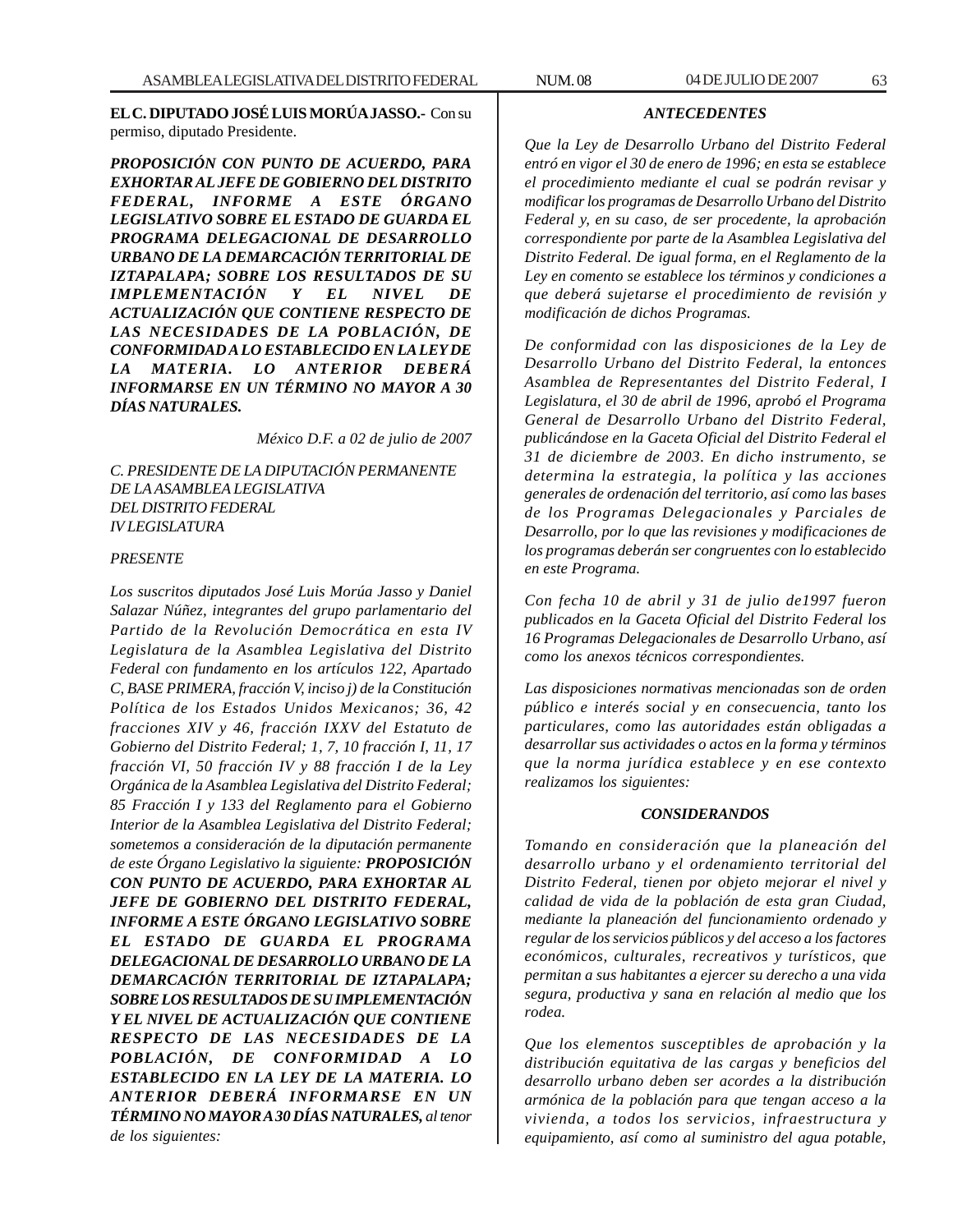*garantizando la sustentabilidad de la delegación y de esta manera evitar asentamientos humanos irregulares tanto en suelo urbano como de conservación o en áreas de alto riesgo; optimizando el ordenamiento territorial y el aprovechamiento del suelo de acuerdo a su naturaleza.*

*Que los Programas Delegacionales de Desarrollo Urbano de manera conjunta constituyen un Programa General, instrumento rector de la planeación económica y social para el Distrito Federal, desde luego, con las acciones concurrentes de planeación, ordenamiento, uso, destinos y reservas que en concordancia dispongan otros ordenamientos legales y reglamentos en la materia.*

*De conformidad con el artículo 25 de la Ley de Desarrollo Urbano del Distrito Federal, la revisión de los programas se realizará por lo menos cada tres años para verificar la congruencia con otros instrumentos y las variaciones económicas, ambientales y sociales que se hubieran producido en el territorio.*

*Por lo que hace a la Delegación lztapalapa, esta es una de las demarcaciones que cuenta con servicios limitados, como en el caso de la distribución y abastecimiento de agua potable, viéndose afectada principalmente la zona oriente y sur-oriente de la delegación, por ejemplo las Colonias de la Sierra de Santa Catarina hasta el Pueblo de San Lorenzo Tezonco, además tiene el índice más alto de habitantes en el Distrito Federal, según datos del INEGI. lztapalapa tiene una gran diversidad de espacios como son: Centrales de abasto, de mariscos y de carga, parques, teatros, restaurantes, centros comerciales, escuelas, mercados, panteones, reclusorios, cines y los servicios básicos necesarios para que los habitantes de esta demarcación puedan esparcirse y vivir de manera digna.*

*Pese a lo anterior, la dinámica social, económica y urbana que ha presentado el Distrito Federal y en particular, el territorio que ocupa la Delegación lztapalapa, sobretodo en materia de cambios de uso de suelo, sobrepoblación, envejecimiento y deterioro del entorno urbano arquitectónico y en general, de la imagen urbana ambiental, hacen necesarios adecuar los instrumentos de planeación, por lo que es necesario revisar, modificar y actualizar el Programa Delegacional de Desarrollo Urbano de la Delegación lztapalapa, que actualmente se encuentra vigente.*

*Que hay aproximadamente 837 asentamientos irregulares en el Distrito Federal, de los cuales en la Delegación Iztapalapa hay un promedio de 122; 42 de ellos (que representan el 34.4%) se ubican en suelo de conservación, de los cuales el 25 predios (59.52%) están asentados en la Sierra de Santa Catarina y 17 predios (42.48%) en el Cerro de la Estrella, los restantes 80 asentamientos (que representan el 65.6%) se localizan en suelo urbano.*

*En cuanto a reserva territorial, se estima que lztapalapa tiene aproximadamente 105 hectáreas susceptibles, y esta conformada por terrenos baldíos, en su mayoría de propiedad particular, ubicándose en el Cerro de la Estrella (15 hectáreas), en la Sierra de Santa Catarina (21 hectáreas), en el Salado y Subcentro Urbano Ejercito Constitucionalista Cabeza de Juárez (69 hectáreas aproximadamente).*

*Que la propuesta de planeación territorial y la estrategia del programa delegacional actual, tiene como objetivos resolver la problemática existente en materia de regulación y ordenamiento del uso del suelo, el impulso a las actividades económicas, así como el control del crecimiento urbano.*

*Que uno de los problemas que más aquejan a los habitantes de esta Delegación, son los asentamientos irregulares, los que, no cumplen con todos los requisitos establecidos en los ordenamientos legales aplicables, ya que estos se han ubicado principalmente en zonas de conservación ecológica (Sierra de Santa Catarina y Cerro de la Estrella), sin embargo, resulta necesario concluir con la regularización de dichos predios, a fin de evitar que se siga ampliando el número de asentamientos irregulares, es decir, hay que frenar el crecimiento de la mancha urbana, ya que de no regularlos, al paso del tiempo se van incrementando en número, y con ello las necesidades básicas, servicios de infraestructura y equipamiento que se requieren son mayores. Por otra parte, es fundamental delimitar las zonas de conservación ecológica con los elementos legales y materiales.*

*Que es necesario contemplar dentro del Programa Delegacional de Desarrollo Urbano de lztapalapa, las normas y condiciones que garanticen que las viviendas que se construyen en zonas de suelo de conservación o de grietas sean susceptibles de regularizarse, en base a estudios de mecánica de suelo, a efecto de evitar que se presenten situaciones que pongan en nesgo no solo a las construcciones realizadas en estas zonas, sino que se evite poner en riesgo a las construcciones aledañas y por ende a la integridad de las personas que ahí habitan; por otra parte, establecer dentro de la zonificación los lineamientos que permitan establecer cuantos niveles se pueden construir, principalmente en zonas de grietas.*

*Es importante resaltar que, existen zonas en lztapalapa que se localizan más próximos a las laderas de los Cerros Peñón del Márquez y Santa Catarina, en consecuencia están en inminente riesgo, ya sean geológicos debido al reacomodo o grietas en el suelo causadas principalmente por la extracción del aguadle subsuelo y fallas geológicas que condicionan las construcciones altas; o hidrometeorológicas causadas por deficiencias en el drenaje o insuficiencia en el mismo.*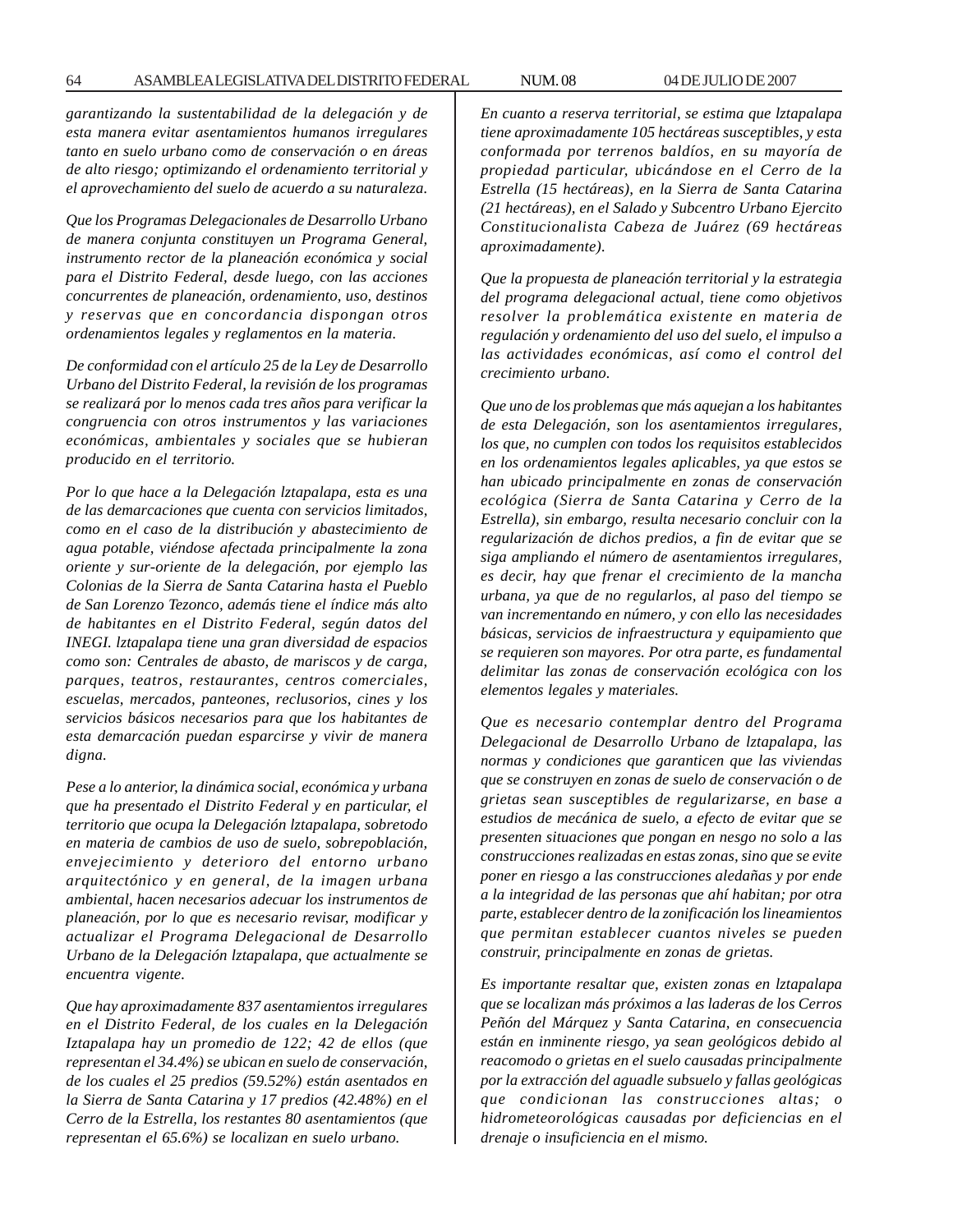*Por lo anteriormente expuesto y fundado sometemos a consideración del Pleno de la Diputación Permanente de la Asamblea Legislativa del Distrito Federal el siguiente Punto de Acuerdo.*

#### *PUNTO DE ACUERDO*

*ÚNICO: EXHORTAR AL JEFE DE GOBIERNO DEL DISTRITO FEDERAL, INFORME A ESTE ÓRGANO LEGISLATIVO SOBRE EL ESTADO DE GUARDA EL PROGRAMA DELEGACIONAL DE DESARROLLO URBANO DE LA DEMARCACIÓN TERRITORIAL DE IZTAPALAPA; SOBRE LOS RESULTADOS DE SU IMPLEMENTACIÓN Y EL NIVEL DE ACTUALIZACIÓN QUE CONTIENE RESPECTO DE LAS NECESIDADES DE LA POBLACIÓN, DE CONFORMIDAD A LO ESTABLECIDO EN LA LEY DE LA MATERIA. LO ANTERIOR DEBERÁ INFORMARSE EN UN TÉRMINO NO MAYOR A 30 DÍAS NATURALES.*

*Dado en el Recinto Legislativo de la Asamblea Legislativa del Distrito Federal, a los dos días de julio del dos mil siete.*

*Dip. José Luis Morúa Jasso, Dip. Daniel Salazar Núñez.*

Lo anterior, deberá informarse en un término no mayor de 30 días.

Es cuanto, diputado Presidente.

**EL C. PRESIDENTE.-** En términos de lo dispuesto por el artículo 133 del Reglamento para el Gobierno Interior de la Asamblea Legislativa del Distrito Federal, consulte la Secretaría a la Diputación Permanente en votación económica si la propuesta presentada por el diputado José Luis Morúa se considera de urgente y obvia resolución.

**EL C. SECRETARIO DIPUTADO ARMANDO TONATIUH GONZÁLEZ CASE.-** Por instrucciones de la Presidencia y en votación económica se consulta a la Diputación Permanente si la propuesta de referencia se considera de urgente y obvia resolución.

Los que estén por la afirmativa, sírvanse manifestarlo poniéndose de pie.

Se considera de urgente y obvia resolución, diputado Presidente.

**EL C. PRESIDENTE.-** Está a discusión la propuesta. ¿Existen oradores en contra?

Proceda la Secretaría a preguntar a la Diputación Permanente en votación económica si es de aprobarse la propuesta a discusión.

**EL C. SECRETARIO.-** Por instrucciones de la Presidencia y en votación económica se pregunta a la Diputación Permanente si está a favor o en contra de la propuesta sometida a su consideración.

Los que estén por la afirmativa, sírvanse manifestarlo poniéndose de pie.

Aprobada la propuesta, diputado Presidente.

**EL C. PRESIDENTE.-** Remítase a las autoridades correspondientes para los efectos legales a que haya lugar.

Para presentar una propuesta con punto de acuerdo para exhortar al Jefe de Gobierno, para que por su conducto se realice una mesa de trabajo en la que participen los titulares de la Comisión Nacional del Agua, de las Secretarías del Medio Ambiente del Estado de México y Distrito Federal, de la Comisión del Agua del Estado de México y del Sistema de Aguas de la Ciudad de México, a efecto de determinar si es posible prolongar la vida del confinamiento o relleno sanitario denominado Bordo Poniente, se concede el uso de la tribuna al diputado José Luis Morúa Jasso, a nombre propio y del diputado Daniel Salazar Núñez, del grupo parlamentario del Partido de la Revolución Democrática.

**EL C. DIPUTADO JOSÉ LUIS MORÚA JASSO.-** Con su permiso, diputado Presidente.

*PROPOSICIÓN CON PUNTO DE ACUERDO QUE PRESENTAN LOS DIPUTADOS JOSÉ LUIS MORÚA JASSO Y DANIEL SALAZAR NÚÑEZ, DEL GRUPO PARLAMENTARIO DEL PARTIDO DE LA REVOLUCIÓN DEMOCRÁTICA, PARA EXHORTAR A LOS TITULARES DE LA COMISIÓN NACIONAL DEL AGUA; DE LA SECRETARÍAS DEL MEDIO AMBIENTE DEL ESTADO DE MÉXICO Y DEL DISTRITO FEDERAL; DE LA COMISIÓN DEL AGUA DEL ESTADO DE MÉXICO Y DEL SISTEMA DE AGUAS DE LA CIUDAD DE MÉXICO; PARA QUE REALICEN UNA MESA DE TRABAJO, A EFECTO DE DETERMINAR SI ES POSIBLE PROLONGAR LA VIDA DEL CONFINAMIENTO O RELLENO SANITARIO DENOMINADO BORDO PONIENTE.*

*México D. F. a 02 de julio de 2007*

*C. PRESIDENTE DE LA DIPUTACIÓN PERMANENTE DE LA ASAMBLEA LEGISLATIVA DEL DISTRITO FEDERAL IV LEGISLATURA*

## *PRESENTE*

*Los suscritos diputados José Luis Morúa Jasso y Daniel Salazar Núñez, integrantes del grupo parlamentario del Partido de la Revolución Democrática; con fundamento en los artículos 17 fracción VI, 18 fracción VII, 36 fracción V, VII de la Ley Orgánica de la Asamblea Legislativa del Distrito Federal; 133 del Reglamento para el Gobierno Interior de la Asamblea Legislativa del Distrito Federal, sometemos a consideración de este órgano legislativo el Punto de Acuerdo para exhortar a los titulares de la Comisión Nacional del Agua, de la Secretarías del Medio Ambiente del Estado de México y del Distrito Federal, de*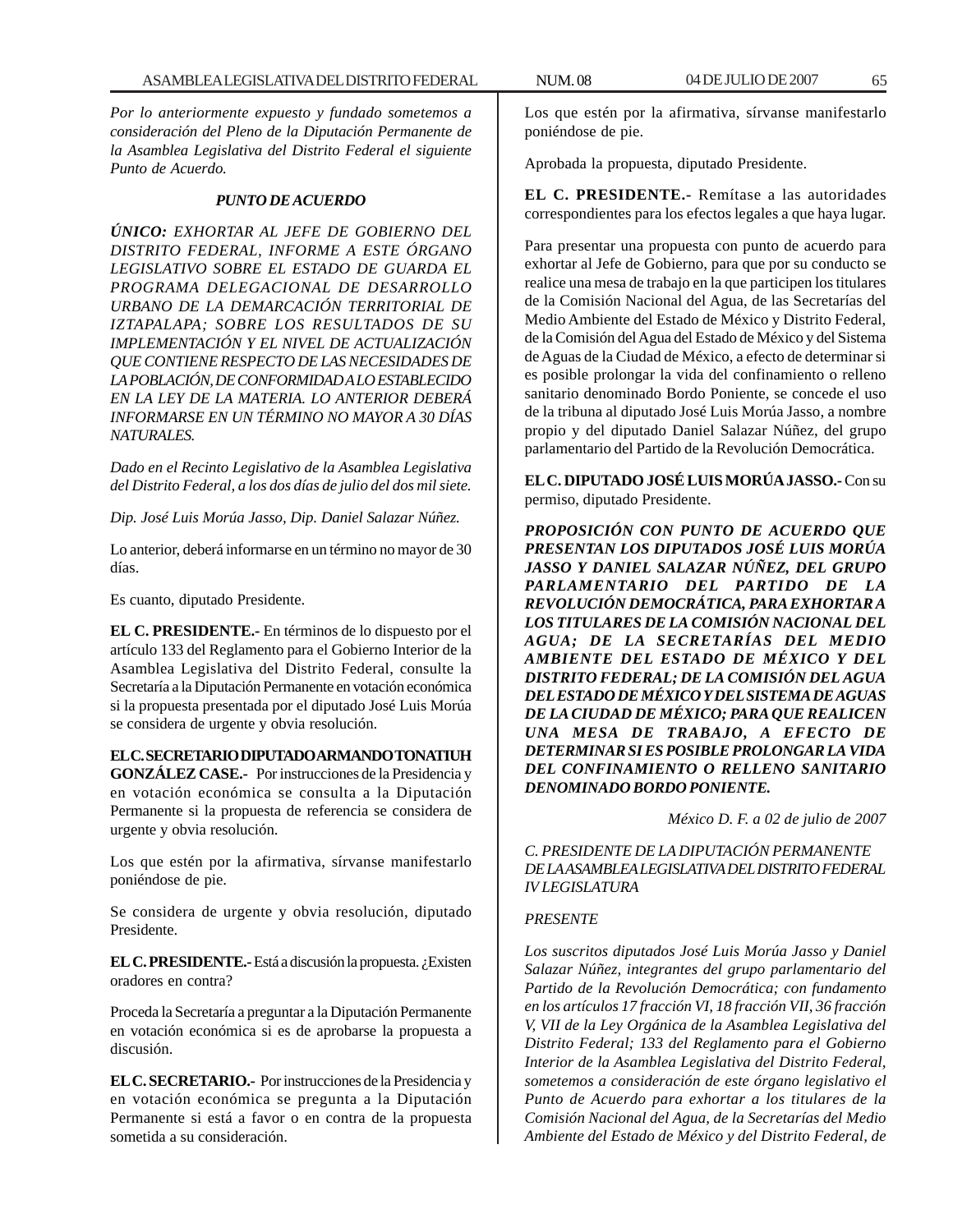*la Comisión del Agua del Estado de México y del Sistema de Aguas de la Ciudad de México; para que realicen una mesa de trabajo, a efecto de determinar si es posible prolongar la vida del confinamiento o relleno sanitario denominado Bordo Poniente, al tenor de la siguiente:*

## *EXPOSICIÓN DE MOTIVOS*

*a) La Asamblea Legislativa del Distrito Federal dentro de sus facultades tiene la de realizar todas aquellas gestiones requeridas para satisfacer las necesidades sociales de la población de la Ciudad de México.*

*b) Entre los principales objetivos del Distrito Federal, en particular de la Asamblea Legislativa, esta el de realizar las acciones necesarias y establecer normas claras para garantizar la utilización y aplicación de los recurso disponibles en beneficio de la ciudadanía.*

*c) De acuerdo a lo que dispone el artículo 5 de la Ley de Residuos Sólidos del Distrito Federal, le corresponde al Jefe de Gobierno del Distrito Federal, celebrar convenios de coordinación en materia de manejo de los residuos sólidos y prestación del servicio público de limpia con la federación, entidades federativas y municipios.*

*d) Que la Ciudad de México diariamente deposita aproximadamente 10 mil 500 toneladas de desperdicios en el confinamiento de Bordo Poniente, más 1,500 toneladas provenientes de cinco municipios del Estado de México, dentro de los que destacan Texcoco, San Salvador Atenco y Chiconcuac, según datos de la Procuraduría Federal de Protección al Ambiente.*

*e) Resulta necesario destacar que el Gobierno del Distrito Federal destinó 175 millones de pesos para la operación ordinaria de este confinamiento en este año, tanto para el pago de maquinaria, compra de tepetate y pago de personal.*

*f) El Bordo Poniente tiene una extensión total de 600 hectáreas, de las cuales 472 son de relleno sanitario y 128 hectáreas de una barrera ecológica; 249 hectáreas ''ya están cerradas, pues en ellas operaron las etapas uno, dos y tres del depósito de basura y actualmente está por concluir la cuarta etapa'', según datos proporcionados por la delegada metropolitana de la PROFEPA, Adriana Rivera Cerecedo.*

*g) En mayo de 2006, el Secretario del Medio Ambiente del Distrito Federal, Eduardo Vega López, señaló que, independientemente del plazo de vida útil que tiene ese relleno sanitario -previsto para 2008-, es factible alargar su periodo de utilidad, ''si se le asocia un proyecto tecnológico y económico de punta, que dé rendimientos financieros a la ciudad a largo plazo''. Proyecto que consiste en incinerar los desechos mediante tecnología especializada para no generar contaminación por humo* *y, al mismo tiempo, se puedan capturar gases de efecto invernadero, específicamente carbono y metano.*

*h) Sin embargo, el 26 de junio de 2007, la Comisión Nacional del Agua (Conagua) anunció que cerrará el relleno sanitario Bordo Poniente, ubicado en Nezahualcóyotl, para evitar que el valle de México, por ende rechazó la petición del Gobierno del Distrito Federal para que se prolongue la utilidad del Bordo Poniente, donde se depositan cada día 12 mil toneladas de basura, pues se pondría en riesgo el sistema hidrológico del Valle de México.*

*i) Contrariamente a la declaración anterior, el mismo 26 de junio de 2007, se hizo del conocimiento público, que el Gobierno del Distrito Federal y Gobierno Federal, llegaron al acuerdo de la utilización por un año y nueve meses más del deposito sanitario bordo poniente.*

*j) Los gobiernos federal y capitalino tienen ya cuatro opciones para construir el nuevo relleno sanitario, tres de ellos se ubican en el Distrito Federal y uno en el estado de México.*

*El grupo parlamentario del Partido de la Revolución Democrática, preocupado por encontrar una solución a este problema y con el afán de aclarar sobre las consecuencias que pudieran generarse al cerrarse o en su caso de mantenerse en servicio el confinamiento Bordo Poniente, estima conveniente conocer e informar a los habitantes de la Ciudad de México de los dictámenes técnicos que determinen la viabilidad o no de mantenerse en servicio tal confinamiento, por ello estimamos que es de singular importancia, que de manera respetuosa se le solicite al Titular de la Comisión Nacional del Agua un informe ejecutivo valorando los siguientes:*

#### *CONSIDERANDOS*

*1.- Que si bien es cierto que ya hay proyectos para destinar los desperdicios que produce el Distrito Federal, también es cierto que por el por el momento no hay un lugar real a donde pudieran destinarse las toneladas diarias que se producen.*

*2.- Que la capacidad real del confinamiento Bordo Poniente, ubicado en el Estado de México, aún permite depositar por cierto tiempo los desperdicios que se generan en la Ciudad de México y algunos municipios del propio Estado de México.*

*3.- Que existe la posibilidad de poner en marcha proyectos tecnológicos alternativos, consistentes en incinerar los desechos mediante tecnología especializada para no generar contaminación por humo y, al mismo tiempo, se puedan capturar gases de efecto invernadero, específicamente carbono y metano.*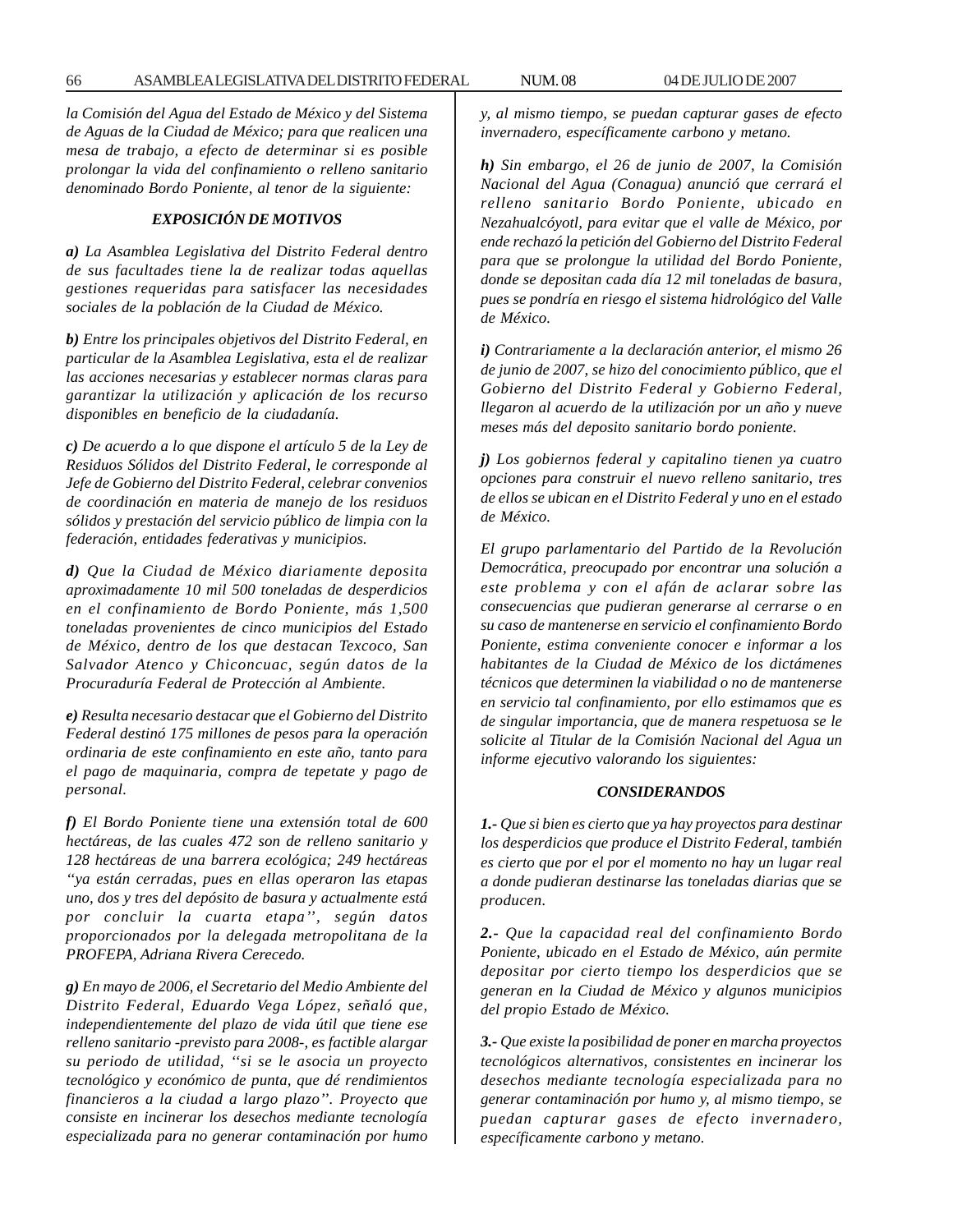*4.- Que de cerrarse el confinamiento se generaría problemas de salud pública, de molestia y descontento social, incluso de contaminación ambiental.*

*5.- Que se requiere establecer todas aquellas acciones que conlleven a encontrar mecanismos de solución, así como establecer los vínculos de comunicación y de sano cogobierno, dejando antecedentes que fomenten la relación entre ambos gobiernos basada en la institucionalidad, pero antes que nada cimbrada en la visión de una convivencia inmersa en el federalismo y la democracia.*

*6.- Que es necesario realizar estudios geotécnicos, de mecánica de suelo y pruebas de carga para determinar si viable o no el seguir utilizando el confinamiento o relleno sanitario denominado Bordo Poniente, a efecto de o ocasionar afectación alguna a las estructuras hidráulicas circundantes, ya que se ubican a una distancia de 100 metros, así mismo es necesario determinar a que altura del confinamiento no genera deformaciones en el suelo.*

*7.- Que es por ello que resulta necesario que la Comisión Nacional del Agua informe sobre los criterios que tomó en consideración para determinar que el confinamiento Bordo Poniente ha llegado a su máxima capacidad y por ende debe cerrarse.*

*Por las consideraciones antes expuestas, los suscritos Diputados José Luis Morúa Jasso y Daniel Salazar Núñez, del grupo parlamentario del Partido de la Revolución Democrática en la Asamblea Legislativa del Distrito Federal, IV Legislatura, sometemos a su consideración el presente:*

## *PUNTO DE ACUERDO*

*PRIMERO.- EXHORTAR A LOS TITULARES DE LA COMISIÓN NACIONAL DEL AGUA; DE LA SECRETARÍAS DEL MEDIO AMBIENTE DEL ESTADO DE MÉXICO Y DEL DISTRITO FEDERAL; DE LA COMISIÓN DEL AGUA DEL ESTADO DE MÉXICO Y DEL SISTEMA DE AGUAS DE LA CIUDAD DE MÉXICO; PARA QUE REALICEN UNA MESA DE TRABAJO, A EFECTO DE DETERMINAR SI ES POSIBLE PROLONGAR LA VIDA DEL CONFINAMIENTO O RELLENO SANITARIO DENOMINADO BORDO PONIENTE.*

*SEGUNDO.- QUE LA MESA DIRECTIVA DE LA DIPUTACIÓN PERMANENTE, DEL SEGUNDO PERIODO DE RECESO DE LA ASAMBLEA LEGISLATIVA DEL DISTRITO FEDERAL, SOLICITE RESPETUOSAMENTE AL TITULAR DE LA COMISIÓN NACIONAL DEL AGUA, EMITA UN INFORME RESPECTO DE LOS CRITERIOS TÉCNICOS QUE SE TOMARON EN CONSIDERACIÓN PARA DETERMINAR QUE EL CONFINAMIENTO O RELLENO SANITARIO DENOMINADO BORDO PONIENTE DEBE SER CERRADO DEFINITIVAMENTE.*

*Dado en el Recinto Legislativo de Donceles, a los dos días del mes de julio del dos mil siete.*

# *ATENTAMENTE*

*Dip. José Luis Morúa Jasso, Dip. Daniel Salazar Núñez.*

Es cuanto, diputado Presidente.

**EL C. PRESIDENTE.-** Muchas gracias diputado. En término de lo dispuesto por el Artículo 133 del Reglamento para el Gobierno Interior de la Asamblea Legislativa del Distrito Federal, consulte la Secretaría a la Diputación Permanente en votación económica si es la propuesta presentada por el diputado José Luis Morúa Jasso se considera de urgente y obvia resolución.

**EL C. SECRETARIO DIPUTADO ARMANDO TONATIUH GONZÁLEZ CASE.-** Por instrucciones de la Presidencia y en votación económica se consulta a la Diputación Permanente si la propuesta de referencia se considera de urgente y obvia resolución.

Los que estén por la afirmativa, sírvanse manifestarlo poniéndose de pie.

Se considera de urgente y obvia resolución, diputado Presidente.

**EL C. PRESIDENTE.-** Está a discusión la propuesta. ¿Existen oradores en contra?

Proceda la Secretaría a preguntar a la Diputación Permanente en votación económica si es de aprobarse la propuesta a discusión.

**EL C. SECRETARIO DIPUTADO ARMANDO TONATIUH GONZÁLEZ CASE.-** Por instrucciones de la Presidencia y en votación económica se pregunta a la Diputación Permanente si está a favor o en contra de la propuesta sometida a su consideración.

Los que estén por la afirmativa, sírvanse manifestarlo poniéndose de pie.

Aprobada la propuesta, diputado Presidente.

**EL C. PRESIDENTE.-** Remítase a las autoridades correspondientes para los efectos legales a que haya lugar.

Para presentar una propuesta con punto de acuerdo por el que se exhorta a la Cámara de Diputados para que en la discusión del presupuesto para los próximos ejercicios fiscales a partir del 2008, consideren la aprobación de 36 mil millones de pesos que la Comisión Nacional del Agua estima necesaria para resolver la problemática del desabasto de agua potable y la rehabilitación del Sistema de Drenaje Profundo, se concede el uso de la Tribuna al diputado José Luis Morúa, del grupo parlamentario del Partido de la Revolución Democrática.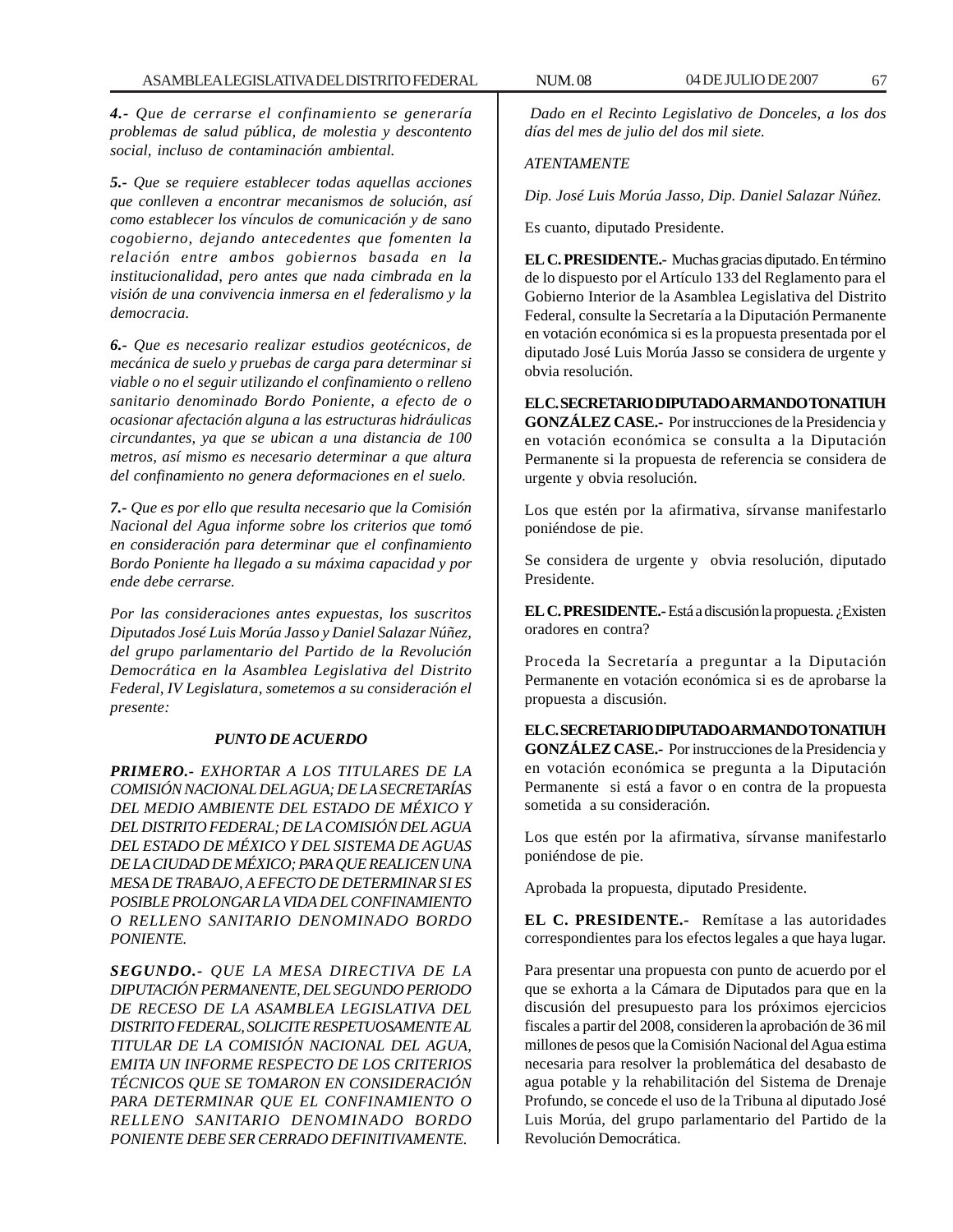# **EL C. DIPUTADO JOSÉ LUIS MORÚA JASSO.-** Con su permiso, diputado.

*PROPOSICIÓN CON PUNTO DE ACUERDO POR EL QUE SE EXHORTA A LA HONORABLE CÁMARA DE DIPUTADOS DEL CONGRESO DE LA UNIÓN PARA QUE EN LA DISCUSIÓN DEL PRESUPUESTO PARA LOS PRÓXIMOS EJERCICIOS FISCALES, A PARTIR DE 2008, CONSIDEREN LA APROBACIÓN DE 36 MIL MILLONES DE PESOS, MISMOS QUE LA COMISIÓN NACIONAL DEL AGUA ESTIMA NECESARIO PARA RESOLVER EN LA CIUDAD DE MÉXICO LA PROBLEMÁTICA DEL DESABASTO DE AGUA POTABLE Y LA REHABILITACIÓN DEL SISTEMA DE DRENAJE PROFUNDO, PARA EVITAR UNA INUNDACIÓN DE GRANDES MAGNITUDES.*

*México D.F., a 02 de julio de 2007*

# *C. PRESIDENTE DE LA DIPUTACIÓN PERMANENTE DE LA ASAMBLEA LEGISLATIVA DEL DISTRITO FEDERAL IV LEGISLATURA*

## *PRESENTE*

*Los suscritos diputados José Luis Morúa Jasso y Daniel Salazar Núñez, integrantes del grupo parlamentario del Partido de la Revolución Democrática en esta IV Legislatura de la Asamblea Legislativa del Distrito Federal con fundamento en los artículos 122, Apartado C, BASE PRIMERA, fracción V, inciso j) de la Constitución Política de los Estados Unidos Mexicanos; 36, 42 fracciones XIV y 46, fracción IXXV del Estatuto de Gobierno del Distrito Federal; 1, 7, 10 fracción I, 11, 17 fracción VI, 50 fracción IV y 88 fracción I de la Ley Orgánica de la Asamblea Legislativa del Distrito Federal; 85 Fracción I y 133 del Reglamento para el Gobierno Interior de la Asamblea Legislativa del Distrito Federal; sometemos a consideración de la diputación permanente de este Órgano Legislativo la siguiente: PUNTO DE ACUERDO, POR EL QUE SE EXHORTA A LA HONORABLE CÁMARA DE DIPUTADOS DEL CONGRESO DE LA UNIÓN PARA QUE EN LA DISCUSIÓN DEL PRESUPUESTO PARA LOS PRÓXIMOS EJERCICIOS FISCALES, A PARTIR DE 2008, CONSIDEREN LA APROBACIÓN DE 36 MIL MILLONES DE PESOS, MISMOS QUE LA COMISIÓN NACIONAL DEL AGUA ESTIMA NECESARIO PARA RESOLVER EN LA CIUDAD DE MÉXICO LA PROBLEMÁTICA DEL DESABASTO DE AGUA POTABLE Y LA REHABILITACIÓN DEL SISTEMA DE DRENAJE PROFUNDO, PARA EVITAR UNA INUNDACIÓN DE GRANDES MAGNITUDES, al tenor de los siguientes:*

# *EXPOSICIÓN DE MOTIVOS*

• *Que con el paso de los años, los habitantes del Distrito Federal hemos padecido en poca o gran* *escala la falta de agua potable en nuestros hogares, esto derivado de la disminución del volumen suministrado a la Ciudad, aunado al crecimiento desproporcionado de la población en los últimos 20 años.*

- *Sin lugar a dudas, el principal problema que aqueja a la Ciudad de México, es la escasez del agua potable, situación que se agrava día a día, generando con ello malestar social, incertidumbre y de cierta forma ingobernabilidad.*
- *Es urgente establecer programas y ejecutar acciones encaminadas a crear conciencia y educar a la población sobre el cuidado y uso racional del agua, en virtud de que la escasez del agua genera conflictos principalmente en tres aspectos fundamentales para el bienestar humano y social: la producción de alimentos, la salud y la estabilidad política y social. Esto se complica aún más en virtud de que el recurso disponible se encuentra compartido, es decir, que se trae agua de cuencas que se encuentran fuera del territorio del Distrito Federal.*
- *Que el problema de desabasto de agua potable, se ha agudizado en el Distrito Federal, en razón de diversas circunstancias, como el deterioro de la red secundaría, ocasionando constantes fugas, el uso irracional del agua y la falta de aplicación de políticas para sus uso racional, sin olvidar que en la Ciudad de México existen una cantidad importante de tomas clandestinas.*
- *Que se requiere de una gran inversión económica para reforzar y rehabilitar la estructura hidráulica, siendo necesario un esfuerzo combinado de las autoridades federales y locales, de tal suerte que se puedan establecer acciones que redunden en ofrecer alternativas de solución, a corto, mediano y largo plazo, en materia de agua potable y drenaje.*
- *Que otro gran riesgo de la sobreexplotación de mantos acuíferos en el Valle de México provocará a corto plazo, no solo el problema de la falta de agua potable, sino, que se agudizará el problema de hundimientos diferenciales y por ende agrietamientos en el Distrito Federal.*
- *Que otro problema de singular naturaleza lo representa el Drenaje Profundo, al que no se ha dado mantenimiento preventivo y correctivo, por lo que se considera urgente que se realicen obras de rehabilitación, ya que se encuentran sobresaturado el Drenaje Profundo, el Emisor Central y el Interceptor Poniente, mismos que desalojan 80 por ciento del caudal de desecho de toda la metrópoli; el otro 20 por ciento sale a través*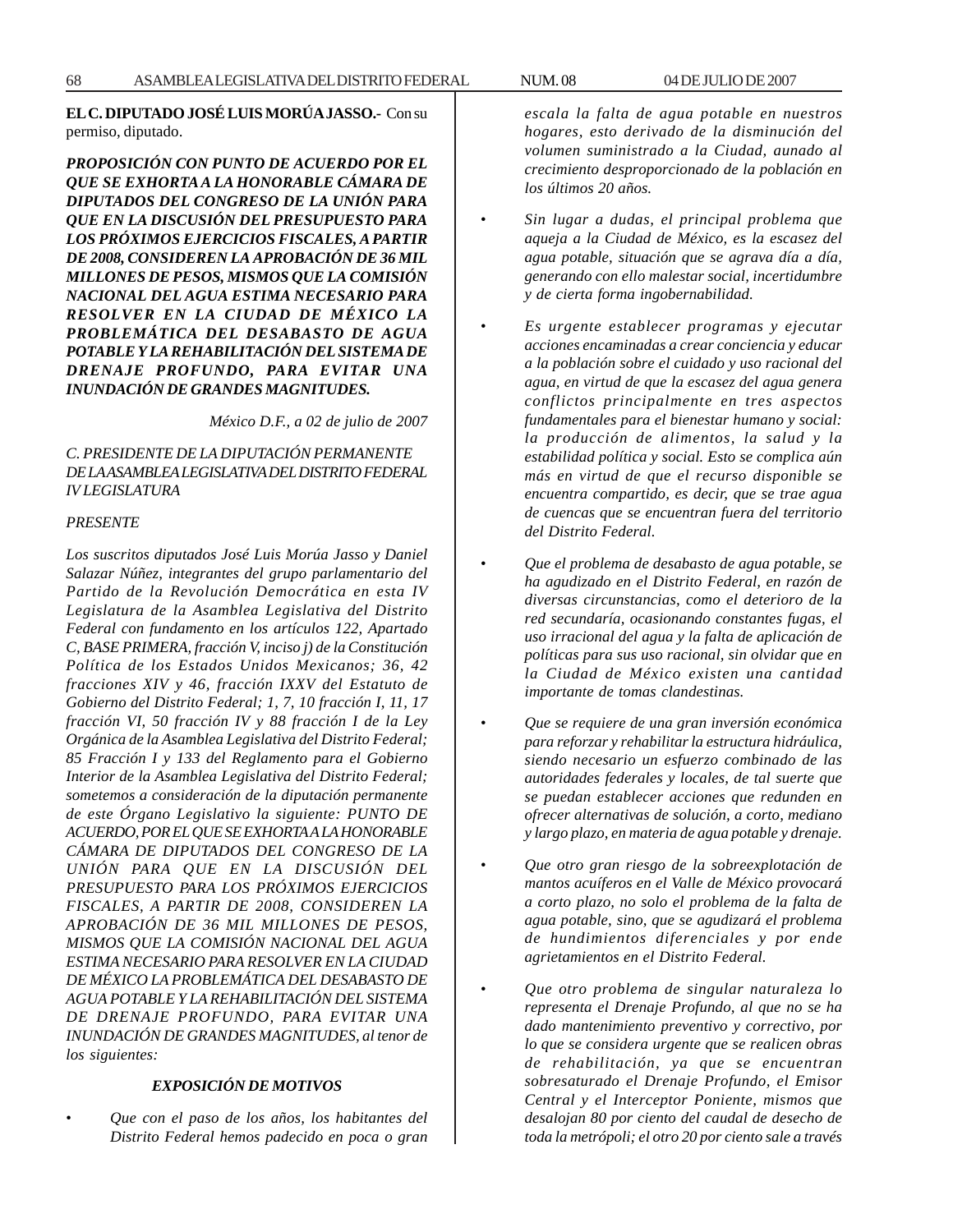*del Gran Canal del Desagüe. El Drenaje Profundo, junto con el Gran Canal o drenaje superficial, es la principal salida de aguas residuales del Valle de México, y según una inspección de la CONAGUA realizada en el 2006, el deterioro es tan grave que en algunos tramos el recubrimiento interior esta erosionado, apreciándose varillas sueltas en las paredes interiores.*

*Por lo que el Gobierno del Distrito Federal está comprometido con la ejecución de seis obras emergentes en el Gran Canal de Desagüe y la construcción de un drenaje alterno, el cual evitará un colapso en las salidas de aguas negras de la Zona Metropolitana, sin embargo de no darse el mantenimiento adecuado, se podría generar una situación de riesgo en la capital de la República cada vez que se presenten lluvias de gran intensidad, por lo mismo es fundamental el mantenimiento.*

- *La atención al Drenaje Profundo de la Ciudad de México, es una prioridad para la administración actual y muestra de ello son las obras que están en marcha, así como las cuatro plantas de bombeo que se construirán y permitirán en noviembre entrar al sistema para hacer reparaciones e incluso sustituir tramos en caso de que sea necesario, según declaraciones públicas realizadas por el Jefe de Gobierno del Distrito Federal.*
- *La Ciudad de México puede sufrir una catástrofe de proporciones similares a las ocasionadas por el paso de Katrina en Nueva Orleáns, debido a que el Drenaje Profundo está al borde del colapso, lo cual generaría una gran inundación que afectaría a cuatro millones de capitalinos.*
- *Este es el resultado de 15 años de nulo mantenimiento al Sistema de Drenaje, generando fallas estructurales y provocando que su capacidad de expulsión disminuyera 45 por ciento como resultado del azolve y la erosión. De no recibir pronta reparación, los 50 kilómetros del Emisor Central del Drenaje Profundo fallarán y expulsarán a la superficie un gran caudal de aguas negras que afectarían a casi la mitad de los habitantes del Distrito Federal.*
- *Que la Comisión Nacional del Agua, en días pasado señaló que para resolver el problema de escasez de agua potable y del drenaje profundo en la ciudad de México se requiere invertir aproximadamente 36 mil millones de pesos en obras del acuífero metropolitano, en el que se incluya la construcción de otro emisor central profundo en la Ciudad de México.*

*Por lo anteriormente señalado el grupo parlamentario del Partido de la Revolución Democrática, manifiesta su*

*preocupación y afán por resolver el problema el problema de desabasto de agua potable en la Ciudad de México, por lo que estimamos que es de singular importancia exhortar respetuosamente a la H. Cámara de Diputados para que se sume a esta petición valorando los siguientes:*

#### *CONSIDERANDOS*

*1.- Que para afrontar la problemática del desabasto de agua potable, se requiere realizar un esfuerzo combinado entre las autoridades federales y locales, de tal suerte que se puedan establecer acciones que redunden en alternativas de solución a dicha problemática.*

*2.- Que la problemática del agua en el Distrito Federal se incrementa día a día y al ser un recurso vital para la vida de los habitantes de esta Ciudad, se requiere destinar mayores recursos económicos, de tal manera que se le exhorta a la Honorable Cámara de Diputados del Congreso de la Unión, apruebe destinar 36 mil millones de pesos para la realización de obras en el acuífero metropolitano, en el que se incluya la construcción de otro emisor central profundo en la Ciudad de México.*

*3.- Que debe realizarse un esfuerzo por parte de la Cámara de Diputados del Congreso de la Unión, a efecto de que se le garantice a los ciudadanos de esta metrópoli, el abasto suficiente de agua potable.*

*4.- Que el Gobierno del Distrito Federal ha realizado una importante labor al recuperar agua que se perdía por fugas, suficiente para abastece a más de un millón de personas. Aún así, hay colonias en el Oriente de la Ciudad que reciben agua por tandeo y en pipas; por ello es necesario continuar invirtiendo en programas de recuperación, ya que la falta de agua es uno de los problemas más serios que se enfrenta en el Distrito Federal y se agravará de no tomarse las medidas necesarias.*

*5.- Que considerando que el artículo 4° Constitucional establece que toda persona tiene derecho a un medio ambiente adecuado para su desarrollo y bienestar, lo que se traduce a que debe contar entre otros derechos, el contar con agua potable suficiente para satisfacer sus necesidades.*

*6.- Que los recursos presupuestales requeridos para garantizar y solucionar el problema de desabasto de agua potable en la Ciudad de México, ascienden a 36 mil millones de pesos, según estimaciones de la propia Comisión Nacional del Agua, con lo que se lograría consolidar cualitativa y cuantitativamente la infraestructura hidráulica tanto en materia de agua potable como de drenaje, incremento que debe ser considerado y aprobado para el ejercicio fiscal 2008 y consecutivos.*

*Por las consideraciones antes expuestas, los suscritos Diputados José Luis Morúa Jasso y Daniel Salazar Núñez,*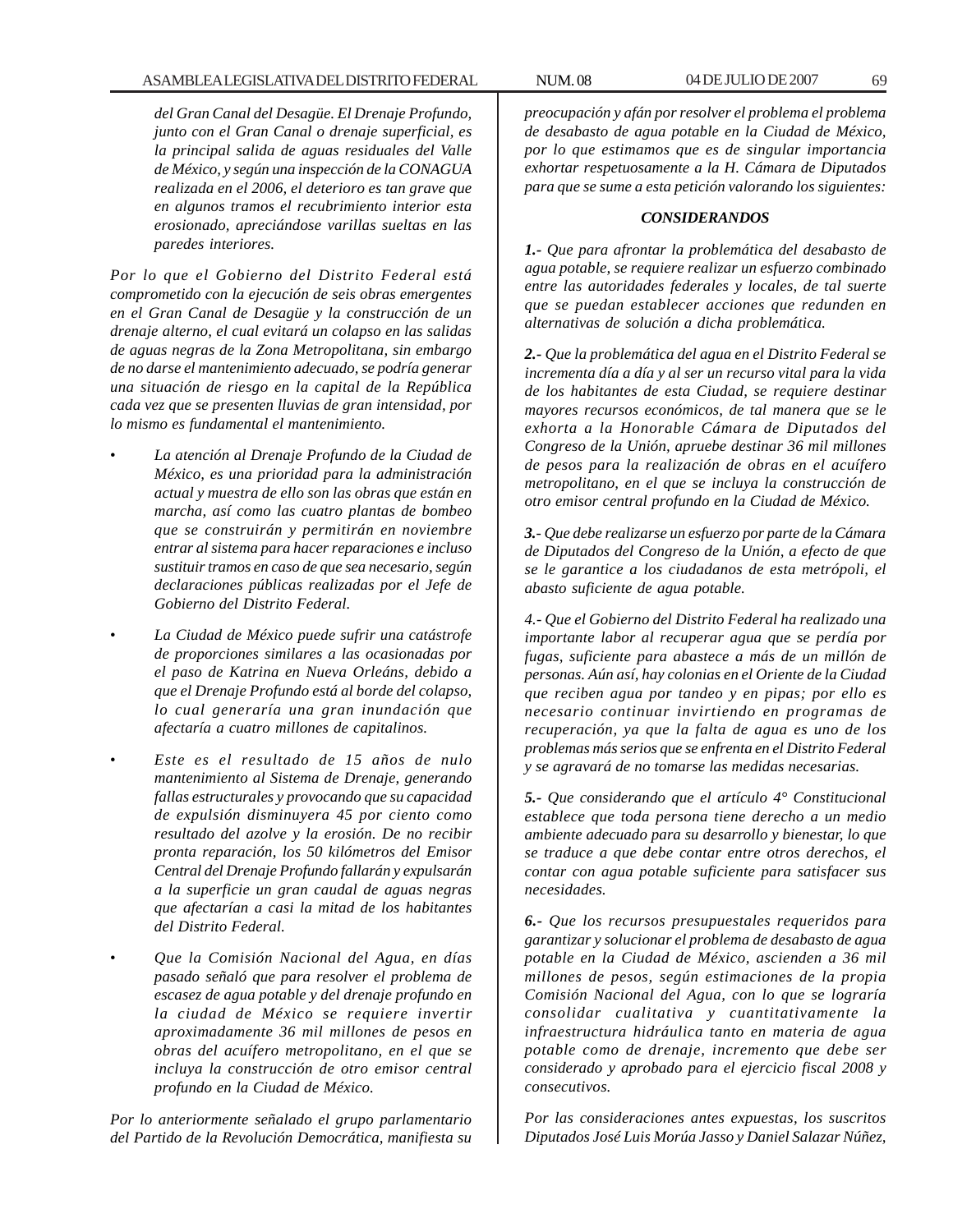*integrantes del grupo parlamentario del Partido de la Revolución Democrática en la Asamblea Legislativa del Distrito Federal, IV Legislatura, sometemos a su consideración el presente:*

## *PUNTO DE ACUERDO*

*ÚNICO: SE EXHORTA A LA HONORABLE CÁMARA DE DIPUTADOS DEL CONGRESO DE LA UNIÓN PARA QUE EN LA DISCUSIÓN DEL PRESUPUESTO PARA LOS PRÓXIMOS EJERCICIOS FISCALES, A PARTIR DE 2008, CONSIDEREN LA APROBACIÓN DE 36 MIL MILLONES DE PESOS, MISMOS QUE LA COMISIÓN NACIONAL DEL AGUA ESTIMA NECESARIO PARA RESOLVER EN LA CIUDAD DE MÉXICO LA PROBLEMÁTICA DEL DESABASTO DE AGUA POTABLE Y LA REHABILITACIÓN DEL SISTEMA DE DRENAJE PROFUNDO, PARA EVITAR UÑA INUNDACIÓN DE GRANDES MAGNITUDES.*

*Dado en el Recinto Legislativo de la Asamblea Legislativa del Distrito Federal, a los dos días de julio del dos mil siete.*

*Dip. José Luis Morúa Jasso, Dip. Daniel Salazar Núñez, Dip. Balfre Vargas Cortez, Dip. Sergio Ávila Rojas, Dip. Laura Piña Olmedo, Dip. Sergio Miguel Cedillo Hernández, Dip. Tomás Pliego Calvo, Dip. Hipólito Bravo López, Dip. Humberto Morgan Colón, Dip. Isaías Villa González, Dip. Ramón Jiménez López, Dip. Nazario Norberto Sánchez, Dip. Víctor Hugo Círigo Vázquez, Dip. Juan Carlos Beltrán Cordero, Dip. José Cristóbal Ramírez Pino, Dip. Samuel Hernández Abarca, Dip. Salvador Pablo Martínez Della Rocca, Dip. Miguel Sosa Tan, Dip. Enrique Pérez Correa, Dip. Xiuh Guillermo Tenorio Antiga, Dip. Jorge Carlos Díaz Cuervo, Dip. Raúl Alejandro Cuauhtémoc Ramírez Rodríguez, Dip. Jorge Federico Schiaffino Isunza, Dip. Edy Ortiz Piña, Dip. Agustín Guerrero Castillo, Dip. Alfredo Vinalay Mora.*

Es cuanto, diputado Presidente.

**EL C. PRESIDENTE.-** Muchas gracias, diputado. En términos de lo dispuesto por el artículo 133 del Reglamento para el Gobierno Interior de la Asamblea Legislativa del Distrito Federal, consulte la Secretaría a la Diputación Permanente en votación económica, si la propuesta presentada por el diputado José Luis Morúa, se considera de urgente y obvia resolución.

## **EL C. SECRETARIO DIPUTADO ARMANDO TONATIUH**

**GONZÁLEZ CASE.-** Por instrucciones de la Presidencia y en votación económica, se consulta a la Diputación Permanente si la propuesta de referencia se considera de urgente y obvia resolución.

Los que estén por la afirmativa, sírvanse manifestarlo poniéndose de pie.

Se considera de urgente y obvia resolución, diputado Presidente.

**EL C. PRESIDENTE.-** Está a discusión la propuesta. ¿Existen oradores en contra?

Proceda la Secretaría a preguntar a la Diputación Permanente en votación económica, si es de aprobarse la propuesta a discusión.

**EL C. SECRETARIO DIPUTADO ARMANDO TONATIUH GONZÁLEZ CASE.-** Por instrucciones de la Presidencia y en votación económica, se pregunta a la Diputación Permanente, si está a favor o en contra de la propuesta sometida a su consideración.

Los que estén por la afirmativa, sírvanse manifestarlo poniéndose de pie.

Aprobada la propuesta, diputado Presidente.

**EL C. PRESIDENTE.-** Remítase a las autoridades correspondientes para los efectos legales a que haya lugar.

**EL C. PRESIDENTE DIPUTADO ARMANDO TONATIUH GONZÁLEZ CASE.-** Para presentar una propuesta con punto de acuerdo, respecto al órgano político administrativo de Coyoacán, se concede uso de la Tribuna al diputado Miguel Ángel Errasti Arango, el grupo parlamentario del Partido Acción Nacional.

Adelante diputado.

**EL C. DIPUTADO MIGUEL ÁNGEL ERRASTI ARANGO.-** Con su venia, diputado Presidente.

# *PROPOSICIÓN CON PUNTO DE ACUERDO RESPECTO AL ÓRGANO POLÍTICO ADMINISTRATIVO DE COYOACÁN.*

*Dip. Agustín Guerrero Castillo Presidente de la Mesa Directiva de la Diputación Permanente Asamblea Legislativa del Distrito Federal IV Legislatura*

#### *P r e s e n t e.*

*Los suscritos, Diputados integrantes del grupo parlamentario del Partido Acción Nacional, a esta Honorable Asamblea Legislativa del Distrito Federal, IV Legislatura, con fundamento en lo dispuesto por los artículos 17 fracción VI y 58 fracción X de la Ley Orgánica de la Asamblea Legislativa del Distrito Federal, 93 y 133 del Reglamento para el Gobierno Interior de la Asamblea Legislativa del Distrito Federal, sometemos a consideración de este órgano legislativo, para su discusión, y en su caso aprobación, la presente PROPOSICIÓN CON PUNTO DE ACUERDO RESPECTO AL ÓRGANO POLÍTICO ADMINISTRATIVO DE COYOACÁN, al tenor de los siguientes:*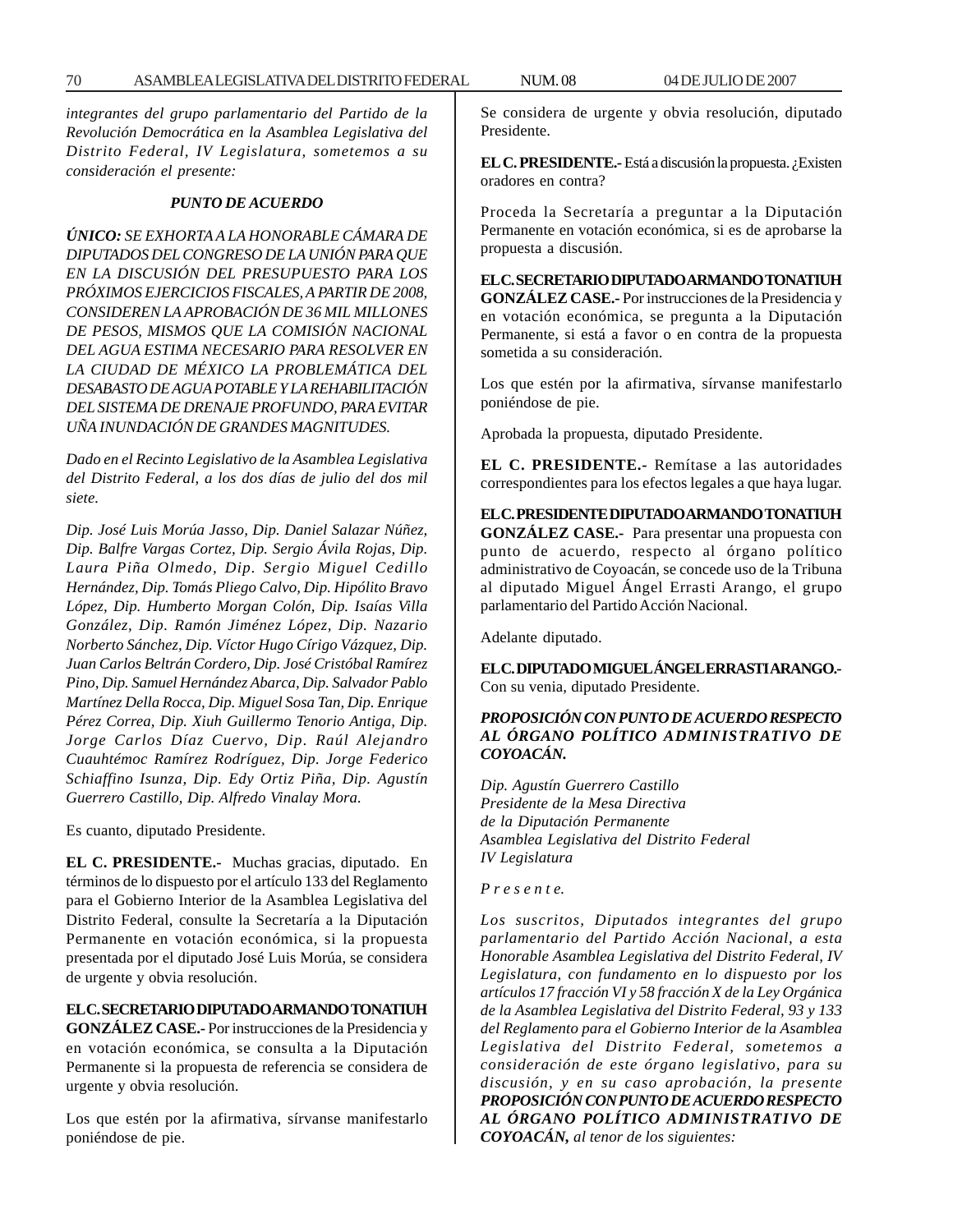#### *ANTECEDENTES*

*1.- Con fecha 28 de marzo del año 2007, los trabajadores del servicio de limpia de la Delegación Coyoacán, ante la Contraloría General del Distrito Federal, denunciaron al Jefe de Bodega de Copilco, en Eje 10 Sur y Cerro de los Hornos, en la Colonia Copilco Universidad.*

*2.- Que el actual jefe de bodega los obliga a llenar las denominadas ''fichas de afiliación'' del Partido de la Revolución Democrática, amenazando al mismo personal que de no hacerlo la Delegación Coyoacán suspenderá el pago si no hay dicha afiliación.*

*3.- Los trabajadores como prueba ante la Contraloría General del Distrito Federal presentaron copia de hojas que en el encabezado señala ''Partido de la Revolución Democrática. Comité Nacional del Servicio Electoral y Membresía. Registro Nacional de Afiliados. Solicitud de afiliación y Credencialización.''*

*4.- Los 90 trabajadores adscritos a dicho servidor público son también forzados después de su pase de lista, a apoyar las marchas en el Zócalo, para oponerse a la Ley del ISSSTE, esto por órdenes del sindicato y de la propia delegación.*

*5.- No obstante, también se menciona en la denuncia presentada por los trabajadores, el hecho de nepotismo, obrar cuotas por asignar calles para barrido en donde las propinas son generosas, así como alquilar la bodega para resguardar los puestos de los vendedores ambulantes.*

*Al tenor de lo antes expuesto, y con base a los problemas antes citados, sometemos al Pleno de ésta Asamblea Legislativa del Distrito Federal, IV Legislatura, la presente proposición con punto de acuerdo, al tenor de los siguientes:*

#### *CONSIDERANDOS*

*PRIMERO.- Que el artículo 108 de la Constitución Política de los Estados Unidos Mexicanos establece que, se reputarán como servidores públicos a los representantes de elección popular, a los funcionarios y empleados, y, en general, a toda persona que desempeñe un empleo, cargo o comisión de cualquier naturaleza en la Administración Pública Federal o en el Distrito Federal, entre otros, quienes serán responsables por los actos u omisiones en que incurran en el desempeño de sus respectivas funciones.*

*SEGUNDO- Que con fundamento en lo dispuesto en el artículo 12 fracciones I, y V, VI del Estatuto de Gobierno del Distrito Federal, la Organización Política y Administrativa del Distrito Federal debe atender a los principios de legalidad, honradez, lealtad, imparcialidad, eficiencia y eficacia que deben observarse en el desempeño de los empleos, cargos o comisiones del servicio público,*

*así como la planeación y ordenamiento de desarrollo territorial, económico y social de la ciudad, que considere la óptica integral de la capital, con las peculiaridades de las demarcaciones territoriales, así como la simplificación, agilidad, economía, información, precisión, legalidad, transparencia e imparcialidad en los procedimientos y actos administrativos en general.*

*TERCERO.- Que es inadmisible el hecho de que un jefe delegacional tolere en sus áreas de trabajo condicionar os puestos para la participación de labores de un Partido Político.*

*CUARTO.-Que es atribución de la Asamblea Legislativa en términos de los artículos 43 fracción XX del Estatuto de Gobierno del Distrito Federal y 10 fracción XIX de la Ley Orgánica de la Asamblea Legislativa del Distrito Federal, recibir y analizar los informes trimestrales que e envíe el Jefe de Gobierno del Distrito Federal, sobre la ejecución y cumplimiento de los presupuestos y programas aprobados.*

*QUINTO.- Que el artículo 13 fracción II de la Ley Orgánica de la Asamblea Legislativa del Distrito Federal, señala que le corresponde a la Asamblea Legislativa en materia de administración pública, dirigir a través de la Mesa Directiva, por acuerdo del Pleno o por conducto de la Comisión de Gobierno peticiones y recomendaciones a las autoridades locales competentes tendientes a satisfacer los derechos e interese legítimos de los habitantes del Distrito Federal y a mejorar la utilización y aplicación de los recursos disponibles.*

*SEXTO.- Que las fracciones XLVIII y LXXXI Del artículo 39 de la Ley Orgánica de la Administración Pública del Distrito Federal establece la facultad de las delegaciones para formular los programas que servirán de base para la elaboración de su anteproyecto de presupuesto, así como el proponer al Jefe de Gobierno, los Programas Operativos Anuales y de Presupuesto de la Delegación, sujetándose a las estimaciones de ingresos para el Distrito Federal.*

*SÉPTIMO.- Que el artículo 73, fracción II del Estatuto de Gobierno señala que, será causa de responsabilidad de los servidores públicos del Distrito Federal, que participen en la coordinación metropolitana, contraer compromisos fuera del ámbito de sus atribuciones o de las disponibilidades presupuestales aprobadas.*

*OCTAVO.- Que el artículo 117, fracción II del ordenamiento legal antes citado establece que, los Jefes Delegacionales tendrán bajo su responsabilidad prestar los servicios públicos y realizar obras, atribuidos por ley y demás disposiciones aplicables, dentro del marco de las asignaciones presupuestales.*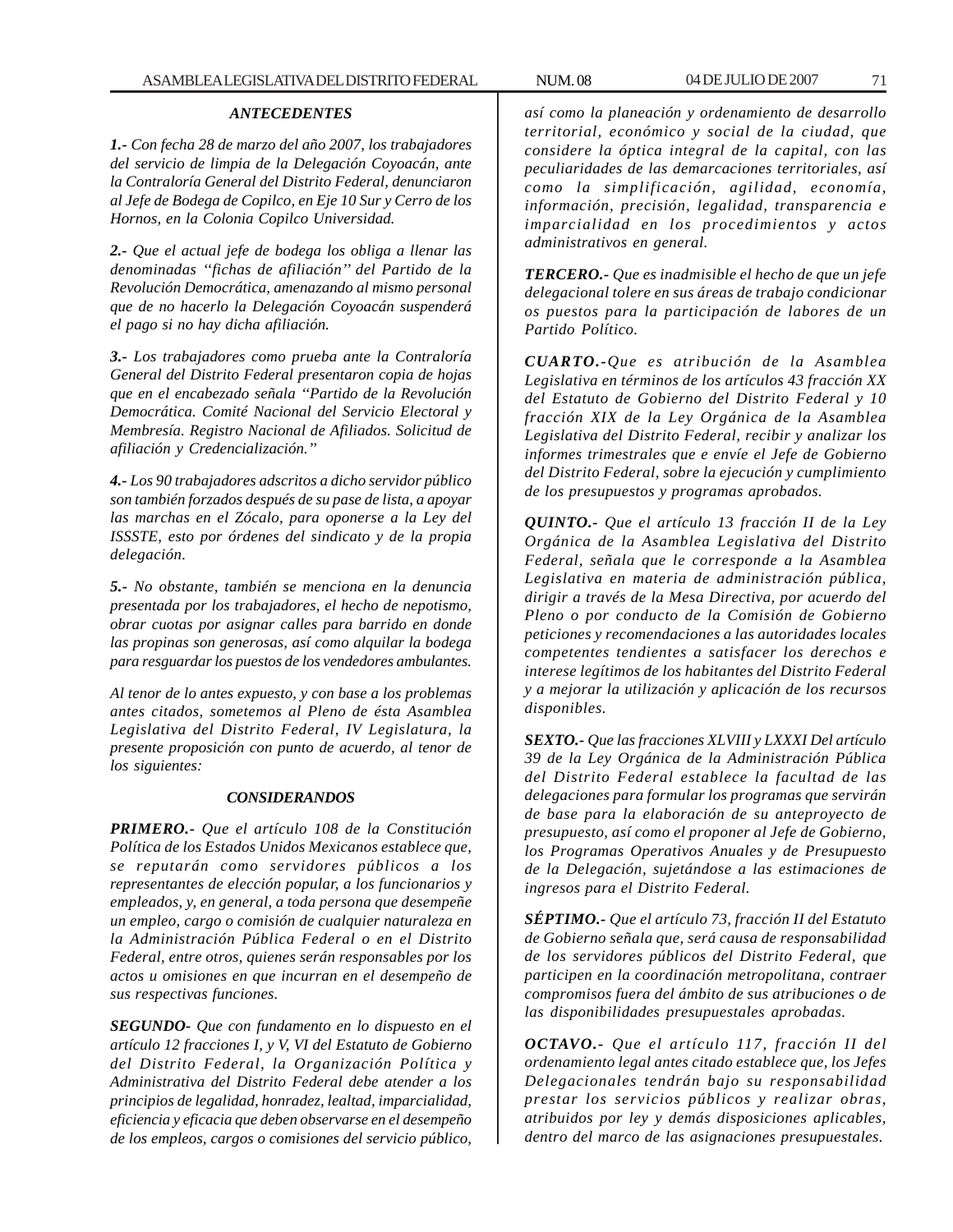*NOVENO.- Que en este tenor, tanto las delegaciones como sus respectivas autoridades responsables, deberán proporcionar las bases para el desarrollo y bienestar social en la demarcación de su competencia, de conformidad con el artículo 118 del Estatuto de Gobierno del Distrito Federal.*

*DÉCIMO.- Que es inaceptable el ejercicio de presión laboral hacía los propios trabajadores adscritos a la demarcación para adherirse a un Partido Político y más aun, el cobrarles una cuota para la asignación de calles que tengan que ver con una mejor propina.*

*DÉCIMOPRIMERO.- Que no se puede justificar el traslado obligatorio a movilizaciones de protestas que en este caso eran contra la Ley del ISSSTE y que además era dentro de un horario laboral.*

*DÉCIMOSEGUNDO.- Que el artículo 47 de la Ley Federal de Responsabilidades de los Servidores Públicos establece que, todo servidor público tendrá la obligación de salvaguardar la legalidad, honradez, lealtad, imparcialidad y eficiencia que deben ser observadas en el desempeño de su empleo, cargo o comisión, y cuyo incumplimiento dará lugar al procedimiento y a las sanciones que correspondan sin perjuicio de sus derechos laborales.*

*Por lo anteriormente expuesto, sometemos a la consideración de ésta Diputación Permanente, de la H. Asamblea Legislativa del Distrito Federal, IV legislatura, el siguiente*

## *PUNTO DE ACUERDO*

*PRIMERO.- Se exhorta respetuosamente al Jefe Delegacional de Coyoacán, Arq. Antonio Heberto Castillo Juárez, a que inicie una verificación para que en el Órgano Político Administrativo de Coyoacán, no se utilicen los programas sociales y las plazas de trabajo, como instrumentos para hacer labores de proselitismo hacia un Partido Político.*

*SEGUNDO.- Se exhorta a la Contralora General del Distrito Federal C.P. Beatriz Castelán García, a realizar una investigación exhaustiva referente a la denuncia presentada por los trabajadores del servicio de limpia del Órgano Político Administrativo de Coyoacán, presentada el día 18 de marzo ante la propia Contraloría y en su caso, determinar una sanción en contra del jefe de los servicios de limpia y demás servidores públicos adscritos a la propia delegación Coyoacán.*

*Recinto Legislativo de Donceles, Distrito Federal, a los cuatro días del mes de julio del año 2007.*

*Signan por el grupo parlamentario del Partido*

*Dip. Ezequiel Rétiz Gutiérrez; Dip. Paula Adriana Soto Maldonado; Dip. Miguel Ángel Errasti Arango; Dip. Jorge Triana Tena.*

Es cuanto, diputado Presidente.

**EL C. PRESIDENTE.-** Gracias, diputado. En términos de lo dispuesto por el artículo 133 del Reglamento para el Gobierno Interior de la Asamblea Legislativa del Distrito Federal, consulte la Secretaría a la Diputación Permanente en votación económica si la propuesta presentada por el diputado Miguel Ángel Errasti Arango se considera de urgente y obvia resolución.

**EL C. SECRETARIO DIPUTADO MIGUEL ÁNGEL ERRASTI ARANGO.-** Por instrucciones de la Presidencia sometemos a consideración económica que sea de urgen y obvia resolución.

Los que estén por la afirmativa, sírvanse manifestarlo poniéndose de pie.

Los que estén por la negativa, sírvanse manifestarlo poniéndose de pie.

Se considera de urgente y obvia resolución.

**EL C. PRESIDENTE.-** Está a discusión la propuesta. ¿Existen oradores en contra?

Proceda la Secretaría a preguntar a la Diputación Permanente en votación económica si es de aprobarse la propuesta a discusión.

**EL C. SECRETARIO.-** Por instrucciones de la Presidencia y en votación económica, se pregunta a la Diputación Permanente si está a favor o en contra de la propuesta sometida a su consideración.

Los que estén por la afirmativa, sírvanse manifestarlo poniéndose de pie.

Los que estén por la negativa, sírvanse manifestarlo poniéndose de pie.

Aprobada la propuesta, diputado Presidente.

**EL C. PRESIDENTE.-** Remítase a las autoridades correspondientes para los efectos legales a que haya lugar.

Para presentar una propuesta con punto de Acuerdo sobre la huelga de hambre del senador Bautista, se concede el uso de la Tribuna a la diputada Laura Piña Olmedo, del grupo parlamentario del Partido de la Revolución Democrática. Adelante, diputada.

**LA C. DIPUTADA LAURA PIÑA OLMEDO.-** Con su venia, señor Presidente.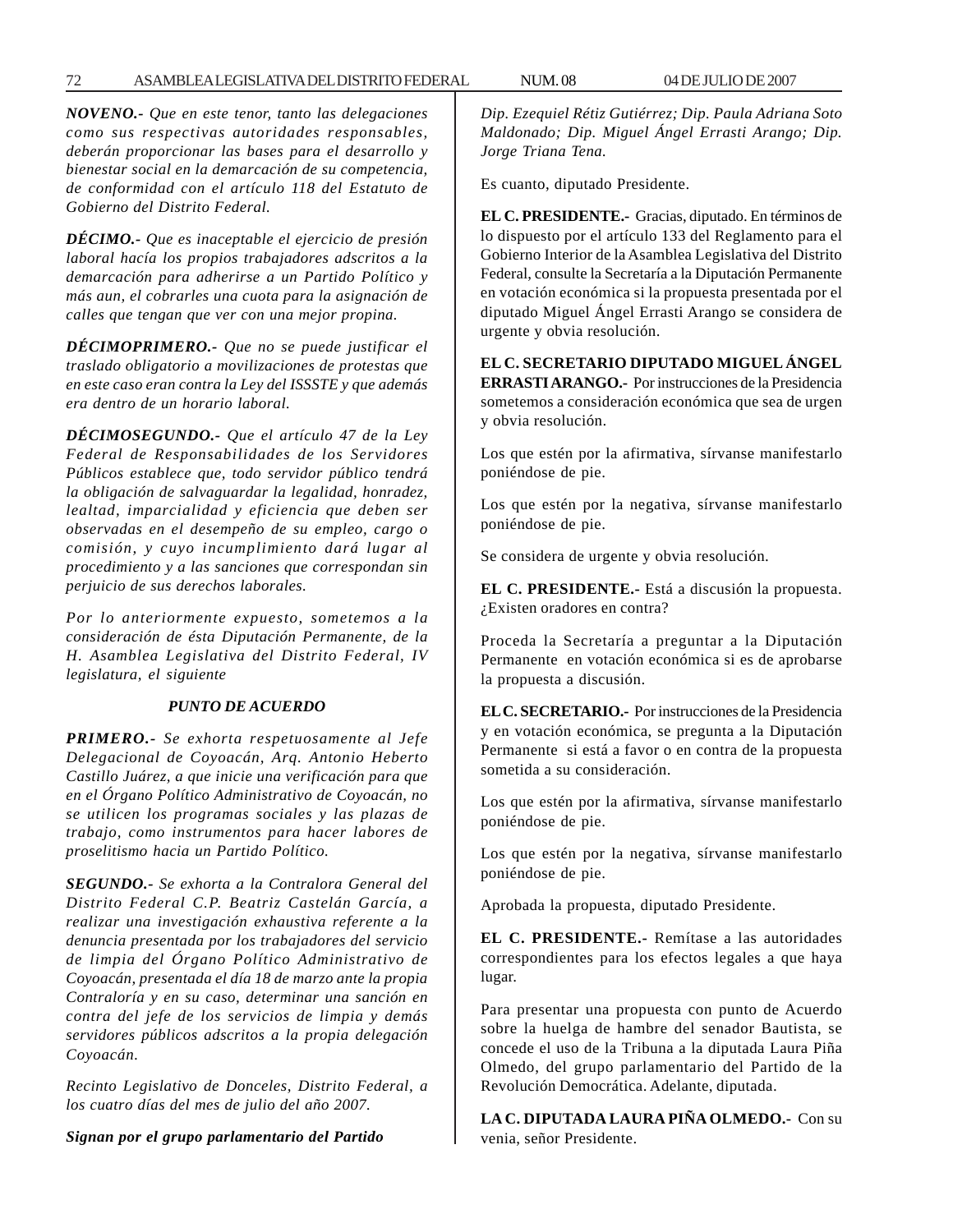*PROPOSICIÓN CON PUNTO DE ACUERDO POR EL QUE SE EXHORTA A LA SECRETARIA DE DESARROLLO SOCIAL DEL GOBIERNO FEDERAL, LIC. BEATRIZ ZAVALA PENICHE A ESTABLECER UN CONVENIO DE CONCERTACIÓN CON LA ORGANIZACIÓN MOVIMIENTO NACIONAL ''LOS DE ABAJO'', QUE REPRESENTA EL SENADOR HÉCTOR BAUTISTA LÓPEZ A TRAVÉS DEL CUAL SE PUEDAN SOLUCIONAR LAS DEMANDAS SOCIALES QUE MOTIVARON LA HUELGA DE HAMBRE DEL SENADOR.*

*DIP. AGUSTÍN GUERRERO CASTILLO PRESIDENTE DE LA MESA DIRECTIVA DE LA DIPUTACIÓN PERMANENTE DE LA ASAMBLEA LEGISLATIVA DEL DISTRITO FEDERAL, IV LEGISLATURA*

#### *PRESENTE*

*Los suscritos Diputados Laura Piña Olmedo, Isaías Villa González, José Luis Morúa Jasso y Salvador Martínez Della Rocca, integrantes del grupo parlamentario del Partido de la Revolución Democrática en la IV Legislatura de la Asamblea Legislativa del Distrito Federal, en uso de las facultades conferidas en los artículos 122 de la Constitución Política de los Estados Unidos Mexicanos, 42 del Estatuto de Gobierno del Distrito Federal, 10 fracciones XXI y XXXV; y 17 fracción IV de la Ley Orgánica de la Asamblea Legislativa del Distrito Federal, 93, 132 y 133 del Reglamento para el Gobierno Interior de la Asamblea Legislativa del Distrito Federal, presento ante ésta H. Soberanía la siguiente propuesta con punto de acuerdo con carácter de urgente y obvia resolución al tenor de los siguientes:*

## *CONSIDERANDOS*

*PRIMERO. Que ya son 16 días de huelga de hambre del Senador Héctor Bautista López, y las autoridades federales, mantienen oídos sordos y una lamentable cerrazón al dialogo con la Organización Movimiento Ciudadano por una Vida Digna, la cual a través del senador a buscado dar solución a una serie de demandas sociales de sus agremiados, y que básicamente busca incorporarlos a los diversos programas sociales de la SEDESOL, como un derecho que tienen los grupos sociales más desprotegidos, independientemente de su filiación partidaria.*

*SEGUNDO. Que esta acción de protesta del Senador Bautista, no constituye una primera acción de presión ante las autoridades correspondientes, es la última decisión asumida, después de haber agotado los causes institucionales y el diálogo, sin obtener respuesta.*

*TERCERO. Señalo los antecedentes. Con fecha 19 de Marzo de 2007, mediante oficio No. 560/2007 emitido por el Lic. Benigno Aladro Fernández, Coordinador de la red Federal de atención de la Oficina de la Presidencia de la Republica, informa a la Organización Movimiento Ciudadano por una Vida Digna '' Los de Abajo ' que se ha girado instrucciones a la Secretaría de Desarrollo Social para atender la demanda social de gestión en programas federales.*

*SEGUNDO. Que mediante Oficio de fecha 12 de Abril de 2007 suscrito por el Subsecretario de Gobernación Lic. Abraham González, se solicita al Senador Héctor Miguel Bautista López, presente la documentación y expedientes técnicos ante las dependencias a cargo del ejecutivo para la atención que corresponda.*

*TERCERO. Que atendiendo dicho oficio, se realizo la entrega de padrones de los programas federales que de conformidad con las Reglas de Operación publicadas en el Diario Oficial de la Federación por la Lic. María Beatriz Zavala Peniche, con fechas 28 de Febrero, 3 de Marzo, 5 de Marzo y 4 de Marzo de 2007 de los Programas, Abasto Social de Leche, Apoyo Alimentario, Empleo Temporal, Adultos Mayores para Zonas Rurales, Oportunidades, Vivienda Rural, Vivienda Progresiva ''Tu Casa ''y Opciones Productivas.*

*CUARTO. Que no obstante estas acciones administrativas, es fecha en que la Secretaría de Desarrollo Social, no a atendido las solicitudes de la Organización, no obstante que dichas demandas se enmarcan en lo dispuesto en los Artículos 4 Fracc. VI, II, XVII, 25, 27, 28 y los transitorios relativos del Decreto de Presupuesto de Egresos de la Federación para el ejercicio 2007, Art. 14 de la Ley General de Desarrollo Social, los relativos a la Ley General de Salud, Vivienda y Educación y 8 de la Constitución Política Mexicana.*

*QUINTO. De manera concreta y con documentación soporte, la Organización Movimiento Nacional ''Los de Abajo'' han presentado 105,398 peticiones de registro de beneficiarios ante la Secretaría de Desarrollo Social, enmarcadas dentro de los siguientes programas: PROGRAMA ADULTOS MAYORES, ABASTO SOCIAL DE LECHE, VIVIENDA RURAL, VIVIENDA PROGRESIVA ''TU CASA'', EMPLEO TEMPORAL, BECAS A ESTUDIANTES, APOYO ALIMENTARIO, SEGURO POPULAR, Programa Alianza para el Campo, y Proyectos productivos ante la Secretaría de la Reforma Agraria.*

*SEXTO.- Que durante los últimos tres meses y ante la negativa de la SEDESOL para dar respuesta a las peticiones de la organización, miles de mexicanos se han movilizado en marchas pacificas, mítines y acciones de protesta en la residencia Oficial de los Pinos, la Secretaría*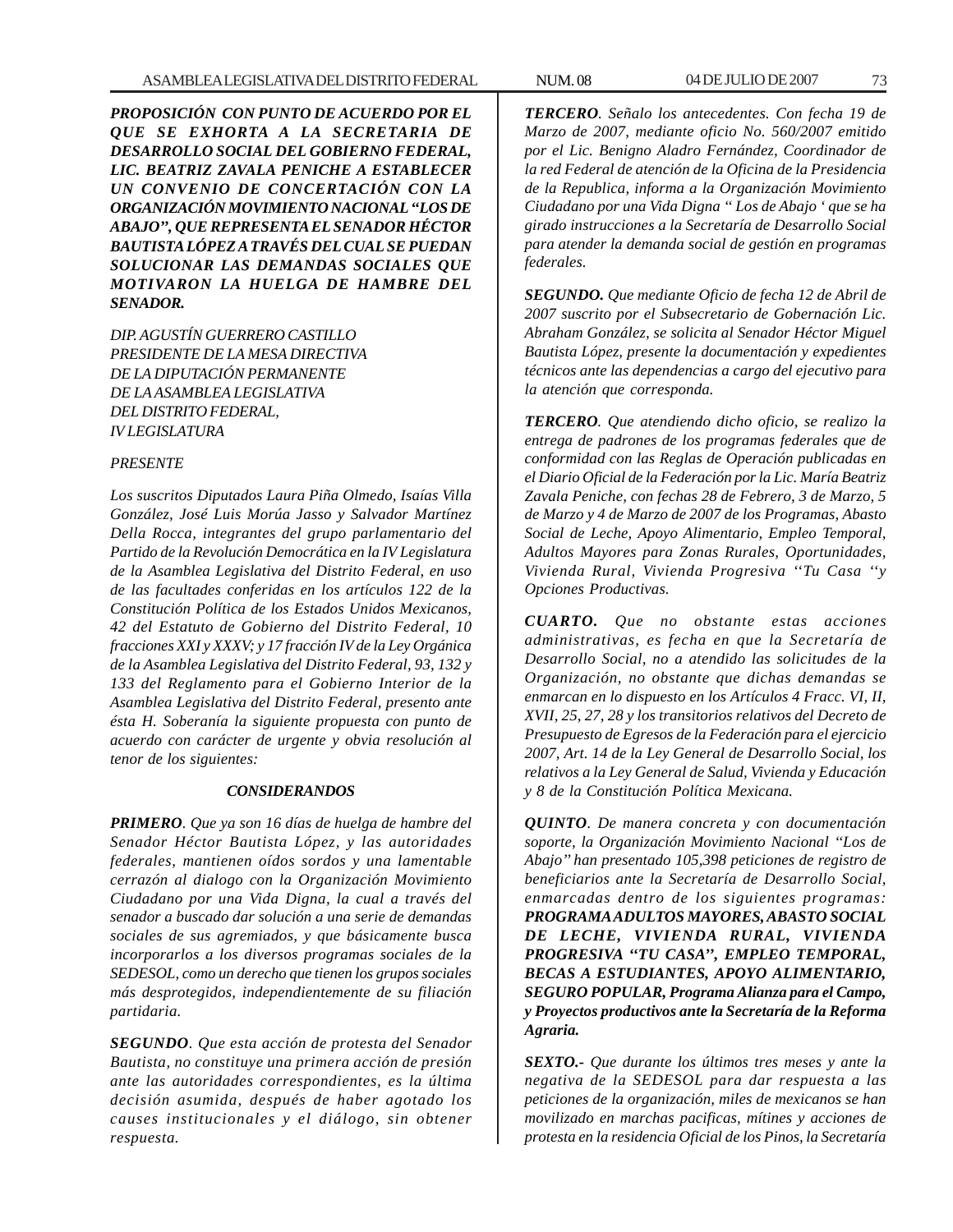*de Gobernación y la propia SEDERSOL, haciendo uso de nuestro derecho a la manifestación que establece nuestra carta magna.*

*SÉPTIMO.- Que lo más criticable de toda esta problemática, es que se cuentan elementos para demostrar que algunos funcionarios de la Secretaría de Desarrollo Social en los Estados, están haciendo uso político de los padrones que la Organización Movimiento Nacional ''Los de Abajo '' puso a su disposición para beneficiar políticamente al Partido Acción Nacional, situación que violenta diversas disposiciones normativas de la Ley General de Desarrollo Social y la Ley Orgánica de la Administración Publica Federal.*

*OCTAVO.- Que es responsabilidad y compromiso social de la Secretaría de Desarrollo Social aplicar con honradez, eficiencia, eficacia, legalidad y transparencia los recursos públicos que autorizó el Congreso de la Unión para extender el rango de beneficiarios de los programas sociales antes mencionados sin distingo político.*

*NOVENO.- Que frente a la intransigencia de las autoridades federales, en particular de la Secretaria de Desarrollo Social, el Senador Héctor Miguel Bautista López, inicio una huelga de hambre desde el 18 de junio del 2007, demandando un reparto equitativo del presupuesto federal con respecto a los programas sociales de combate a la pobreza.*

*DÉCIMO.- Que la huelga de hambre como acción límite llevada a cabo por el Senador Héctor Bautista López no puede ni debe de ser soslayada, pues la misma se fundamenta en un claro interés social para con los que menos tienen y debe de ser inmediatamente atendida y solucionada pues esta en riesgo la vida de un ser humano.*

*Por lo anteriormente expuesto y motivado, es de presentarse por urgente y obvia resolución el siguiente punto de acuerdo:*

*PROPUESTA CON PUNTO DE ACUERDO POR EL QUE SE EXHORTA A LA SECRETARIA DE DESARROLLO SOCIAL DEL GOBIERNO FEDERAL, LIC. BEATRIZ ZAVALA PENICHE A ESTABLECER UN CONVENIO DE CONCERTACIÓN CON LA ORGANIZACIÓN MOVIMIENTO NACIONAL ''LOS DE ABAJO'', QUE REPRESENTA EL SENADOR HÉCTOR BAUTISTA LÓPEZ A TRAVÉS DEL CUAL SE PUEDAN SOLUCIONAR LAS DEMANDAS SOCIALES QUE MOTIVARON LA HUELGA DE HAMBRE DEL SENADOR.*

#### *FIRMAN*

*Dip. Laura Piña Olmedo, Dip. Isaías Villa González, Dip. José Luis Morúa Jasso, Dip. Salvador Martínez Della Rocca.*

*Recinto Legislativo de Donceles, a los 4 días del mes de julio de 2007*

Muchas gracias.

# **EL C. PRESIDENTE DIPUTADO AGUSTÍN GUERRERO CASTILLO.-** Gracias, diputada.

En términos de lo dispuesto por el artículo 133 del Reglamento para el Gobierno Interior de la Asamblea Legislativa del Distrito Federal, consulte la Secretaría a la Diputación Permanente en votación económica si la propuesta presentada por la diputada Laura Piña Olmedo se considera de urgente y obvia resolución.

**EL C. SECRETARIO DIPUTADO ARMANDO TONATIUH GONZÁLEZ CASE.-** Por instrucciones de la Presidencia y en votación económica se consulta a la Diputación Permanente si la propuesta de referencia se considera de urgente y obvia resolución.

Los que estén por la afirmativa, sírvanse manifestarlo poniéndose de pie.

Se considera de urgente y obvia resolución, diputado Presidente.

**EL C. PRESIDENTE.-** Está a discusión la propuesta. ¿Existen oradores en contra?

Proceda la Secretaría a preguntar a la Diputación Permanente en votación económica si es de aprobarse la propuesta a discusión.

**EL C. SECRETARIO DIPUTADO ARMANDO TONATIUH GONZÁLEZ CASE.-** Por instrucciones de la Presidencia y en votación económica se pregunta a la Diputación Permanente si está a favor o en contra de la propuesta sometida a su consideración.

Los que estén por la afirmativa, sírvanse manifestarlo poniéndose de pie.

Aprobada la propuesta, diputado Presidente.

**EL C. PRESIDENTE.-** Remítase a las autoridades correspondientes para los efectos legales a que haya lugar.

Para presentar una propuesta con punto de acuerdo para exhortar al INFONAVIT a efecto de que tome las medidas pertinentes para salvaguardar los derechos de los trabajadores cuyos créditos se encuentran en cartera vencida, se concede el uso de la tribuna al diputado Salvador Martínez Della Rocca, a nombre propio y del diputado Edgar Torres Baltazar, del grupo parlamentario del Partido de la Revolución Democrática.

## **EL C. DIPUTADO SALVADOR PABLO MARTÍNEZ DELLA ROCCA.-**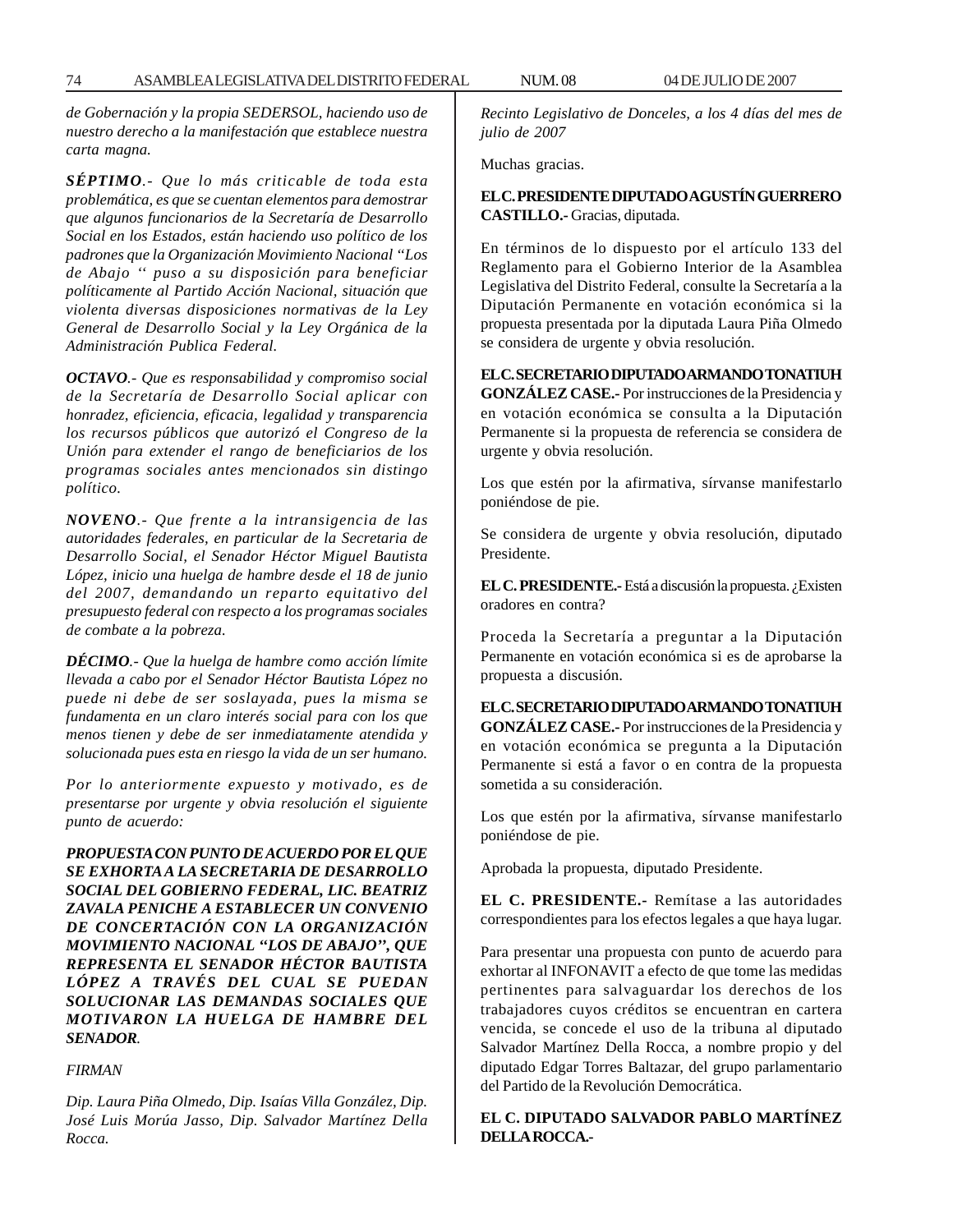*PROPOSICIÓN CON PUNTO DE ACUERDO, PARA EXHORTAR AL INFONAVIT A EFECTO DE QUE TOME LAS MEDIDAS PERTINENTES PARA SALVAGUARDAR LOS DERECHOS DE LOS TRABAJADORES CUYOS CRÉDITOS SE ENCUENTRAN EN CARTERA VENCIDA.*

*México D.F., a 04 de julio de 2007*

*DIPUTADO AGUSTÍN GUERRERO PRESIDENTE DE LA MESA DIRECTIVA DE LA DIPUTACIÓN PERMANENTE DE LA ASAMBLEA LEGISLATIVA DEL DISTRITO FEDERAL IV LEGISLATURA*

## *PRESENTE*

*El suscrito Diputado Edgar Torres Baltazar, integrante del grupo parlamentario del Partido de la Revolución Democrática en la Asamblea Legislativa, con fundamento en lo dispuesto por los artículos 17 Fracción VI, 46, 50 Fracción IV y 58 Fracción I, II y X de la Ley Orgánica de la Asamblea Legislativa del Distrito Federal; 92 numeral 10 y 132 del Reglamento para el Gobierno Interior de la Asamblea Legislativa del Distrito Federal, presento al pleno de esta Diputación Permanente la PROPOSICION CON PUNTO DE ACUERDO, PARA EXHORTAR AL INFONAVIT A EFECTO DE QUE TOME LAS MEDIDAS PERTINENTES PARA SALVAGUARDAR LOS DERECHOS DE LOS TRABAJADORES CUYOS CRÉDITOS SE ENCUENTRAN EN CARTERA VENCIDA, con base en los siguientes*

#### *ANTECEDENTES*

*1. El 3 de abril de 2006 el instituto del Fondo Nacional de la Vivienda para los Trabajadores (INFONAVIT) publicó en el diario El Universal; un desplegado en el que convoca a los interesados en participar en el proceso público de licitación para adquirir los derechos derivados de un total de hasta aproximadamente 36, 847 (Treinta y seis mil, ochocientos cuarenta y siete) créditos hipotecarios vencidos, con un importe por capital aproximado de \$7, 427' 808, 206.00 M.N. (Siete mil cuatrocientos veintisiete millones, ochocientos ocho mil doscientos seis pesos 00/100 Moneda Nacional).que el INFONAVIT mantiene en su contabilidad.*

*2. Que el 31 de octubre de 2005, el INFONAVIT promovió la venta de cartera reservada al 100% hasta por 56,491 créditos mediante subasta pública, habiendo realizado la venta de 18,702 créditos, formalizada hasta enero de 2006, la cual de acuerdo con información periodística, fue adquirida por un total de 415 millones 700 mil pesos (el 10.25 por ciento de su valor real), a la empresa Capmark, de origen estadounidense.*

*3. Que de acuerdo con el INFONAVIT la cartera total de crédito al 30 de abril del presente año, se ubicaba en 503 mil 673 millones de pesos, destacando que la cartera vencida se había reducido en 37.7% en relación al mismo periodo el año pasado, ubicándose en 27 mil 764 millones de pesos, y sus reservas para riesgos crediticios alcanzaron los 88 mil 280 millones de pesos.*

*4. Que el INFONAVIT, para efectos contables y de cobranza, divide su cartera en Régimen Ordinario de Amortización (ROA), en el que se clasifican los créditos correspondientes a acreditados que mantienen una relación laboral, y Régimen Especial de Amortización (REA) que integra las deudas de acreditados que han perdido su relación laboral. Es en este último grupo que se concentra la mayoría de la cartera vencida.*

*5. Que los ingresos por cobranza de cartera, sin relación laboral, continúan creciendo. El ingreso por cuenta listada se incrementó en 16.78%, pasando de \$871 a \$1 ,179 pesos, en comparación con el mismo periodo anual anterior.*

*6. Que a pesar de reconocer que los acreditados del INFONAVIT que han caído en morosidad por perdida de su relación laboral, han respondido responsablemente a los diversos programas de regularización de pagos, se sigue impulsando una política que considera a la vivienda como una mercancía y no como un derecho, con lo que se esta condenando a los sectores asalariados con menores ingresos, sin opciones para obtener una vivienda.*

*7. Que en el llamado INFONAVIT Ampliado, participan desde 2003, 2 mil 500 desarrolladores; 2 mil notarios, 670 valuadores y corredores públicos; mil doscientos verificadores de obra; 4 mil especialistas en cobranza; mil proveedores externos de bienes y servicios; así como .23 instituciones financieras.*

*8. Que los despachos externos de cobranza sé dedican la recuperación de cartera, los que a pesar de existir Lineamientos de Servicio en Materia de Cobranza de Créditos, establecidos por el INFONAVIT, son frecuentes las denuncias de los derechohabientes en el sentido de darse abusos, intimidaciones y amenazas de parte de los representantes de dichos despachos..*

*9. Que bajo la idea de concebir al INFONAVIT como un organismo financiero de vivienda y no como un fondo de vivienda de los trabajadores, ocasiona que .sean intereses privados vinculados al capital inmobiliario los que determinen sus políticas crediticias.*

*10. Que el 27 de junio .de 2007, el Consejo de Administración del INFONAVIT autorizó la constitución de un fideicomiso para la recuperación de créditos con alta morosidad, cuya problemática exige una atención diferente a la del resto del portafolio y permitirá*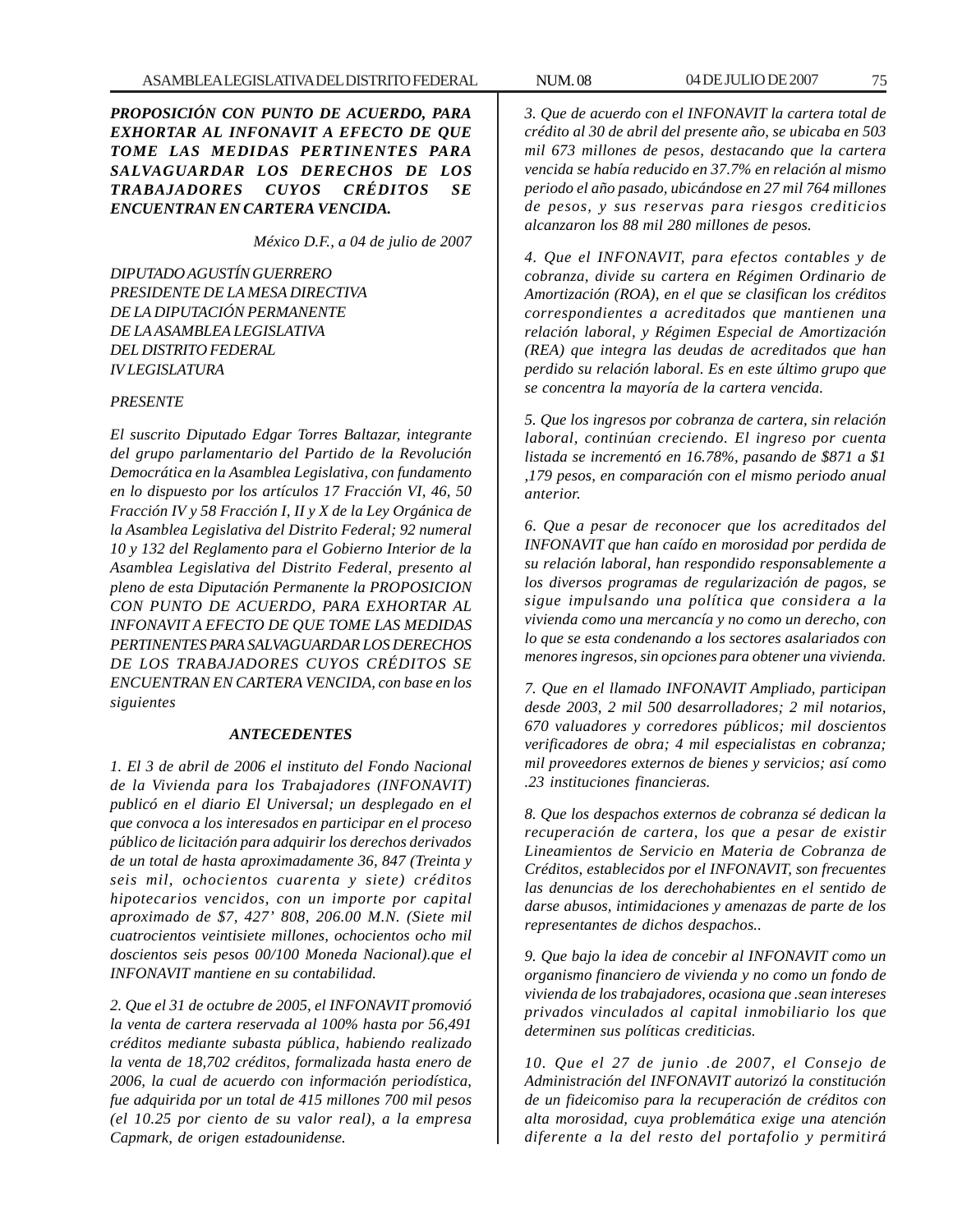*solucionar la problemática de créditos muy deteriorados sin necesidad de vender a cartera a terceros.*

*11. Que a propuesta del Sector de los Trabajadores, también aprobó atender casos de acreditados cuyos préstamos fueron vendidos a empresas recuperadoras de cartera, en los únicos dos procesos de venta realizados por el Instituto para depurar cartera vencida histórica.*

*En este orden, sometemos al Pleno de esta Asamblea Legislativa del Distrito Federal, IV Legislatura, la presente proposición con punto de acuerdo, al tenor de los siguientes*

#### *CONSIDERANDOS*

*I. Que es facultad de los Diputados de esta Asamblea Legislativa del Distrito Federal, presentar proposiciones y denuncias, así como gestionar ante las autoridades la atención de las demandas de sus representados.*

*II. Que es necesario reivindicar al INFONAVIT como un organismo público descentralizado cuya función primordial es proveer de viviendas dignas al alcance de los trabajadores.*

*III. Que las aportaciones de los trabajadores se destinen realmente al otorgamiento de créditos baratos y suficientes, su patrimonio, salario y en los intereses que se generan con sus fondos.*

*IV. Que las disposiciones se han tomado para llevar adelante la recuperación crediticia del INFONAVIT, ha sido sobre la base de consideraciones de carácter contable por encima de consideraciones de tipo social, pasando por encima de lo mandatado por los artículos 4 y 123 de nuestra Constitución en cuanto al Derecho a la Vivienda y lo establecido en la Ley del INFONAVIT.*

*V. Que ha pesar de que el propio INFONAVIT reconoce que problemática de las familias que se encuentran en cartera vencida, y que por lo tanto exige una atención diferente la venta de la misma realizada a terceros cuestiona el carácter social del INFONAVIT.*

*VI. Que si bien en fecha reciente, el 27 de junio del presente año el Consejo de Administración ha empezado a tomar medidas con respecto al problema de la cartera vencida, las mismas requieren ser publicitadas ampliamente aefecto de ser del conocimiento de los beneficiarios del INFONAVIT.*

*VII. Que no obstante lo anterior, es de preocupar que dichos mecanismos vayan a ser instrumentados a través de los despachos de cobranza externa, los cuales reiteramos, han sido continuamente denunciados por sus prácticas de intimidación hacia las familias que se encuentran en cartera vencida.*

*Por lo anteriormente expuesto, se pone a consideración de esta Soberanía el siguiente:*

## *PUNTO DE ACUERDO*

*ÚNICO. SE EXHORTE AL INSTITUTO DEL FONDO NACIONAL DE LA VIVIENDA PARA LOS TRABAJADORES (INFONAVIT), A EFECTO DE QUE TOME LAS MEDIDAS PERTINENTES PARA SALVAGUARDAR LOS DERECHOS DE LOS TRABAJADORES CUYOS CRÉDITOS SE ENCUENTRAN EN CARTERA VENCIDA, PUBLICITANDO AMPLIAMENTE LAS MEDIDAS QUE LLEGUE A ADOPTAR PARA QUE SEAN CONOCIDAS POR LOS TRABAJADORES.*

*Solicitamos con fundamento en el Artículo 132 del Reglamento para el Gobierno Interior de la Asamblea Legislativa del Distrito Federal, que el presente asunto sea turnado a la Comisión de Vivienda.*

 *ATENTAMENTE*

*Dip. Edgar Torres Baltazar.*

Gracias.

**EL C. PRESIDENTE.-** Gracias diputado. Con fundamento en lo dispuesto por los Artículos 50 fracciones IV y V de la Ley Orgánica de la Asamblea Legislativa del Distrito Federal, 28 y 132 del Reglamento para su Gobierno Interior, se turna para su análisis y dictamen a la Comisión de Vivienda.

Para presentar una propuesta con punto de acuerdo para exhortar al Jefe de Gobierno del Distrito Federal, Licenciado Marcelo Ebrard Casaubón, a declarar la Ciudad Universitaria Patrimonio Cultural de la Ciudad de México, se concede el uso de la Tribuna al diputado Salvador Pablo Martínez Della Rocca, del grupo parlamentario del Partido de la Revolución **Democrática** 

## **EL C. DIPUTADO SALVADOR PABLO MARTÍNEZ DELLA ROCCA.-**

# *PROPOSICIÓN CON PUNTO DE ACUERDO PARA EXHORTAR AL JEFE DE GOBIERNO DEL DISTRITO FEDERAL A DECLARAR LA CIUDAD UNIVERSITARIA PATRIMONIO CULTURAL DE LA CIUDAD DE MÉXICO.*

*El suscrito, Salvador Martínez Della Rocca. Diputado a la Asamblea Legislativa del Distrito Federal por el Partido de la Revolución Democrática. con fundamento en lo dispuesto por los artículos 10, fracción XXI, 17, fracción VI de la Ley Orgánica, y 133 del Reglamento para el Gobierno Interior de la Asamblea Legislativa del Distrito Federal, someto a consideración de este Pleno para su discusión y, en su caso, aprobación, la siguiente proposición con punto de acuerdo con carácter de urgente y de obvia resolución:*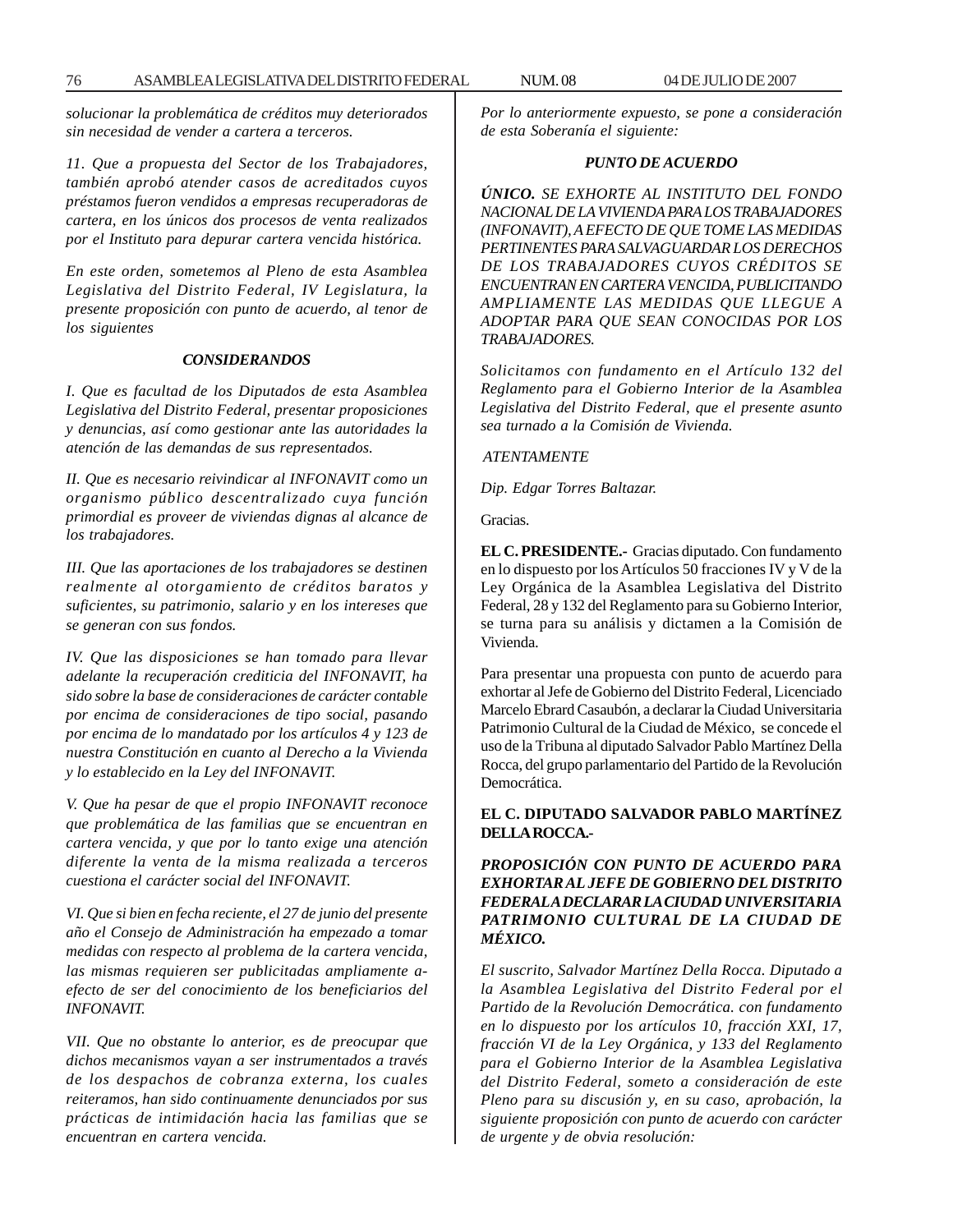## *EXPOSICIÓN DE MOTIVOS*

*Hace tan sólo unos días, la Organización de las Naciones Unidas para la Educación, la Ciencia y la Cultura (UNESCO) emitió la declaratoria que designa a la Ciudad Universitaria, sede de la Universidad Nacional Autónoma de México, como Patrimonio Cultural de la Humanidad. Esta distinción es la más alta que, a nivel mundial, puede recibir una ciudad, zona o monumento arqueológico, histórico, natural o artístico. Con ello se le reconocen al Campus Central de nuestra Máxima Casa de Estudios no sólo valores de excepcionalidad universal como conjunto arquitectónico, cultural, urbano y educativo; también, se incluye a la UNAM en el selecto grupo de universidades del mundo que son consideradas Patrimonio Cultural de la Humanidad, junto con la de Alcalá de Henares, en España, y la Universidad Central de Venezuela, en Caracas.*

*La declaratoria incluye el primer circuito universitario inaugurado en 1952 y sus más de cincuenta edificios dentro un área de 176 hectáreas, que significan el 25 por ciento de las 730 totales del Campus Universitario. Este perímetro está delimitado al poniente por el Estadio Olímpico; al sur por los frontones y la zona deportiva; al oriente por la Facultad de Medicina, y al norte por los edificios de las facultades de Filosofía y Letras, Derecho, Economía y Odontología.*

*La Lista del Patrimonio Mundial fue creada en 1978 por la UNESCO e incluye, al día de hoy, poco más de 830 bienes culturales universales considerados parte del ''conjunto de los rasgos distintivos espirituales y materiales, intelectuales y afectivos que caracterizan a una sociedad o a un grupo social y que abarca, además de las artes y las letras, los modos de vida, las maneras de vivir juntos, los sistemas de valores, las tradiciones y las creencias (...), patrimonio común de la humanidad que debe., ser reconocido y consolidado en beneficio de las generaciones presentes y futuras''*

*Con su inclusión en esta honrosa definición, la UNAM se suma a los veintiún sitios arqueológicos, naturales e históricos mexicanos antes considerados Patrimonio de la Humanidad; pero hay que resaltar que es apenas el noveno ''Bien Patrimonial de la Modernidad del siglo XX'' que es declarado por la UNESCO. Ahora, la salvaguarda de Ciudad Universitaria será responsabilidad de todos los mexicanos y de los habitantes del planeta. En tanto. el gobierno federal deberá cumplir con los lineamientos establecidos en las convenciones internacionales firmadas por México en materia de preservación y difusión del patrimonio cultural.*

*Este acontecimiento debe llevarnos a una reflexión sobre las formas en que los habitantes y las autoridades del Distrito Federal estamos preservando nuestro patrimonio*

*cultural. Si bien la Ley Federal de Zonas y Monumentos Arqueológicos, Históricos y Artísticos ha sido el instrumento a través del cual instituciones como el INBA y el INAH han logrado poner a salvo importantes vestigios de México-Tenochtitlan y de la ciudad colonial, desde hace algunos años nos hemos quedado atrás en la materia.*

*En el marco de la democratización de la Ciudad de México. la federación parece haberse desentendido de la tarea y la colaboración entre niveles de gobierno es incipiente. Esto ha producido que barrios y colonias, edificios y monumentos de valor histórico o artístico, estén hoy prácticamente desamparados, olvidados o sumergidos en la vorágine de la ciudad que crece. Con algunas excepciones (como el Centro Histórico o Coyoacán), en lugares como las colonias Roma, Santa María la Ribera, Tabacalera, San Rafael, Juárez, en el centro de Tlalpan, San Ángel, Tacubaya o Garibaldi, el patrimonio cultural puede ser vulnerado o destruido todos los días.*

*Nuestra legislación incluye la ''Ley de Salvaguarda del Patrimonio Urbanístico Arquitectónico del Distrito Federal'', promulgada en el año 2000; sin embargo, esta disposición no se ha aplicado por su complejidad y porque nunca se crearon los mecanismos necesarios para hacerlo. En cambio, la Ley de Fomento Cultural del Distrito Federal decretada en el año 2003 define con claridad instrumentos legales para que la Ciudad participe en la preservación y el reconocimiento de su patrimonio cultural, aún cuando estos nunca se hayan puesto en práctica.*

*Dicha Ley, en sus artículos 2, 4 fracciones IX, X y XII, 5 fracción XIV, 8, 12 fracciones III y VI, 18, 19 fracción VII, 20 fracción XI, 24 fracciones V y Xl, así como en su Título Séptimo (artículos 55 al 61), establece definiciones precisas sobre el Patrimonio Cultural de la Ciudad de México, la obligación de las autoridades de la Ciudad en la defensa y preservación del mismo, los mecanismos para hacerlo, las obligaciones que corresponden a la Secretaría de Cultura, las Delegaciones y otras dependencias en todo ello, pero sobre todo: la facultad del Jefe de Gobierno del Distrito Federal de emitir ''decretos de declaratoria de patrimonio cultural'' en la ciudad, fincando a partir de ahí el compromiso del gobierno y los habitantes de la metrópoli en la difusión, respaldo y salvaguarda de nuestra gigantesca herencia cultural.*

*Por tanto, queda claro que nuestra Ciudad Universitaria reúne todos los requisitos para ser objeto de la primer declaratoria de Patrimonio Cultural del Distrito Federal que se lleve a cabo en la historia. En la tarea de preservar nuestra identidad cultural ese sería el mejor comienzo. Hacerlo sería reconocer al espacio donde se han librado varias de las más importantes batallas de ideas que le han dado rostro a la nación democrática, a nuestra ciudad plural, memoriosa, hermosa y rebelde.*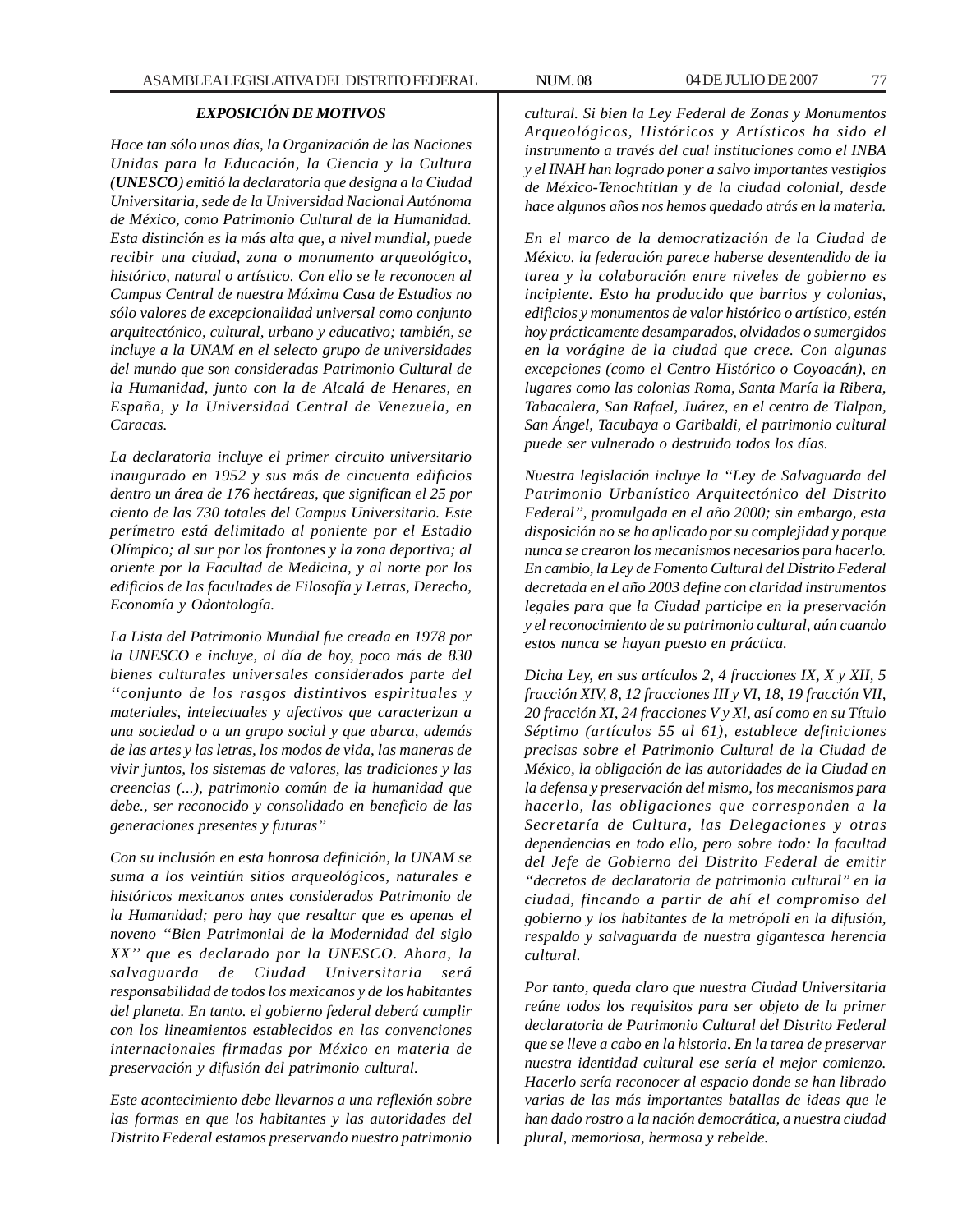78 ASAMBLEA LEGISLATIVA DEL DISTRITO FEDERAL NUM. 08 04 DE JULIO DE 2007

*La Ciudad Universitaria que concibieron Mario Pani, Carlos Lazo, Ramírez Vázquez, Luis Barragán y muchos otros, aquella en la que plasmaron sus colores Siqueiros, Rivera y O'Gorman, es también el lugar de los jardines por los que caminaron Rosario Castellanos, Barros Sierra, Fernando Benítez y el joven Che Guevara. Ahí se fraguaron la determinación y el arrojo de los estudiantes que en 1968 decidieron llevar la imaginación al poder para cambiar a México. Después, también ahí habitó el corazón solidario que salvó la vida a la urbe destruida por el terremoto de 1985. Desde ahí se defendió la educación pública en 1986, 1987 y en el 2000; desde ahí se luchó por la democracia en 1988 y por la paz en 1994. Y en este siglo XXI, ahí se siguen construyendo y debatiendo las ideas, las discrepancias, las artes, la técnica, la ciencia, el conocimiento, los sueños que nos hacen existir. Porque hoy más que nunca C.U. es nuestro espejo: el espejo del mejor México posible.*

*Por todo lo anterior, y con base en los preceptos de Ley citados en el título y la exposición de motivos de esta proposición, someto a la consideración de esta Asamblea el siguiente*

#### *PUNTO DE ACUERDO*

*PRIMERO: La Asamblea Legislativa del Distrito Federal exhorta al C. Jefe de Gobierno del Distrito Federal Marcelo Ebrard Casaubón, a que, en ejercicio de las facultades que le confieren las leyes de la ciudad, emita el decreto que declare ''Patrimonio Cultural del Distrito Federal'' a la Ciudad Universitaria, sede de la Universidad Nacional Autónoma de México.*

*SEGUNDO: La Asamblea Legislativa del Distrito Federal extiende una calurosa felicitación a la comunidad universitaria por la reciente declaratoria por parte UNESCO de la Ciudad Universitaria como Patrimonio Cultural de la Humanidad.*

*México D.F., a 4 de julio de 2007 Dip. Salvador Martínez Della Rocca.*

Muchas gracias.

**EL C. PRESIDENTE.-** Gracias, diputado. Con fundamento en lo dispuesto por los artículos 50 fracciones IV y V de la Ley orgánica de la Asamblea Legislativa del Distrito Federal, 28 y 132 del Reglamento para su Gobierno Interior, se turna para su análisis y dictamen a la Comisión de Cultura.

Para presentar una propuesta con punto de acuerdo para exhortar al Jefe de Gobierno del Distrito Federal y a otras instituciones a apoyar la realización del X Congreso Iberoamericano de Biología Celular, se concede el uso de la Tribuna al diputado Salvador Pablo Martínez Della Rocca, del grupo parlamentario del Partido de la Revolución Democrática.

## **EL C. DIPUTADO SALVADOR PABLO MARTÍNEZ DELLA ROCCA.-**

# *PROPOSICIÓN CON PUNTO DE ACUERDO PARA EXHORTAR AL JEFE DE GOBIERNO DEL DISTRITO FEDERAL Y A OTRAS INSTITUCIONES A APOYAR LA REALIZACIÓN DEL X CONGRESO IBEROAMERICANO DE BIOLOGÍA CELULAR.*

*El suscrito, Salvador Martínez Della Rocca, Diputado a la Asamblea Legislativa del Distrito Federal por el Partido de la Revolución Democrática. con fundamento en lo dispuesto por los artículos 10 fracción XXI. 17, fracción VI de la Lev Orgánica y 133 del Reglamento para el Gobierno Interior de la Asamblea Legislativa del Distrito Federal, someto a consideración de este Pleno para su discusión y. en su caso, aprobación, la siguiente proposición con punto de acuerdo con carácter de urgente y de obvia resolución:*

#### *EXPOSICIÓN DE MOTIVOS*

*El X Congreso Iberoamericano de Biología Celular se celebrará en la Ciudad de México del 16 al 20 de noviembre de 2007. Como cada tres años, este congreso reúne a científicos de la región y a invitados de otras partes del mundo para presentar resultados de sus investigaciones e intercambiar información, además de explorar la posibilidad de establecer colaboraciones y estrechar los vínculos entre nuestros países y nuestras ciudades. Las últimas ediciones de este congreso se han llevado a cabo en Brasil, Perú y Uruguay, siempre con la participación de una delegación importante de México.*

*La realización de este congreso ofrecerá una posibilidad privilegiada de interacción entre varios de los más destacados investigadores del mundo y la comunidad académica de la ciudad sede, ya que se permitirá la participación de maestros de bachillerato, licenciatura y postgrado de los centras educativos de la ciudad; así mismo, e motivará la participación de estudiantes a través de becas que se otorgan en el marco del congreso.*

*La organización del congreso incluye la búsqueda de sedes, difusión e infraestructura, tanto para llevar a cabo las actividades académicas, como para hospedar a los invitados especiales que vienen a exponer conferencias magistrales o participar en simposios especiales. Si bien, la posibilidad de que algunas actividades del congreso se lleven a cabo en la Ciudad Universitaria dará un realce mayor a este congreso, los promotores del mismo han externado a la ALDF la necesidad de ampliar el abanico de posibilidades y la cobertura del evento a todos los ámbitos de la Ciudad.*

*Desde el último congreso realizado en Campinhas Brasil hace tres años, se han venido desarrollando actividades relacionadas con la preparación de la nueva edición de*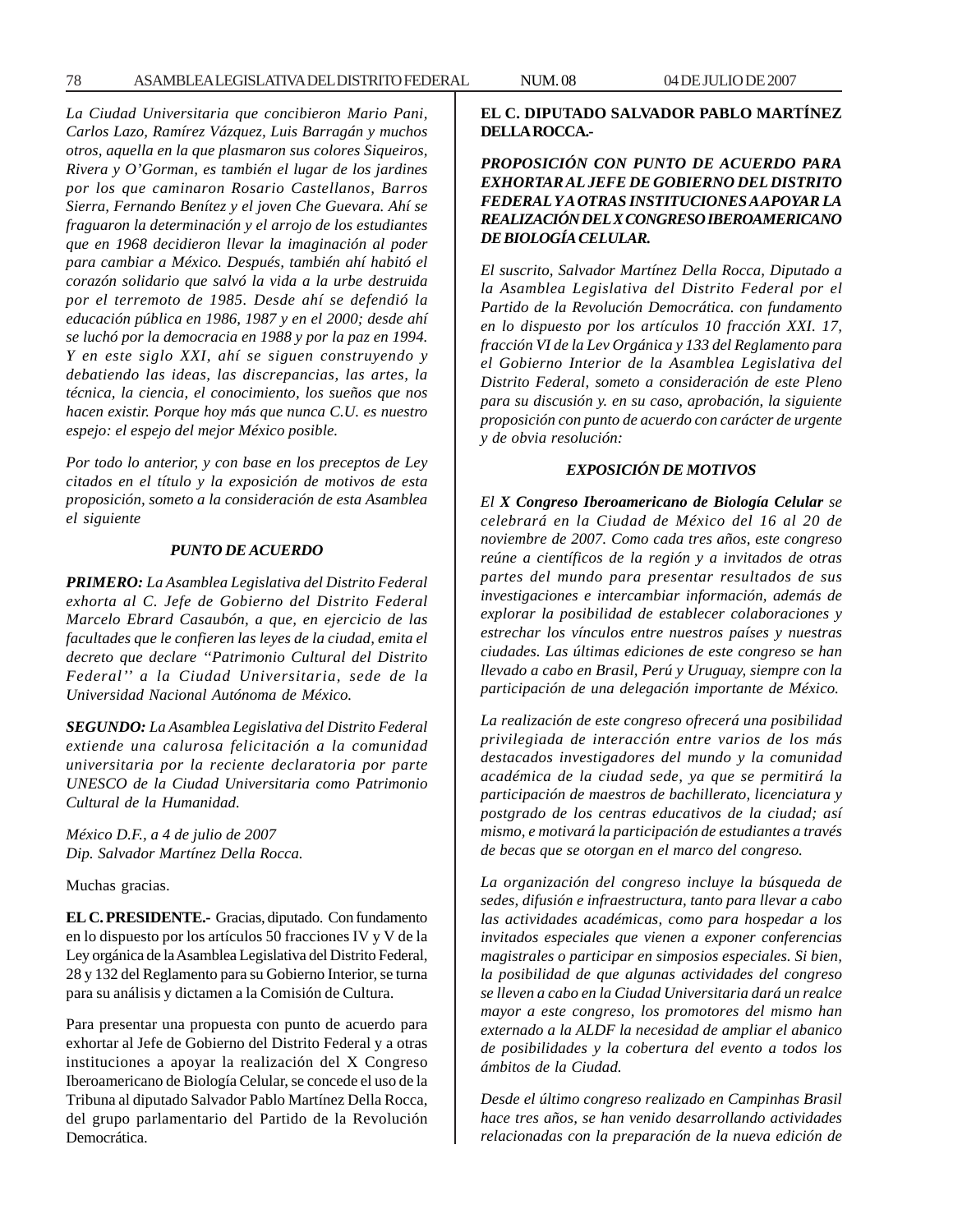*evento en el Distrito Federal, tales como organizar simposios, invitar académicos importantes de la región Iberoamericana y de otros lados del mundo como Estados Unidos, Alemania, Gran Bretaña etc.*

*Para la comunidad científica iberoamericana es muy importante contar con el respaldo no sólo de la iniciativa privada, si no del grueso de las instituciones académicas y de gobierno vinculadas al desarrollo. Más aún, es importante que los resultados de los debates, las conferencias y sus conclusiones sean observados y tomados en cuenta por la sociedad, por los que toman las decisiones y hacen las leyes.*

*México es un país donde la ciencia y la tecnología se desenvuelven en una paradoja: por un lado, se cuenta con instituciones públicas y centros de investigación de larga tradición y altísimo nivel académico como la UNAM, el IPN o la UAM, por mencionar algunos ejemplos: por el otro, si bien nuestro carácter de nación pobre y subdesarrollada reclama a gritos la participación de los científicos y los tecnólogos en la búsqueda de soluciones a la pobreza y el atraso, tenemos gobernantes que no entienden el valor de la investigación científica y tecnológica.*

*Ello se ha agravado en los años de los gobiernos neoliberales y de derecha. Y no es una apreciación subjetiva: la nación le destina cada vez menos al financiamiento de la ciencia y la tecnología (apenas el 0.33% del PIB, aunque la ley dice que debe ser el 1%) y nuestros valerosos científicos trabajan en condiciones miserables. Países que hace dos décadas tenían el mismo nivel de desarrollo que México le destinan entre el 2 y el 5% de su PIB a la Ciencia y la Tecnología. y ahora son potencias económicas (España. Corea del Sur como ejemplos). Simplemente no competimos en el concierto económico global. No producirnos patentes y dependemos por completo de las tecnologías y los cánones económicos y de producción de las grandes potencias.*

*Nuestra ciudad ha dado un paso histórico al crear su propio Instituto de Ciencia y Tecnología, el cual es dirigido por la Dra. Esther Orozco, reconocida hace poco como la más importante investigadora de América Latina por la UNESCO. Con toda seguridad, de ahí derivaran propuestas y alternativas de alto nivel, construidas desde las academias y los laboratorios que tienen sede en la ciudad, para retos tan grandes como la contaminación, el abasto de agua, el transporte público, por citar algunos temas.*

*Es por ello que la realización de eventos como el X Congreso Iberoamericano de Biología Celular, no pueden pasar desapercibidos y deben ser objeto del respaldo, la atención y la hospitalidad de la ciudad que tiene el privilegio de ser su sede. Pero también debemos ocuparnos*

*de que lo que ahí se diga sea escuchado y apoyado más allá de la ciudad. No perdamos la oportunidad de ser desde aquí un vaso comunicante para el desarrollo científico, un puente que una los caminos del pensamiento y las ideas dentro del país y entre las naciones iberoamericanas.*

*Por todo lo anterior, pongo a la consideración de esta Asamblea el siguiente*

#### *PUNTO DE ACUERDO*

*PRIMERO: La Asamblea Legislativa del Distrito Federal saluda y acuerda apoyar en lo necesario la realización del X Congreso Iberoamericano de Biología Celular.*

*SEGUNDO: Se exhorta respetuosamente al gobierno federal, a las universidades e instituciones académicas con sede en la Ciudad de México, a la Cámara de Diputados y al Senado de la República a colaborar de la misma manera y a coordinar esfuerzos con la ALDF en el respaldo a dicho evento.*

*México D.F., a 4 de julio de 2007 Dip. Salvador Martínez Della Rocca.*

Muchas gracias.

**EL C. PRESIDENTE.-** Gracias a usted, diputado. Con fundamento en lo dispuesto por los artículos 50 fracciones IV y V de la Ley Orgánica de la Asamblea Legislativa del Distrito Federal, 28 y 132 del Reglamento para su Gobierno Interior, se turna para su análisis y dictamen a la Comisión de Ciencia y Tecnología.

Esta Presidencia informa que se recibió una propuesta con punto de acuerdo para que los diputados de la IV Legislatura de la Asamblea Legislativa del Distrito Federal se pronuncien contra el hostigamiento hacia la crítica y libertad de prensa, que suscribe la diputada Nancy Cárdenas Sánchez, del grupo parlamentario del Partido de la Revolución Democrática.

# *PROPOSICIÓN CON PUNTO DE ACUERDO PARA QUE LOS DIPUTADOS DE LA IV LEGISLATURA DE LA ASAMBLEA LEGISLATIVA DEL DISTRITO FEDERAL SE PRONUNCIEN CONTRA EL HOSTIGAMIENTO HACIA LA CRÍTICA Y LIBERTAD DE PRENSA.*

*La suscrita Diputada Nancy Cárdenas Sánchez, integrante del Grupo Parlamentario del PRD en la IV Asamblea Legislativa del Distrito Federal en uso de las facultades conferidas en el Artículo 122, párrafo primero y segundo, Base Primera, Fracción V, incisos g), i) y j) de la Constitución Política de los Estados Unidos Mexicanos; Artículo 42 fracciones XIV y XXX del Estatuto de Gobierno del Distrito Federal; 17 fracción VI de la Ley Orgánica de la Asamblea Legislativa del Distrito Federal; 133; del Reglamento para el Gobierno Interior de la Asamblea*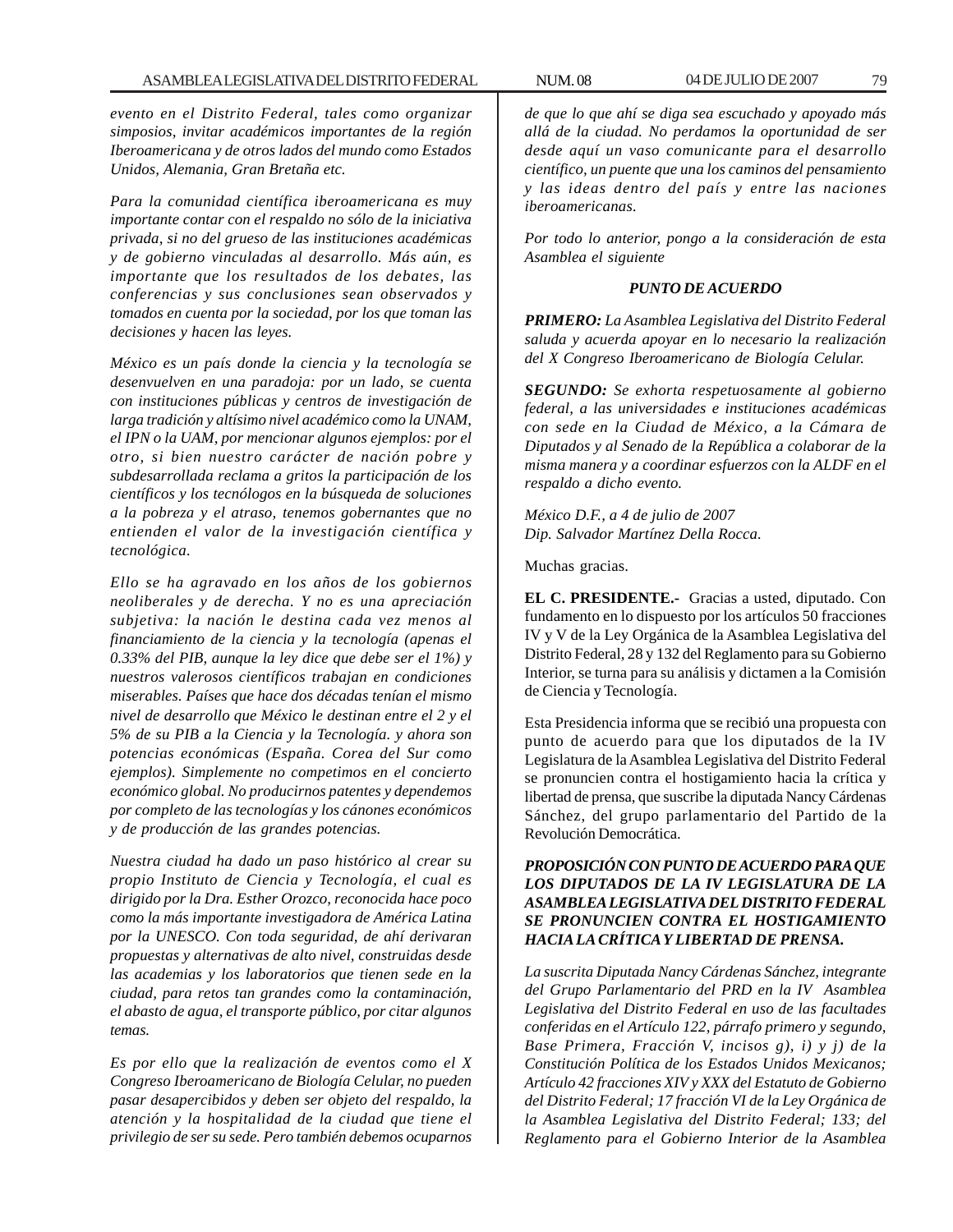*Legislativa del Distrito Federal, someto a consideración del Pleno de ésta Soberanía la siguiente:*

## *PROPUESTA CON PUNTO DE ACUERDO*

*Para que los diputados de la IV Legislatura de la Asamblea Legislativa del Distrito Federal, se pronuncien contra el hostigamiento hacia la crítica y la libertad de prensa.*

#### *ANTECEDENTES:*

*Luego de la alternancia en el Ejecutivo en el año 2000, la expectativa sobre el desarrollo de la democracia en México vislumbro un camino en que se fortalecería nuestro régimen político, y la vida misma de la sociedad mexicana.*

*Sin embargo, la gestión de Vicente Fox Quesada fue una repetición de los regímenes autoritarios de antaño que tuvo su mayor expresión en las propias palabras del ex presidente al señalar su triunfo en el proceso electoral del pasado año.*

*El mismo Tribunal Electoral del Poder Judicial de la Federación reconoció la grave intervención del Ejecutivo en los comicios del año pasado.*

*Fox Quesada intervino de manera directa y violentando el derecho constitucional a la información y a la libertad de prensa, en diversos espacios noticiosos, tanto en radio, televisión como prensa escrita. Además de la omisión de su gobierno en el esclarecimiento de asesinatos, desapariciones y agresiones contra distintos reporteros y medios de comunicación.*

*El control, la presión y la intimidación hacia la prensa que ejerció durante su sexenio, vive hoy en día una de sus lamentables consecuencias.*

*La salida del aire del programa de radio monitor del periodista José Gutiérrez Vivó, luego de 33 años de transmisión, debido a problemas económicos fomentados desde el gobierno federal.*

*El ahogamiento financiero de dicha empresa fue anunciada con anticipación por el propio periodista, cuando en diciembre del año pasado dio a conocer que incluso antes del cambio en la Presidencia del País, recibió un mensaje del equipo de Felipe Calderón para decirle: ''están castigados. Vamos a ver como se comportan. Si quieren difundir nuestra información, bien, si no, también. Cuando consideramos que hay un buen comportamiento, entonces se arreglará una entrevista con el presidente Calderón.''*

*Gutiérrez Vivó agregó que nunca, en sus 40 años de comunicador, ''había percibido una agresión perfectamente disfrazada y disimulada como la que* *estamos recibiendo desde mediados de la pasada administración''.*

*El hostigamiento emprendido por Vicente Fox y continuado por Felipe Calderón, demuestra que la derecha en México es intolerante ente la crítica, y no esta dispuesta a permitir la existencia de espacios de comunicación que difieran de sus ideas. Son claros intentos por mantener sus influjos autoritarios sobre el ejercicio del derecho a la información y a la libertad de prensa.*

*Las constantes violaciones a la libertad de expresión por parte de autoridades del gobierno federal son prácticas graves que en un gobierno legítimo, emanado del voto popular, no deberían darse. Acallar a un medio de comunicación por medio del poder del Estado es un acto totalitario como medio de control de las conciencias.*

*Con la suspensión de actividades de Grupo Monitor a través de la radio, queda claro que es producto de una agresión persistente y concertada desde el más alto nivel del Gobierno Federal.*

*Este hecho debe considerarse más grave que los sucesos en Venezuela, pues se recurre a la vieja práctica del castigo a través de la supresión de publicidad gubernamental y el bloque financiero, y con ello evitar la subsistencia de un equipo de trabajo, que además debe afrontar problemas laborales con sus reporteros, editores y trabajadores.*

#### *CONSIDERACIONES*

*El artículo 19, de la ''Declaración Universal de los Derechos Humanos'', señala:*

*''Todo individuo tiene derecho a la libertad de opinión y de expresión; este derecho incluye el de no ser molestado a causa de sus opiniones, el de investigar y de recibir informaciones y opiniones, y el de difundirlas, sin limitación de fronteras, por cualquier medio de expresión''*

*La Convención Americana sobre Derechos Humanos o Pacto de San José de Costa Rica'' en el Artículo 13 establece la libertad de pensamiento y de expresión, al señalar en su numeral primero:*

- *1. Toda persona tiene derecho a la libertad de pensamiento y de expresión. Este derecho comprende la libertad de buscar, recibir y difundir informaciones e ideas de toda índole, sin consideraciones de fronteras ya sea oralmente, por escrito o en forma impresa o artística, o por cualquier otro procedimiento de su elección.*
- *2. El ejercicio del derecho previsto en el inciso precedente no puede estar sujeto a previa censura, sino a responsabilidades ulteriores, las que deben*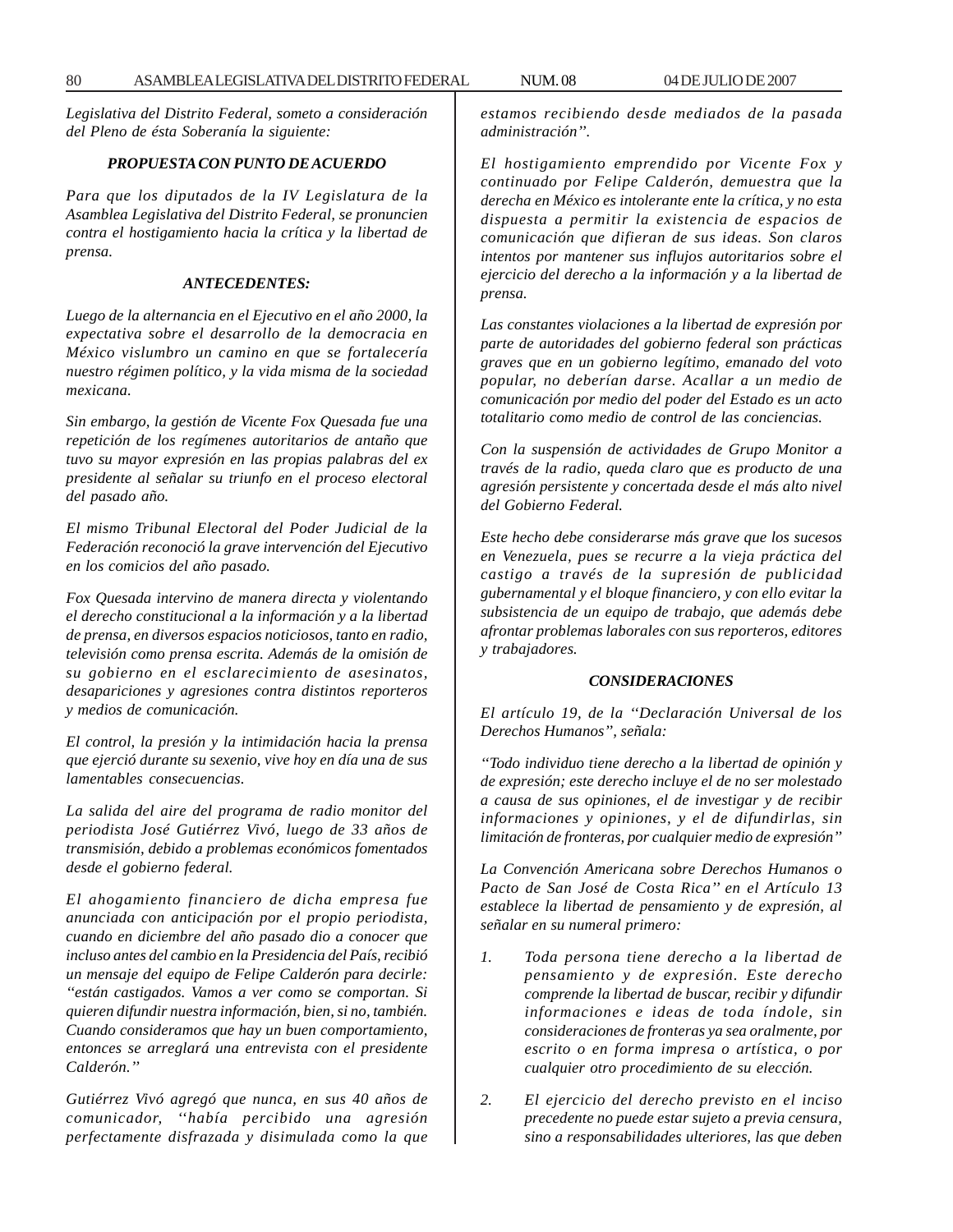*estar expresamente fijadas por la ley y ser necesarias para asegurar:*

- *a) El respeto a los derechos a la reputación de los demás, o*
- *b) La protección de la seguridad nacional, el orden público o la salud o la moral públicas.*

*3. No se puede restringir el derecho de expresión por vías o medios indirectos, tales como el abuso de controles oficiales o particulares de papel para periódicos, de frecuencias radioeléctricas o de enseres y aparatos usados en la difusión de información o por cualesquiera otros medios encaminados a impedir la comunicación y la circulación de ideas y opiniones.*

*Nuestra constitución señala en el artículo sexto que '' La manifestación de las ideas no será objeto de ninguna inquisición judicial o administrativa, sino en el caso de que el ataque a la moral, los derechos de tercero, provoque algún delito, o perturbe el orden público; el derecho a la información será garantizado por el Estado''*

*La Declaración de Principios sobre la Libertad de Expresión de la Comisión Interamericana de Derechos Humanos establece en el principio 9 que ''el asesinato, secuestro, intimidación, amenaza a los comunicadores sociales, así como la destrucción material de los medios de comunicación, viola los derechos fundamentales de las personas y coarta severamente la libertad de expresión. Es deber de los Estados prevenir e investigar estos hechos, sancionar a sus autores y asegurar a las victimas una reparación adecuada''.*

*En diciembre de 2006 los diputados a la Asamblea Legislativa del Distrito Federal aprobamos un punto de acuerdo para exigir a la procuraduría General de la República, Físcalia Especial para la Atención de Delitos cometidos contra periodistas, para agilizar las investigaciones en todos y cada uno de los casos documentados de agresiones hacia periodistas, y procediera al deslinde de responsabilidades sobre los autores intelectuales y materiales de dichos delitos. Hasta la fecha no tenemos respuesta de nuestra petición.*

*Por lo anteriormente expuesto, me permito proponer a esta honorable Asamblea el siguiente.*

## *PUNTO DE ACUERDO*

*Primero.- Los diputados de la IV Legislatura de la Asamblea Legislativa del Distrito Federal exigimos al gobierno federal detenga esta actitud de hostigamiento contra la crítica y la libertad de prensa, que pretenda maniatar la voz ciudadana y de los profesionales de la información.*

*Segundo.- Los diputados de la IV Legislatura de la Asamblea Legislativa del Distrito Federal, hacemos un llamado respetuoso a los diputados integrantes de la Comisión Especial para dar seguimiento a las agresiones a periodistas y Medios de Comunicación de la Cámara de diputados, para que dentro de sus facultades realice una investigación sobre las denuncias hechas por el periodista Gutiérrez Vivó, relacionados con el bloqueo financiero contra su programa periodístico.*

*Tercero.- Los diputados de la IV Legislatura de la Asamblea Legislativa del Distrito Federal, manifestamos nuestra solidaridad con todo el equipo de Grupo Monitor.*

*Dado en el Recinto Legislativo de Donceles, a los 4 días del mes de julio de 2007.*

*Atentamente.*

*Dip. Nancy Cárdenas Sánchez.*

Con fundamento en lo dispuesto por los artículos 50 fracciones IV y V de la Ley Orgánica de la Asamblea, 28 y 132 del Reglamento para el Gobierno Interior de la misma, se turna para su análisis y dictamen a la Comisión de Derechos Humanos.

Esta Presidencia también hace del conocimiento de la Asamblea que los puntos enlistados en los numerales 16, que había sido turnado hacia el final de la misma, y 45 del orden del día, han sido retirados.

A continuación y a efecto de presentar una denuncia sobre los errores, irregularidades y vicios que presenta el acuerdo de la Comisión de Gobierno de este Honorable Órgano de Gobierno Legislativo respecto de la creación de la Comisión Investigadora para Revisar la Gestión del Titular del Órgano Político Administrativo de Coyoacán durante el periodo 2003-2006, se concede el uso de la tribuna al diputado Miguel Sosa Tan, del grupo parlamentario del Partido de la Revolución Democrática.

**EL C. DIPUTADO MIGUEL SOSA TAN.-** Con su permiso, diputado Presidente.

## *DENUNCIA*

*Me refiero al ''Acuerdo de la Comisión de Gobierno para solicitar al Pleno de la Asamblea Legislativa del Distrito Federal la instalación de una Comisión que Investigue la posible existencia de irregularidades administrativas durante la gestión 2003-2006 del Órgano Político Administrativo en Coyoacán.'' Al respecto, y con base en lo establecido por el artículo 58, Fracción X de la Ley Orgánica de la Asamblea Legislativa del Distrito Federal, me permito DENUNCIAR las irregularidades y vicios de origen que presenta el referido Acuerdo.*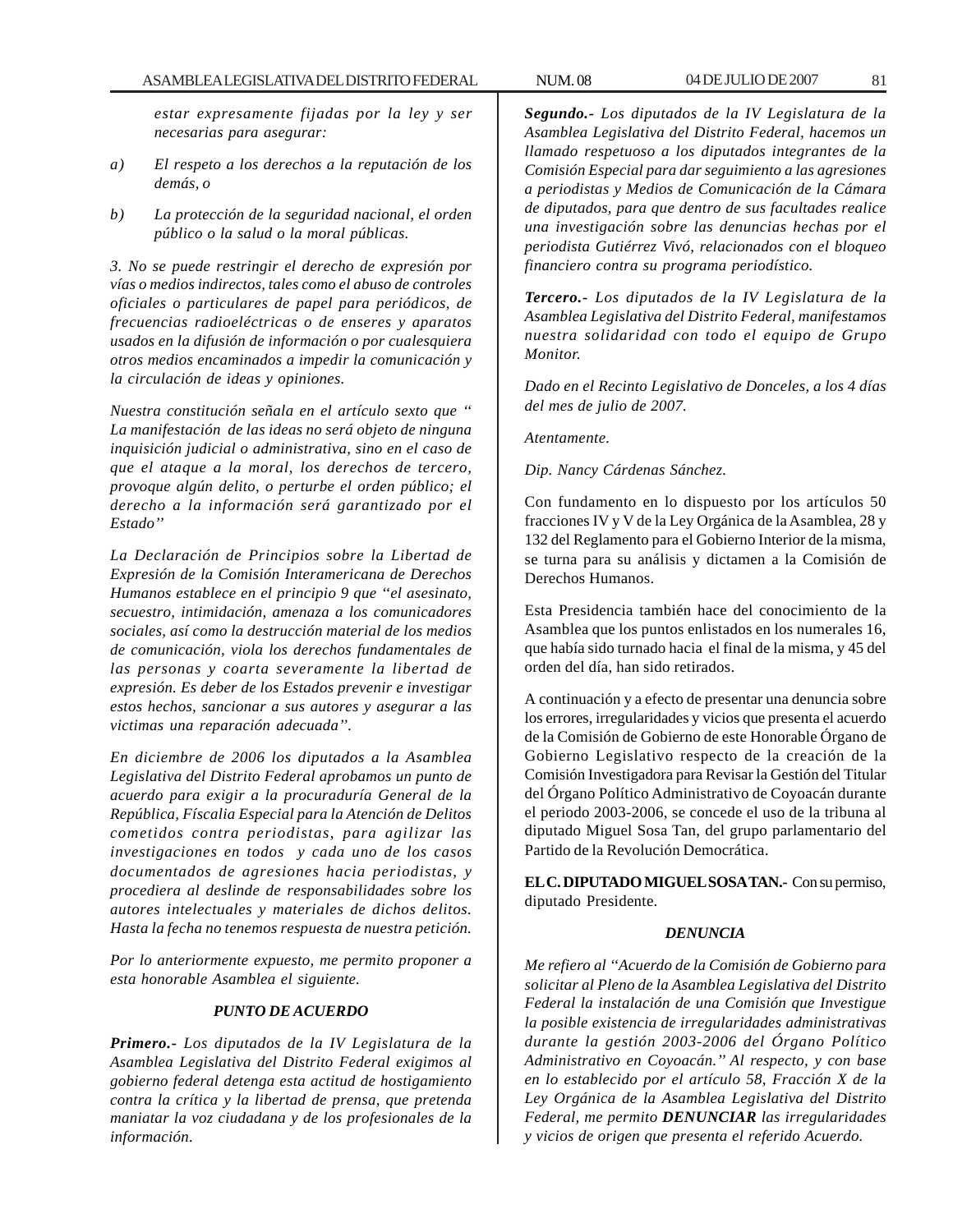## *HECHOS*

*1. La Única base de todas las argumentaciones para la conformación del Acuerdo en comento son los datos que arroja el Informe de Resultados que emite la Contaduría Mayor de Hacienda, derivado de la revisión de la Cuenta Pública 2005 al Órgano Político Administrativo de Coyoacán.*

*2. Es menester precisar que la naturaleza de dicho Informe Final de Auditoria es de un documento meramente ''preliminar'', toda vez que:*

- *Es el primer resultado que arroja la práctica de la auditoria.*
- *Porque derivado de su notificación, el área auditora junto con el área jurídica de la Contaduría Mayor de Hacienda de la Asamblea Legislativa del Distrito Federal, inician todo un análisis técnico-jurídico respecto de la veracidad y procedibilidad de las irregularidades detectadas.*
- *Porque derivado del arduo exhaustivo análisis técnico-jurídico antes referido, se solicita a las autoridades ''competentes'' (Procuraduría Fiscal y/o y Contraloría General y/o Procuraduría, todas del Gobierno del Distrito Federal), la acción que en su caso corresponda y/o proceda.*
- *Porque la Contaduría Mayor de Hacienda de la Asamblea Legislativa del Distrito Federal no es una autoridad competente para sancionar, o para determinar la efectiva comisión de algún ilícito.*
- *Porque la Contaduría Mayor de Hacienda de la Asamblea Legislativa del Distrito Federal, es, simplemente el órgano técnico de fiscalización que auxilia a la Asamblea Legislativa del Distrito Federal en el cumplimiento de sus atribuciones que por ley le corresponden.*

#### *CONSIDERACIONES*

*1. La Comisión de Gobierno tiene una falsa apreciación de la realidad, toda vez que tanto los argumentos que se contemplan en la solicitud que se le presentó para la integración de la Comisión de Investigación, como en el propio Acuerdo que posteriormente emitió, únicamente se refieren elementos constitutivos de presuntas irregularidades suscitados durante el ejercicio 2005; sin embargo, el sentido del Acuerdo abarca toda la gestión, es decir, los ejercicios 2003, 2004, 2005 y 2006, lo cual es totalmente arbitrario, ya que algunos de estos ya fueron auditados y en otros ni siquiera se ha concluido su revisión.*

*2. Derivado de un análisis al Informe de Resultados de la Cuenta Pública correspondiente al ejercicio 2005, que* *por cierto es de dominio público, se detecta que la principal irregularidad señalada es la deficiente planeación de prioridades y necesidades de la delegación, y no los supuestos pagos en exceso o injustificados que pudieron hacerse, ya que éstos no están debidamente sustentados, ni mucho menos comprobados, y ello obedece a que principalmente la autoridad competente no lo ha resuelto así.*

*3. Suponiendo sin conceder que se determinara un procedimiento por dichas supuestas irregularidades, el ex titular del órgano político administrativo de Coyoacán contara con la oportunidad de aportar elementos que puedan desvirtuar las imputaciones correspondientes, ya que, como todo individuo cuenta con el derecho de ser oído y vencido antes de ser declarado responsable y ello será ante la autoridad competente, en el momento procesal oportuno, de acuerdo a lo establecido en los artículos 14 y 16 constitucional.*

*4. Ahora bien, si damos puntual lectura al ACUERDO PRIMERO del Acuerdo de la Comisión de Gobierno en trato, únicamente se aprueba la investigación de la posible existencia de irregularidades administrativas, con !o que se refuerza la exposición de que se trata de meras deficiencias de carácter administrativo, y no de irregularidades de carácter resarcitorio, es decir, que impliquen un daño al Erario Publico.*

*5. Estamos ante irregularidades referentes al incumplimiento de manuales administrativos, reglamentos, circulares, etc., irregularidades que van orientadas a un NO HACER, a diferencia de ¡as irregularidades de carácter resarcitorio, que van orientadas a un HACER; es decir, a un actuar con dolo en perjuicio del Erario Público.*

#### *CONCLUSIÓN*

*La finalidad de la presentación de la presente DENUNCIA, obedece a la imperiosa necesidad de dar a conocer de forma pública a los integrantes de esta Honorable IV Legislatura, la endeble justificación para la creación de la Comisión Investigadora en trato, a fin de que se puedan valorar las consecuencias jurídicas que su conformación puede ocasionar.*

*Debemos valorar que la aprobación de una Comisión de Investigación con tal finalidad, únicamente fija un precedente para futuras solicitudes de la misma naturaleza, y dado que el principal cúmulo de resultados que arroja la revisión de la Cuenta Pública esta orientado a omisiones de carácter administrativo, debemos entonces estar preparados para la creación de tantas comisiones de investigación como irregularidades administrativas se detecten.*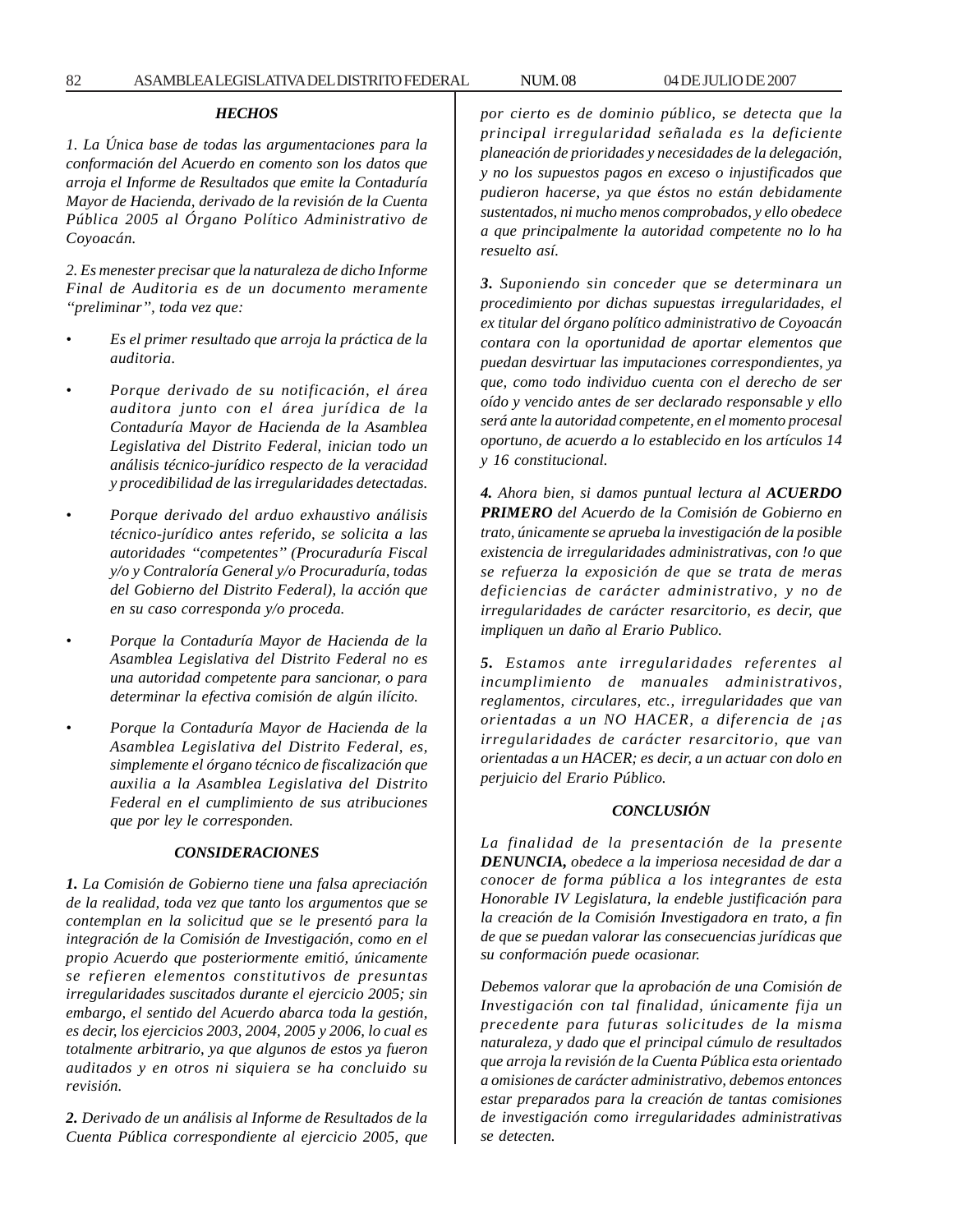*No es correcto, desde mi punto de vista, ni creo que desde el suyo propio, que el Órgano de Gobierno Legislativo del Distrito Federal se preste a manipulaciones mediáticas con fines meramente políticos, ya que como es totalmente comprobable, las argumentaciones de fondo del Acuerdo de la Comisión de Gobierno para solicitar al Pleno de la Asamblea Legislativa del Distrito Federal la instalación de una Comisión que Investigue la posible existencia de irregularidades administrativas durante la gestión 2003- 2006 del Órgano Político Administrativo en Coyoacán son imprecisas e incorrectas, así como carentes de la debida justificación.*

## *ATENTAMENTE*

*Dip. Miguel Sosa Tan.*

Es cuanto, diputado Presidente.

**EL C. PRESIDENTE.-** Gracias, diputado Miguel Sosa Tan.

**EL C. PRESIDENTE DIPUTADO MIGUEL ÁNGEL ERRASTI ARANGO.-** A continuación, a efecto de emitir un pronunciamiento sobre la libertad de prensa y de ideas, se concede el uso de la Tribuna al diputado Agustín Guerrero Castillo, del grupo parlamentario del Partido de la Revolución Democrática.

# **EL C. DIPUTADO AGUSTÍN GUERRERO CASTILLO.-**

Con su permiso, señor diputado.

La libertad y la libertad de expresión son un derecho fundamental; su ejercicio garantiza que la sociedad no caiga en la tentación autoritaria ni en el fundamentalismo. Sólo en los verdaderos sistemas democráticos la pluralidad y el respeto crean la virtud del respeto a la diferencia.

En nuestra República este derecho está consagrado en el artículo 7º de la Constitución Política, cuya esencia reside en que es inviolable la libertad de escribir y publicar escritos sobre cualquier materia. La libertad de pensamiento y el libre tránsito de las ideas es nuestra única garantía para que nuestro país se desarrolle. Si no hay crecimiento económico, si no hay nuevas fuentes de empleo, si la movilidad social se constriñe cada vez más, hay un malestar en la sociedad; pero ese malestar aumenta si no hay posibilidad de ejercer la libertad de las ideas.

El crecimiento económico es fundamental para la gobernabilidad, pero lo es más garantizar la libertad de pensar, de decir, de escribir, de publicar.

Los derechos de la libertad son un componente insustituible de la democracia y de la gobernabilidad. Ricardo Flores Magón definió muy bien esta situación cuando decía: ''Qué pobre gobierno aquél que para mantenerse tenía que reprimir a sus intelectuales, a sus periodistas y a sus disidentes; pobre gobierno aquél que no sabe sino censurar para gobernar''.

En esta misma Diputación Permanente, en la sesión del 30 de mayo pasado, aprobamos un punto de acuerdo impulsado por el diputado Jorge Triana Tena, para hacer un compromiso de los partidos políticos y los grupos parlamentarios a favor de la libre expresión y de la libertad de prensa. En este sentido, queremos retomar el espíritu de este punto de acuerdo y hacerlo extensivo para pronunciarnos a favor de la libertad de expresión y solidarizarnos con los más de 500 trabajadores y periodistas que compartían y hacían, junto con José Gutiérrez Vivó, un medio de comunicación influyente y con peso en nuestra sociedad.

El 29 de junio, a las 10:00 horas, salió del aire uno de los proyectos noticiosos radiofónicos más importantes, tal vez el más importante de las últimas décadas en nuestro país. Lo reprobable del hecho es que desde el poder político y empresarial se haya instalado un bloqueo económico a Monitor, parecido al de los años 70 con el periódico Excelsior, aunque con una diferencia palpable, su ferocidad y sevicia.

Lo reprobable es que los medios críticos y disidentes de la actual parodia de régimen se vean sometidos a presiones políticas y económicas para que transijan en sus líneas editoriales y en sus principios.

Nos escandalizamos, nos desgarramos las vestiduras en esta misma Tribuna cuando en Venezuela el gobierno decide no renovar una concesión, sin transgredir la ley; pero cuando en nuestra propia casa la mano autoritaria del seudo gobierno hace maridaje con los intereses más oscuros, guardamos un silencio cómplice y vergonzante.

Nos pronunciamos por la libertad, por la libertad de expresión, por el libre tránsito de ideas como un derecho esencial y humano, inviolable e insustituible.

Nos pronunciamos por los derechos laborales de los trabajadores de los medios que con esta embestida pusieron al descubierto a sus familias y recordamos aciagamente cuál empleo, cuál trabajo, dónde está ese señor que pregonaba sobre más empleos.

Nos pronunciamos a favor del mitin de los trabajadores de Monitor que el próximo domingo 8 de julio van a manifestarse en el Zócalo y vamos a acompañarlos en este ejercicio democrático.

Nos pronunciamos porque conjuntemos voluntades para que nunca más un medio por su pronunciamiento político vuelva a ser perseguido y censurado.

Nos pronunciamos porque el tumulto de la libertad de imponga ante el silencio de la censura.

Dado en el Recinto Parlamentario de Donceles, el 4 de julio de 2007.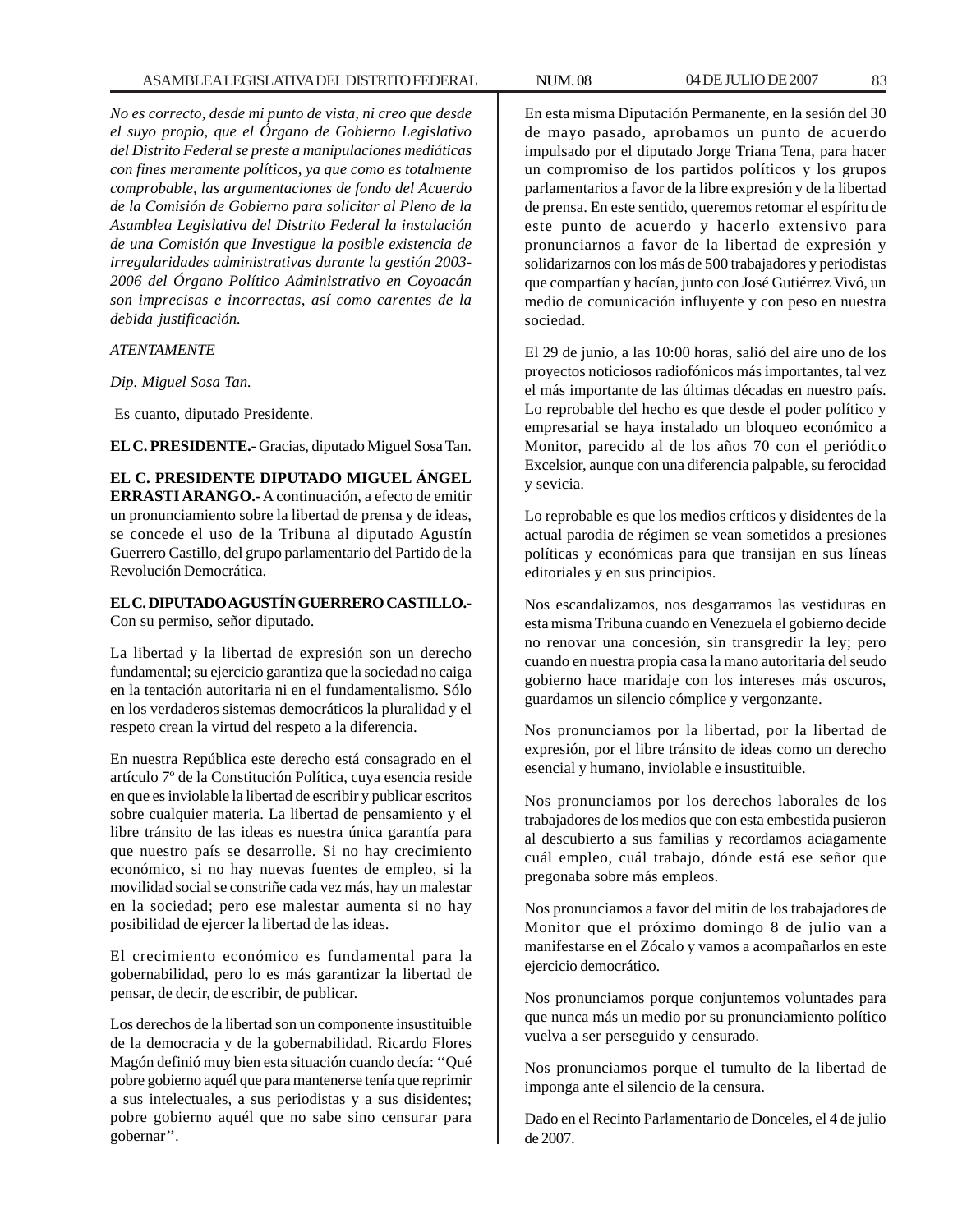Muchas gracias.

**EL C. DIPUTADO JORGE TRIANA TENA (Desde su curul).-** Señor Presidente.

**EL C. PRESIDENTE DIPUTADO MIGUEL ÁNGEL ERRASTI ARANGO.-** ¿Con qué objeto, diputado Triana?

**EL C. DIPUTADO JORGE TRIANA TENA (Desde su curul).-** Para solicitarle el uso de la palabra para responder por alusiones personales, por favor.

**EL C. PRESIDENTE**.- Adelante diputado Triana, hasta por 5 minutos.

**EL C. DIPUTADO JORGE TRIANA TENA.-** Con su permiso, diputado Presidente.

Reiteramos nuestro llamado una vez más a respetar sin importar la coyuntura política el derecho al libre ejercicio de la profesión periodística en este país. Es importante recalcar que nos hemos sumado en un punto de acuerdo al cual ya aludió la persona que me antecedió en el uso de la palabra, para respetar y hacer respetar la libertad de expresión en toda índole y toda forma.

¿Por qué? Porque en aquella ocasión había habido 3 legisladores y distinguidos militantes del Partido de la Revolución Democrática festinando y brindando, celebrando el cierre de una televisora en Venezuela. Eso no es respetar la libertad de expresión, es un despropósito lo que se hizo.

Sin embargo agradecemos y tomamos en cuenta la deferencia para sumarse a ese punto de acuerdo. Se sumaron de último momento, pero un diputado compañero nuestro desafortunadamente subió a esta Tribuna a defender el cierre de Radio Caracas Televisión, lamentable, vergonzoso, me refiero al diputado Avelino Méndez. Vino aquí a reiterar y a hacer, denostar a esa Televisora llamándole televisora golpista. No es un asunto que competa a nosotros como mexicanos, el tema de Radio Caracas Televisión, pero sí la libertad de expresión nos compete a todos, y sí nos compete en los temas en la Ciudad de México.

Es una pena que haya salido del aire Radio Monitor. Nuestra solidaridad con esta radiodifusora; nuestra solidaridad con los empleados de la misma; nuestra solidaridad con el señor José Gutiérrez Vivó, una institución de los medios electrónicos en nuestro país, pésele a quien le pese; una persona que ha mostrado una objetividad y una rectitud impresionante en el ejercicio de su profesión.

No estamos a favor de la censura, independientemente de lo crítico que sea el medio en este caso. Por supuesto que no podríamos ponernos de ese lado. Se tendrá que hacer una investigación profunda, exhaustiva, para saber cuáles fueron las causas que determinaron el cierre de esta radiodifusora, que son causas económicas finalmente. Se podrá argumentar otro tipo de cuestiones, pero finalmente se reduce a causas económicas. Está por supuesto a salvo el derecho de todo comunicador a expresa cualquier tipo de línea argumentativa sobre cualquier tema, porque en este país desde el año 2000 ya no hay intocables y así ha quedado claro en el sexenio anterior y en lo que va de éste.

No es el Gobierno Federal quien ha apedreado y golpeado a empleados de un periódico como sucedió con Crónica en 2005; no es el Gobierno Federal quien ha colocado botargas para ridiculizar a comunicadores en los mítines en el Zócalo y quien ha hecho pintas en las bardas diciendo ''haz patria, mata a David Páramo'', por ejemplo. No es el Gobierno Federal.

Las personas que cometen esos atropellos en contra de la más elemental libertad de expresión en este país están en otro partido y todos los aquí presentes, sin excepción, sabemos en cual.

Entonces sumémonos todos a la defensa de la libertad de expresión, pero no nos llenemos la boca con cuestiones con las que no hay congruencia. ¿Por qué ver la paja en el ojo ajeno y no ver la gran enorme e incongruente viga que hay en el propio?

Que viva la libertad de expresión en este país, pero ojalá y este mismo pronunciamiento al cual por supuesto nos adherimos en sus postulados, se ubicar dado a conocer cuando se cerró Radio Caracas Televisión; cuando se apedreó y se violentó la libertad de expresión de un medio crítico al Gobierno de la Ciudad, como es el periódico ''Crónica'', y sobre todo, cuando ha venido esta avalancha y este espiral de denostaciones y agresiones en contra de todos los medios electrónicos e impresos que no coinciden con el mal llamado gobierno legítimo. Ojalá y así hubiera sido.

Eh aquí, aquí queda un llamado a respetar la libertad de expresión, pero también un llamado a la congruencia de los legisladores de todos los partidos políticos.

Es cuanto, diputado Presidente, gracias.

**EL C. PRESIDENTE.-** Gracias diputado. En términos del artículo 121 del Reglamento para hablar sobre el mismo tema, se concede el uso de la palabra hasta por 10 minutos a la diputada Paula Soto Maldonado, del grupo parlamentario del Partido Acción Nacional.

**LA C. DIPUTADA PAULA ADRIANA SOTO MALDONADO**.- Con su venia, diputado Presidente.

El derecho a la libre expresión es de los más fundamentales derechos, ya que es esencial a la lucha para el respeto y promoción de todos los demás derechos humanos.

Sin la posibilidad de opinar libremente, de denunciar injusticias y clamar cambios, de exigir respuestas, de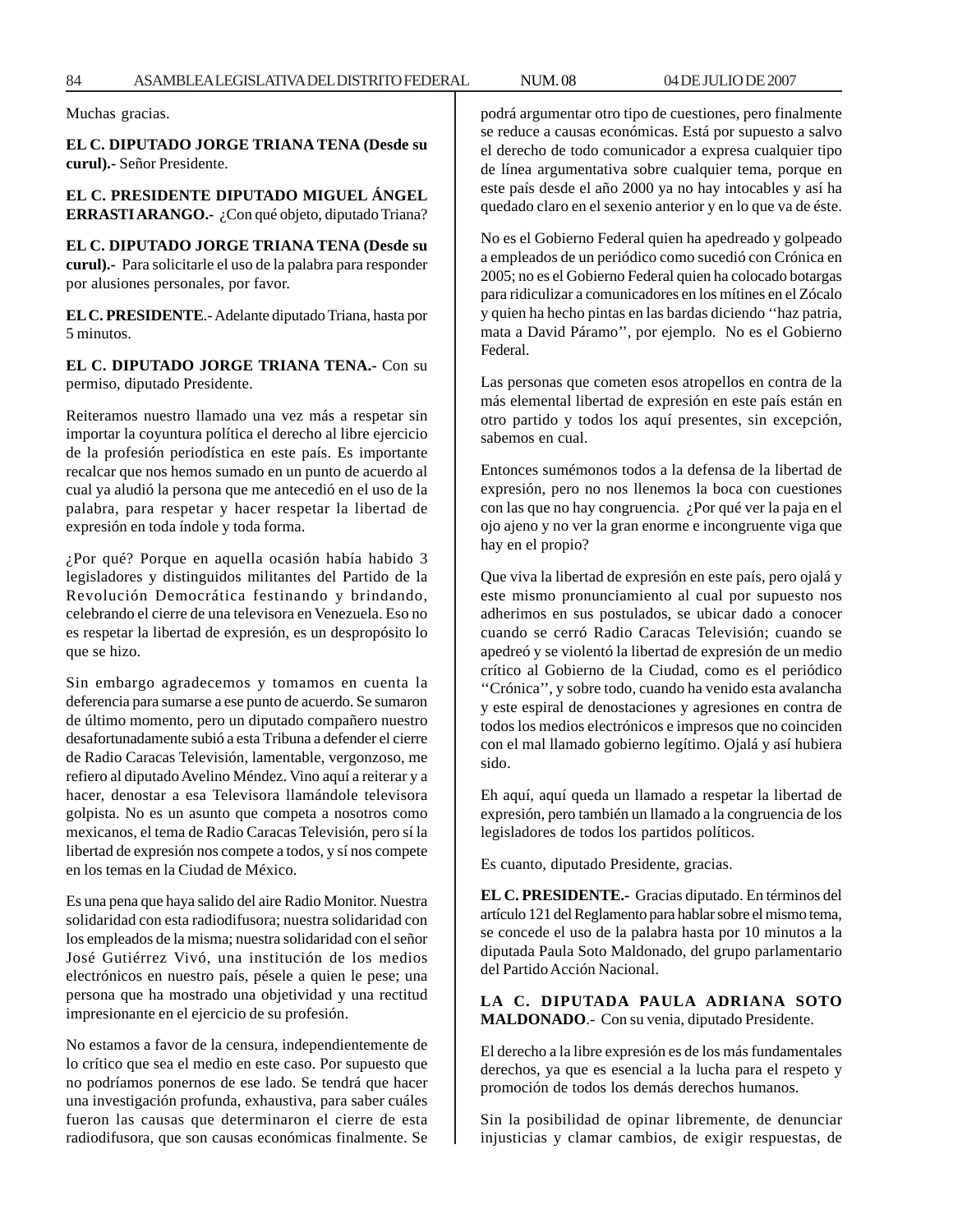externar sus pensamientos y opiniones, el hombre está condenado a la opresión.

La lucha democrática por el ejercicio de los derechos y libertades no es nuevo, es una lucha que data de décadas atrás, que de manera incesante ha pugnado por la democracia y los valores que enriquecen a la sociedad.

Sin embargo, para que dicha lucha sea parte de los irreductibles inherentes a la esencia del ser humano, es necesario considerarla como una lucha constante, como una lucha que se regenera y reinventa día a día, a fin de mantener actualizado lo que la sociedad demanda, lo que el contexto requiere, lo que nos define como parte de una sociedad moderna.

En nuestra Carta Magna en sus numerales 6° y 7° se consagra explícitamente la libertad de expresión y la libre manifestación de ideas, sin embargo, como todo derecho humano, como toda libertad, no podemos permitir que ésta sea ejercida de manera absoluta, desproporcionada y anárquica.

Toda libertad requiere en su ejercicio ir de la mano de una obligación, de una responsabilidad y en el caso de las principales garantías inherentes a la esencia del hombre, se traduce en la no afectación de los intereses de terceros y de la propia sociedad en general.

Asimismo, se entiende compelida esa misma libertad a esa obligación en cuando a su ejercicio, en la existencia de una corresponsabilidad por parte de todos los integrantes de esa sociedad, tanto para gobernantes entre sí como para gobernados con ellos.

No podemos concebir una libertad sin que todos los actores de esa sociedad sean partícipes de su ejercicio, salvaguarda y protección.

Debemos entender que el respeto y protección de los derechos y libertades recibe la soberanía de la Nación y ésta depende del ejercicio del poder para el beneficio de todos los integrantes de la sociedad, y en su defecto, de la mayoría.

El sexenio pasado, la libertad de expresión y la libre manifestación de las ideas alcanzaron grados nunca antes imaginados.

Para muestra basta un botón y haré referencia a algunos casos concretos de ello: Declaración del ex presidente Vicente Fox del 21 de Septiembre de 2004, en el Foro Iberoamericano sobre estrategias de comunicación. Durante toda su administración, el Presidente Vicente Fox demostró una total y absoluta apertura al diálogo con los medios de comunicación, otorgando entrevistas, entrando en contacto directo no sólo con reporteros, sino también con ciudadanos.

El 11 de junio de 2002, con base en lo dispuesto por el artículo 89 fracción I de nuestra Carta Magna, el Presidente Fox sancionó la Ley Federal de Transparencia y Acceso a la Información Pública gubernamental, misma que en su artículo 1° establece como finalidad de la ley y dicto: Artículo 1°.- La presente ley es de orden público, tiene como finalidad proveer lo necesario para garantizar el acceso de toda persona a la información en posesión de los Poderes de la Unión, los órganos constitucionales autónomos o con autonomía legal y cualquier otra entidad federal''.

El 21 de septiembre del 2004 en el Foro Iberoamericano Sobre Estrategias de Comunicación el ex Presidente Fox reiteró su compromiso con la libertad de expresión y la libre manifestación de las ideas en su ponencia en dicho foro y afirmó: ''En México la libertad de expresión no es un regalo ni una concesión de la autoridad, es una conquista ciudadana. Hoy la libre manifestación de las ideas no tiene contrapisos, mordazas ni imposiciones, se ejerce a cabalidad en todos los medios, en todos los momentos, en todos los rincones del país''.

El 22 de febrero de 2006 el Presidente Vicente Fox anuncia la creación de la Fiscalía Especializada para Atender Delitos en Contra de Periodistas, a cargo del abogado David Vega Vera. El Presidente Fox fue catalogado por algunos medios de comunicación como el Presidente de la libertad de expresión.

De manera congruente y en continuidad con la tendencia de proteger, fomentar y acrecentar el derecho a la libertad de expresión, el 13 de abril de 2007 el actual Presidente de la República, Felipe de Jesús Calderón Hinojosa, igualmente en términos de las atribuciones constitucionales conferidas a la investidura de su encargo, sancionó las reformas propuestas al Código Penal Federal para derogar los delitos de injuria, difamación y calumnia, mismos que generalmente eran utilizados para denunciar a reporteros y comunicadores que hacían uso de esa libertad de expresión en el desempeño de sus trabajos.

No podemos permitir que la libertad de expresión pierda parte del terreno ganado en esta lucha democrática. No podemos soslayar los ideales que han alcanzado una realidad plausible en el contexto por caprichos, errores o suposiciones infundadas.

La libertad de expresión y la libre manifestación de las ideas no es negociable, es irreductible e inembargable, siempre que se ejerza de manera corresponsable, en beneficio de los intereses particulares de todos y cada uno de los individuos que integran nuestra sociedad, siempre velando por el beneficio de la sociedad, siempre en aras de la democracia participativa y de la salvaguarda de nuestra existencia como nación.

En Acción Nacional no sólo hemos pugnado por la libre manifestación de las ideas, hemos sido precursores e